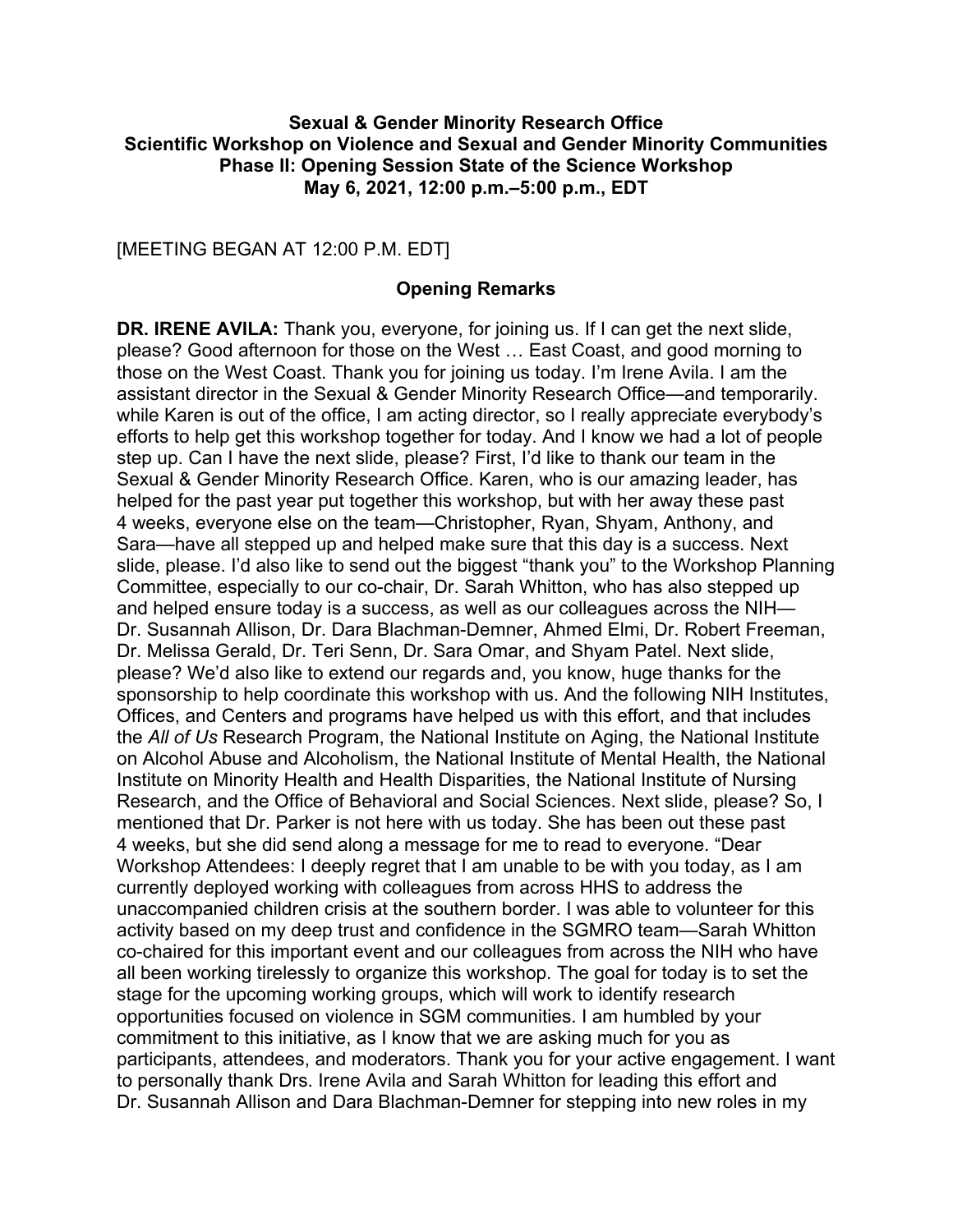I suspect to be a very lively and productive discussion. Best, Karen." Next slide, thank Dr. Susannah Allison and Dara Blachman-Demner for also acting as workshop Dr. Susannah Allison, who is at the National Institute of Mental Health, to share with absence. I am with you in spirit, and I look forward to returning home and viewing what please. So, with Karen's absence, as Karen mentioned, we'd like to … huge thank you to Sarah for stepping up and taking on more roles with this workshop. We also like to facilitators today. And so now—next slide, please?—I'd like to turn this over to you opening remarks today. Susannah?

 good afternoon and good morning, everyone. It's … it's a real pleasure to also and gender minority populations. In 2015, the Sexual & Gender Minority Research committee comprised of members from across the NIH that work with the SGMRO that Irene showed you the pictures of all of the members of that Office and the goals of that training initiatives at NIH. And some of the members of this committee, along with others, worked with the SGMRO to plan and implement this workshop. I know I'm will serve to enhance our understanding of violence against SGM individuals and identify opportunities for violence-related research. In phase 3, workshop … all, again, for joining, and I'm really looking forward to the talks and discussion. So, I now have the honor of introducing Dr. Sarah Whitton. Dr. Whitton is an associate professor at the University of Cincinnati, and as Irene also mentioned, she's co-chair of this workshop, and a lot of her research focuses on the intimate relationships of sexual and gender minorities. So, thank you so much, Dr. Whitton, for helping us lead this **DR. SUSANNAH ALLISON:** Great. Thanks so much, Irene. I really appreciate it. Well, welcome you to this extremely important workshop. As hopefully all of you know, NIH has a longstanding commitment to supporting research to advance the health of sexual Office was officially established. The Office helps to coordinate SGM-related research and activities across all of the NIH. There is an incredibly active coordinating committee are to really advance the development of additional research and research preaching to the choir about violence has devastating consequences on the health and well-being of sexual and gender minority individuals. Given the wide-ranging impact, it was decided that it would be important for the SGMRO, along with partner Institutes and Centers and Offices, to hold a series of activities to address this health issue. The first phase was a request for comment on research opportunities in this area, the results of which have been shared with you. This workshop is the second phase and workgroups will be formed to continue this important work, identify and describe central themes and opportunities in violence research. Our overall goals are to improve our understanding of the role that violence plays in the health of SGM individuals and hopefully identify future opportunities to expand the research in this space. Thank you effort.

# **Setting the Stage for the Day**

 **DR. SARAH WHITTON:** Thank you, Susannah, and thank you to everyone for attending today. When Karen reached out to me last year to co-chair this, I was just extremely excited about this opportunity that NIH is giving us to really identify and prioritize the research on SGM violence. So, I'm just thrilled that we've made it to today and that we have so many people attending today. So, thank you for being here. Next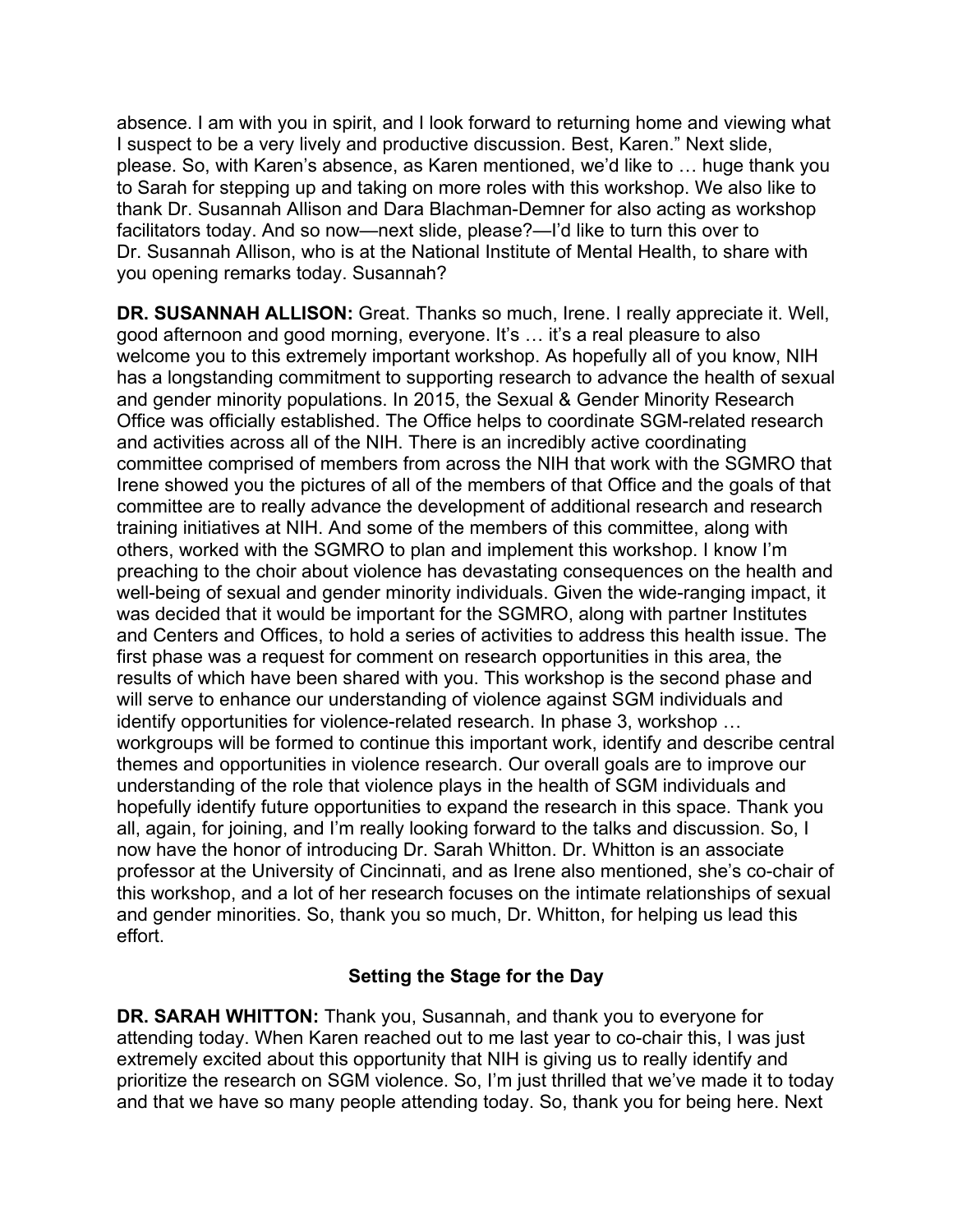has four phases are, which are to identify and prioritize key research needed to further our understanding of violence affecting SGM communities and, ultimately, to inform our efforts to reduce the disparities that SGM face in terms of violence. So, what we which may be most important to fill and most important to fill soon? Which ones do we want to prioritize? Next slide, please? So, when Karen and I—with the team from asked to identify priorities or opportunities, I want to have all the relevant data ahead of the current state of the science. The idea is that after today going into the working domains of violence that we hear about today. Next slide, please? There were many friends; third, violence in the context of romantic and sexual relationships; and finally, And, finally, we want to keep in mind systemic and institutional influences, including occurs. Next slide. So, just some logistics about today: For each of the four domains, we'll have a 1-hour session that will include a moderator who has 10 minutes that they summarize the speakers' findings. There'll also be four 5-minute presentations by slide, please. And next slide. So, I just wanted to take a few minutes to orient everyone to the purpose of today and sort of what your charge is as participants in today's phase of the workshop. So, first, just reiterating what the aims of the overall workshop that want to answer are some key questions. What knowledge gaps exist currently, and NIH—were preparing for the workshop, we really wanted to structure things to support the working groups, so that their valuable time that they'll put towards this can be used as efficiently and effectively as possible. I know that I, as a scientist, sometimes when time. So, I'll be a little bit reluctant to make any firm recommendations if I don't feel like I'm knowledgeable about it, or I would spend a ton of time reviewing the literature, especially in areas of violence that I don't work on specifically. So, we did not want all of you to feel that way or to put the burden on the different working groups to do those literature reviews this summer. We know that you're all incredibly busy. So, we designed the multiphase workshop to include phase 2, which is today's session, to really lay the groundwork for the working groups and to get everyone up to speed on groups, you will all feel as prepared and informed as possible about what research is already out there and what active researchers in this field really think about what the gaps are and, particularly, the gaps or themes that are present across specific different ways that we could have structured this examination of the state of the science, but we elected to organize the presentations in terms of four main domains of violence affecting SGM: first, family of origin violence; second, violence by peers and community violence, including hate crimes, violence from strangers, and in settings like the workplace. And as you can see from the arrows at the bottom of the screen, there's a few overarching themes that we think is important to attend to as we talk about violence in all of these domains. First, the life course. So, what are the developmental trajectories, and how might experiences differ or remain stable across the lifespan? Are there critical periods during which it would be most important to understand particular types of violence or to intervene to reduce those types of violence? Second, it's also important to keep in mind that all individuals have multiple intersecting social identities and give consideration to how those intersections may influence individuals' experiences of violence, including risk and consequences for health and for well-being. how structural factors—like policing—and institutions, such a religious organizations, how they all play into violence against SGM or the broader cultural setting in which it can use as they see fit to introduce their domain, describe key definitions, or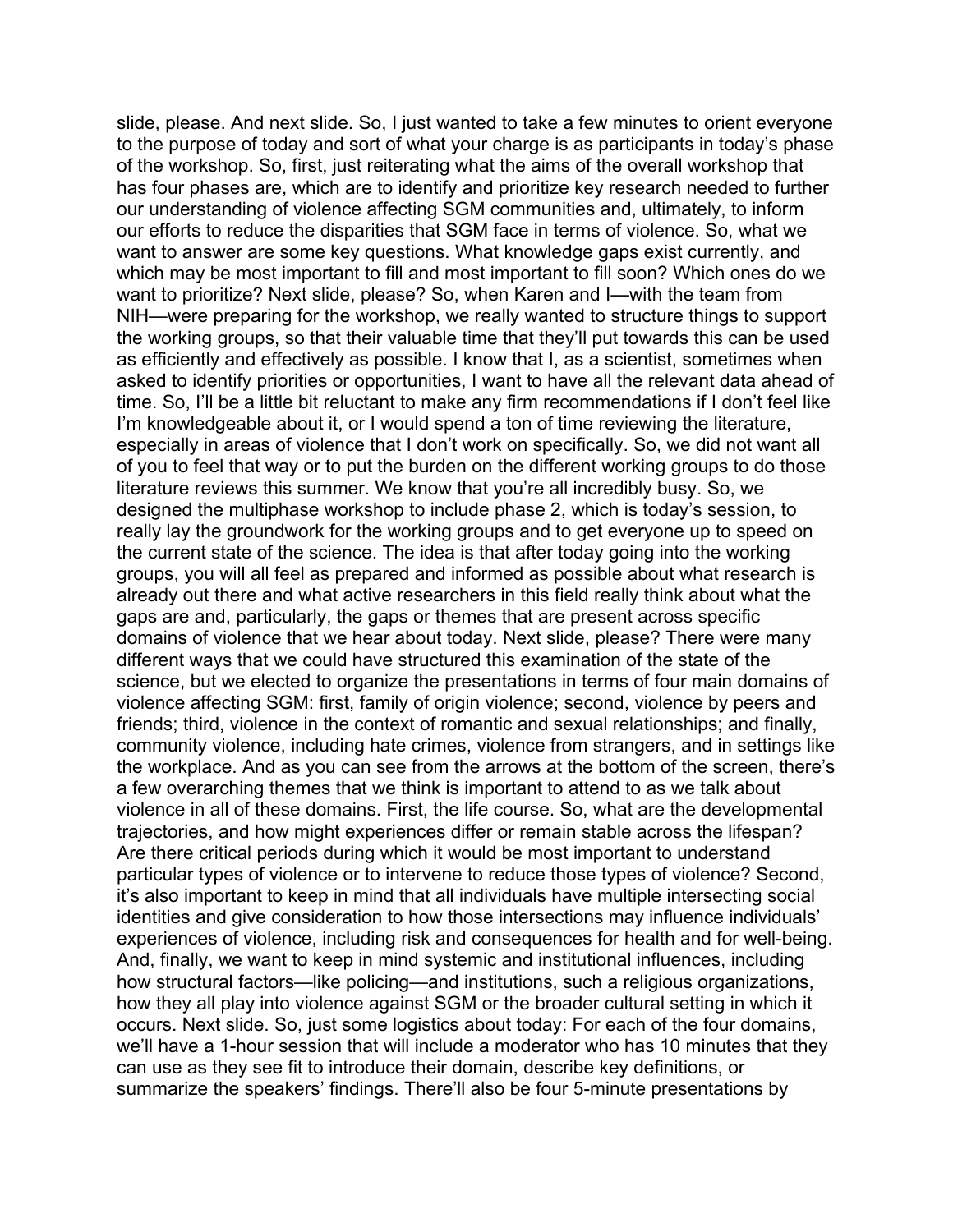organized and flowing, while we'd like you to actually state in the chat if you would like passed on to the moderator to help answer. All right, next slide? Okay. So, as we go through all of that today, just a few things to keep in mind: Okay, first, there's going to within the field of SGM health might be appropriate, or where do they have limitations, and, ultimately, trying to think about how we could potentially integrate those theories demographics and epidemiology, risk factors and mechanistic pathways, prevention, the discussions today. All right, so next slide, please. That brings me to the end of my different speakers on specific topics within the domain, followed by 30 minutes of group discussion in which everyone is invited to participate. And I know everyone got an email kind of outlining some of the ways that we're going to keep this running smoothly, but just as a reminder, moderators, you're going to be in charge of trying to keep panelists on time and keeping the discussion on track. And during the group discussions, we want everyone who's here today to participate and just to keep that to raise your hand or, you know, ask a question, and so, then, those questions will get be many interesting aspects to the presentations that we'll hear, so we may have to use some self-discipline to stay focused on our overall goal, which is to identify those priorities and opportunities for research. And so, let's just kind of keep that focus today. Second, as we do this, let's not neglect theory. We want to pay attention to what theories are currently being used to frame the research. Are there appropriate existing theories of violence from research in the broader population? And what theories from into a cohesive theoretical framework for SGM violence. And finally, as some of you may have noticed in the workshop materials, we plan for the working groups to not be the same as the four domains of violence that we are talking about today but to cut across those domains and to focus on five key areas of research, including treatment, and methodological and ethical challenges in conducting research on this topic. So, it may be helpful to think about these areas throughout the presentations and talk and brings up our first session, which is going to focus on family of origin abuse, and I will give the floor to David Burnes, who will be serving as the moderator for this session. Thank you.

## **Session One: Family of Origin Abuse**

## *Moderator Overview*

 **DR. DAVID BURNES:** Thanks very much, Dr. Whitton, and I very much appreciate the introduction and the overview of the meeting. If you could please advance the slide? I very, very brief overview of some of the key definitions of child maltreatment and elder would like to thank the National Institutes of Health Sexual & Gender Minority Research Office, as well as the Workshop Planning Committee for hosting this … this really important workshop. And I am responsible for moderating session 1, which is on family origin abuse across the lifespan. My name is David Burnes. I'm from the University of Toronto, Factor-Inwentash Faculty of Social Work, and we've got an amazing set of speakers who are going to dive deeper into how various domains of interpersonal violence intersect with sexual and gender minority communities and their research, too. I will introduce as we move along here. What I'm going to do is provide a abuse to help provide a bit of a foundation for the deeper discussions that our speakers will dive into. And I also get to play the funnel of timekeepers, so I apologize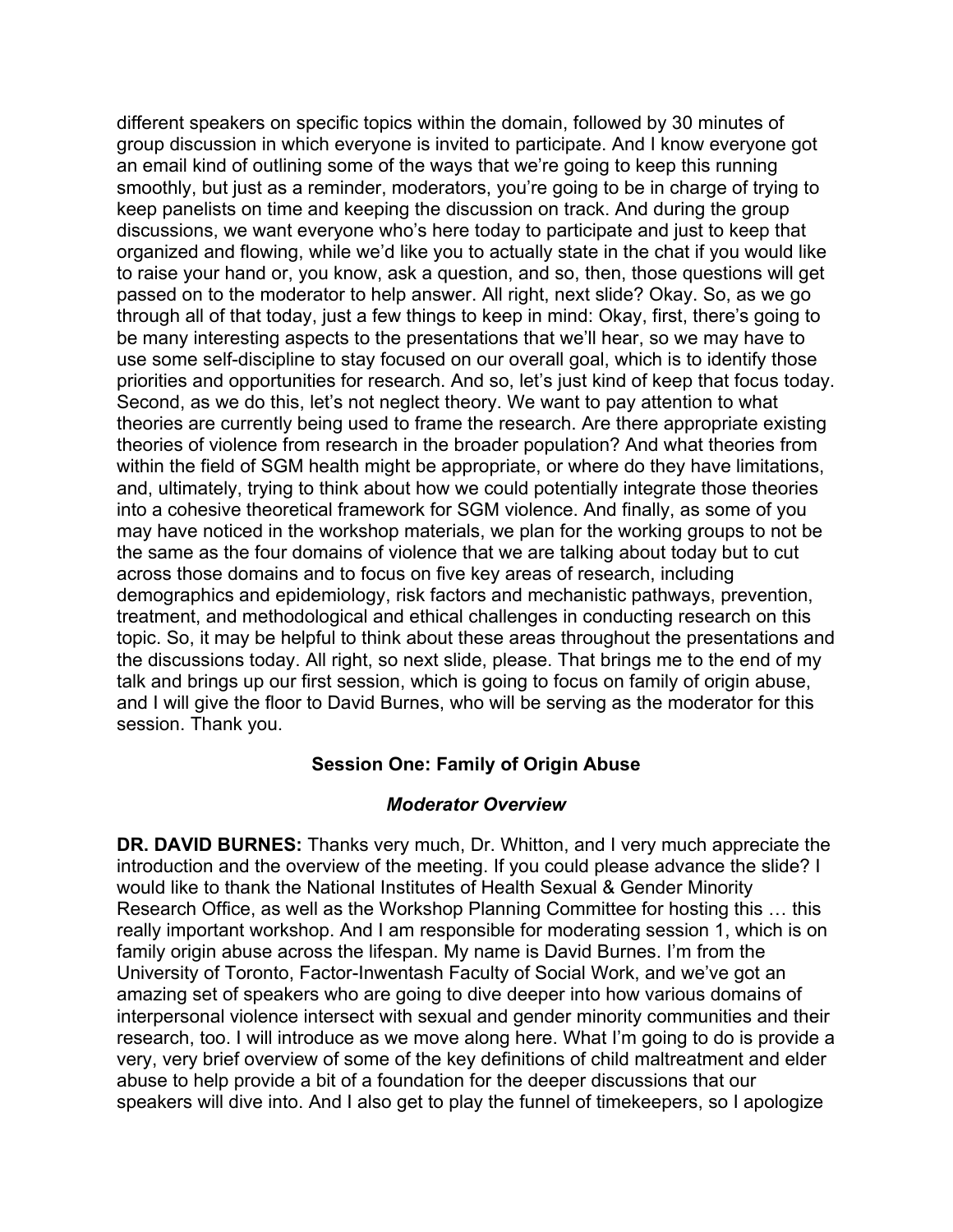in advance for being that annoying person on the clock. Next slide, please? So … oh, sorry. Next slide, please. So, we'll start with child maltreatment, and I certainly to some of the similarities in the way we approach these issues and definitions and a parent or other caregiver that results in harm, potential for harm, or threat of harm to a child, and within the broader domain of child [inaudible], we have acts of commission child … or to protect a child from harm or potential harm. Next slide, please? And, you know, within the domain of child maltreatment, there are several subtypes under act of commission. We have psychological or emotional abuse, physical abuse, sexual control of the child and the child's overall health and welfare. This could include definitions also include substitute caregivers that don't necessarily live with the child but may play trusting relationships in their life, such as a coach or teacher or clergy. harm or potential harm or risk of harm. Next slide, please? To get over to elder abuse, course, all of this is up for some debate, depending on who you talk to you, but we see intentional acts of commission or omission that result in harm or threat or risk of harm the child or older adult. Next slide, please? I'm actually going to skip this slide. Next mentioned a life-course perspective. You know, we sort of asked us ourselves: Does it recognize there are different … definitions of both child maltreatment and elder abuse that are used. For consistency, however, and as an effort to try to draw some attention research, I'm providing definitions here for both child maltreatment and elder abuse that come from … from the CDC. And so, we see for child maltreatments, it's, generally speaking, defined as any act or series of acts of commission or omission by or child abuse, which are words or overt actions that cause harm, potential harm, or threat of harm to a child, as well as acts of omission or child neglect—the failure to provide for a child's basic physical, emotional, or educational needs or to provide a abuse, as well as several subtypes under, you know, child neglect or acts of omission—physical, emotional, mental … medical or dental neglect, educational neglect—as well as failure to supervise—inadequate supervision or exposure to violent environments. Some of the key concepts or constructs that kind of underlie these definitions include the construct of child, which is typically defined as being under the age of 18 at the time of maltreatment, that abuse or neglect occurs in the context of a caregiver relationship or custodial role, someone who's responsible for the care and primary caregivers who live with a child, at least part of the time. And in some These acts of omission or commission are … are seen as deliberate or intentional, not accidental, regardless of whether or not harm was the intended consequence. And certainly, the idea of harm—depending on the definition—this would be observable elder abuse is defined as an intentional act or failure to act by a caregiver or another person in a relationship involving an expectation of trust that causes or creates a risk of harm to older adults. There's generally five accepted subtypes to elder abuse. Of financial abuse, emotional and psychological abuse, physical abuse, sexual abuse, and neglect. And we actually see some parallels between child maltreatment and elder abuse in the way that they're defined and the key concepts or constructs that underlie these definitions. In both forms of interpersonal violence, for example, we see to children and older adults, respectively, and in both child maltreatment and elder abuse where we're referring to events that occur within the context of a caregiver or a trust-like relationship, people who are responsible for the care and the best interests of slide, please? And as we talk about … particularly in this session, Dr. Whitton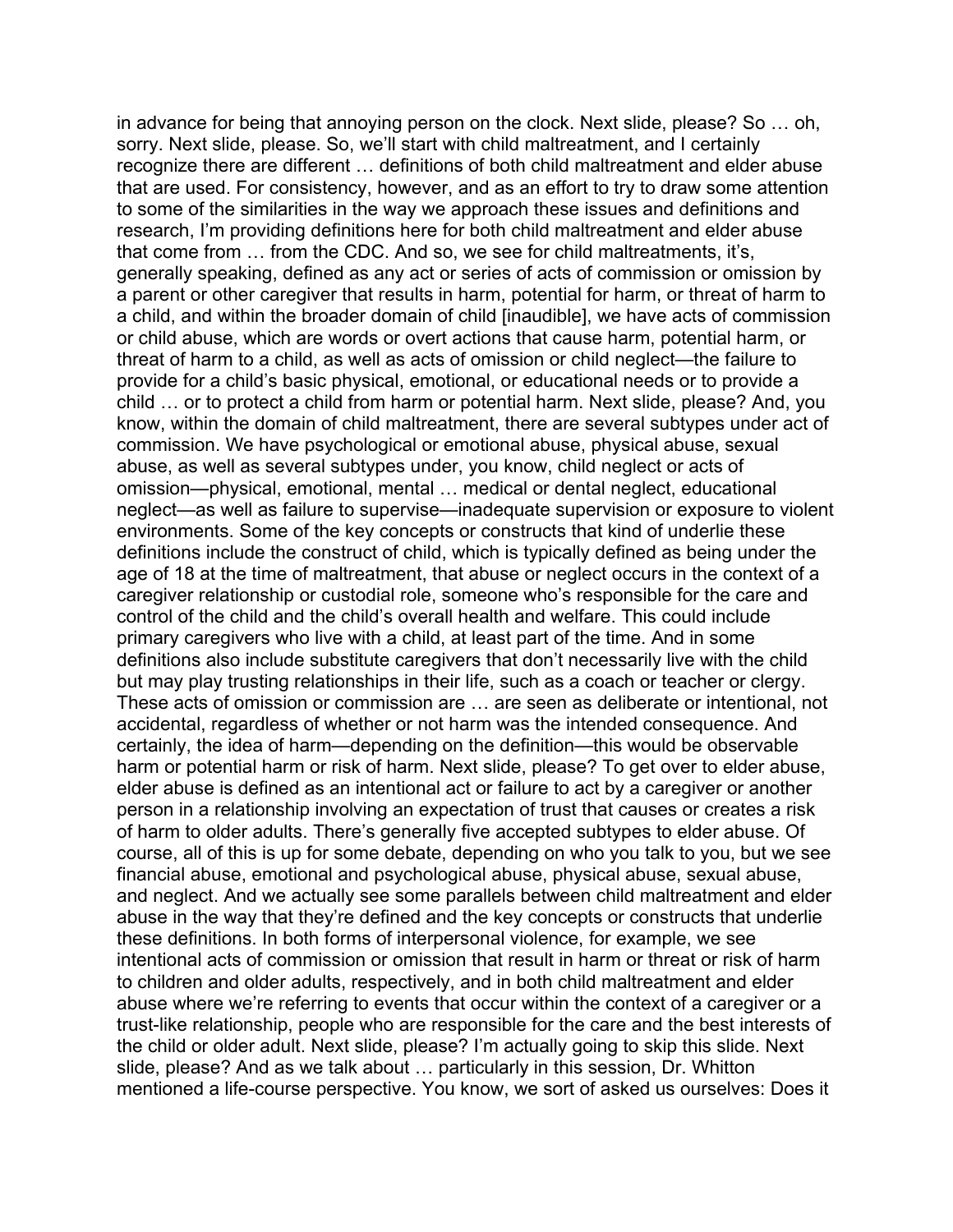stage phenomena? In elder abuse, for example, there's growing evidence that older conditions or risk factors that place individuals as more likely to experience violence to abuse and neglect by virtue of their status, which may intersect with other … may identities. Sexual and gender minority status may also intersect with other risk College to turn their microphone on and video on. She's going to talk to us as our first speaker about child maltreatment as it relates to physical/psychological abuse and make sense to consider these different domains of family or interpersonal violence that's connected through a life-course perspective, as opposed to approaching these issues in research, practice, and policy as discrete phenomena or sort of siloed, lifeadults who experienced child maltreatment or intimate or domestic partner violence early in their life … earlier in their life are significantly more likely to experience elder abuse at later stages in their life. So, this may suggest that these domains of family or interpersonal violence are … you know, which are typically treated separately or is discrete issues, may actually be linked across the life course. That there may be throughout their life, as opposed to during discrete or isolated parts of their life, which, of course, would have implications on the way we address and approach services for victims, as well as practice and policy. Next slide, please? And finally, you know, sort of stating the obvious here, but a cursory sort of search of how issues of child maltreatment and elder abuse intersect with sexual and gender minority communities in the research context. You know, the research is quite scant. We're going to hear from some amazing speakers today who have done research on these issues, but generally speaking, there's an urgent need for more research on the way that these issues intersect. Members of sexual and gender minority communities are vulnerable intersect with other processes of oppression, such as ageism, racism, and other social factors—like social exclusion, mental health, or other risky behaviors—that may compound vulnerability to abuse and neglect. And, of course, members of sexual and gender minority communities experience structural forms of discrimination and barriers to help seeking within larger institutions, organizations, and other systems that reproduce or reinforce discrimination … discriminatory and oppressive values and ways of knowing. So, with that said, I'm going to invite Dr. June Paul from Skidmore neglect.

## *Child Maltreatment—Physical, Psychological, and Neglect*

 **DR. JUNE PAUL:** Well, hello, everyone. Thank you so much for that introduction, Dr. Burnes. So, I'm going to start out by providing an overview of what we know about the rates of these three types of child maltreatment when compared to the general Next slide, please? So, it's well documented that sexual and gender minorities as a heterosexual and cisgender peers. In fact, this population is more likely to experience breaking this down a bit more, sexual minorities as a subgroup are more likely to report population, but before I jump in, I just want to make sure that I point out that I'm presenting an amalgamation of results from multiple studies, as I assume we all are. So, naturally there's some variation across studies in terms of methods and findings. group experience a greater prevalence of child maltreatment when compared to their any of the four major types of child maltreatment, and SGMs are also more likely to experience higher rates of polyvictimization, which refers to—in this particular presentation—multiple victimizations of different forms of child maltreatment. So,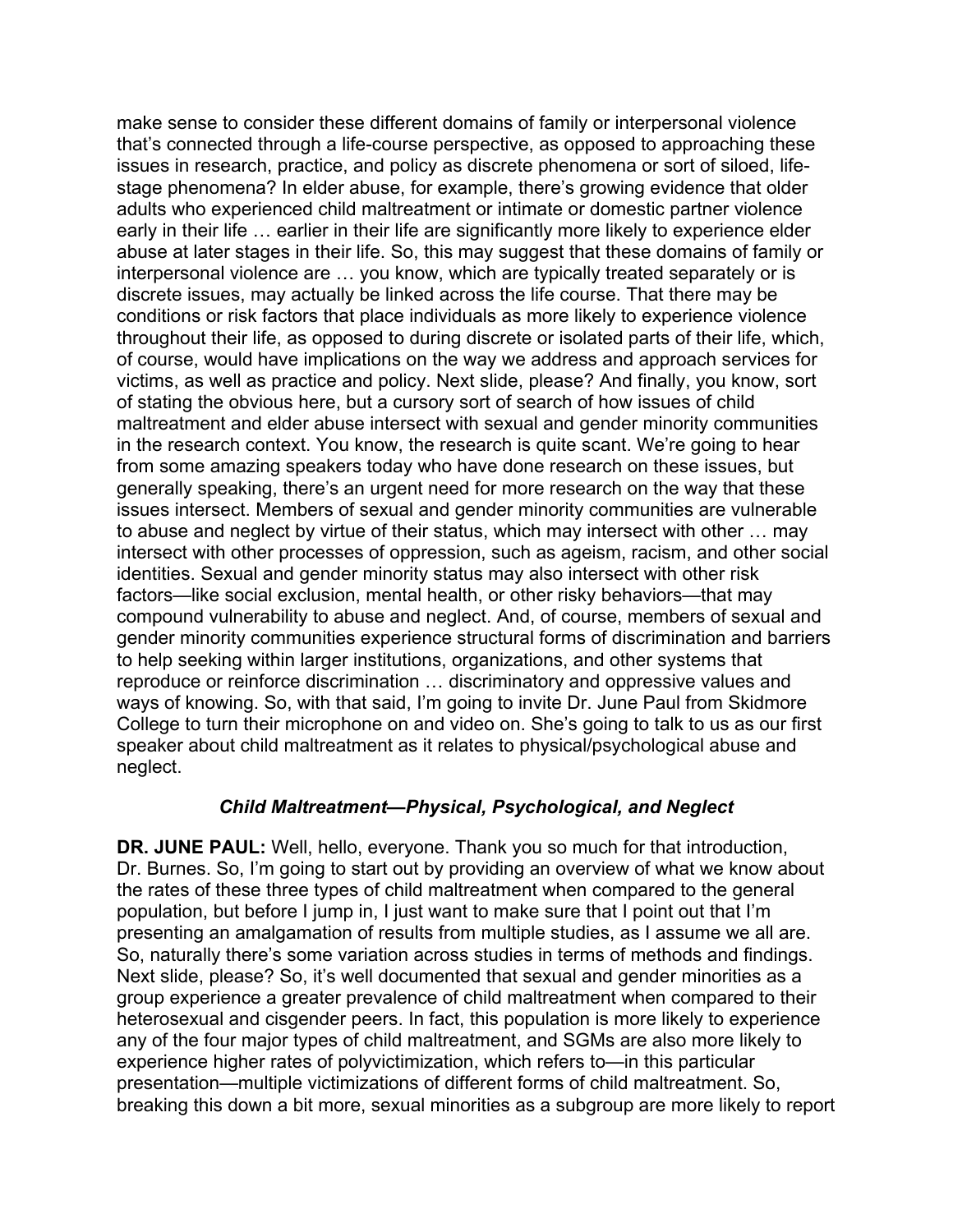parental, physical, and psychological abuse and experience twice the rate of physical been shown to vary by sexual orientation, by gender, by gender identity, and this is happening within SGM subgroups. So, among LGB populations, for example, most but orientations experience higher rates of all three maltreatment types than their LGB meaning parents are less accepting of their child's SGM identity; lower parental legal protections, such as nondiscrimination policies, have also been identified. Next memories—and both of these vary by gender; a vast array of poor mental, physical, financial hardship in young adulthood. Next slide, please? So, some key … abuse from siblings when compared to their heterosexual peers, and there's also some evidence to suggest that they may experience more severe forms of physical and psychological abuse. Now, although there are far fewer studies that examine child maltreatment rates specifically among gender minorities, this group is also more likely than their cisgender peers to experience parental, physical, and psychological abuse. Next slide, please? So, patterns across these three types of maltreatment have also not all studies have found that bisexuals appear to be a greater risk for each maltreatment type than their lesbian and gay peers. Studies have also found differences in rates across each type by sexual orientation and gender. However, these findings tend to be mixed. Although all … although studies among other sexual orientations—so pansexual, queer-questioning, etc.,—as well as gender-diverse populations are rare, those that do exist indicate that people with multisexual peers and that trans and nonbinary individuals and those who display gendernonconforming traits are at greatest risk at both the parental and the sibling levels when compared to their cisgender peers. And lastly, again, although there are very few studies, research suggests that SGM populations that are Black, Indigenous, and people of color may also be at increased risk. Next slide, please? While correlates and risk factors that may be associated with these three maltreatment types include at the individual level disclosure of sexual orientation and gender identity to parents and caregivers, early onset of sexual orientation milestones—such as coming out at younger ages, gender nonconformity, adding a multisexual orientation, having a racial and/or ethnic minority identity, citizenship status, and higher levels of delinquent behaviors among youth … at the family level, experiences of parental rejection, education and social class—so, having a high school degree or less or working in unskilled or semi-skilled professions; higher levels of parental religiosity; the presence of a stepparent; and lastly, the presence of high levels of family adversity, and by that, I mean intimate partner, violence, parental mental illness, incarceration, etc. And although research is quite limited at the environmental level, the absence of state-level slide, please? So moving on to what we know about patterns related to adverse conditions and outcomes, similar to all individuals with the history of child maltreatment, these experiences have been linked to a variety of negative outcomes, including high rates of revictimization, such as bullying, intimate partner violence, sexual assault in both adolescence and adulthood; internalized homophobia and experiential avoidance, which refers to the denial of negative feelings, sensations, or and behavioral health conditions; disproportionate representation in foster care, which may result in added layers of adversity, such as discrimination and mistreatment while in care and worst outcomes after leaving care; and lastly, lower levels of educational achievement, increased involvement in the criminal justice system, and greater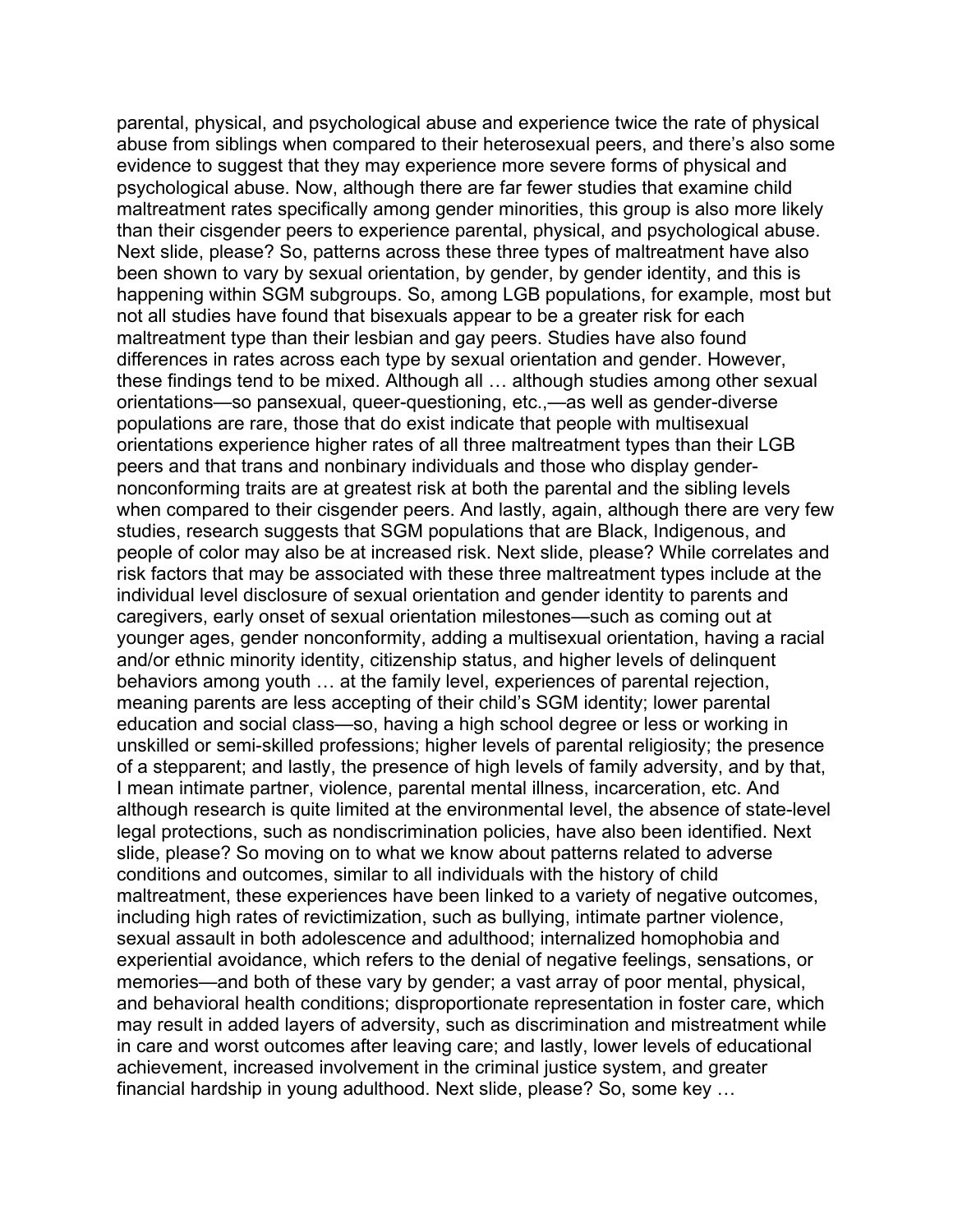**DR. BURNES:** Thirty seconds left to talk about …

 patterns of childhood neglect to gaining a better understanding of variation in these variables; more fully investigating the socio-ecological correlates, as well as how they SGM subgroups, particularly more vulnerable subgroups; investigating the **DR. PAUL:** Gotcha. So key areas for further research include examining the rates and maltreatment experiences, as well as outcomes, in relation to key demographic moderate or mediate the relationship between maltreatment and health and well-being outcomes; learning more about the nature and impact of these maltreatment types on mechanisms that underlie high rates of certain types of maltreatment among subgroups; and lastly, examining help-seeking behaviors and coping strategies, caregivers' responses to reports of abuse, and identifying effective and interprevention and intervention efforts. That's all I have. Thank you.

 **DR. BURNES:** Thanks so much, Dr. Paul. And I would like to invite Dr. Kimberly Balsam from Palo Alto University, who's going to speak with us … to us about child maltreatment as it relates to sexual abuse.

## *Child Maltreatment—Sexual*

 research, so far, is that this is a highly prevalent phenomenon in these populations— range of rates. One of those is, do we measure it in behaviorally anchored terms around this topic. So, really, until the 2000s, there was very little research on this topic, comparable samples, especially with this particular issue. Next slide, please? Here are some findings from my JCCP article, which was my dissertation where I looked at much more likely to experience childhood sexual abuse. It looks like something … the **DR. KIMBERLY BALSAM:** Okay, hi, everybody. Thank you for having me here. So, I'm going to talk for a little bit about sexual abuse. And I'm from Palo Alto University, and I'm the director of the Center for LGBTQ Evidence-Based Applied Research, or CLEAR. You can check us out on the internet, so next slide, please? So, just some background on child sexual abuse in LGBTQ populations; what we know from definitely, a greater than among hetero and … heterosexual and cisgender populations. And the abuse itself is often more severe abuse—severe forms of child sexual abuse. There are some measurement challenges in studying this, as well as sampling challenges. So, one of the issues facing research on childhood sexual abuse is this variation in how we define it. And this isn't true just in LGBTQ or sexual and gender minority populations; it's true across the board, and it can yield a really wide versus subjective terms? So, did these acts happen to you? Did somebody engage in these behaviors towards you, or were you abused? And you'll get different rates, depending on how you study it, and also—this is sort of by definition—typically retrospective or cross-sectional. It's very hard to study this longitudinally, which is one of the challenges I think facing us moving forward. Another thing is sort of this stigma even though LGBTQ research was starting to take off in the 1990s. And there are a lot of concerns that finding higher rates would confirm stereotypes that abuse "makes people gay." And it's also difficult to study a small stigmatized population and to find siblings from within the same family across sexual orientation, and that study really, you know, confirmed the idea that even within a family, the sexual minority sibling is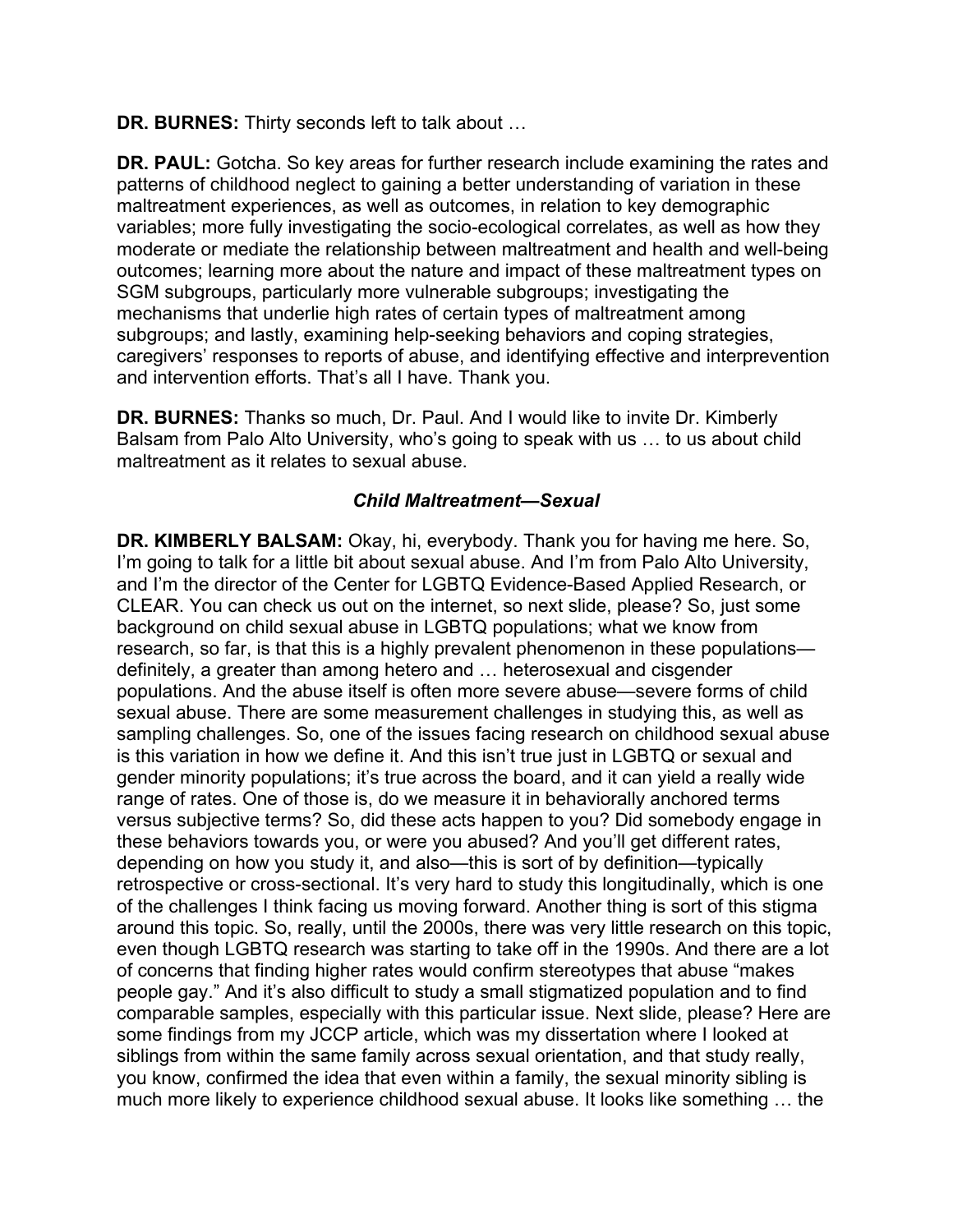heterosexual sibling, and the blue bar is bisexual siblings, and the purple bar is lesbian and gay siblings. Also, I included this chart that's not in the JCCP article but was in my did they ever believe … do they believe that they were abused because of their sexual and did anyone else ever question this? So, you can see that these stereotypes affect specifically for their sexual orientation. Next slide, please? Just some of the differences within LGBTQ populations … it's important not to treat this as one unified, monolithic group. So, typically, there are higher rates. If you look at sexual minority women, sometimes is a signal and, I think, causes people to be targeted in childhood. And higher rates. Next slide, please? What we know from research is there's a whole host see for other forms of victimization in these populations—so, definitely, at risk for formatting may have gotten messed up on my slide, but the green bar is the dissertation about among those who had some childhood sexual abuse experiences, orientation? Did they personally ever question whether the abuse made them LGB, survivors, but also that there's a subset of people who believe that they were targeted bisexual populations, trans, and nonbinary populations, which … that research is starting to grow. There was relatively less research on gender minorities until, you know, maybe the past 5 years or so. People who are gender nonconforming, that then, as our last presenter mentioned, those who are Black or Latinx tend to have of correlates of childhood sexual abuse that's pretty similar to the correlates that we revictimization, particularly sexual victimization later in life; sexual risk behaviors; all kinds of mental health problems.

# **DR. BURNES:** Thirty seconds, Dr. Balsam?

 **DR. BALSAM:** Okay. So, I will go ahead and go to the next slide. And just a little bit about explanations for these rates, as I mentioned previously, people can be targeted for being LGBTQ within families and by all kinds of other people. Societal oppression real lack of culturally competent prevention and intervention services, and this is, I There may also be some greater willingness to disclose because sexual and gender also creates unique vulnerabilities, whether it's being rejected from one's family, being homeless, engaging in sex work for survival, and getting into exploitive relationships with adults out of lack of other opportunities for dating and relationships. There's also a think … an important area for future research is: How can we address this problem? minority people are much more likely to utilize therapy as adults, so we have to take that into account. And that's what I've got, so thank you very much.

 **DR. BURNES:** Thank you very much, Dr. Balsam. I would now like to introduce and invite Dr. Jen Marchbank from Simon Fraser University to … she is going to speak about elder abuse.

## *Elder Abuse*

 **DR. JEN MARCHBANK:** Thank you, Dr. Burnes, and thank you for defining elder abuse earlier on. So, the first thing I would like to say about elder abuse is that there is in itself is our first gap. The second gap is that we should not just think of general … very little research on elder abuse in sexual and gender minority communities. So that elder abuse as becoming from family of origin. We need … elder abuse occurs from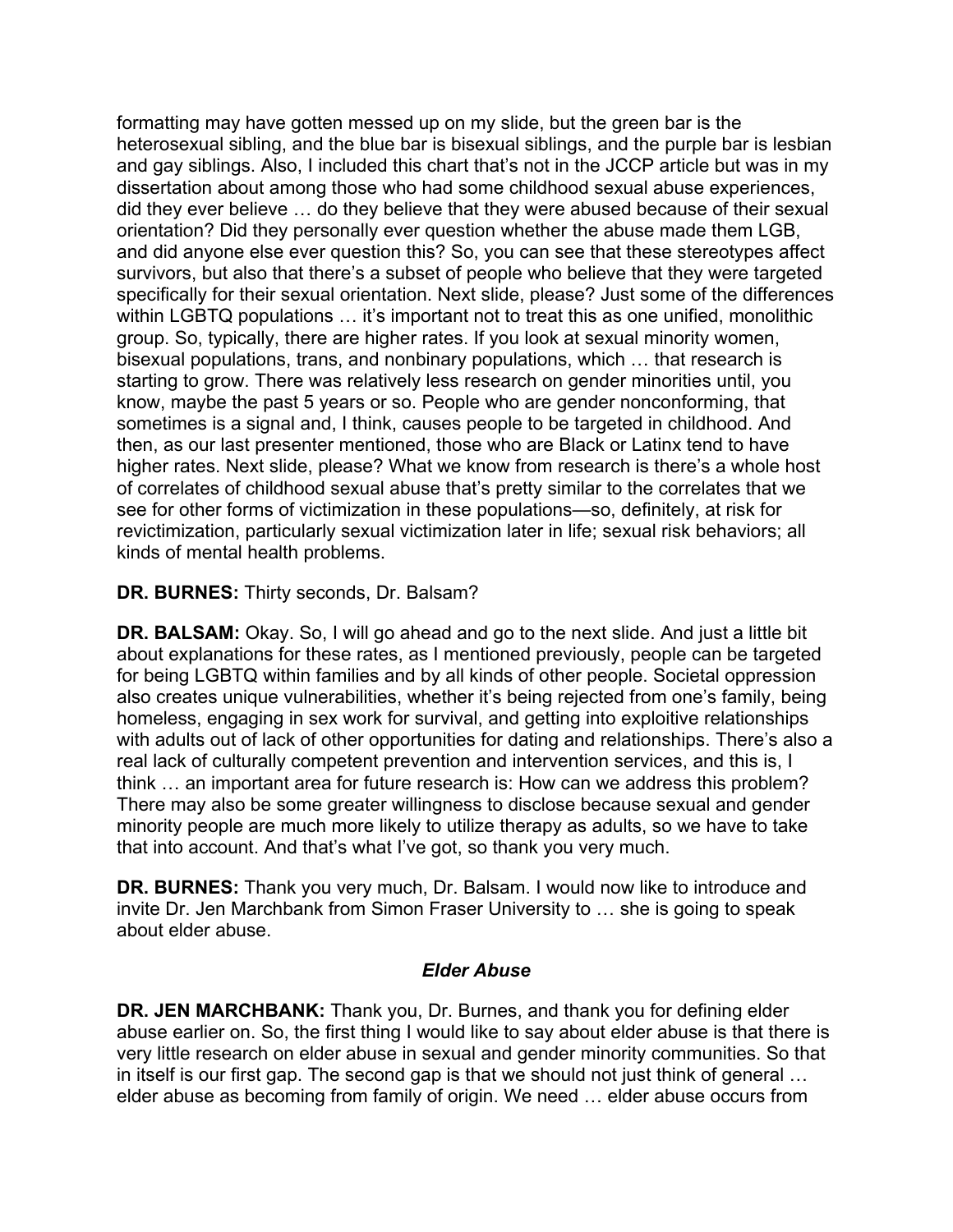Westwood defines the abuse of older adults as three subcategories, and we need to consider this, of course: the first one being the abuse of those who are lesbian, gay, bisexual, trans. Then, of course, the fact that elder abuse can be … the elders who are they are. And then, of course, the third category that they are, which integrates both abuse studies do not include consideration of how and how often and how differently abuse manifests in the lesbian, gay, bisexual, and trans communities. Some have day-to-day basis. Next slide, please? So, elder abuse, of course, is in itself something LGBTQ+ community? Either … these abuse actions don't just apply to elders but can they're compounded by being older. So, for example, threats to "out" someone, and that could have huge implications of access to grandchildren. It may be in terms of this; this is just what it is"—our fears that no one will believe. We also have a specific financial abuse. And then, of course, if the older person has internalized the phobic … important thing for us to investigate is the, you know, does earlier abuse, of course, make it more acceptable or expected from others? Of course, there also, as [inaudible] for other people, abuse is better than being alone, and there's also a societal Next slide, please? So, we know that there are increased risk factors: more likely to peers, from romantic and sexual partners, from community, and from caregivers. So, LGBT can experience homophobia and transphobic abuse just simply because of who the fact of being older and LGBT and abused that way. And, next slide, please. So, what information do we have? Well for … research gaps are quite large. Most elder said … for example, Cook-Daniels have said that these are … these studies are actually practically nonexistent, and other studies suggest that elder abuse is a really urgent issue in the lesbian, gay, bisexual, trans communities. And we'll have to remember whenever we are working on this area that those who are LGBT and older have lived through societies that were both transphobic and homophobic. They have very likely survived depression, violence, and exclusion, and although their histories will also display tremendous resilience, there's also been a personal goal and psychological costs. So, if you've lived your lifetime of … through constant social marginalization, stigma, and oppression—which, in addition to causing you to feel marginalized in society and that marginalization may also have had social and economic costs, there are also going to be shame, self-stigma, and low self-esteem, and these feelings that are compounded by the prospects of becoming older, becoming more reliant on others to do the actual physical care that is required on a that we need to be investigating, but what does elder abuse look like specifically to the apply to anybody in the LGBT community, and … but we have to think about how abusive sexual behaviors that, you know, "This is just what it is. You have to accept vulnerability here that, given that same-sex marriage has not always been available or taken up, asset … financial assets may have been combined without sufficient protected measures, which can lead to, you know … can lead to more chances of the homophobias and the hatred of society, it may also lead them to just believe this is the best I can get. Or the life-course idea is that elder abuse could may be more likely to be abused is just normal, "just the way things are." And I do think that this is an expectation that in same-sex relationships, it's … both male and female victims are perceived to be less at risk because of their own gender or the gender of their abusers. live alone, higher rates of loneliness and isolation, and less likely to have children, but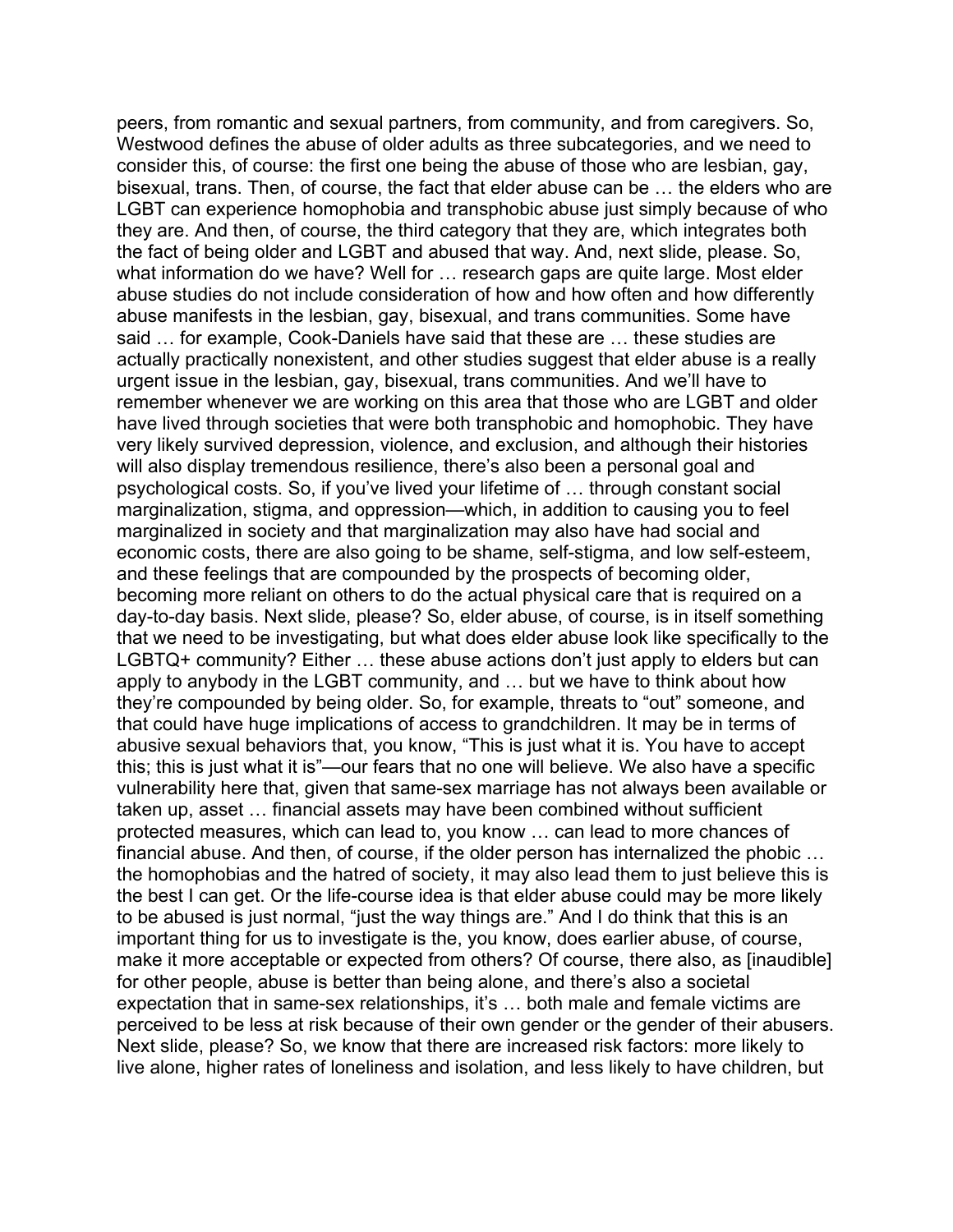likely to be [overlapping voices] … if they do have children, those children are less likely to be supportive. There are more

**DR. BURNES:** Thirty seconds, Dr. Marchbank.

 continued discrimination and ignorance in long-term care facilities and the invisibility **DR. MARCHBANK:** Thank you. It's a greater financial risk due to discriminatory access to legal and social programs. The exposure to discrimination increases mental distress, and there's a lack of awareness and discussion of aging, in general, lesbian, gay, bisexual, trans forums. Next slide, please. Experiences of care are also negative. Service providers may be negative for someone who's out. There's a fear … discrimination hinders seeking health care. There's a fear of exposure. There's a fear that they will face hostile or unwelcoming health care. And there was recently a Canadian study of care homes to assess a level of LGBT training and they found that, "Oh, we're open to the issues, we're open to training, but we are not open to programming, because, you know, other residents might complain." So, there's a and silence of LGBT elders within that. Next slide, please? And those are my references. Thank you.

**DR. BURNES:** Thank you very much, Dr. Marchbank. I'd like to know … welcome, Dr. Adam McCormick from St. Edward's University, who's going to speak with us about systemic and institutional barriers.

# *Systemic and Institutional Barriers*

 **DR. ADAM MCCORMICK:** Thanks, David. So, when we look at the systems that are designed to address, you know, the child welfare system to respond to abuse and about three times as likely to be in the foster care system as non-LGBTQI+ youth. And that we measure, LGBTQI+ youth are much more vulnerable to all forms of that vulnerable—more likely to come into the system—as they navigate that system, really, designed to address all of the vulnerability that the researchers have looked at thus far, especially when we look at childhood vulnerability, when you think about systems maltreatment, you think about systems designed to respond to trafficking or the juvenile justice system. In many ways, as we look at the research for youth in these systems, it's almost as though you could argue that you couldn't possibly design systems that are less trauma-informed and less responsive and accepting and affirming to those. I think that's a really important context. We looked specifically at the child welfare system, and this is probably the system that's gotten the most attention in terms of research. The experiences of LGBTQ+ youth are still really bad in many ways. So, when we look at overrepresentation, we know that LGBTQI+ youth are for many of the reasons, vulnerability to maltreatment has already been addressed here. When we look at every … just about every single form of childhood maltreatment research. So, once a youth comes into the system, not only are they more along the way and at every step along the way, we are failing to meet their needs. So, when the kid comes in … when the child comes into the system, we like to keep them with extended family members. So, when we look at LGBTQI+ youth, they're about half as likely to be placed with kinship family members—aunts, uncles, grandparents,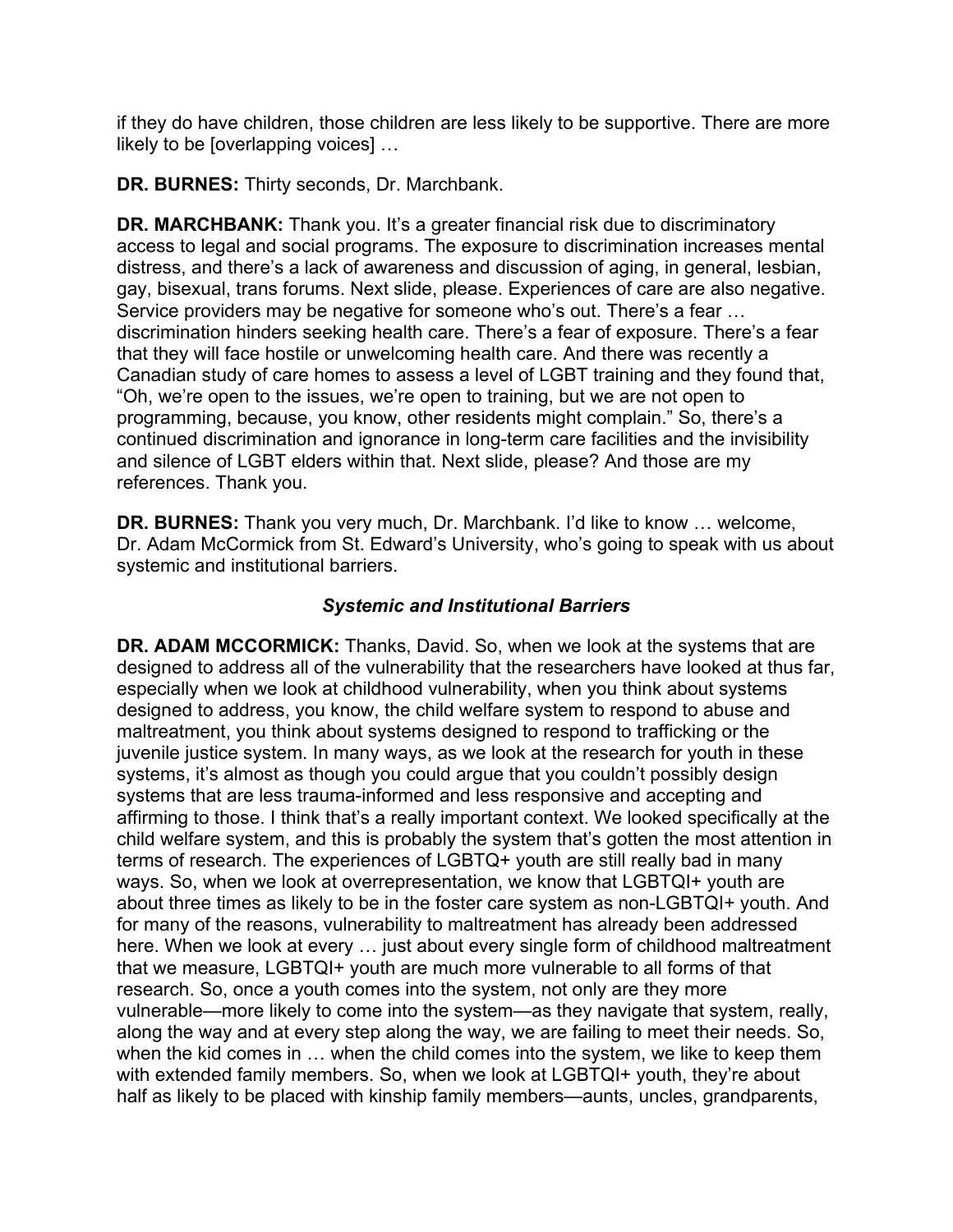know for a lot of LGBTQI+ youth is they create their own thick kinship network: friends, Well, with LGBTQI+ youth, they are about three times less likely to be reunited with people with good, affirming, and accepting families. What we know is LGBTQI+ youth are significantly less likely to be placed in family care and, on average, will have about two to three times as many placement disruptions by the time they reach permanency maltreatment—that they're experiencing. So, essentially, these systems are in many is important because that is one of the biggest risk factors for child trafficking … sex factors, and so when this lack of … when you don't have affirming and accepting centers. About … nationally, about 70 percent of all LGBTQI+ youth who are in the are the least desirable, most restrictive placements that we see for young people. And placed in a congregate care setting or an institution like that is also a big risk factor for high rates, they're staying in the system, as well, and, along the way, just experiencing child welfare research, as I said, we kind of look into the future; one of the big areas seeing for a lot of youth—LGBTQI+ youth, in particular. And when we … you know, disproportionately high levels for LGBTQI+ youth, you know, the reality is that for many by … whoever it might be—and that's largely due to the … how we define kinship. What we family members, support system. They essentially kind of create their own family, and our kinship systems aren't designed to really respond to that and identify those members. We also know that when a child comes into care—comes into the foster care system—we essentially want to get them back with their family when it's possible. their family, because the way that we do family reunification doesn't address things like family rejection—some of those issues that contribute to maltreatment and violence and abuse that that they experience—and so the next level, you know, placing young than for non-LGBTQI+ youth, and much of that is kind of rooted in the rejection—the ways designed in a way that it really reinforces so much of the family rejection that they experienced that led to the system in the first place. So, that placement disruption trafficking, sexual exploitation, running away from the system. All of those sorts of families that are safe for youth to go to, what we see is a lot of LGBTQI+ youth are put in institutions, congregate care homes, group care facilities, residential treatment foster care system are in congregate care facilities, and the problem with that is these for many of them, they're placed in these settings—these congregate care settings not because they have the emotional behavioral needs but because we can't find affirming and accepting and appropriate families for them. And again, that just reinforces many of those dynamics. And another big issue with that is that being trafficking, as well. So, not only are youth going into the system at disproportionately so much more adversity and so many more disparities there. And so, when we look at that we're going to have to look at is this foster-care-to-trafficking pipeline that we're when we look at the connections between family of origin abuse and things like trafficking vulnerability, sexual exploitation vulnerability that we see at such of these young people, their families have already done so much of the grooming work for trafficking perpetrators in the first place. So, when we see these really high rates of trafficking, exploitation, right. When we break down, I have some slides there that, you know, I don't have time to go into, but we did some qualitative research here and sort of looked at the tactics heard from youth and looked at the tactics that were being used

**DR. BURNES:** Thirty seconds, Dr. McCormick.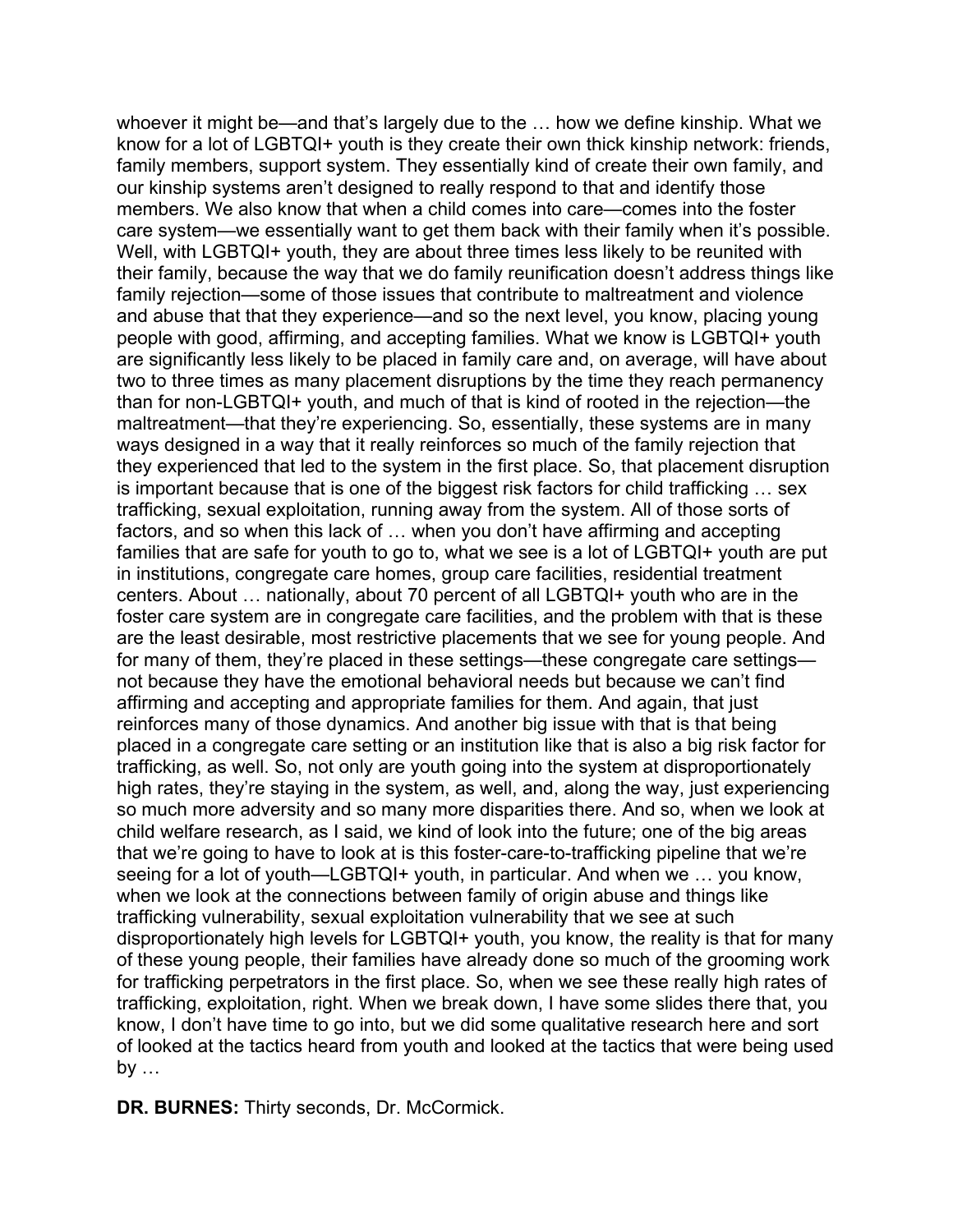**DR. MCCORMICK:** Thanks. These … these perpetrators of trafficking. You know, strategic use of shame and humiliation and exploiting intimate disclosures, offering safe … all of that was really groomed, right? All of that grooming work was already done both by their family of origin, as well as by the systems—juvenile justice system, foster care system, homeless … homeless youth system—so we really have a long way to go in terms of creating more responsive and affirming systems of care to respond to these overwhelming rates of maltreatment or LGBTQI youth. Thank you.

# *Group Discussion*

 minutes here to, you know, summarize a few of the themes that that came out of our these communities and enhanced their vulnerability to abuse, neglect, and other that said, I would like to begin a group discussion and perhaps open it up. **DR. BURNES:** Thanks very much, Dr. McCormick. So, if I may just take a couple of speakers' presentations, and then we will open it up for further discussion with participants, but what we heard is that among sexual and gender minority communities, there is evidence of higher prevalence or rates of abuse and neglect, in general, but these prevalence rates vary according to intersectional social … intersecting social identities within sexual and gender minority communities. And so, it is important to take an intersectional lens to both understand the experiences as well as the rates and abuse and neglect. Risk factors are constellated across several levels of ecological influence, and that perhaps an ecosystemic approach may be helpful in understanding the risk and causes of maltreatment within sexual and gender minority communities. We heard about, you know, some serious consequences, unsurprisingly, to the experiences of abuse and neglect. It's been health, mental health, family- and community-related consequences, and that experiences of oppression, vulnerability, and bias extend into important societal systems and institutions—such as the foster care and child welfare system, long-term care settings—which further marginalized related issues. We also heard a bit about some methodological challenges, including measurement and sampling challenges—for example, finding different rates of abuse or neglect—depending on which lens we take to measure these issues—for example, behavioral or subjective lens. So, I think there's a lot to dig into and a lot of, you know, areas to pursue in research moving forward in terms of identifying priorities. So, with

 say you'd like to be unmuted so that Shyam or I can let Rachel and her team know to can read it to you, David, and then you can ask the panelists to answer the question. **DR. AVILA:** Okay. Thanks, David. I just wanted to say a quick reminder to everybody, if you have a question, if you'd like to say it, just in the chat box to everybody, please unmute you, or if you just want to put in the chat box your question and Shyam and I

# **DR. BURNES:** Sure.

**DR. AVILA:** Thanks.

**DR. BURNES:** Please don't be shy. This is a great opportunity to start sort of a stimulating discussion around research priorities.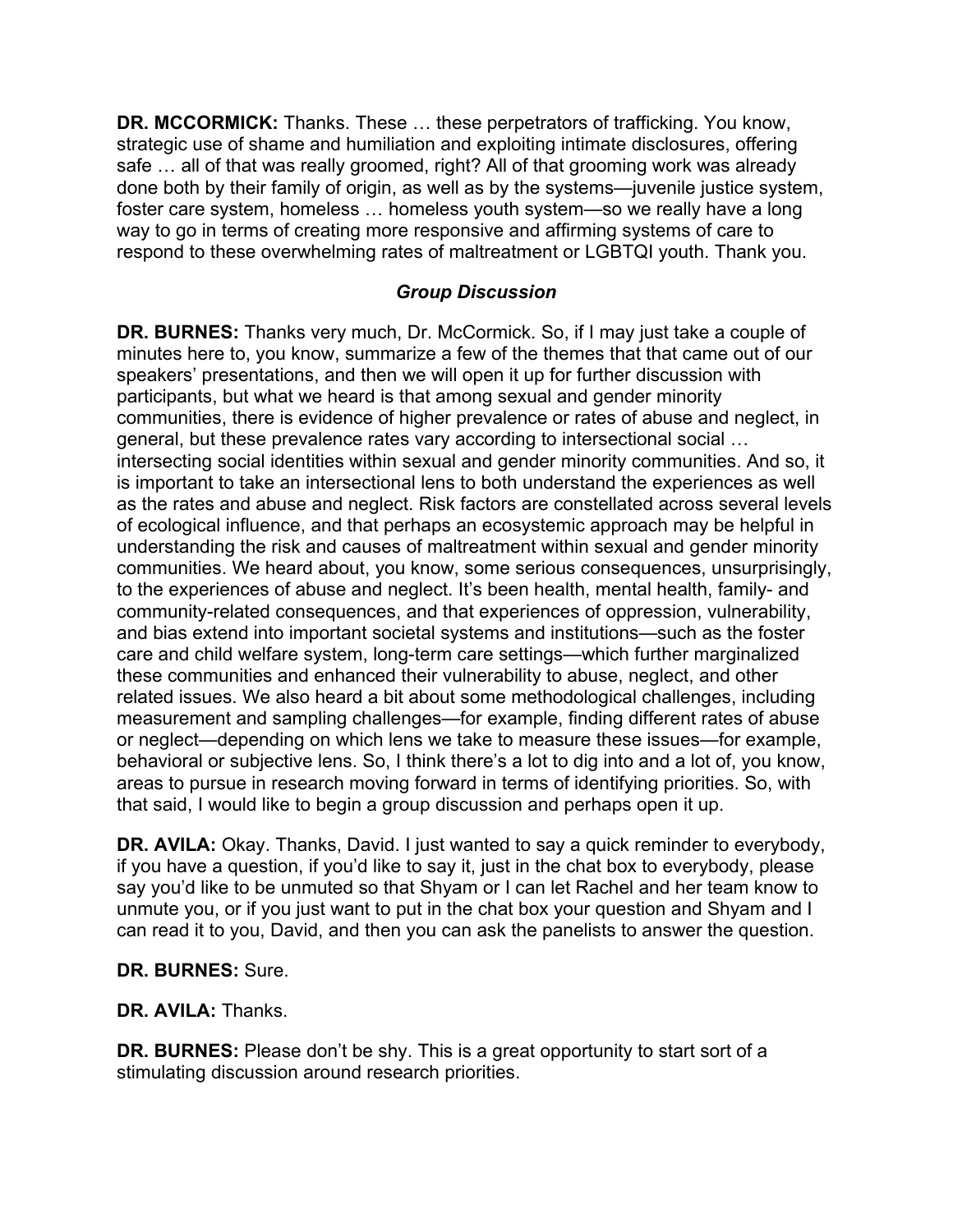**DR. AVILA:** Okay, so we have one question in the Q&A for Dr. Marchbank. "In terms formal caregiver staff?" of elder abuse for SGM, how much do we know about elder abuse by family versus

 have that information. So, it's also what is defined as family who is recognized as family. So, if we're going for biology linkages with some research that financial abuse pension," but there are … there's so little work done on elder abuse in the LGBTQ+ **DR. MARCHBANK:** Thank you for the question. The answer is that we really don't is often more perpetrated by family members, because it may be a grandchild saying to the grandparents, you know, "I know about your special friend; give me your community that my only way of answering that is to say I can't answer that with any evidence but only with assumptions. And it's … so it's different types of abuse in different places. Financial abuse can be partners, ex-partners, so does that count as family? Does the law recognize that as family in all jurisdictions? So, yeah, sorry, I don't have a better answer; that's a gap.

 **DR. AVILA:** Thank you, Dr. Marchbank. Next question. "Can Dr. McCormick speak more to his comment about foster care as a pipeline to trafficking?"

**DR. MCCORMICK:** Sure, and when you look at two of the populations—if not the two populations most vulnerable to child trafficking and exploitation—it's LGBTQI+ youth and youth in the foster care system. So, when you look specifically at LGBTQI+ youth who are in the foster care system, I mean, there's just so much … especially for youth of color, there's just so much vulnerability there, and the fact that we have a foster care system where placement disruption is so much higher, where LGBTQI+ youth who are in the system are twice as likely to report victimization experiences while they're in the system, are much more likely to run away from the system. You know, all of these tactics that we see from perpetrators of trafficking can be that much more effective, in addition to just … we created a little model, just sort of looking at some of the interpersonal tactics that are used by traffickers and why they're so effective for young people who have experienced family rejection or young people who've experienced a combination of family rejection and abuse, that those tactics are just so much more effective for LGBTQ+ youth, many of whom … we did another study in my slides there where over 78 percent of the youth in this study—this is LGBTQI+ youth—in the foster care system, an overwhelming majority—78 percent of them—reported having family rejection experiences with their family of origin, right? And so, that's what I'm talking about: Much of that grooming has already been done for these traffickers, and it becomes a very vulnerable population there. And then, when we think about the child welfare system, the juvenile justice system, the homeless youth systems, the fact that they're not as responsive, not affirming, not keeping up with many of the tactics of the traffickers, we're seeing a lot of youth are being caught … caught in that … in that trap.

 **DR. AVILA:** Thank you, Adam. Next question: "Is there much research looking at resiliency and protective factors of family of origin abuse? It was a lot of information, so sorry, if I didn't catch it all."

**DR. PAUL:** I can try to answer that. Oh, sorry, David, did you want to go?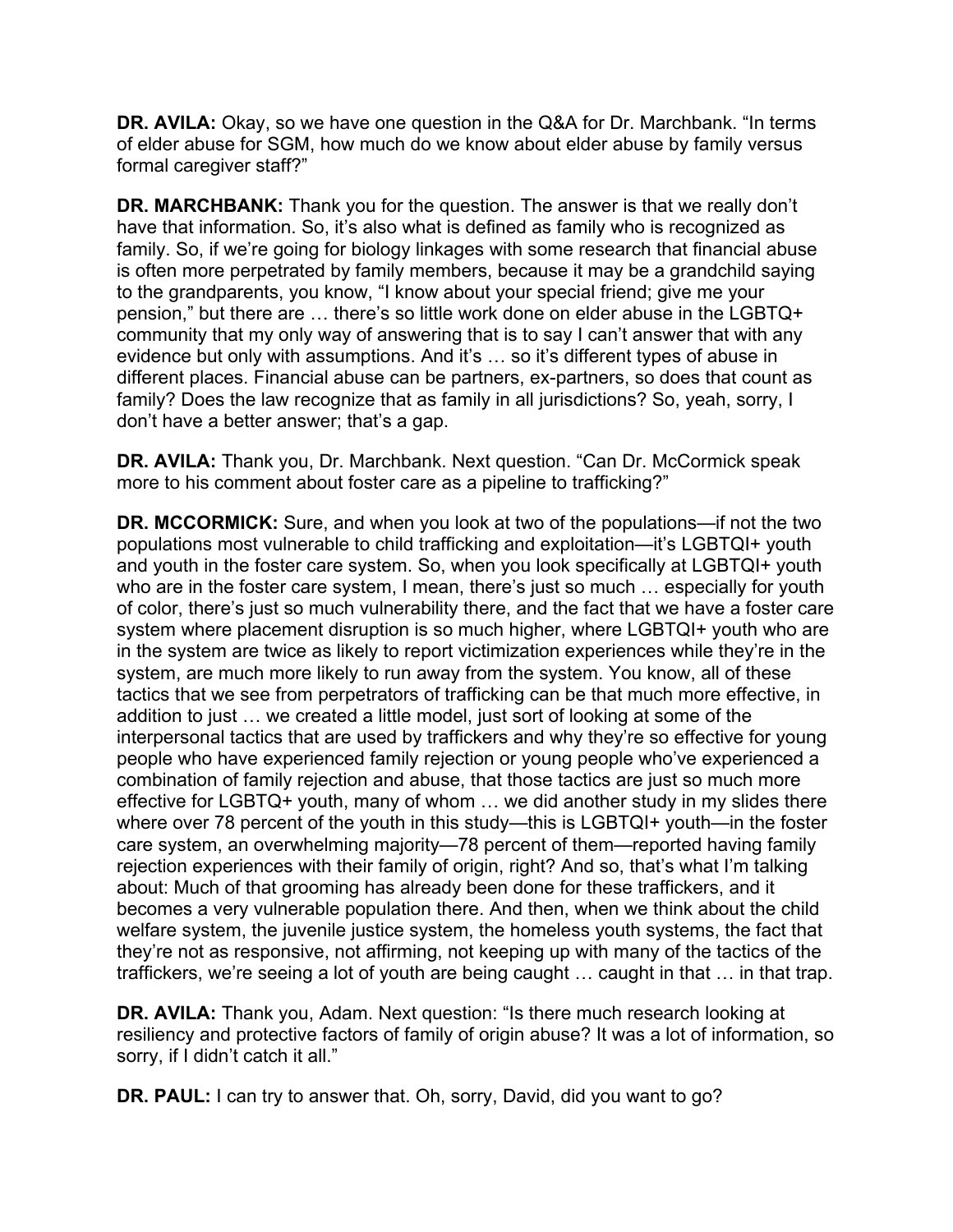**DR. BURNES:** Yeah, I was going to say something; this is a fairly open-ended question, so if anyone wants to jump in.

 protective factors, much more on risk and adversity, but even not … not a lot in that respect, as well. **DR. PAUL:** Okay, I'll jump in. I was just … so the answer, short and long, is no. So, I would suggest that examining resiliency and protective factors is a key area for future researchers. There's very, very little on that particular on both resiliency as well as

**DR. MARCHBANK:** And I'll just jump in here to say that I agree with what Dr. Paul said there, but I am part of the research team that is looking at resiliency factors for trans youth. We began as the gender vectors of the greater Vancouver area, so some of that work is beginning, and I would point to the work of my colleague and Dr. Travers and their book on trans youth and their families as an excellent place to look at resiliency, but agreed; it's not a fix, and there's not a rich field.

**DR. BURNES:** Comments from any of the other panelists on this topic? There does seem to be a tendency to focus on risk factors and less of a tendency to focus on protective factors, and also just to focus on resiliency and protective factors, as well. You know, sometimes people sort of see protective factors as just the other side of the coin of a risk factor, but I think there's more intentional ways of approaching that research as well. Our next question?

**DR. AVILA:** Thank you. "Regarding the availability of LGBTQI-focused services within foster care, are there any jurisdictions that are doing a particularly good job that we could learn from?"

**DR. MCCORMICK:** You know, in terms of ... some states certainly do this a lot better. I think there are certain, you know, programs or initiatives that have been piloted that have been really effective. One of the northeastern states, I know, is doing a lot more work in terms of kinship care, how they're defining kinship care being a little bit more broad in terms of that helping youth to have a lot more voice in kind of centering youth voices around who they kind of identify as kinship care providers providing resources to say, "There's a young person who has a teacher at school that they're really close with," as opposed to putting them into the system. Is there opportunity there to provide some resources and support so that they could provide care for that youth so that not only do they have a tie to somebody, but it also keeps them from going into the system that we know provides a lot of harm? I know here in Texas that we've talked about some private initiatives here around recruiting more affirming and accepting families. We've seen … you know, 10 or 15 years ago, we were talking a lot more about racial disproportionality in the foster care system. You know, we saw efforts to go specifically into communities of color to try to recruit caretakers and recruit parents, and so, I think efforts to be very intentional about going into more progressive communities, more affirming communities, especially with, you know, gay and lesbian or LGBTQ, potential foster or adoptive parents would certainly make sense. We can … at the same time, we have this trend. In more conservative states right now, these religious refusal bills where private agencies are provided with protections for not licensing LGBTQ parents.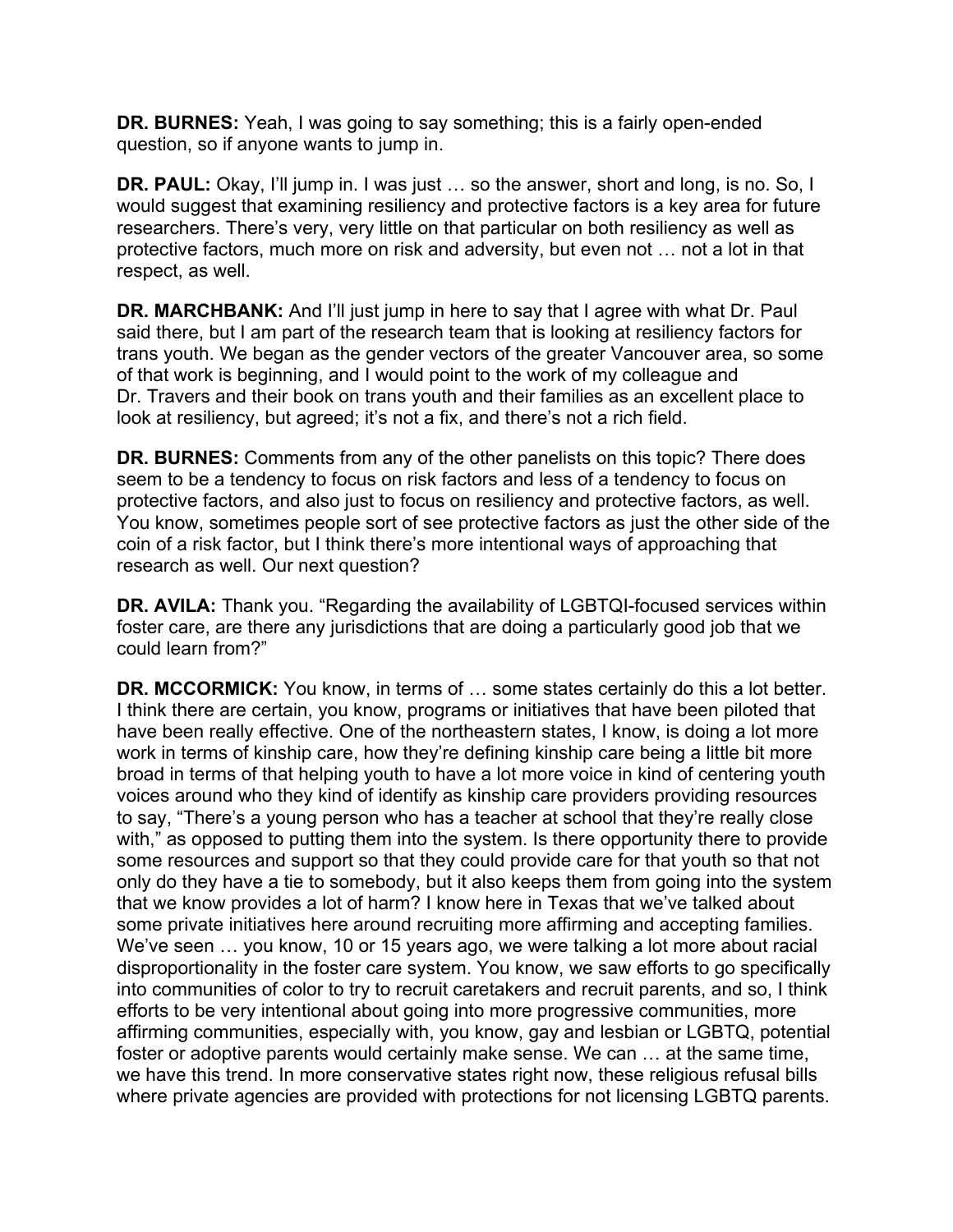Also, some states, like here in Texas, where, you know, it's foster parents or care providers; residential treatment centers don't have to provide affirming and accepting care to young people. Doing so doesn't align with their strongly-held religious beliefs, so there are a lot of threats on the other end of that, as well, but given that the system—and I think there's another question on here kind of looking to the research—I think if we look at the research, there are a lot of similarities here when we look at Black youth and the Native American youth in the foster care system that essentially, for so many, there's overrepresentation that doesn't need to exist. That if we had a more risk … more holistic response to that, there are a lot of kids that wouldn't have to come into the system. And then, once they come into the system, I think what we need to look at, in terms of the research and practice efforts, is to train and recruit better families for them so that they're not just bouncing around the system, especially in those more conservative states.

**DR. AVILA:** Thank you. Next question: "I would love for all of us to contemplate the role of structural racism and the experiences of LGBTQ people. The research is most clear in the context of overrepresentation of LGBT youth in child welfare. It would be great to hear from the panelists about no's and gaps related to racism, particularly structural racism, and violence against LGBTQ people."

**DR. BALSAM:** I can … I can say something. I think that is a really important gap, and I think that's an area for future growth. I mean, I think it shows up in, like, higher rates among LGBTQ people of color. I think that, you know, if you look at that with child maltreatment and being in the foster care system and sort of being in all these vulnerable systems, certainly structural racism, you know, all kinds of issues related to racism play into that, but I really think that looking … I think more ethnic-specific research in general, we tend to have LGBTQ studies that look at, you know, broadly people of color. So, I think doing some more mixed-methods work and some more ethnic-specific work, as well as, I think, developing ways of studying and including structural racism in research, I think is going be important next steps in this in this line of research.

**DR. BURNES:** Thank you, Dr. Balsam.

**DR. AVILA:** Thank you.

**DR. BURNES:** Comments from any other on the panel?

**DR. PAUL:** Yeah. You know, so I think a lot about this issue, and I think this is a really tough issue to be thinking about on a number of different levels, but one of the things that the child welfare system, in particular, is challenged with is overrepresentation of disproportionality, both for LGBTQ+ populations as well as BIPOC populations. So, the challenge here, I think, is trying to parse out the difference, you know, whether we're looking at just … whether we're looking at differences among these groups or whether or not LGBTQ+ young people of color are more likely to be in the system because they happen to also be BIPOC youth. So, this is a really interesting thing that I think we should talk a lot more about, and I'm really … I'm actually very interested in this area.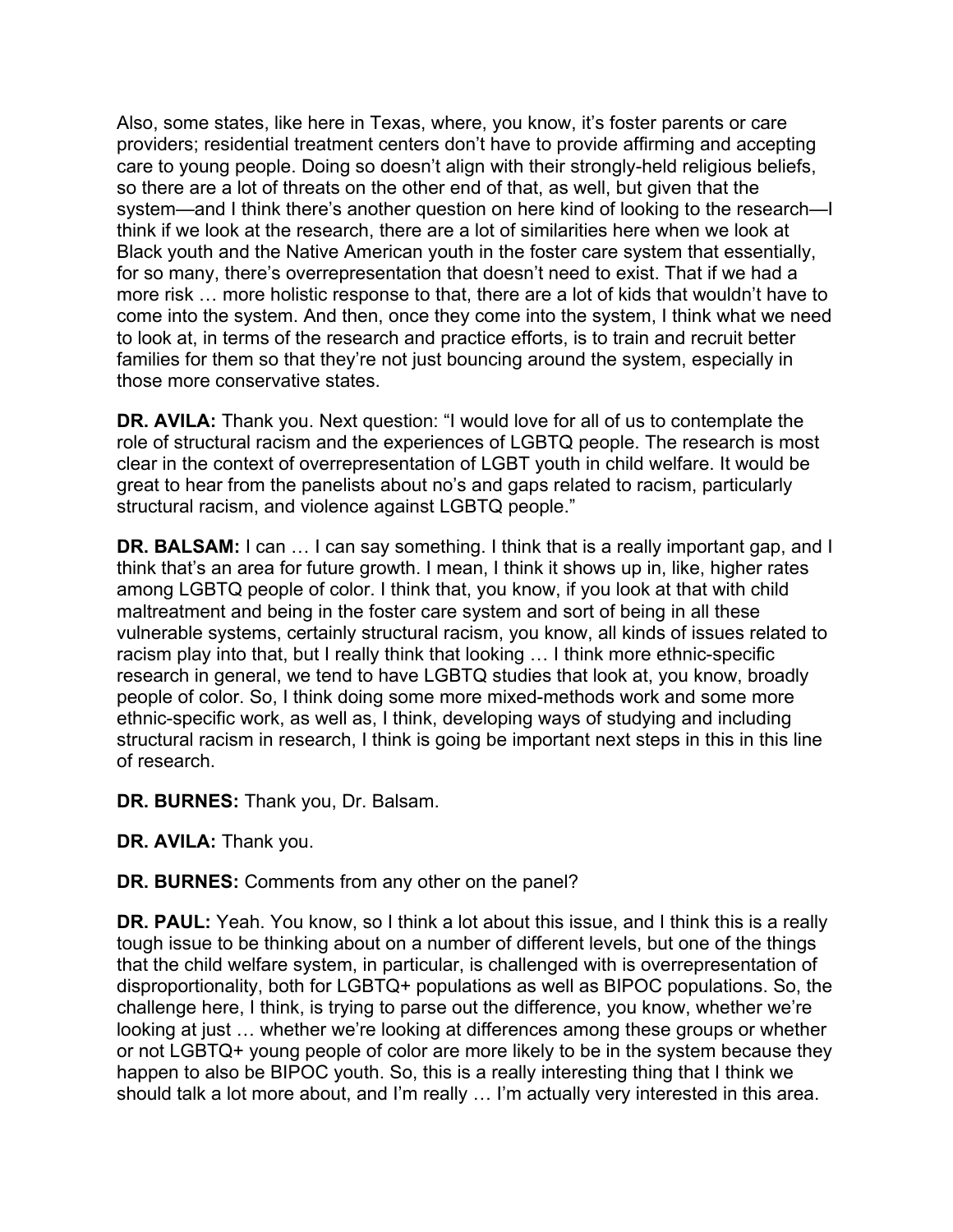So, I know there is not a lot of research out there. It's also very difficult to find particularly with youth in foster care, which is one of my areas of interest—populations where we can actually look deep enough, because our population samples are difficult to find and small.

**DR. BURNES:** Yeah, and I can certainly echo that there's definitely not enough research on racism—how it intersects with the issues of elder abuse, particularly, and particularly among sexual and gender minority communities within the area of elder abuse. We need more—absolutely more—research on this.

**DR. BALSAM:** I would just add, too, that I think what I talked about with the methodological challenge of just this stigma, particularly of the sexual abuse topic, I think that's compounded when we're looking at BIPOC, people of color populations, that it's a difficult thing for people to talk about, and there are real concerns about talking about it within communities of color, for example. It could reflect negatively, you know, and further stigmatize the stigmatized group. So, I think it's just something we have to approach with care and intentionality, and I don't have all the answers, either, but it's something I'm very interested in pursuing.

**DR. AVILA:** Okay, thank you. Next question is for Dr. Balsam or perhaps all speakers. "How much data is there to support the explanations for the high rate of CSA and SGM? Are they … are these speculations, or do we have evidence of them?"

**DR. BALSAM:** Yeah, that's a good question. So, there is some data, but it tends to be … it's difficult to say that we have evidence for, you know, causal explanations, because there's very little longitudinal prospective research. A lot of this is retrospective with, you know, whether it's late adolescence, young adulthood, or most often adults reflecting back on factors in their childhood, and we can see what correlates with having had … you know, it was associated statistically with having an experience of childhood sexual abuse, so there is some of that kind of cross-sectional, retrospective data, but some of it is, of course, somewhat speculative. I think that, in particular, some of the correlates with gender nonconformity or people's perception that they were targeted because of being a sexual or gender minority, certainly, there are other things like having experienced other forms of victimization that correlate with it. And there's some research—I think I mentioned this—especially with sexual minority men, who reflect retrospectively on exploitive or even … they're not reporting it as exploitive, per se, but experiences with older sexual partners that would behaviorally be defined as childhood sexual abuse but may or may not be defined that way by the men themselves when they reflect back as adults. So, I think that we have to think about the methods and how we would establish this more, but we do have some evidence, again, that even within families … certainly, being in a more violent family is a risk factor, but even within those families, it's the sexual or gender minority child who's more at risk.

**DR. AVILA:** Thank you. "Thank you for all your presentations. Dr. McCormick, can you please elaborate on what structural measures, if any, that have been taken to address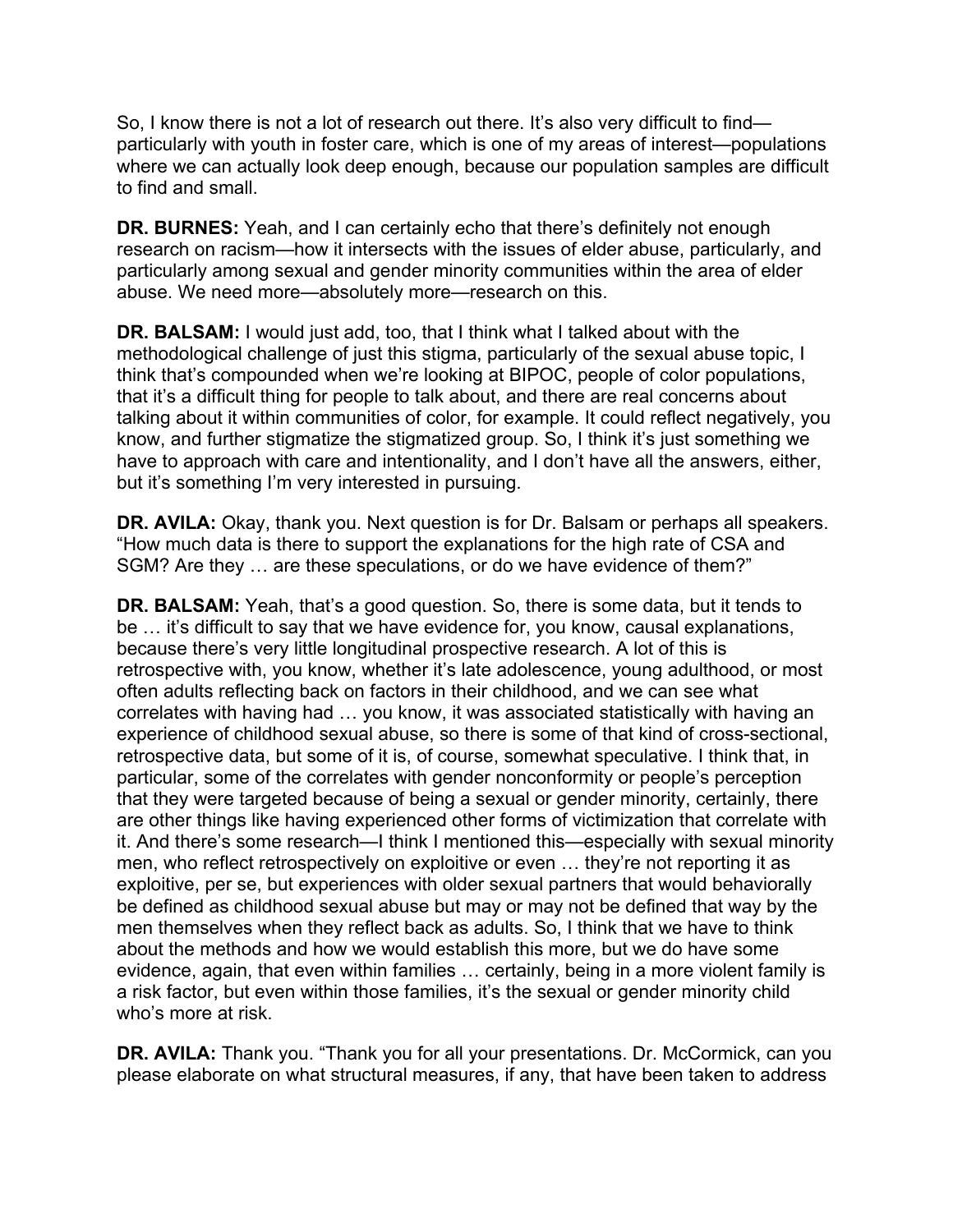issues specific to LGBTQI+ youth in the foster care system and what more could be done?"

**DR. MCCORMICK:** Sure, yeah, and there's a lot that can be done. And again, when we think about what has worked and what has been done, it hasn't been really on a large scale, right? So, even state by state, some states may have some really great Foster Youth Bill of Rights. They may have great protections for LGBTQI youth who are in the system. Other states may not have anything like that or, in fact, the opposite of that—have specific policies in place that target LGBTQI+ young people. I think when we look at the research in terms of what should we look at to help kind of better inform how we take the next steps to address some of these issues, I mean, the reality right now is that the system exists the way that it does, and there's a lot of … there's going to be this overrepresentation. We're going to have youth coming into the system, so we need to have it be a system that's responsive to that. We did a study recently that looked at a comparative study that we did qualitative interviews with 16 young people who grew up in really accepting and affirming foster homes and 16 young people who grew up in really rejecting foster homes and kind of compared the experiences and then created a model out of that on how to train others and questions in the chat about foster parent training: Is that mandatory? And it's not mandatory. Now, some states it may be mandatory; probably, not too many. So, you're going to get a range. If I go train a group of foster parents and I ask them, "How many of you had specific training on accepting an inclusive and affirming care for LGBTQI+ youth?" probably a small segment of them are really going to say, "Yeah, I've actually had some good training on this before." So, we're using that model to create trainings and frameworks to help them to recognize what are accepting and affirming behaviors. I think when we look at more larger-scale kind of macro approaches, having those federal protections would help significantly. You know, having a … you know, asking, collecting that information at intake for many CPS where … I have some friends are CPS workers who do an incredible job of matching LGBTQ youth with families who are affirming and accepting, but they're essentially doing that all on their own. There are no mechanisms in place no practices in place—that help them to do that. So, if we can … the more that we can kind of regulate that, the better.

 family? Who has thought of chosen family systems—how to study them?" **DR. AVILA:** Thank you. Next question: "Are there any rubrics on identifying the chosen

 **DR. BALSAM:** Yeah, I don't … I don't have a definite answer for that. I do think that's probably an area to be studied in the future, particularly in terms of protective factors, but I don't know of any specific methods for studying that.

**DR. BURNES:** I think that's an important area of the research.

**DR. AVILA:** Okay, thanks. "Dr. McCormick. I really appreciate how clearly you outlined the essential failure of the child welfare system for LGBTQ youth, and one could argue many others, too. What research could look at ways to dismantle or significantly restructure these harmful child welfare systems?"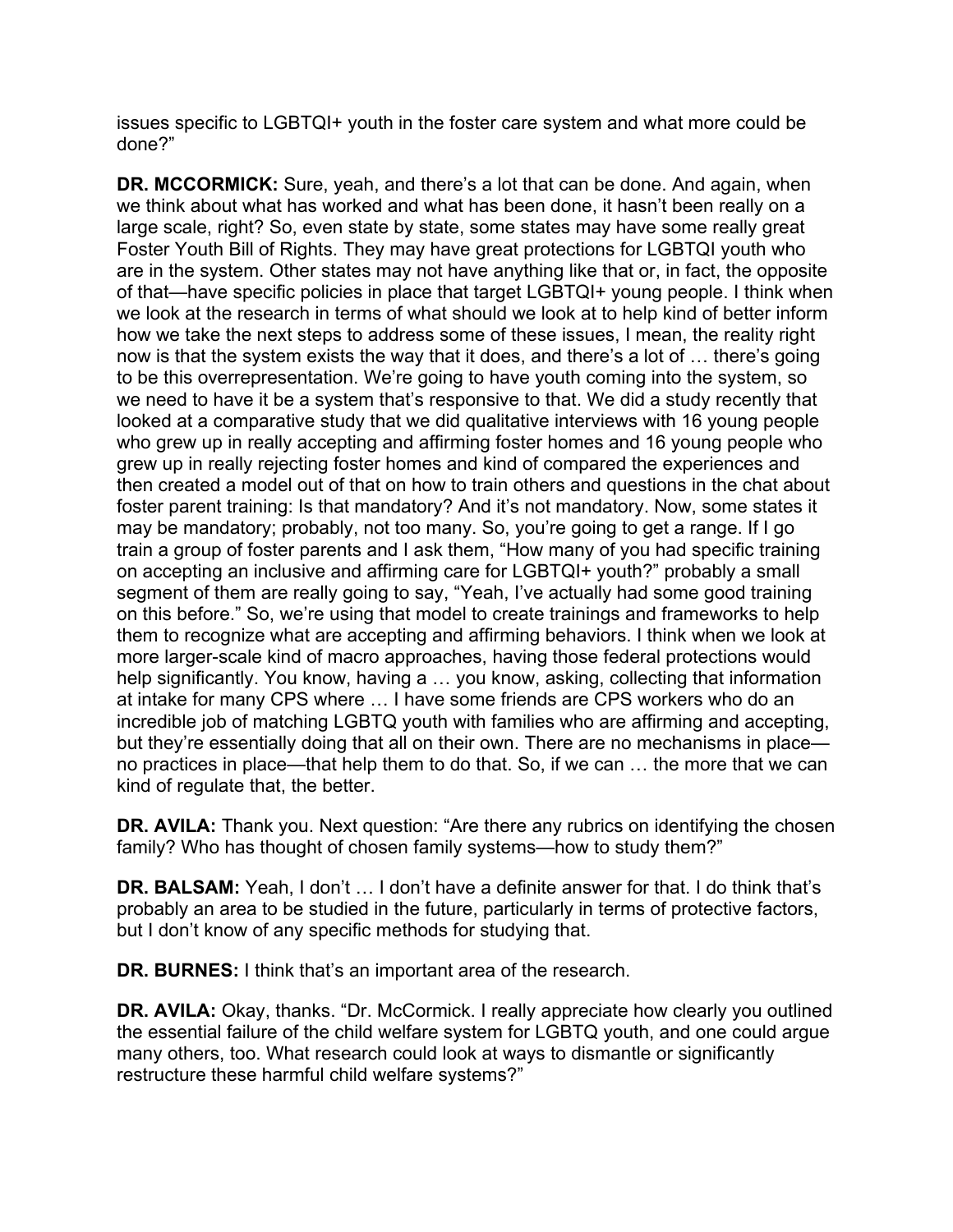**DR. MCCORMICK:** Yeah, and I'll kind of go back to what David said there about focusing on resilience. I think we have to conduct research that captures the resilience, because the way that it's designed in the child welfare system now, even a really good resource that we rely on focuses so much on those risk factors, and that translates into practice. And we have to also have to recognize that these systems—the child welfare system, the juvenile justice system—are very deficit-based, very risk-based systems. And so, I'll give you an example. I remember back when I was a social worker, 15 years ago, trying to find a placement for an openly gay 15-year-old kid, and just driving all around Texas and going and meeting the family and realizing right away that there was no way that I could ethically or morally leave this young person, and as I'm contacting CPS to say, "Hey, find me a placement," you know, they're saying it's so hard to find a placement because, you know, the kid has so many different placements and he's run away and had tension here and conflict there, and so that everything looked at risk, when the reality was that everything that this kid was doing was rooted in survival, right? And I think, you know, in order to change that system, we're going to change that system in terms of how we do practice, we have to change the way that we look at that research, and we have to focus on those dynamics of resilience and resourcefulness and courage and survival. So, I think, whatever that research looks like, in terms of, you know, if we're really going to have meaningful research, we have to start by kind of capturing the essence of that: how these young people, despite all of these risks, all of these challenges, all of this discrimination, are still navigating life and academics and friendships and relationships. So, I think that would be the place to start.

**DR. BURNES:** Thanks, Adam. Does anyone have some sort of good ideas innovative ideas—as to how to sort of properly or effectively conduct research with this population to identify resilience, protective factors?

**DR. MARCHBANK:** I can talk a little bit about what we did in … I recently did a research study, which was a team approach being led by Dr. Travers, so we set up … we were trying to look at resiliency and experiences of trans youth—specifically with trans and nonbinary youth—and we began with having a youth advisory committee. We recruited our youth advisory committee of six youth ... so before we even started the research, we formulated our interview schedule, whatever. We held meetings with this youth advisory council, asking them for their input, for their ideas, for their thoughts. This was quite a marginalized group and required a lot of support both financially, which we've provided, but also psychologically because of the trauma of their lives, with the exception to that each one of these six in our youth advisory had at least one supportive adult in their family that was able to support them, and that made a huge difference. And then, we went on and we ended qualitative interviews with a number of self-identifying youth, and that was followed up by reporting back to community through intergenerational community. We devised a prototype of a video game to make this look like … so that the interest to be explored through that youth. That that video game was brought back into the community both … first of all, with trans and nonbinary community members to get their feedback on it. This was facilitated by two young trans people who … that we had trained up—and there were, like, 15 or 16—we trained them up so that they could be group facilitators. We staffed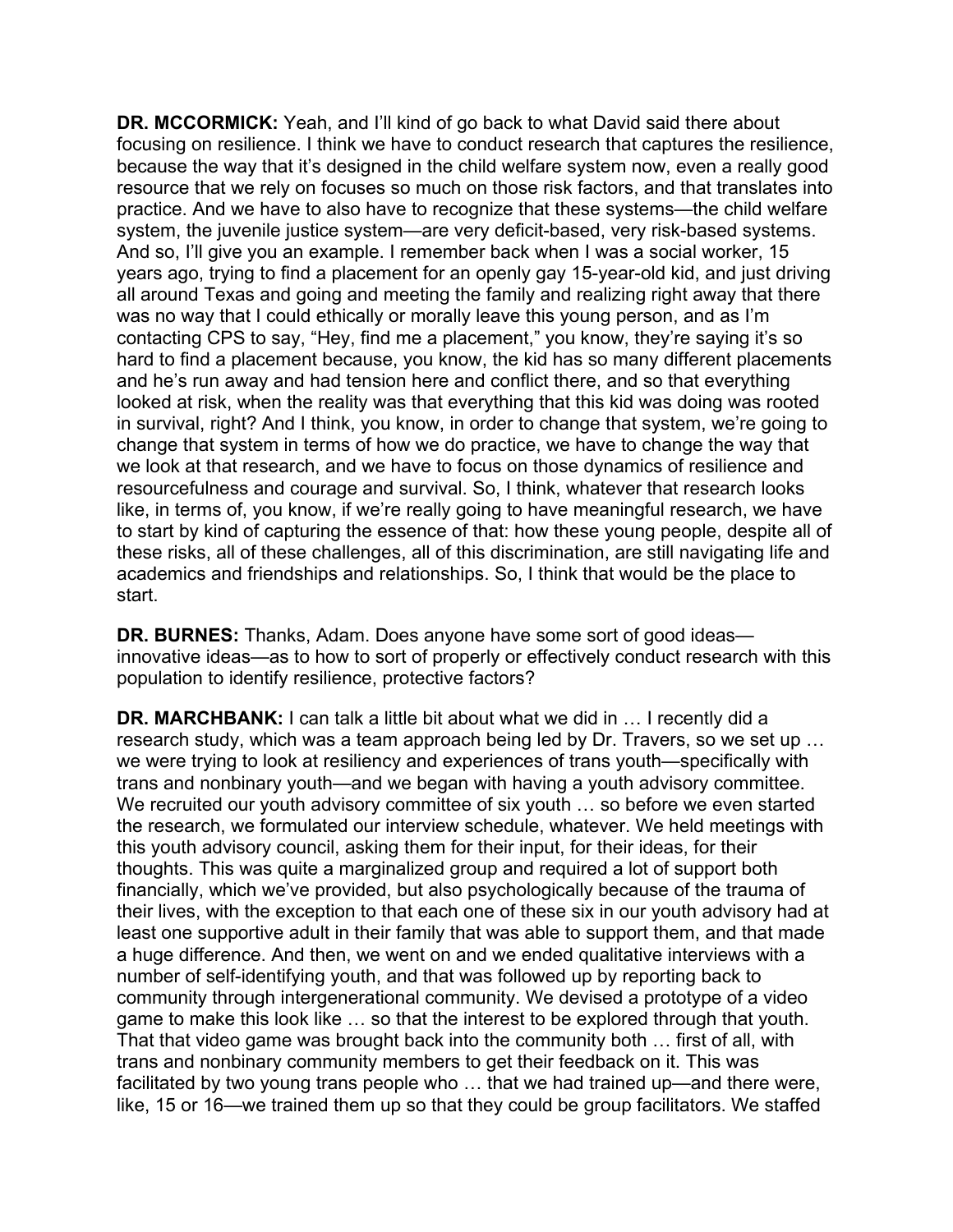parents, school teachers, social workers, etc., for them to experience the game, and very heavily with graduate students to take notes so that that burden of recording was not on the facilitators, nor was it on the participants; it was on paid-for serviceassistance. And then, in the afternoon, we brought in relevant adults, which included then we had discussions—community discussions—afterwards. So, it's long, it's slow, but that was the system that my team used.

**DR. BURNES:** Thanks, Dr. Marchbank. That's very helpful.

**DR. AVILA:** Okay. Thank you. Next question. "Dr. Paul or others, could you say a bit more around ACEs more broadly experienced by SGM youth and ideas for prevention, especially family-based ACEs grounded in caregiver rejection, sexual orientation, change efforts, etc.? Thank you."

**DR. PAUL:** Sure. Thank you for the question. So, there is some research on this that shows that sexual and gender minority children and youth experience higher rates of ACEs—so, adverse childhood experiences—like exposure to domestic violence, intimate partner violence, parental substance use disorders, mental health issues among parents, as well as incarceration. But we really don't know a lot about why this is the case, but there is … there are some … I know that the Family Acceptance Project, which is headed by Caitlyn Ryan … or Family Acceptance … yeah, the Family Acceptance Project … it sounds like Dr. McCormick is also doing some research in this area. It does provide some very useful information about trainings, videos, how to do assessments, so I would take a look at that website at San Francisco State University and the Family Acceptance Project. And in terms of sexual orientation change efforts— I think there are a couple other questions in the chat about this, too—but we know that parental religiosity and those kinds of things actually have a pretty significant … are pretty correlated with family rejection, and so, you know, more focus on how to work with young people that have experienced those efforts, I think, is also warranted.

**DR. BALSAM:** Yeah, and I would also add that I think that that, like, doing some preventive work with families to make families more supportive, you know, it's not going to address sort of the more severe forms of abuse, but I think that's another angle on this research. We do have a study in my lab right now, that Parent Support Project that my postdoctoral fellow, Dr. Matsuno, who's working with me, is doing. That's a Web-based intervention for parents of trans and gender-nonconforming youth about … to kind of address prevention of the emotional abuse and rejection aspect of that, so I think we really need a multipronged approach, but doing some work like what the Family Acceptance Project is doing is going to be an important piece of that to equip families with the tools to prevent some of those … some of these harms.

 **DR. AVILA:** Thank you. Okay. We do have a lot of questions, so I'm thankful for 10 minutes early we'll go to one more question. "What about causes of child abuse of everybody for adding those in the chat and the Q&A, but I guess because we started SGM at the child level (e.g., social isolation and gender expression or perpetrator-level characteristics)?"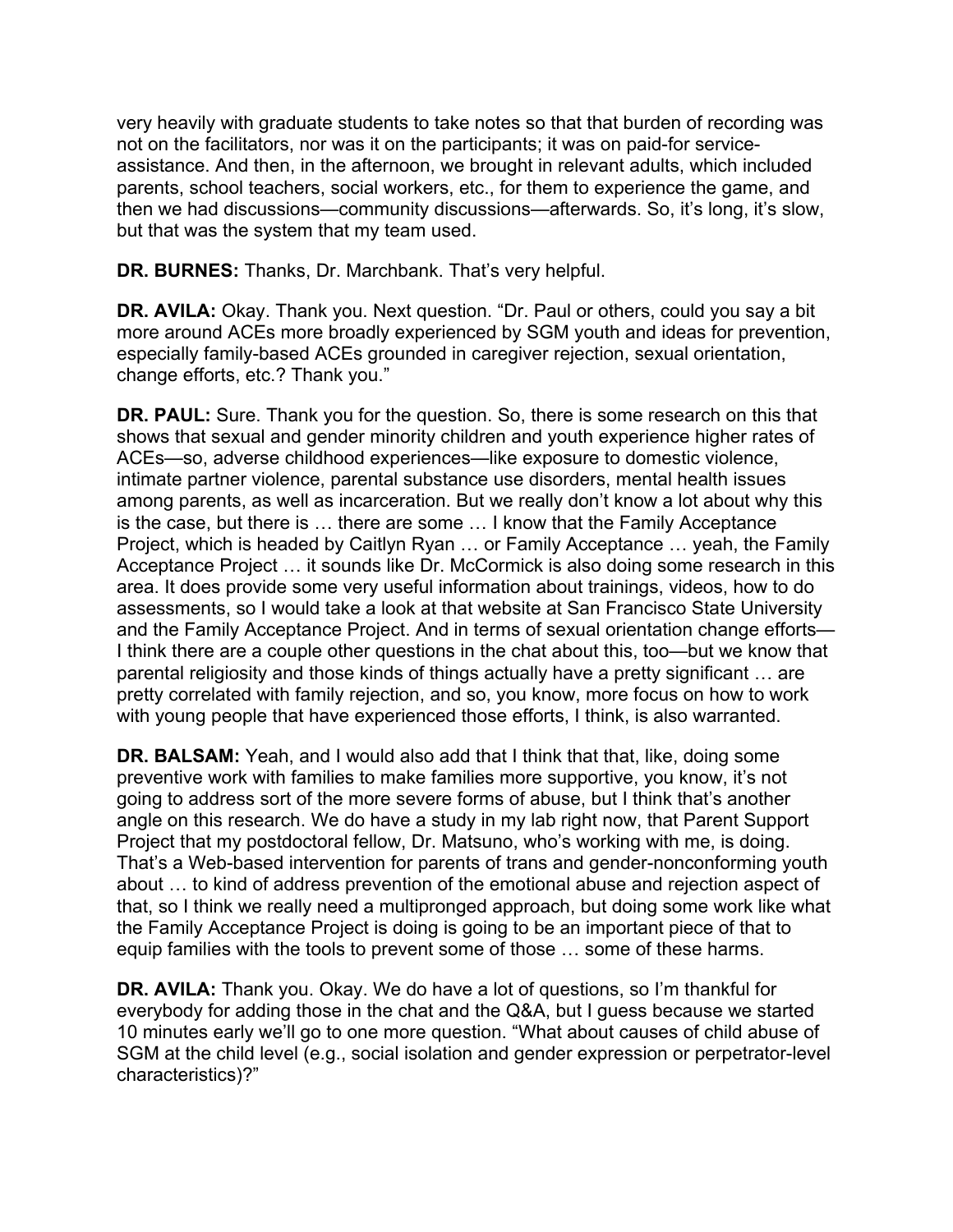do know some about that. I don't want to go over what I went over before, but what I **DR. PAUL:** So, when I was presenting, I did focus on … when I was referring to individual level, I was actually referring to the child-level—child or youth level. So, we would say … most significantly that we see is gender nonconforming is very closely tied, as well as a number of other issues, and then at the family level, one of the things—or, sorry, at the perpetrator level—we don't know a lot about that either, but we do know a few things, right? So, we know that the presence of a stepparent can increase risk, and we also know that parental-level adversity is an issue, which kind of relates back to the ACEs discussion that we had a few minutes ago. So, this is … you know, perpetrator characteristics are important for us to understand something that we should be looking at.

**DR. AVILA:** Oops, sorry. There's a lot of the chat, and I see that two people want it to be unmuted. Let me see if I can find the first one. Rachel, can you unmute Dexter Voisin? Is Dexter able to speak yet?

**MS. RACHEL PISARSKI:** It looks like he's not on the participant list anymore, so he may have signed off, so you should go to the next person.

**DR. AVILA:** Okay, the next one is Kerith Conron?

**MS. PISARSKI:** Kerith, you're unmuted, if you still have a comment.

**MS. KERITH CONRON:** Sure. Thank you. You know, I appreciate hearing about the inclusion of LGBT youth themselves or trans youth, in particular in Dr. Marchbank's research. I think it's really important to keep LGBTQ youth and youth of color, in particular, involved in work about their own lives. I think they often have important perspectives, and I guess one caution that I make for all of us is just to make sure we don't inadvertently reinforce stereotypes about people-of-color communities and child maltreatment, because the disproportionality issue, I think, is in part related to SGM stigma but also about structural racism—so, it's not like people-of-color communities are rejecting their LGBT kids more often than white kids on average. And so, I think we just need to make sure we have nuanced messages when we're trying to disseminate the results from our work. Thank you.

**DR. MCCORMICK:** Yeah, I think that's a great, great point. I think, particularly, for youth in the foster care system, given that the foster care system and the child welfare system in the United States has always been a very racist system, and it's probably even more racist today than it's ever been at any point … and when we look at communities of color, in particular, who are over-surveilled, when we look at communities of color who are four times more likely … families who are four times more likely to have a mandatory report made against them … when we look at just … just looking at case substantiation rates being so much higher when we look at just so many different dynamics—how we respond to issues of poverty—all of those sorts of dynamics that, given that the system is both homophobic/transphobic and incredibly racist for a lot of it, LGBTQ+ youth who come into the foster care system—the child welfare system—I think, even more so, they don't need to be in that system, or we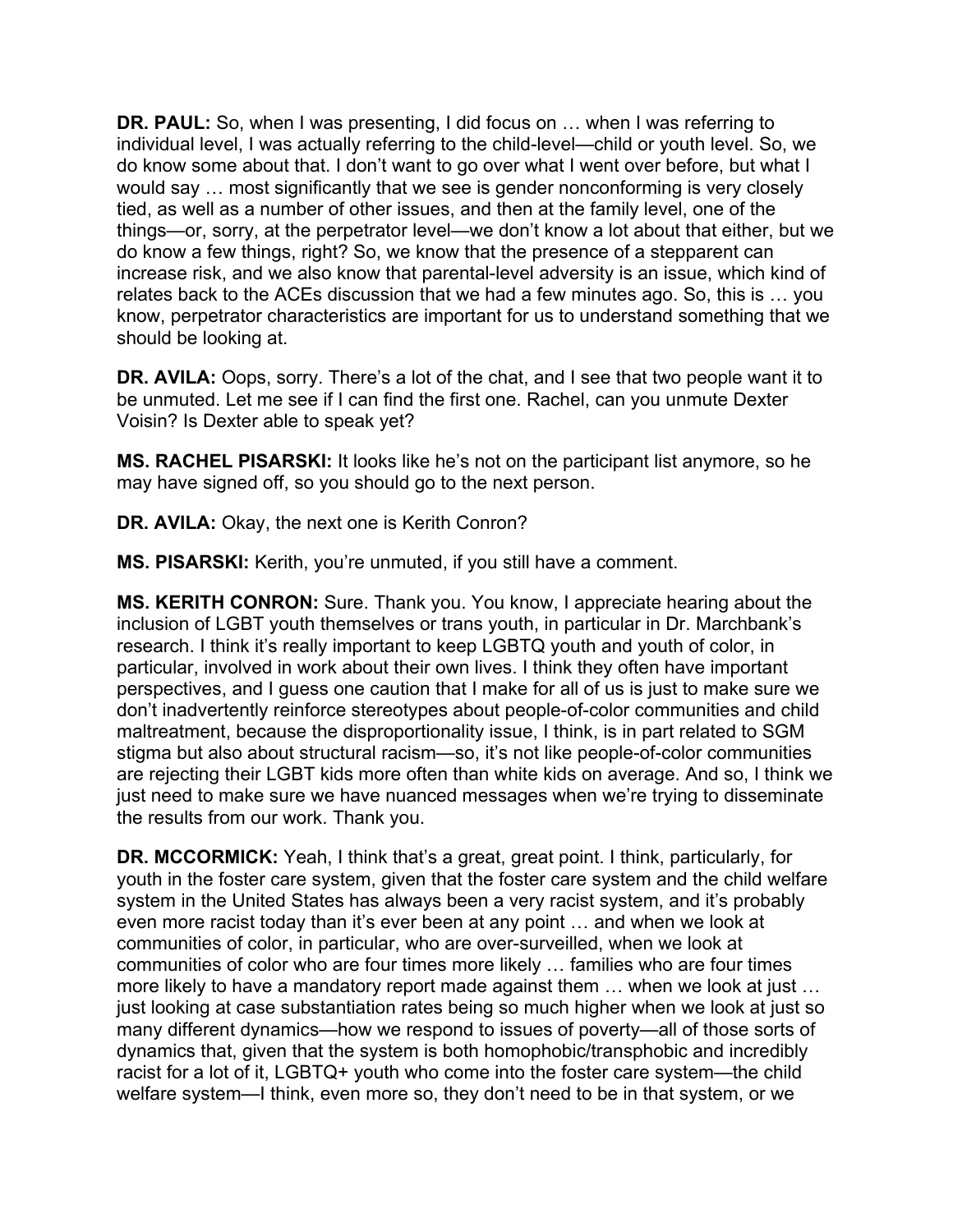could do a lot more for their family to prevent them from coming into the system that we're just not doing.

**DR. BALSAM:** Yeah, I just … I also want to say thank you for that comment. I think one of the things I can talk about is in doing this kind of research, particularly looking at sexual violence against LGBTQ people, the discussion section of your paper and the framing, especially in dissemination outside of academic circles, is just particularly important, given the potential for stigma and the potential to sort of over-individualize. So, I think we always have to be taking multiple layers of the social context into account so that we're not just reifying those stereotypes. So, thanks for that comment.

**DR. AVILA:** Thank you. So, we'll go to one last question before we hit our break. "Could you talk about some approaches for navigating the complex ethical/legal regulations around reporting and responding to the abuse reports and parental permissions for research participation? How have folks navigated these challenges to collect important data and develop interventions? Thanks, Brian Mustanski."

 Gender Vectors project … well, I'll start again. So, some years ago, I was doing youth to self-identify. Based on that, some years later from the start of the Gender Vectors **DR. MARCHBANK:** I can answer that in the context of Canadian ethics. For our work voluntarily with a youth group that became a research site, and I managed to point out to our ethics board that to request parental permission for LGBTQ minors to participate in research would actually create greater harm than allowing a 16-year-old project, we made the same argument but actually made it for those age 12 and above. And so, that way, many youth were able to participate with university ethics approval in ways that did not mean that they had to necessarily out themselves to their caregivers at that point. It was done by making sure that the university put us through tough ethical questions, but there is precedent now for 12-year-olds to be able to participate in such studies without necessarily having to have an adult guardian sign off on their behalf, and that's at Simon Fraser University.

**DR. PAUL:** I can speak to this, as well. When I … so, my dissertation was on LGBTQ youth in the foster care system and looking at their support systems, and I actually requested a waiver. So, the youth that I looked at, they were 17 and older, but they were still considered to be minors, and so, I actually requested that waiver, but as a part of that, I needed to make sure that I was really careful and thoughtful about, also, how I was recruiting. And so, in terms of searching for youth to participate, I had to work really closely with the Department of Children and Families in the state that I was working with but also instructing them to be very cautious about not promoting the study, not giving that information to youth who they thought they might that might be identified that way, and just to give it to everybody. So, that was a really big challenge, and I was lucky enough to get the waiver, but I think it's probably more difficult the younger that children get.

 move on to the break? Okay. We're going to take a quick, I guess now, 9-minute **DR. AVILA:** Okay. Is there any … anybody else want to share an answer before we break. If we can all be back at 1:40, we'll move on to Session 2: Peer/Friend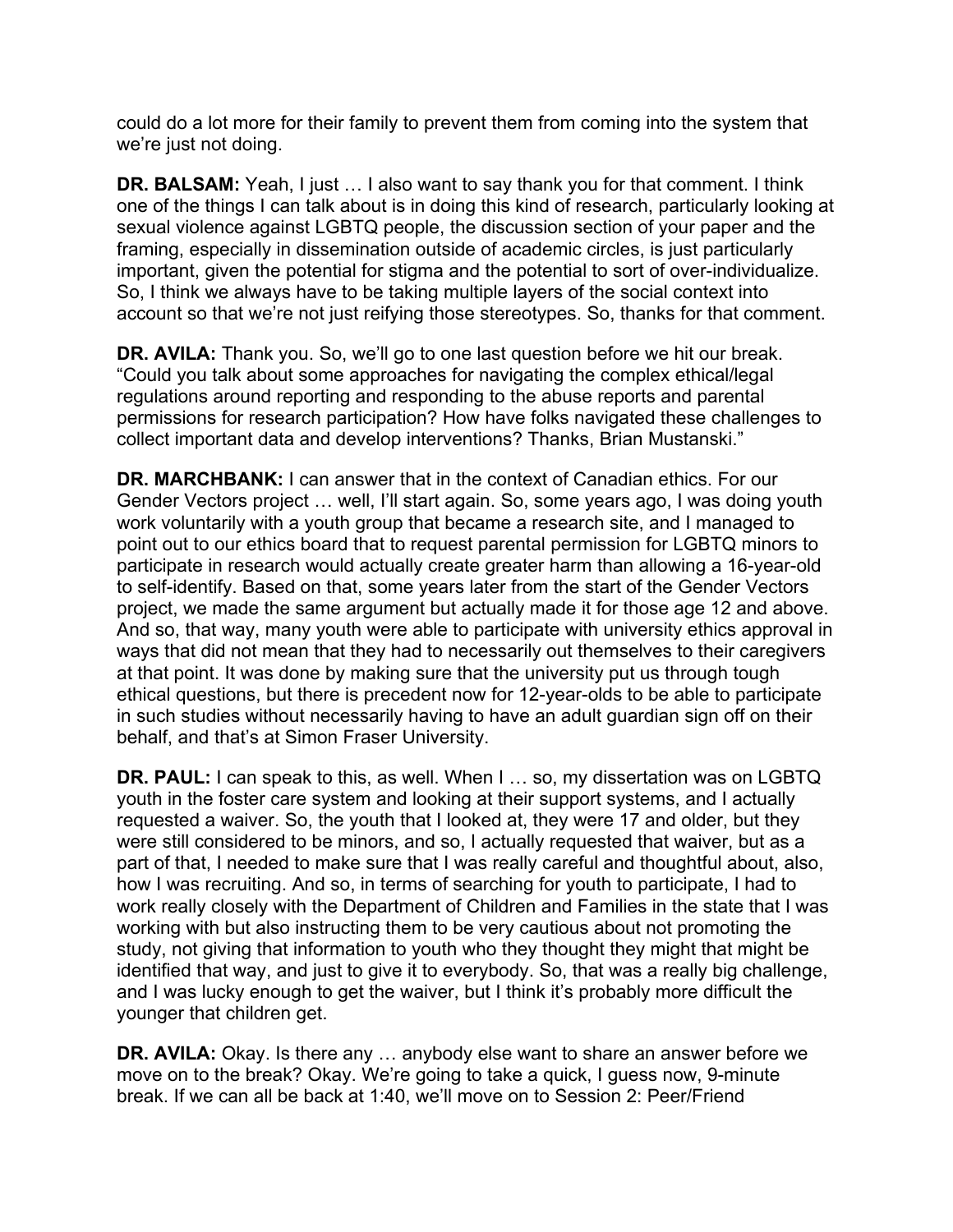Victimization. Thank you, everybody, for all your questions, and thank you all speakers and David Burnes for moderating.

[BREAK 1:31 P.M.]

[MEETING RESUMED 1:40 P.M.]

# **Session Two: Peer/Friend Victimization**

**DR. DARA BLACHMAN-DEMNER:** My name is Dara Blachman-Demner, and I am at the NIH Office of Behavior and Social Sciences Research and thrilled to be a part of this important workshop, And I want to thank everyone for being here and for getting us off to such a great start. And just one housekeeping reminder before I turn it over to Dorothy Espelage, who will moderate our second session: If you do have questions throughout the rest of the day, please place them in the chat. I think there was some confusion about the chat or the Q&A, so, if we can place everything in the chat, that would really help the folks who are monitoring those questions. Thank you. And now, I'm going to turn it over to Dr. Dorothy Espelage, who will moderate our second session, which is on peer and friend victimization.

**DR. DOROTHY ESPELAGE:** Great. Thank you very much, Dara. That was a wonderful session. It sets us up nicely for Session 2. So, in the first session, we heard some brilliant science and really thoughtful points of direction around family of origin abuse, and it stems nicely that we're now going to spend the next hour talking about how the context changes, and we're going to talk about peer and friend victimization. On the schedule, it says that I was going to do an overview. I'm going to do my comments after so I don't steal the thunder of the presentation. So, we'll have 5 minutes for presentations from four leading scholars in the area of youth peer victimization, as well as adult peer victimization, cyberbullying, and then we will have a discussion around the systematic and institutional barriers for some of the work that we're doing around defining bullying and protecting gender and sexual minority youth. So, our first presentation—and they're all limited to 5 minutes and I hope that they can stick to 5 minutes; I'll be timing you, all, so that we can have a wonderful discussion we're first going to hear from Jeremy Goldbach, who is associate professor and director of the Center for LGBTQ and Health Inequity. Jeremy, take it over.

# *Youth Peer Victimization (Includes Bullying)*

**DR. JEREMY GOLDBACH:** Thank you, Dorothy. I appreciate it, and I know that you said you had brought in four esteemed scholars, and so, I know that when you couldn't get them, I was thankful to be able to come. So, I'm going to talk just briefly about us some of the state of the science around preventing behavioral health disparities among SGM youth. You can go to the next slide. Just some quick disclosures. As you all know, I'm not mostly speaking about my own work but a couple of times will mention a few things. The next slide? So, I know as all of you, we only have about 5 minutes to talk, so I'm going to do my best to rush through some slides, but hopefully, there will be a robust discussion after. You can go to the next slide. So, a couple of things. Health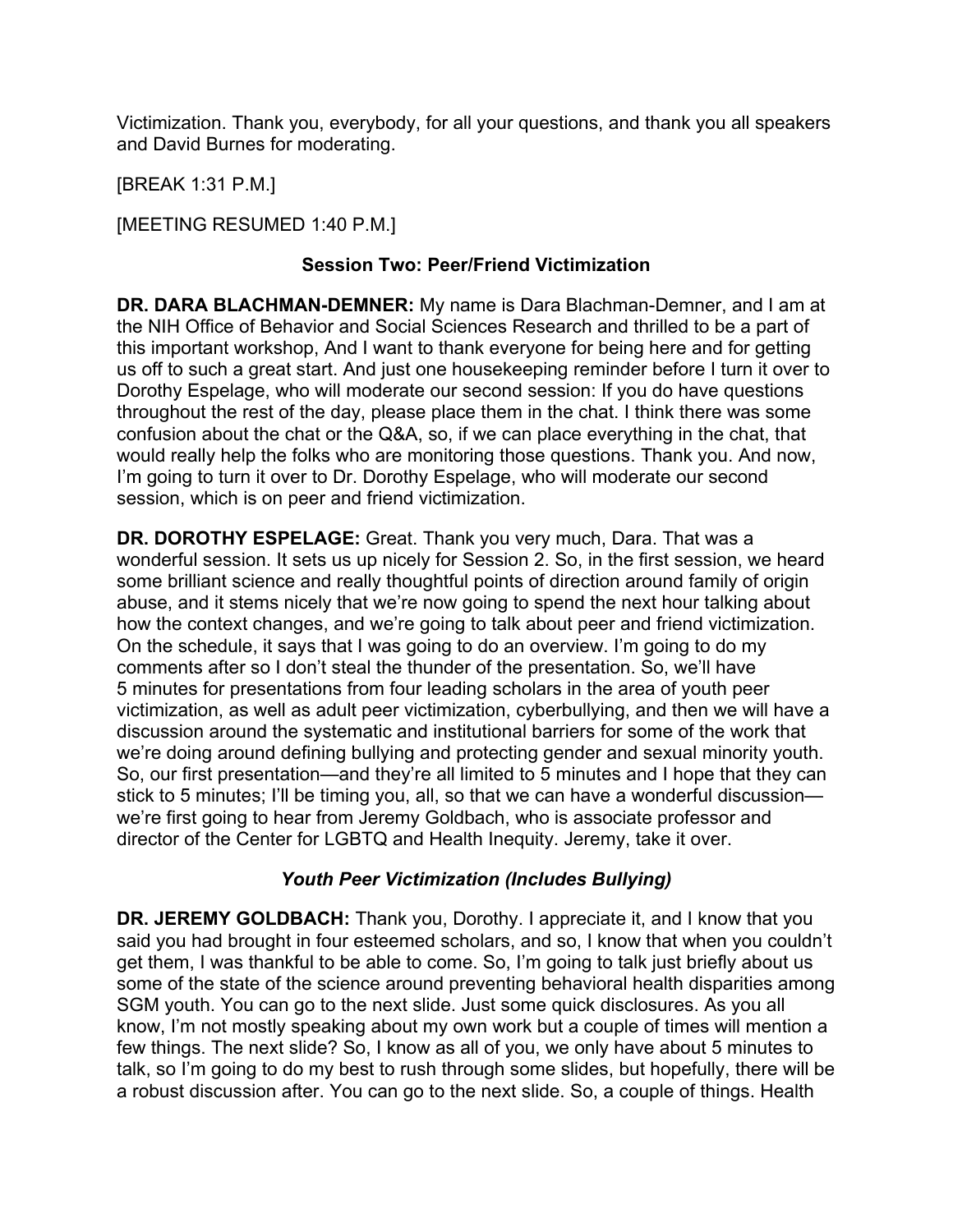disparities … they don't operate within a vacuum, and I think that when we think about this area of violence, one important thing to remember is that, you know, we know a fair amount about epidemiology but very little … still in the ideological work and in intervention work. So, as a final point, I think one key takeaway is that, you know, young people are resilient, and I think we need to spend a bit more time thinking about resilience within the context of violence, as well, and not only on the disparity aspect of this. Go to the next slide. So, I think key thing that we're really needing to focus more on when I think about the work around violence is that that health disparities don't operate within a vacuum. While violence is, of course, a critical outcome, and it's associated with a variety of other experiences to young people that are happening, it relates in their intersectional identities, around their sexual and gender identity, their race and ethnicity, socioeconomics, their experience of urbanicity, and this is a recent framework that was put out looking at sort of the multisystem level of health disparities and understanding social determinants from the World Health Organization. So, I think this is really a key space where we can be expanding our work. Next slide, please? So, I've been trying to do a bit more work on the last, sort of, the end stage, if you will, around developing intervention, and I think this is where, you know, it takes time. So, this is a big space where I think we could be investing more energy, understanding both this sort of mechanisms of change within these social contexts but also making sure that we're following the rules, and there are … there are good guidance for how we develop interventions for violence reduction, and we should move forward in a careful way. Next slide? So, I think the other piece that I want to just throw in here is that we, I think, as scientists are often behind where young people—especially in youth culture, which is quickly evolving, as I think many of you work in these spaces and know—and it's critical that we're listening to our young people. So, engaging in youth advisory boards, really taking the time for us to make sure that young people are guiding the work that we're doing, because I have noticed in my own experience that often I start a study and I'm already 5 years late. So, I think following our instincts is really important and listening to what participants are telling us and being willing to be adaptable. Next slide? So, I just want to mention briefly that I think that multilevel interventions for violence can be done, but they're challenging—but young people, I think, are asking for them. We had a recent study. I just wanted to share briefly a foresight RCT where we were looking at multilevel or individual-level or small-group intervention for violence prevention and violence and coping with violence in schools, and then adding in a multilevel component where we bring in popular opinion leaders in an effort to operationalize the ally, bringing in supportive others and engaging in social action and community organizing–level change to address school climate issues. So, just briefly, I thought I would share that. It does seem that, although these interventions—these multilevel school interventions—can be challenging and difficult to implement, they are possible, and they can show reductions both in experiences of minority stress and violence, as well as changes in health outcomes. Next slide? So, okay. I'll leave you with this. Thank you.

 we're going to hear from Andrew Flores, who is assistant professor at American **DR. ESPELAGE:** Thank you very much, Jeremy, and I meant to say that you were from the University of Southern California. So, excellent things to think about. Now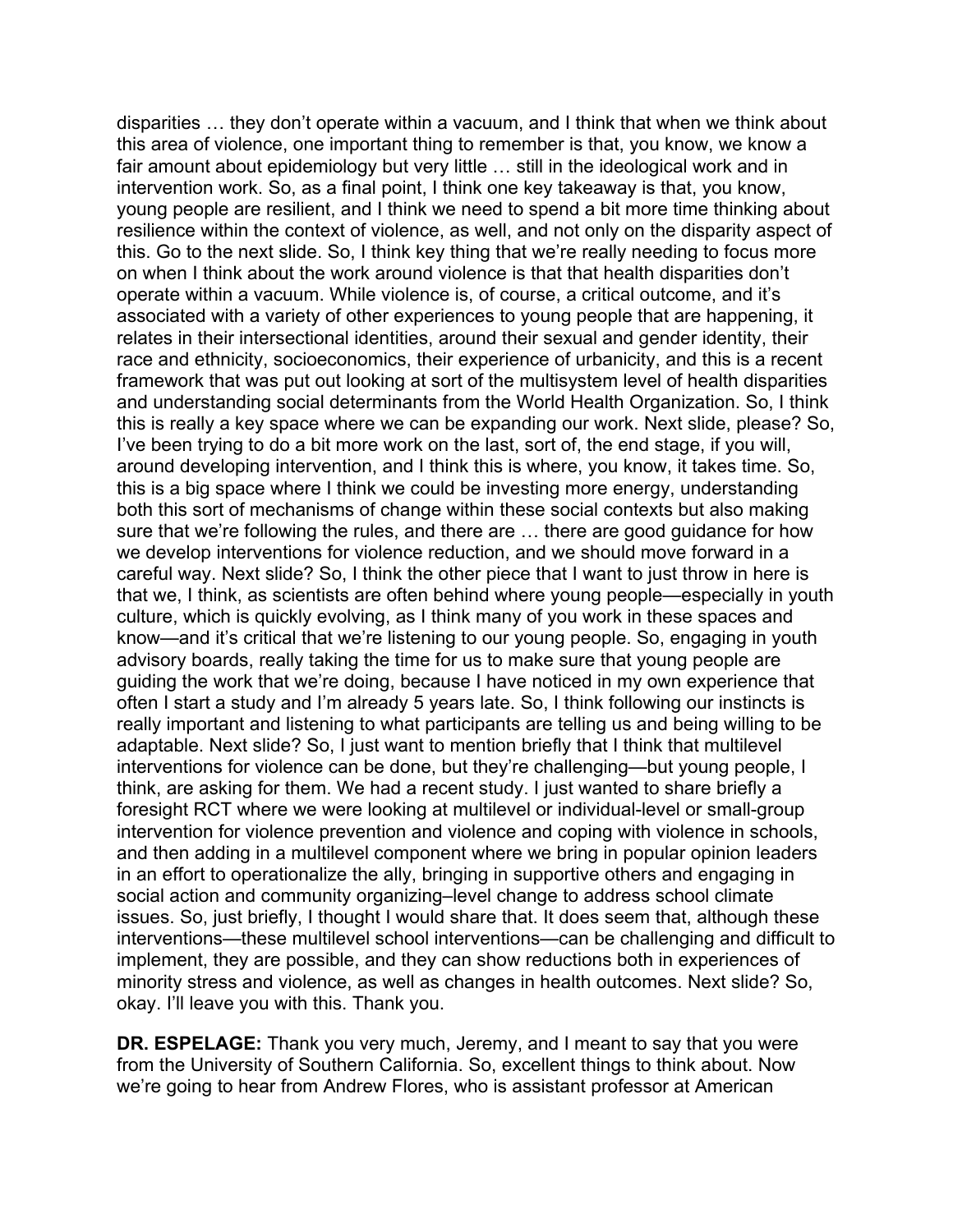University and also a visiting scholar at the Williams Institute at UCLA School of Law. All right, Andrew.

## *Adult Peer Victimization (Includes Bullying)*

**DR. ANDREW FLORES:** Yes, thank you. Hi, everyone. Thanks for having me. I'll be broadly covering adult peer victimization, what the research and studies have shown, but in addition to focusing more specifically on recent research that I had been conducting with colleagues, relying on the National Crime Victimization Survey. Next slide, please? So, there's been a … the literature is robust in terms of establishing an understanding of hate-motivated violence toward sexual and gender minority populations, though some scholars in reviewing that literature have kind of lended us a slight critique in that the heavy focus on bias-motivated violence and hate crime might obscure, or at least set aside, other forms of violence that may be afflicting, say, sexual and gender minority populations. There's a quotation on this side from Jordan Blair Woods, who recently published a comprehensive review of crime and victimization and LBGTQ populations, noting that with respect to victimizations, most studies and available data on LGBT victims involve hate crimes, an undoubtedly important area of LGBT victimization. There's little study and available data, however, on the potentially broader set of non-hate-motivated circumstances under which LGBT people become victims of crime. With that being said, there have been a number of studies and other data collection efforts that have documented certain types of crime among different types of SGM populations. For example, the Prison Rape Elimination Act mandates data collection and documentation of violence of incarcerated populations, and the National Inmates Survey from 2012 to 2013 does show that sexual and gender minority inmates are disproportionately physical and sexual victims, and this includes transgender inmates and their experiences, as well. The NISVS data feel that there is … there are disparities for sexual and gender minorities, particularly bisexual women, in terms of experiences of intimate partner violence, experiences of stalking, lifetime rape, and physical assault. There is research and documentation of sexual minority elders, as the previous panel went into, in terms of fear of harassment in longterm care and housing facilities. There is research and documenting the experiences of bullying, particularly, say, in workplace environments where sexual and gender minority adults report feeling bullied in their in the workplace and then have higher levels of disengagement at work as a result of that. However, outside of, say, the PREA Data Collection efforts and others, there are fewer systematic representative and ongoing data collection activities as it pertains to sexual and gender minority populations and violence. Next slide, please? This is where the National Crime Victimization Survey comes in. This is one of the two principal measures of crime in the United States, the other one being the FBI's Uniformed Crime reports. This survey is sponsored by the Bureau of Justice statistics and is conducted by the U.S. Census Bureau. It has been a nationally representative survey and has been continually collecting data since 1973. The primary goals of this, of course, is to capture what is some might call the hidden figure of unreported crime—that is, crimes that may not necessarily be reported to the authorities but still … that people still experience—and then also to obtain greater characteristics of victimizations, the nature of victimization, as well as potential effects of victimizations, in addition to understanding character …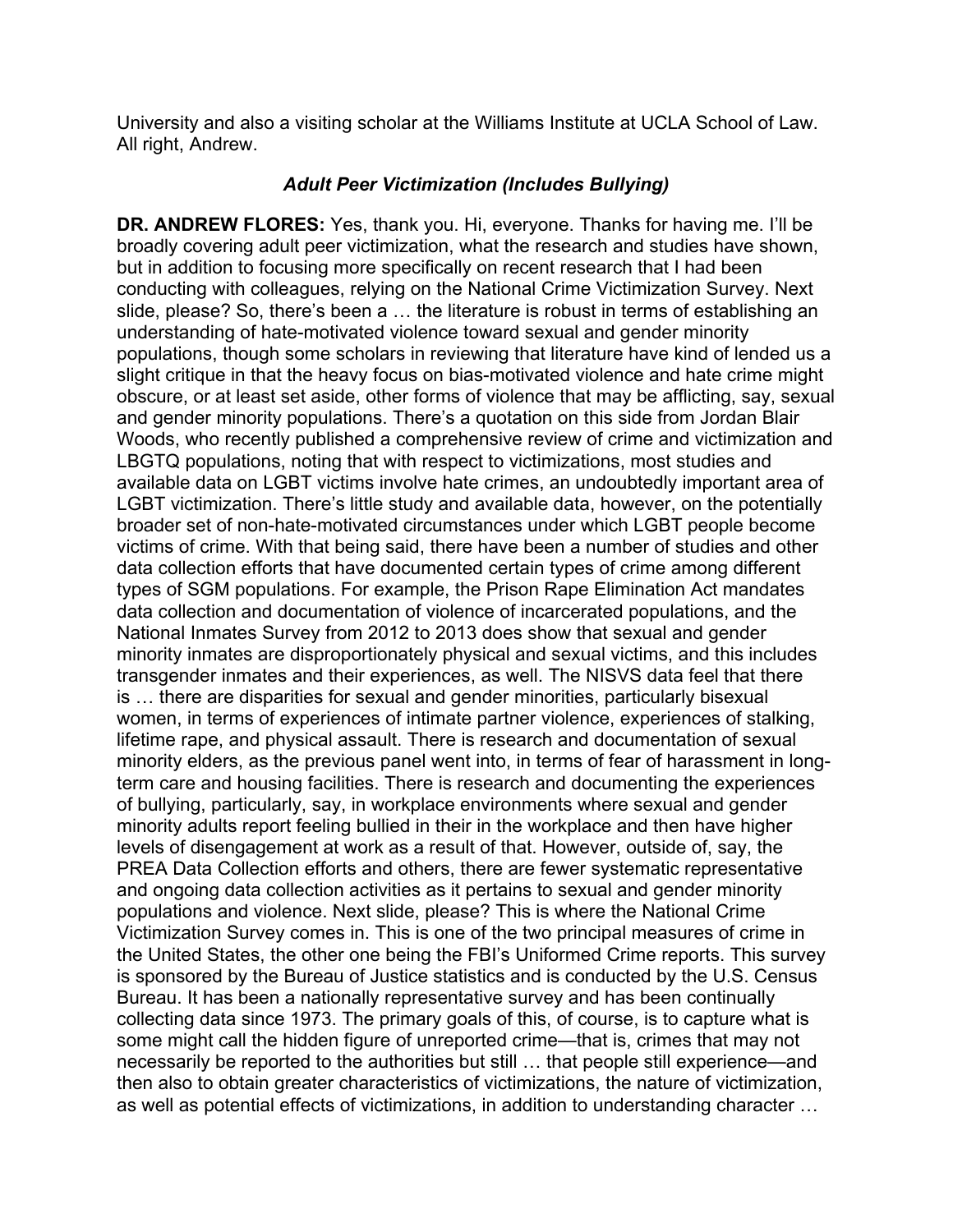key characteristics about perpetrators, particularly their relationship to the victim. The NCVS began documenting sexuality and gender identity in the beginnings—in the middle of 2016—and I'll be presenting some of our findings from that. Next slide, please? So, we do find that, when it comes to various forms of types of violence, that sexual and gender minority adults are more likely to be victims of crime than non– sexual and gender minority adults. These are victimization rates. So, the victimization rate for sexual and gender minority results is 71.1 victimizations per 1,000 sexual and gender minorities in the United States. What we also see is that sexual and gender minority adults are more likely to be victims of people they know well, including intimate partners, but we're also seeing close friends, in addition to also being disproportionately victims where the perpetrator is a perfect stranger. I will note that bisexual men and women and transgender people have disproportionate victimization rates compared to other individuals in the SGM umbrella, and rates are particularly pronounced for bisexual women and particularly bisexual white women, and when it comes to perpetrator characteristics, perpetrators overwhelmingly are white men in the NCVS data. Next slide, please? When it comes to bias-motivated hate crime, we do see that there are disparities in terms of hate crime victimizations to sexual and gender minority adults. I know that this table is really small, but what I will emphasize here is that what we do see is that when you … if you look among sexual and gender minorities who are victims of crime, and if you look at hate crime victims versus other types of crime victims, that hate crime victims had disproportionate … or disparities in terms of the emotional and physical effects of being a victim, including experiences of anxiety, depression, sadness, vulnerability, as well as feelings of trouble sleeping, headaches, and other characteristics. Importantly, me and my research team will continue to unpack the NCVS and its findings in order to further detail those results. Next slide, please? So, one thing I'll note—and then I will leave everything else to Q&A—is that under … during the Trump administration, the NCVS stopped documenting sexual and gender minority status among all of the respondents, but only of victims, which limits our ability to fully understand victimization as well as victimization rates. And I'll leave the rest to Q&A. Thank you.

**DR. ESPELAGE:** Great. Thank you very much, Andrew. Our third talk will be delivered by Michele Ybarra, who is president and research director of the Center for Innovative Public Health Research. Take it on, Michele.

# *Cyberbullying (Youth and Adult)*

**DR. MICHELE YBARRA:** Okay. I'll get started. Next slide, please? Alright. So, I was asked to talk specifically about cyberbullying, which we think about as a context in which bullying is expressed. Bullying is a very specific type of aggression that young people and adults can experience. It is characterized by differential power—and that can be physical strength; that can be popularity, for example; social status—is unwanted, and is repeated. So, as I said, internet is one context, although I will note that some researchers do think that cyberbullying is separate and requires a different definition, but for this particular presentation, we'll be talking about it as a particular context. Next slide, please? So, based upon the YRBS, about 16 percent of high school students were cyberbullied in the past year; 24 percent of adults have been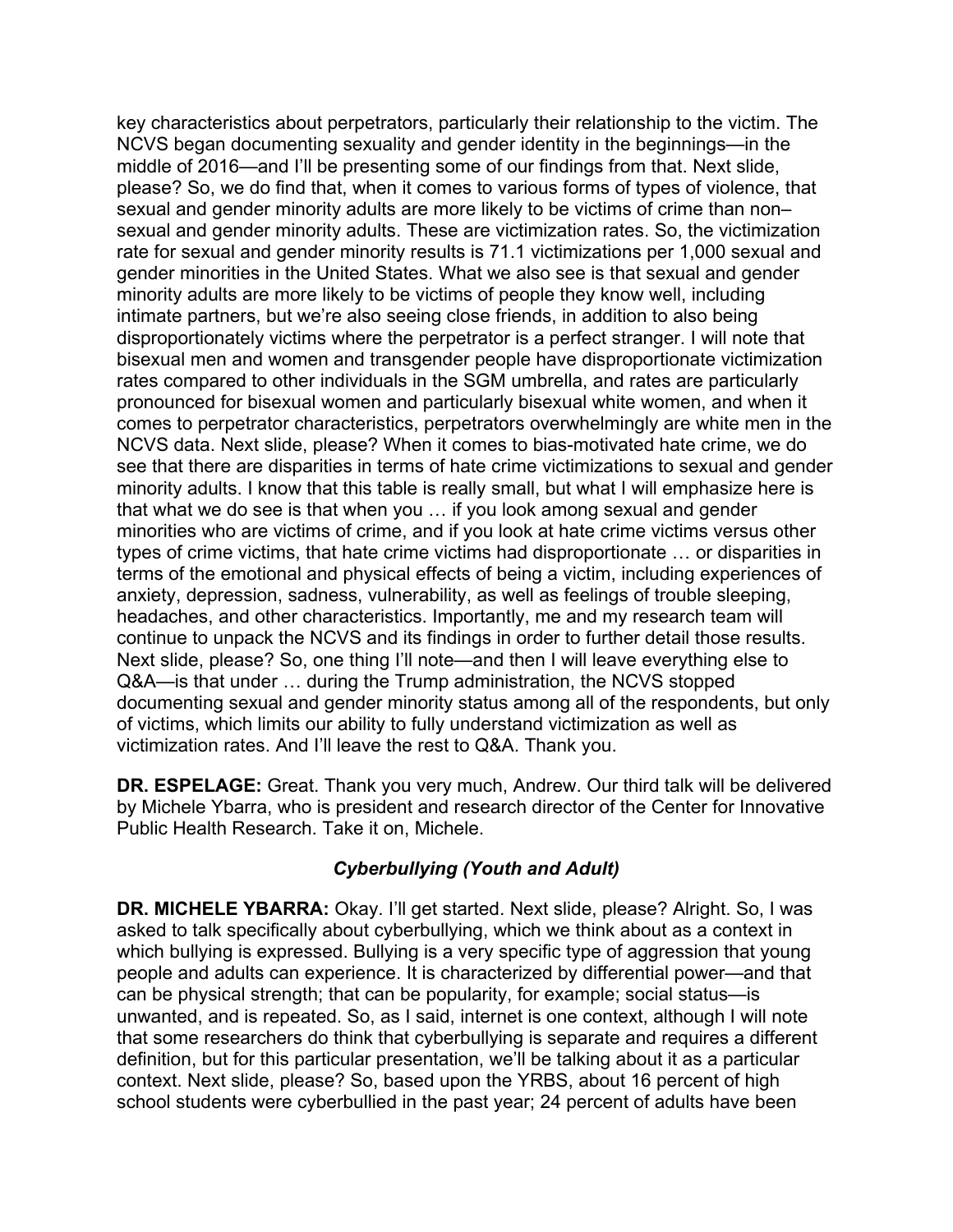cyberbullied as adults. Certainly, different studies, different measures, so this is not meant to compare but rather to just give us a general sense of how many people are affected. I think it's important to point out that bullying still occurs more frequently in person than it does online. It's more common to be bullied both online and in person, but if you're only bullied in one context, it's in person. Girls are more likely than boys to be victims. Sexual and gender minority youth are more likely to be victims. Those who are perceived to be different for other reasons are more likely to be targeted, and if your bully involved—so, if you're a victim, you're more likely to be a perpetrator than a nonvictim is likely to be a perpetrator and vice versa. Next slide. So, there's a host of internalizing and externalizing consequences for both victims and bullies, as well as bullied victims who seem to have sort of highest rates of these issues. Next slide, please? When we look at sexual and gender minority populations, specifically as we talked about earlier, they're disproportionately targets of cyberbullying, when you compare among sexual and gender minority youth—those who are targets of cyberbullying report both internalizing and externalizing symptomology at higher rates. And when we compare SGM victims to heterosexual and cisgender victims, we also see higher levels of externalizing and internalizing behaviors. And I just misspoke, and I try to be so purposeful and didn't. So, as you'll see in the last bullet, there's actually not a lot of data on gender minority youth or adults in cyberbullying. So, all of the earlier bullets really do refer to sexual minority youth. In fact, I was only able to find one study that we published a decade ago about gender minority youth and cyberbullying, So, if others know about any research, please do send it my way. Next slide, please? So, given the dearth of gender-specific examinations, I wanted to share some of our data. It was collected as part of growing up with media. So, this is from 14- to 15-year-olds, over 4,000 youth, from across the country. Data were collected about 18 months ago. On the left-hand side, you'll see gender, and on the right-hand side, you'll see sexual identity. At the top, we have nonbinary, then transgender, then cisgender, bisexual, gay, lesbian, and heterosexual. The orange represents those who report no bullying, and the dark green represents those who reported bullying-type experiences, but when asked if the perpetrator had more power than them, they said "no," so we'll just call that peer aggression. The lighter green are those who said "yes" to the differential power question and so are classified as bullying victims but did not say that happened online, and the far right red group said that happened online. And, of course, it could have happened in other contexts, as well, but at least it happened online. And I think the takeaway from this slide is that, overwhelmingly, cisgender and heterosexual youth have larger groups of young people saying that they have not been bullied or aggressed upon. And we have higher rates of cyberbullying for both nonbinary and transgender youth by gender and bisexual and gay/lesbian, bisexual identity. Next slide? Not only is prevalence important, but impact is, as well, of course, and so those who reported cyberbullying, we asked how it had impacted their schoolwork, their relationships with their friends, and their relationships with their family members. And this reflects youth who said that it somewhat or very much impacted their functioning across these three different domains, and what you see is that transgender youth consistently have higher rates of impact across gender identity, as do bisexual youth. Next slide, please? So, I think there's a whole host of things that we don't know in addition to the dearth of gender minority representation and adult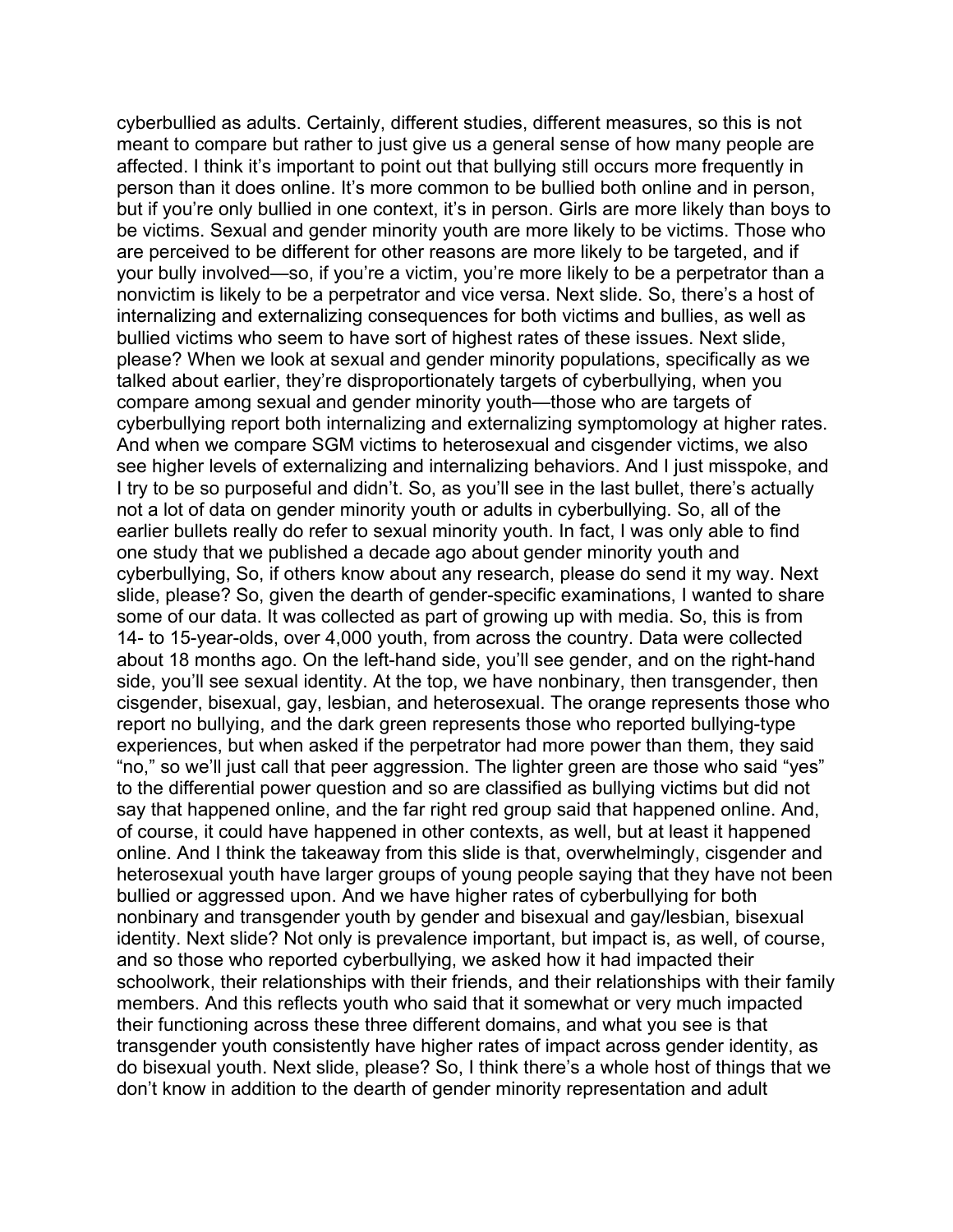representation in the cyberbullying research. I think we also need to sort of step back and think about what matters. Is it the cyber piece that matters most, or are there other pieces that maybe it's not about the context or the where, but perhaps the frequency, the intensity, then the number of people who are seeing it, the relationship that you have to the people who are seeing it or the people who are your perpetrator? So, I think that's really important and relatively understudied, as well as, sort of, how online bullying fits into the rubric of bullying and how bullying fits into the larger rubric of violent experiences. And I think—as we've been talking about across the day—that prevention and intervention programs for bullying and cyberbullying specifically are not having the impact that we would want. And so, that also needs a greater focus. Thank you.

**DR. ESPELAGE:** Great. Thank you very much, Michele. And our final presentation will be delivered by Stephanie Payne, who is the director of the Queering Education Research Institute at the City University of New York. Stephanie?

## *Systemic and Institutional Barriers*

**DR. ELIZABETHE PAYNE:** Hi, it's Elizabethe. Elizabethe Payne.

**DR. ESPELAGE:** I am so sorry. [Laughs] We have just been hanging out too much this week! Sorry.

**DR. PAYNE:** So, gender and sexual minority anti-violence work occurs within a white hetropatriarchal colonizer system from which our sociocultural institutions have grown, and I'm focusing today on a few systems and institutions that impact this work in school contexts. I want to begin with the dominant bullying discourse itself, where we see the language of bullying reduce peer-to-peer aggression to antisocial behavior, where one student wields power over a victimized student. This framing only recognizes overt visible aggression and conceptualizes the problem of bullying in terms of individual or family pathology. Attention is focused on individual student behavior and attitudes, ignoring the role of school and the larger culture, which privileges heterosexuality and gender conformity. When educators and policymakers understand the problem of bullying in this way, the cultural, systemic privileging of heterosexuality and gender normativity is never called into question. The marginalization of LGBTQ youth is reproduced and re-entrenched in new ways, and schools avoid claiming responsibility for their complicity in the aggression targeting gender and sexual minority youth. Bullying is part of a regulatory system of power, operating within the cultural site of school that establishes and re-establishes what is acceptable and normal. While the gendered social dynamics, heteronormative power differences in social norms that foster this violence are overlooked. Next? So, binary gender socialization significantly shapes bullying. Perceptions of who is "normal" and who is "different" are deeply rooted in cultural expectations for "correct" masculinity and femininity. Many targeting behaviors are related to dominant cultural ideas about gender, which intersect with race, class, and ability. Some forms of peer aggression are understood to be normalized, gender-appropriate rites of passage. Evolving conceptions of good-girl behavior, ideals for heterosexual attractiveness and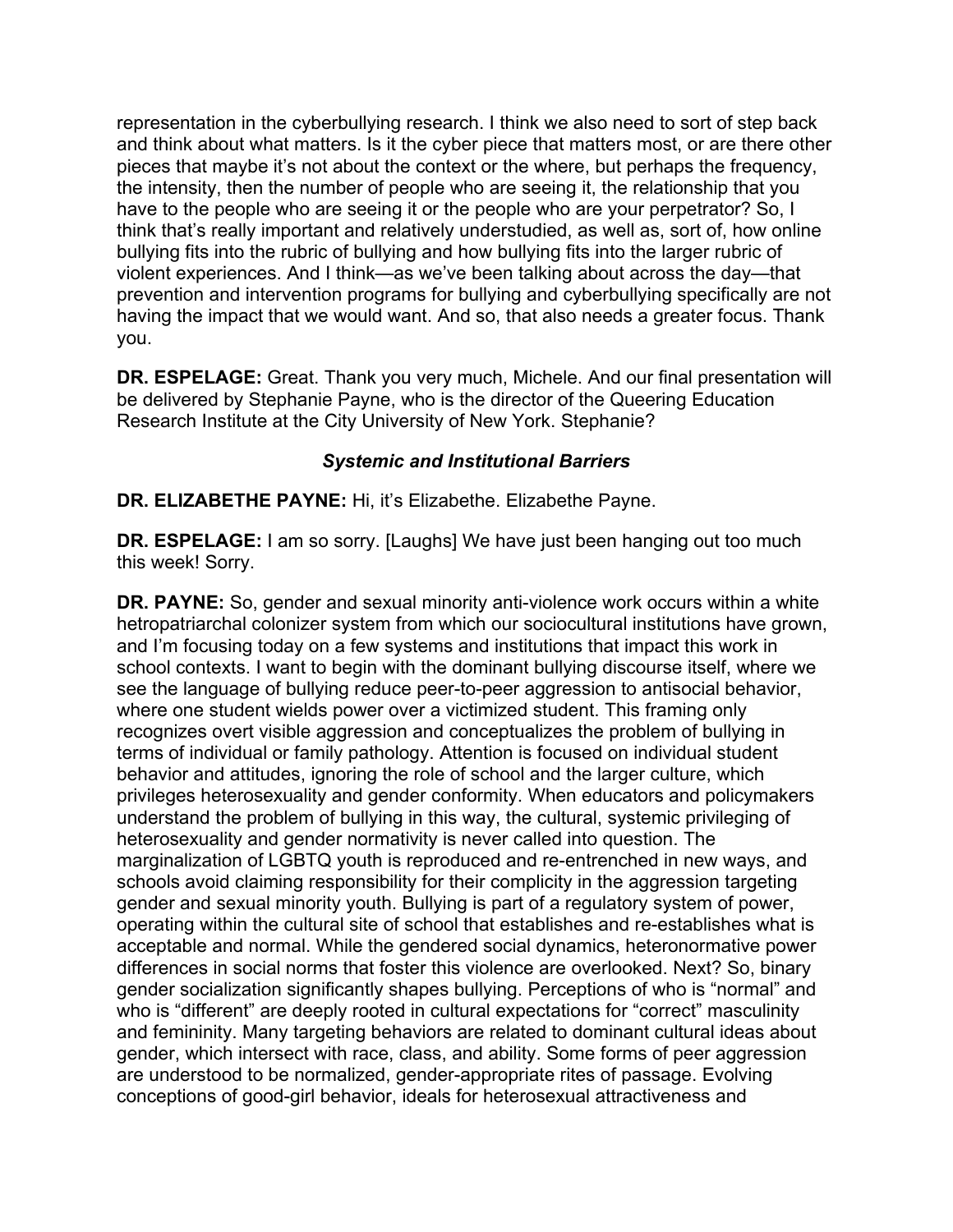heterosexual competition, influence how and against whom girls aggress. Homophobia and homophobic language are central to shaping contemporary heterosexual masculine identities. Boys play the "fag hot potato," where they mark another boy is gay to avoid being marked themselves. Next? Anti-bullying school policy and disproportionate discipline. Anti-bullying policies based on individualized understanding of the problem of bullying focus on bodies and behaviors within school spaces but fail to raise accountability for recognizing and addressing structural heterosexism, racism, sexism, ableism, etc., within institutional schooling. Implementation of these policies is often rooted in increased surveillance and punishment and can further contribute to disproportional representation of Black and Latinx and queer students in juvenile justice and suspension. Next? Looking at anti-bullying legislation and policy implementation, we see only 22 states and the District of Columbia include gender identity and sexual orientation as protected categories in their anti-bullying laws. Enumeration in anti-bullying policies is a recognition that acts of bullying often target those who are socially constructed as "different" and that such discrimination is rooted in larger cultural practices. However, enumerated categories tend to be omitted or deemphasized when implementation policies and resources are drafted. State Departments of Education may choose to issue guidance in line with a universal victim, rather than address the experiences of students in the enumerated categories and attempt to project political neutrality. Well-written and inclusive legislation does not necessarily lead to inclusive implementation policies. It's also important to note that state anti-bullying laws are usually unfunded mandates. Next? So, teacher education and LGBTQ topics. Teachers and other school professionals receive little to no information in their preservice or in-service training on the needs and experiences of LGBTQ students. When LGBTQ topics are formally addressed in teacher education curricula, they are often pathologized through discussions of disease and risk. These deficit-based approaches conflate LGBTQ identities, desires, and communities with harassment, substance abuse, and sometimes death while providing educators with few resources to begin affirming equity-focused practices. The Counsel for Accreditation of Educator Preparation has recently made the standards for diversity more explicit, and sexual orientation and gender identity are named as types of diversity and … educator preparation programs should address. But inclusion is not required and remains at the discretion of the program. K–12 school administrators often resist offering LGBTQ professional development to their teachers out of a prevailing belief that sexual orientation is not an appropriate focus for education and that it is unrelated to student outcomes. We know that educators' responsiveness … responsiveness to anti-bullying initiatives is impacted by receiving quality training about putting the policy into practice, yet this component has been underdeveloped or absent in state implementation plans for anti-bullying policy. And I'll stop there.

## *Moderator Overview*

**DR. ESPELAGE:** All right. Thank you very much, Elizabethe. I'm going to take just a few minutes to talk to you about a meta-analysis that a doctoral student of mine conducted. Next slide? And I'll go through this pretty quickly. So, we adopted a minority stress framework, like many of the people that have talked today, to try to go in and identify in the literature just with gender and sexual minority youths, the types of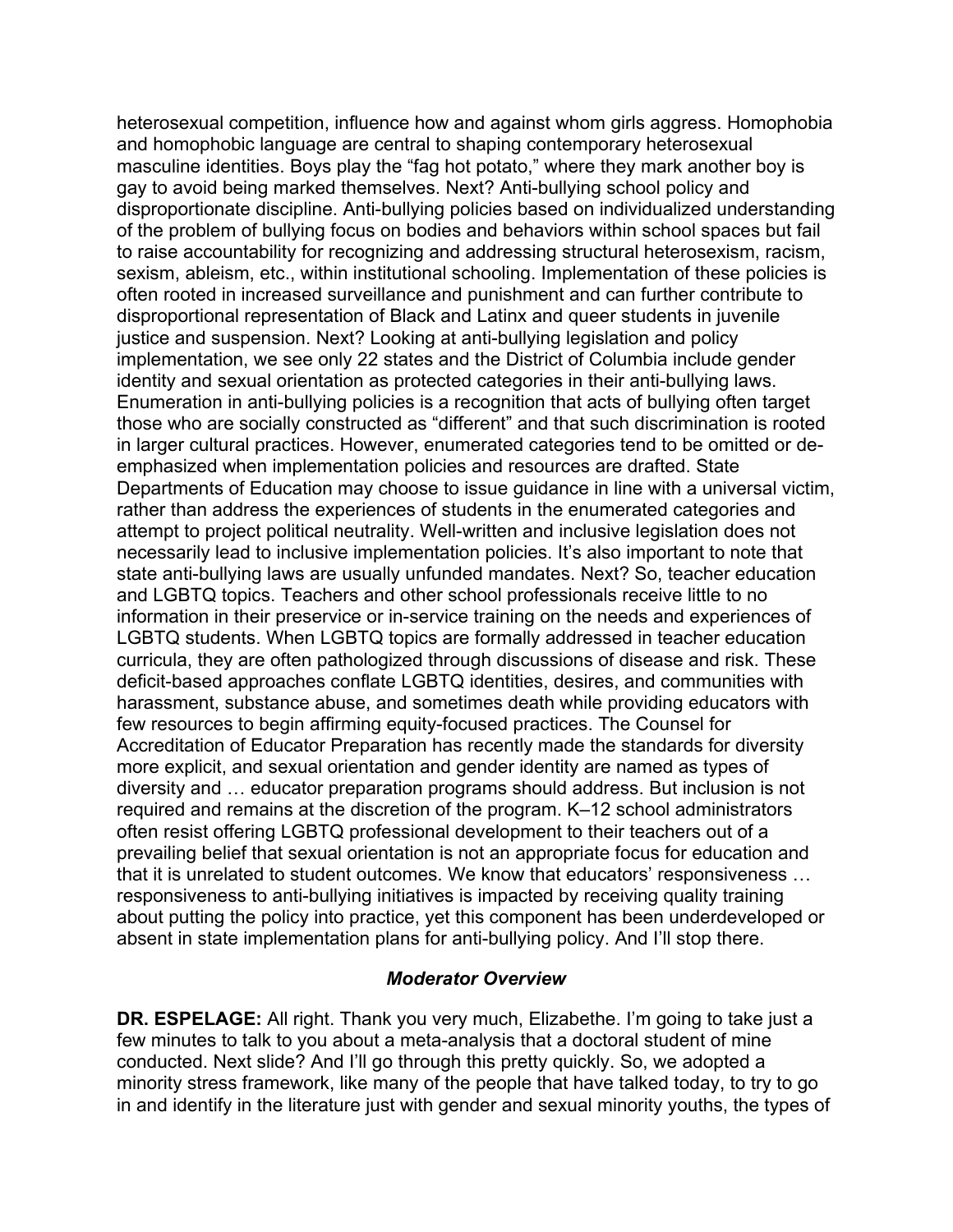violence and victimization risk factors that are associated with suicidal thoughts and behaviors, and then also to highlight some protective factors. Next slide? So, as was mentioned in the first session, we've done a pretty good job of identifying the risk behaviors of forms of victimization in some areas better than others, the mental health issues associated with various types of risk factors, less on protective factors, but what we wanted to do was do this meta-analysis. And this was published in 2019, so it's pretty current. Next slide? In this meta-analysis, we define youth as 10–24 years old, upper bound not exceeding 25 years. We had cross-sexual and longitudinal data, and we allowed all forms of measurement of sexuality—identity, attraction, and behavior. Next slide? So, we screened 313 abstracts, included 44 studies with 234 effect sizes. To note, only one study included youth younger than the age of 13, and we know that preteen suicide rates are increasing, especially among gender and sexual minority youths, or we suspect as much. Next slide? We'll go right to the results here, and what you'll note here is I have the predictor on … in the first column, so a form of victimization, and you'll see that it's broader than some of the ways we've been talking about this … in this session, and in the second column I have the number of studies and the number effect sizes and then the average effect, which were all significant. As you can see, the majority of those papers focused on peer victimization and bullying, with these links to suicide thoughts and behaviors, with an average effect of 0.27 and 27 effect sizes. When we go into bias space, more specifically, you're attacked or victimized because of your identity. We only have nine studies, but we find in association even fewer studies will get stigma and discrimination, and I appreciated the conversation this morning about really paying attention to structural racism. We certainly have ignored that in the majority of this literature. Increasingly, we're starting to measure many labs across the country, sexual victimization experiences and how it's tied to suicide thoughts and behaviors, but we did also identify some protective factors that reduce the association with suicide thoughts and behaviors, and that included school belonging, self-esteem, supportive parents, and supportive school climates, which support some of the recent research that's coming out of Boston another place that's showing that gender and sexuality alliances in our K–12 settings are protective and promotive for gender and sexual minority youth. Next slide? So, I just wanted to make sure we're on the same page. That's the current meta-analysis that we have different types of victimization, which were not all covered in the four 5-minute presentations that we've had here. I do want to open it up after just a few comments here to questions, but I really, really appreciated the idea of understanding Goldbach's "preventing health disparities is not in a vacuum" and really applaud the promotion of crossover effects and looking at our programming, especially in K–12 settings that may have crossover effects. Loved the idea of an integrated data analysis, where you might address minority stress or even structural racism, but you see an impact on depression and anxiety for gender and sexual minority youths. The second talk as you … for … Andrew had to go so fast through these data, but if you look very closely at the data, the fact that 71 percent of the sexual and gender minority adults reported being victims of violence is somewhat disturbing and concerning, and the fact that 44 percent were well-known perpetrators is also a cause for concern. And different ways of thinking about the victimization that these adults are experiencing lots of hate crimes, and we've seen certainly an increase in that over the last several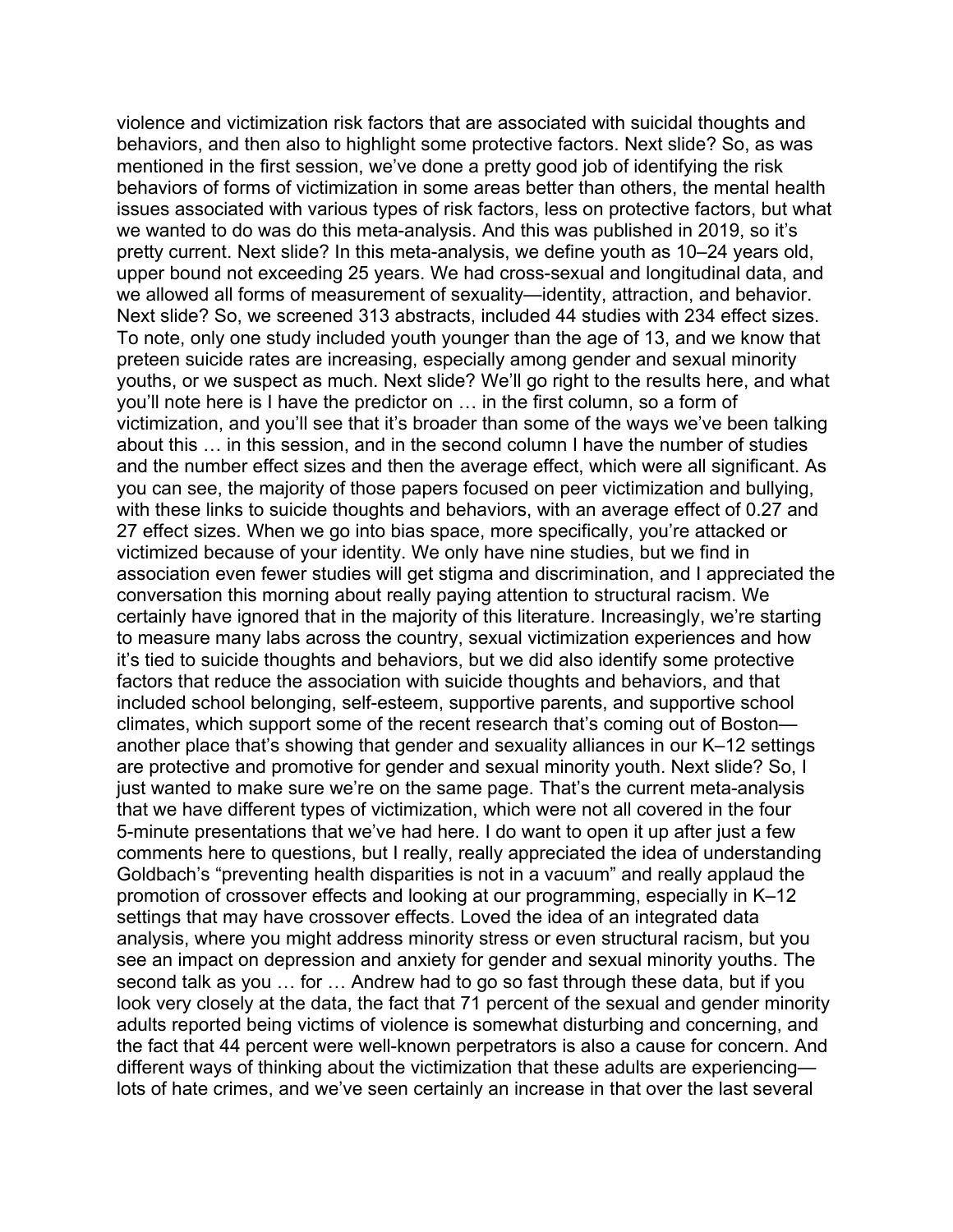years—but also expanding that to other contexts of the workplace, of prisons, and senior living—brilliantly done. I appreciated that presentation. Next slide? And then, Michele Ybarra, really, the need for more research on the correlates of cyberbullying, especially among gender minority youth and adolescents and calling into question: Are there qualitative differences for the types of cyberbullying that gender and sexual minority youths experience compared to their cisgender peers? And, Elizabethe, who I've had the pleasure presenting with, even earlier this week, in the United Nations talk really pushing the field and has been for the last 10 years to think about broadening the definition of bullying, such that its school culture is considered, and really calling into attention the need for enumerated laws. The fact that there's 22, that's progress, but we really need to think about enumerated laws that protect those very individuals that we're talking about today, and then kudos for pushing some preservice teacher education programs. They absolutely … that curriculum is packed, and unfortunately, in many of our states, largely the states with no … have no enumeration in their bullying laws, get absolutely zero training and some of the concepts that Elizabethe presented in her very, very quick 5 minutes, which I appreciate. So, at this time, thank you panelists. That was wonderful. Lots of good science. Lots of things to think about. I'm going to open this up. I have seen some questions come through.

### *Group Discussion*

**DR. AVILA:** Yes, okay. Our first question: "Are there plans to reinstate the original SOGI-related questions collected in the NCVS after the changes made by the 2016– 2020 administration? This seems like a significant loss of important data."

 **DR. FLORES:** Thanks for the question. I don't have a direct answer as of yet, but I will administration had formally proposed changes to … to the National Crime imagine that if the Bureau of Justice Statistics wanted to restore the survey to its former format, that it should be capable of doing so likely through similar mechanisms. say that in terms of process, the Bureau of Justice Statistics under the Trump Victimization Survey through the traditional process and administrated, but then it decided to rescind that after lots of public comment. However, they made these changes to the sexuality and gender aspects of the questionnaire, without an opportunity for public comment or response. So, since it happened rather quickly, I

**DR. AVILA:** Thank you. "We've seen in community-based health bases that we developed with young SGM that substantial intracommunity violence was occurring from SGM peers. This included cyberbullying, IPV, and peer-based emotional, physical violence. We see this intracommunity violence as a sequelae and reproduction of the external violence that young SGM endure from communities at large. I am interested in whether others have noticed or studied this phenomenon and whether others have developed interventions to reduce intra-SGM community violence within SGM-tailored youth settings—physical and/or virtual."

#### **DR. ESPELAGE:** Anyone on the panel?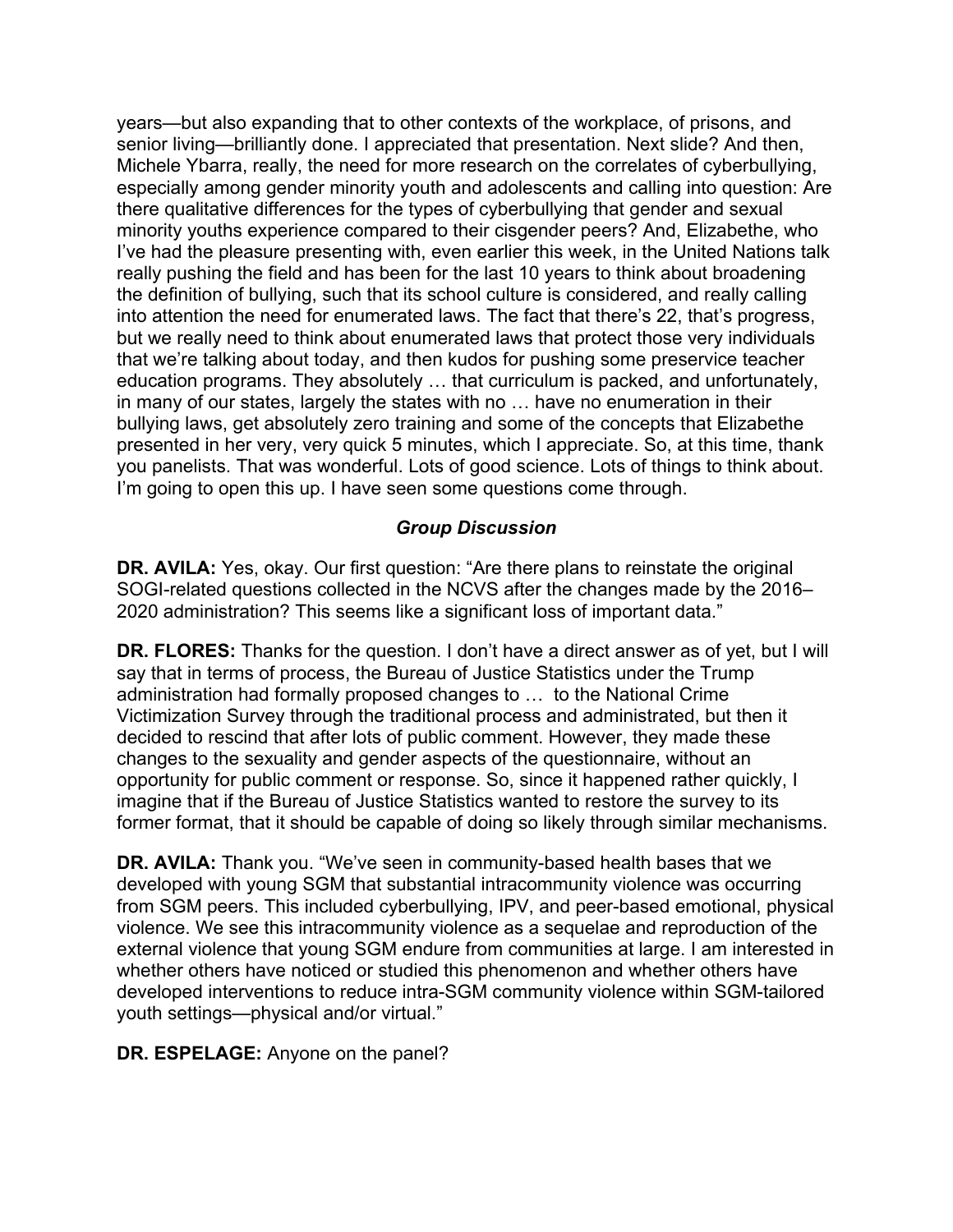**DR. PAYNE:** I have not done research on this, but I've been a part of efforts at both the high school level and at the college level to address dynamics within LGBTQ groups that marginalized some members over others. One of the groups that I was particularly involved in was looking at masculinity and how masculinity played out within those groups. There is some work being done, primarily by higher education professionals who are looking at how to do this in the college setting, but I'm not aware of any research specifically on that.

 know, no type of violence happens in a vacuum, that these things that you're saying do **DR. YBARRA:** And I would just add that, you know, I think we are as a field beginning to better recognize—particularly in our measures, as well as our analyses—that, you interrelate and that, sort of, polyvictimization has been an area focus for quite a while, and I think doing a better job of reflecting that in our intervention and prevention work is important. And I think that's … that's a really big gap that needs to be filled.

 you please speak to the state of the science as far as what we know and don't know bisexual women? Thank you." **DR. AVILA:** Thank you. Great presentations. Question for Dr. Flores or anyone: "Can about the factors associated with the disparities we see in rates of violence and specific types of the violence seen among bisexually identified folks, especially among

**DR. FLORES:** So, speaking more towards, say, the NCVS findings—oh, and I should clarify, the 71.1 number is victimization rate, so that's like the number of victimizations you would estimate occur to sexual and gender minorities for every 1,000 sexual and gender minorities in United States. The numbers can be a little tricky sometimes to interpret. In terms of risk factors or things that may potentially say, explains certain types of disparities, in our work, we have … we are … we did say condition on demographics, including age, gender, region, urban, rural, suburban, and other types of characteristics, such as that, and the disparities persisted between sexual and gender minority and nonsexual gender and minority populations in those … in that context. With that being said, we do see that victimization rates tend to be higher, say in urban settings than in rural settings; however, when it comes to the context of hate crimes from the NCVS, we do see that hate crime victimization is far more likely to incur in a suburban environment than in an urban or rural environment. And we also have, of course, the relational components, so I had talked about general victimization patterns and whether or not SGM victims knew, say, the perpetrators. Interestingly and importantly, the research has shown and the data do show in the NCVS that—when it comes to the context of hate crimes—that even in the context of hate crimes, the perpetrators tend to be someone who is well known to the victim—to the SGM victim such that … that means that this is either someone who is a close friend or family member to the victim. And then I think, importantly, in terms of research gaps or potential areas for the work is, of course, to examine structural stigma and different ways in which, say, state and local policy may kind of condition the way SGM people may find themselves to be victims, as well as workplace and other locations, so there's more to do in that area outside of the NCVS. I'll also note that there are studies that do show that there are various risk factors unique to sexual and gender minority populations that relate to their victimization. For example, I think of the National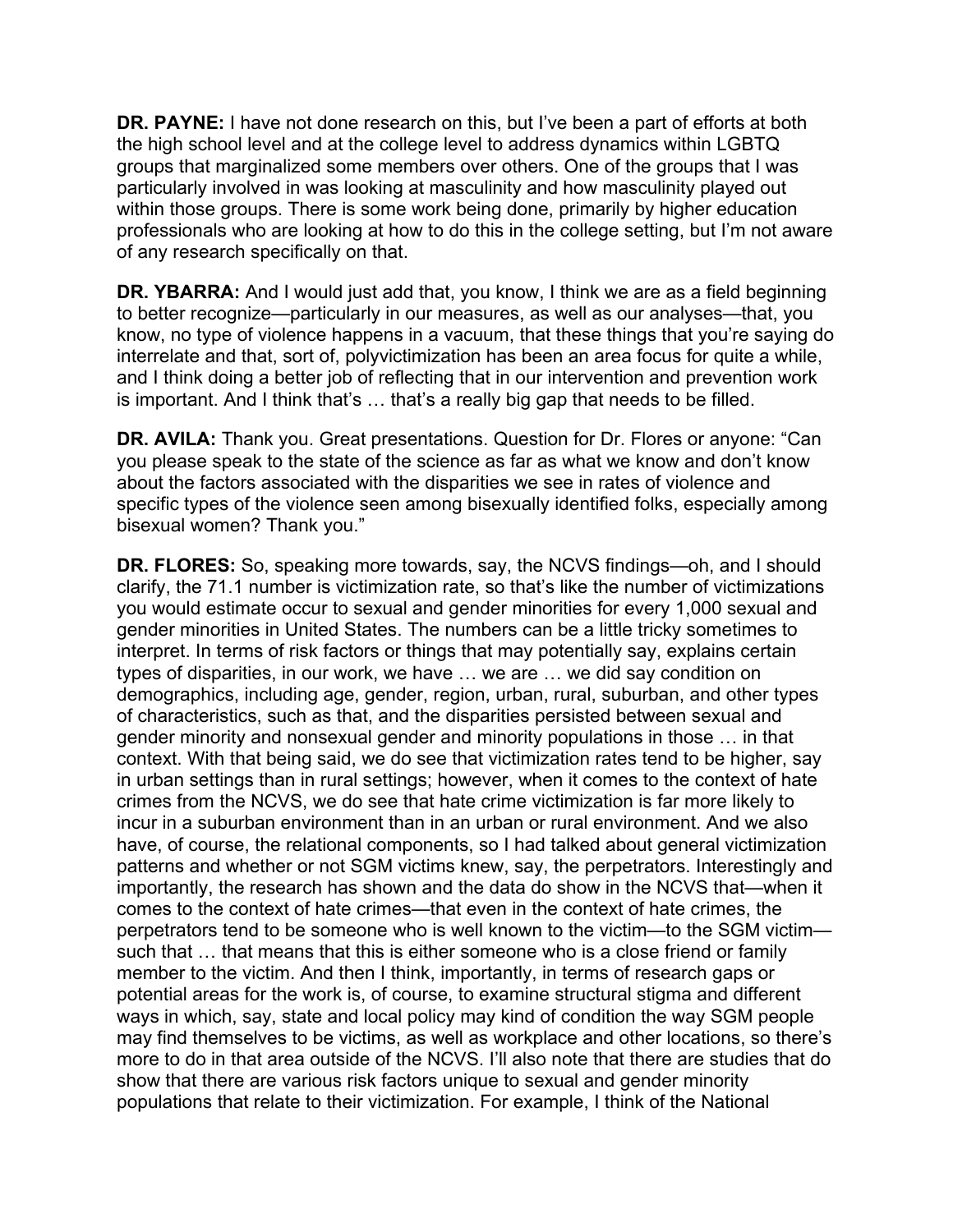Transgender Discrimination Survey and the U.S. Transgender Survey as characterizing the ways in which individuals—gender minorities who are visibly transgender, visibly genderqueer—may experience disproportionate rates of victimization relative to others. And so, there are, of course, these general demographic differences, as well as the unique, specific factors to sexual and gender minority people.

**DR. AVILA:** Thank you, Andrew. Next question. "Dr. Payne, thank you for highlighting the ways that bullying policies and prevention programs erase structures of oppression. Could you speak to the use of restorative practices in schools, whether such approaches are addressing these structural inequities in school settings?"

**DR. PAYNE:** Yes and no. There is huge variance in how restorative practices are used and the extent to which they take up issues of social justice, bias discrimination, and so on. So, I would say that there's a huge variation in what we can say about whether or not these programs are addressing inequality and systemic inequities. We just don't really know, and we don't have sufficient research to be able to make a claim one way or another.

**DR. AVILA:** Thank you. Next question. "I have noticed in my work the extreme violence, bullying, and harms in the intersex community. I wonder if any of the presenters might address needs of intersex people in youth. Thank you to presenters. Jason Flatt."

**DR. YBARRA:** I can say that, I think, sort of an important step is to make sure that when you ask about sex, you include intersex as an option. We do. So, for Growing Up With Media, we do have a group of intersex, and we also did a project in Eastern Africa where we offered that as an option. I think ... I think one of the challenges is that when you're doing a general population-type survey, the number of people who endorse that is low, and so, it's really hard to do analyses. So, I think, you know, an important additional gap that needs to be noted is that, you know, I think, if studies were designed purposefully to oversample intersex people that that could really, sort of, you know, transform our understanding of violence for this important group.

**DR. AVILA:** Thank you. Next question. "Is anyone looking at the way health practitioners medically treat LGBTQIA+ patients for different procedures using medical or social care practices in their everyday practices? I am concerned, especially about rate collection practices, sheltering sensitivity on the part of practitioners to the complex cultural needs, including chosen family access."

 our own university—we've been trying to do some improvement in medical education a huge need. There are some people doing work, I know, with trend in nonbinary youth, like Joe Olson and their consortium, but I think this is a hugely understudied **DR. GOLDBACH:** Agreed. Also ... I wish I had more to say on this. I think that that's a huge, huge gap. I know, at least in our own school, we've been looking at trying to—or on some of these topics, but it's sort of a drop in the bucket. I think there's a … there's area and risk a lot of retraumatization.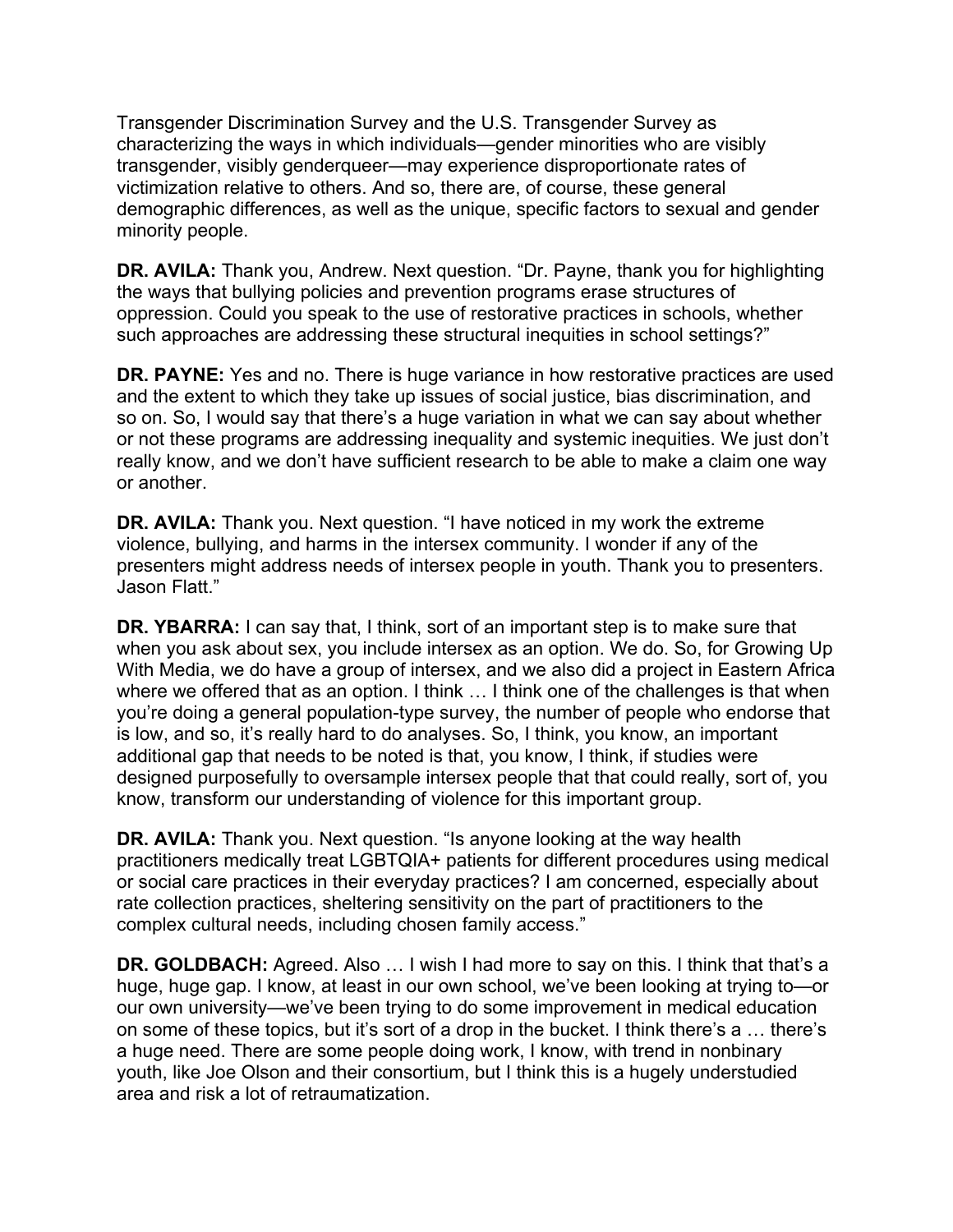**MS. PISARSKI:** Looks like Erin Miller said … has a comment.

**DR. AVILA:** Rachel, can you unmute Erin Miller?

 other states. I no longer think that curriculum is unique, nor is it up to date. I really people don't come because they're not clear that hospitals are welcoming and manuals that I'd be happy to point people towards that are written by national LGBTQ- CUAV that … that are specific to frontline partner abuse advocates who run residential **DR. ERIN MILLER:** Hi, everyone. I actually wrote an LGBTQ-specific curriculum for sexual assault nurse examiners in the state of Massachusetts. They've shared it with appreciate the question that Massachusetts SANE program has been in conversation with Fenway Health about these issues. I think the bigger challenge— honestly, and I would welcome hearing from people in other parts of the country, and certainly, if there are folks from outside of the U.S.—at least in the northeast of the United States is that affirming places to begin with, and I say that as a health care–based anti-violence specialist. So, coming at a moment of crisis—like after an acute sexual assault—feels doubly burdensome, and there are a number of practices around shelter. A number of specialized domestic violence organizations, like the Network La Red and AVP and programs.

**DR. AVILA:** Thank you, Erin, for sharing. Panelists, want to add anything before I move on to the next question?

 been tested in, like, sort of, RCT design studies, or are they mostly … ? **DR. GOLDBACH:** Could I ask about that. Erin? Are those the programs … you mentioned that there are a number of programs out there. Are those … have those

**DR. MILLER:** No, no. Not even remotely. That I know of, there's been no research done on any of this. It's all practice specialist, so it would it would be practice … it would be gray literature at best. There's nothing that comes close to a randomized control trial.

 **DR. AVILA:** Okay. I'll move onto the next question. "Previously, Dr. Balsam and, I to do in our work. Dr. Goldbach, you similarly noted social determinants of health; finding any important social determinants of health already in your work that we all believe, Dr. Conron spoke about the importance of contextualizing our work by accounting for structural impacts (e.g., structural racism), which I imagine all of us aim there's so many important forms. Are there particular forms of social determinants of health that you or others think are the most important to include to better contextualize observed disparities in your current work around violence with SGM youth, or are you should be making sure to consider? In contrast, any challenges to better contextualizing the disparities (e.g., measure availability choice, etc.)? Thanks! Alyssa."

 **DR. GOLDBACH:** That's a great question. I think it's … it is easy to, sort of, state the complexity of the system and then not necessarily be responsible … know exactly how to fix it, so I really resonate and appreciate that question. I think … a couple of things I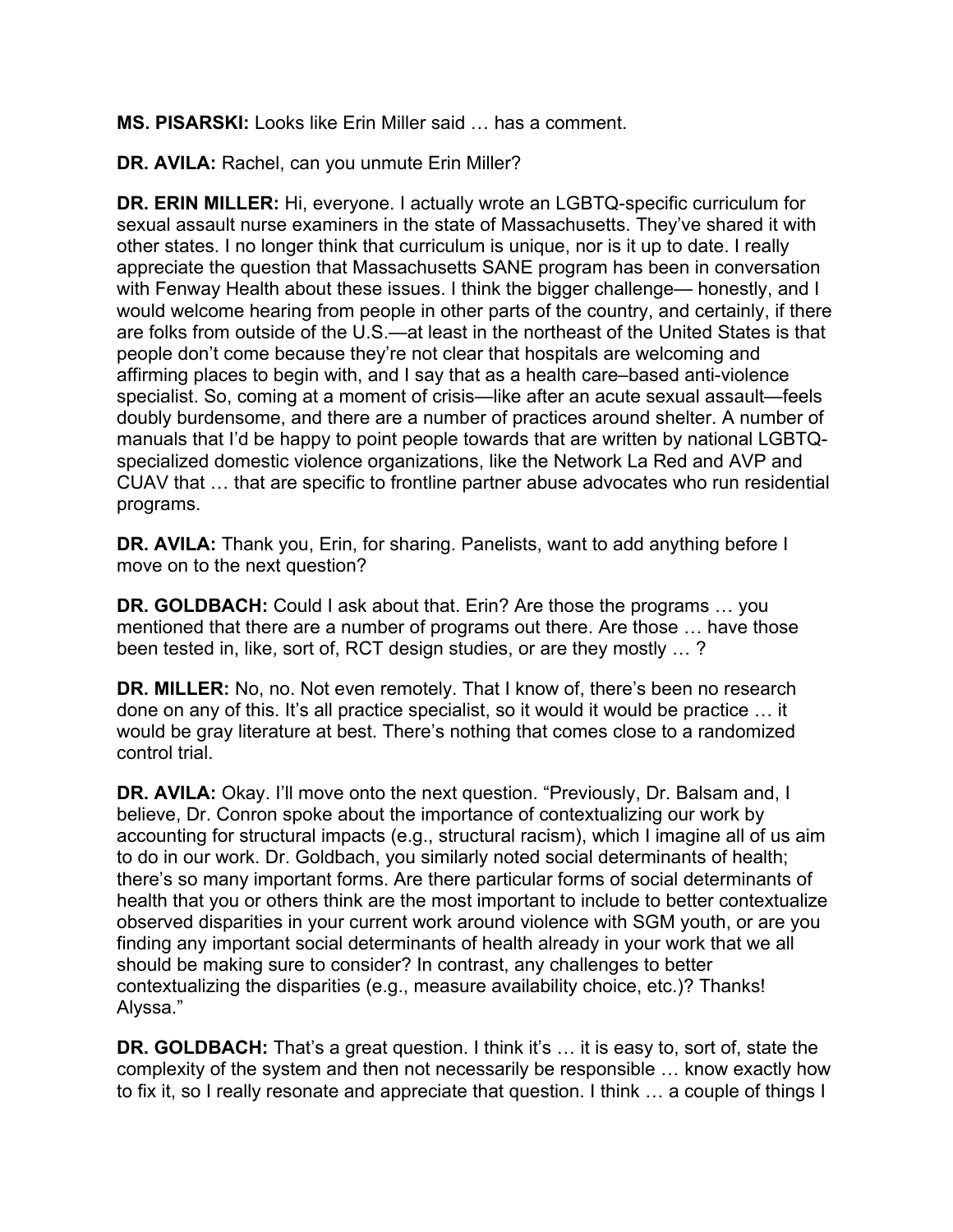think I've noticed, at least in the intervention work that we've been trying to, sort of, move forward is certainly the intersect of multiple systems needs to be included in … so, within the education system, right? Thinking about doing intervention in that system in a multilevel way, thinking about how does literacy and language and education for … like, who in the system requires education, whether it's other students, whether it's staff and administrators? What are the, you know, constricting forces there? I think, of course, a lot of the work around discrimination, a lot of the work, I think, is focused there, but creating support systems and community engagement opportunities, I think there's been some work looking at, you know, I mentioned in my piece about that it's not just about disparity that these young … young people are doing really remarkable and amazing things in light of, you know, a fair amount of hardship. And I think that there are there are opportunities for including … increasing community engagement and youth development kind of action, and then just as a last point, I think one thing I continue to be reminded of, [inaudible] people is, you know, don't forget, like, we're more than just queer, or we're more than just one sort of identity aspect, and that while … the intervention targeted both towards them and the system, it makes sense to have those be, say, specialized or tailored; that it doesn't mean that, you know, that young people don't also just get to be 15 years old and sometimes have a bad breakup, and right? And that, you know, there are aspects of this where we become part of the problem, because we're sort of making everything about this one piece, and they're really operating in a larger system, and they're also just developing humans, as we all , right? Going through our first heartbreak, so …

 **DR. IRENE AVILA:** Thank you, Dr. Goldberg … Goldbach, sorry. Next question? don't recognize or respond to microaggressions, as it's not part of the formal definition of bullying that they're required by our state law to address. Can you comment on how "Dr. Payne and others, my team is finishing up a qual study of school bullying, especially bias-based, among LGBTQ+ youth and youth of color, and kids are responding with a lot of experiences and microaggressions. For the most part, schools microaggressions fit into the larger question of bullying and violence facing LGBTQ+ youth?"

**DR. PAYNE:** Yes, I feel like we need to do more to include that kind of balance in how we understand what bullying is. The acts of aggression that get labeled as bullying are … an escalation from those low-level microaggressions that are policing the boundaries between normal and different in specific social peer contexts, so we can't separate them out and have a fruitful address of the problem. Very often with programs that try to identify bullying behaviors and address just individual incidents, we're playing a kind of whack-a-mole, because these incidents keep happening over and over again, and the same types of identities and students are getting targeted over and over again because we're not actually addressing the underlying values and norms that say it's okay to target these kinds of people. And until we call into question systems of targeting—who gets targeted, why do they get targeted, and what's the social function within the school of those individuals being targeted—we're not really going to get very far, I don't feel, in addressing the problem. So, those low-level aggressions as microaggressions are often not experienced as micro or small by students; they are accumulative so, you know, it may … to educators and school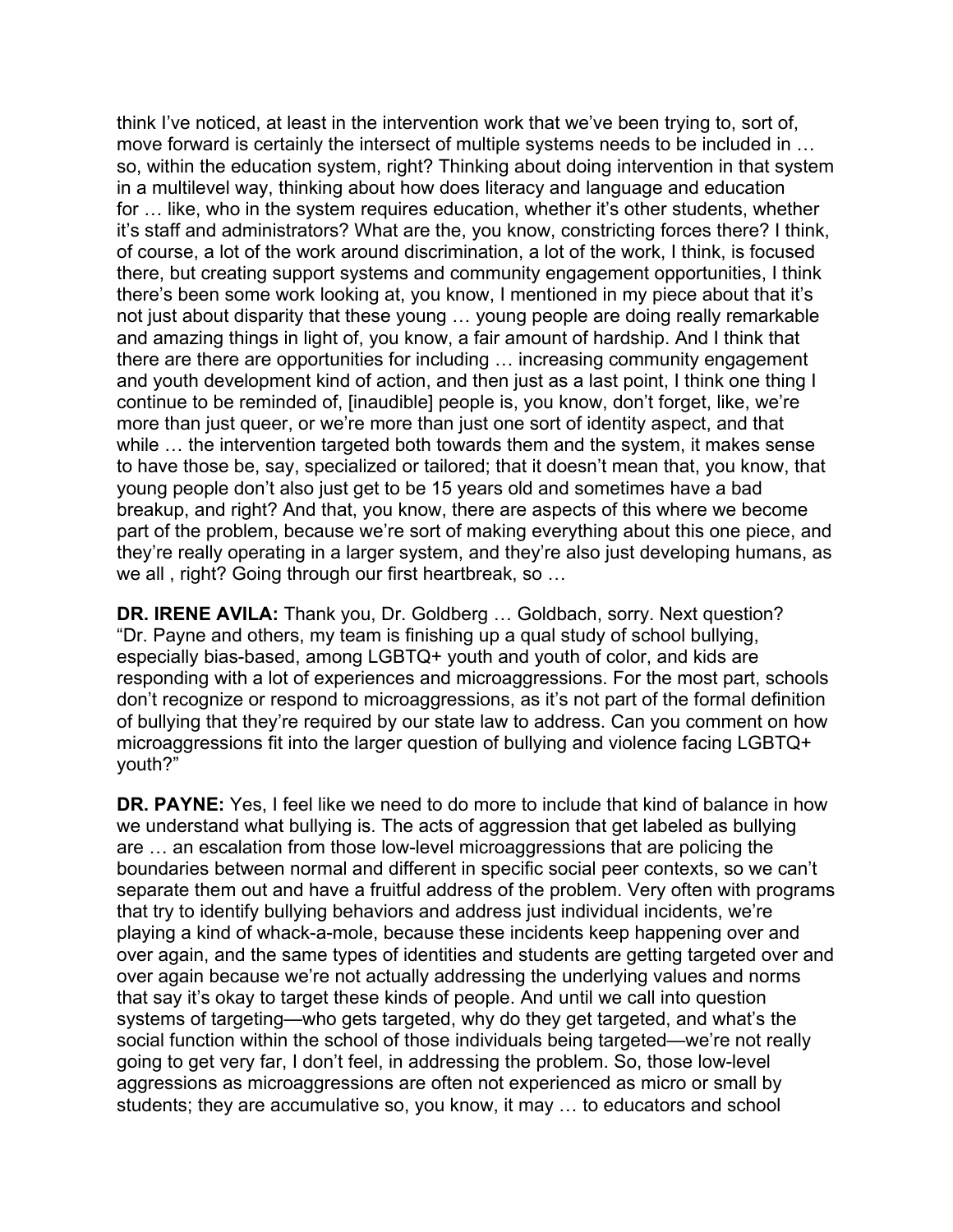professionals, they seem like they're small things, but they're not. And they not only impact the individual student, they impact all of those in the school culture who hear these things and who experience a remarking of certain ways of being as inappropriate for the school setting. So, I would like to see our understanding of bullying expanded to address those issues, but I think in order for us to get there, we have to really look at the norms and values that underlie acts of bullying. It would be too much to expect our traditional intervention and reporting system that we associate with bullying to deal with microaggressions. It would just overwhelm the reporting system in the school.

**DR. AVILA:** Thank you. Next question? "In my work at SAGE, we are often asked about bullying of older LGBT adults in senior centers and long-term care communities. Is anyone exploring this area?" Sherrill Wayland.

**DR. FLORES:** I would say in the research that I was able to look at before today's presentation, there has been some qualitative work examining sexual and gender minority elders and the concerns they feel that that might occur in a senior housing. And this is the concerns around harassment and things like that, and so affects whether or not these individuals will disclose that they are a sexually and gender minority in such care facilities out of concern for mistreatment.

 **DR. AVILA:** Thank you. Sybil Hosek says, "We are working on piloting a violence intervention for SGM in a house/ball community, where intraviolence is common, as is community neighborhood violence." Sybil? Rachel, can you unmute Sybil Hosek so that she can elaborate on her pilot study?

**DR. SYBIL HOSEK:** I'm sorry. I wasn't planning to talk. I was more referring to ... there was a question about looking at sort of intracommunity violence in the communities that we work with typically here in Chicago, and in the house-ball community, there does tend to be a lot of intracommunity violence, and it's something that we would like to intervene with because it impacts, you know, the care and the community engagement that we're able to have with the youth. And, obviously, it's making a tremendously negative impact on them, as well as their relationships, etc., and so, just wanted to say that there are, you know, some opportunities to try to develop interventions for specific populations to try to help them deal, not only with all of the external influences and the external, you know, experiences of violence that they see in their communities and their neighborhoods but also within communities, as well, and we're trying to address that both from an in-person but also an online perspective, as well.

**DR. AVILA:** Thank you, Sybil. Next comment/question: "I have appreciated the comments about overly individualized approaches to these problems. I am similarly concerned about siloed approaches to research. It is likely that a lot of the same risk factors—caregiver rejection, oppressive gender norms, lack of teacher training—are creating vulnerabilities for multiple types of violence, and that many protective factors—chosen families, inclusive policies—would help for multiple types of violence. Mainstream research is moving increasingly to models of the cumulative burden to trauma—ACEs, polyvictimization, and complex trauma. In that context, one needed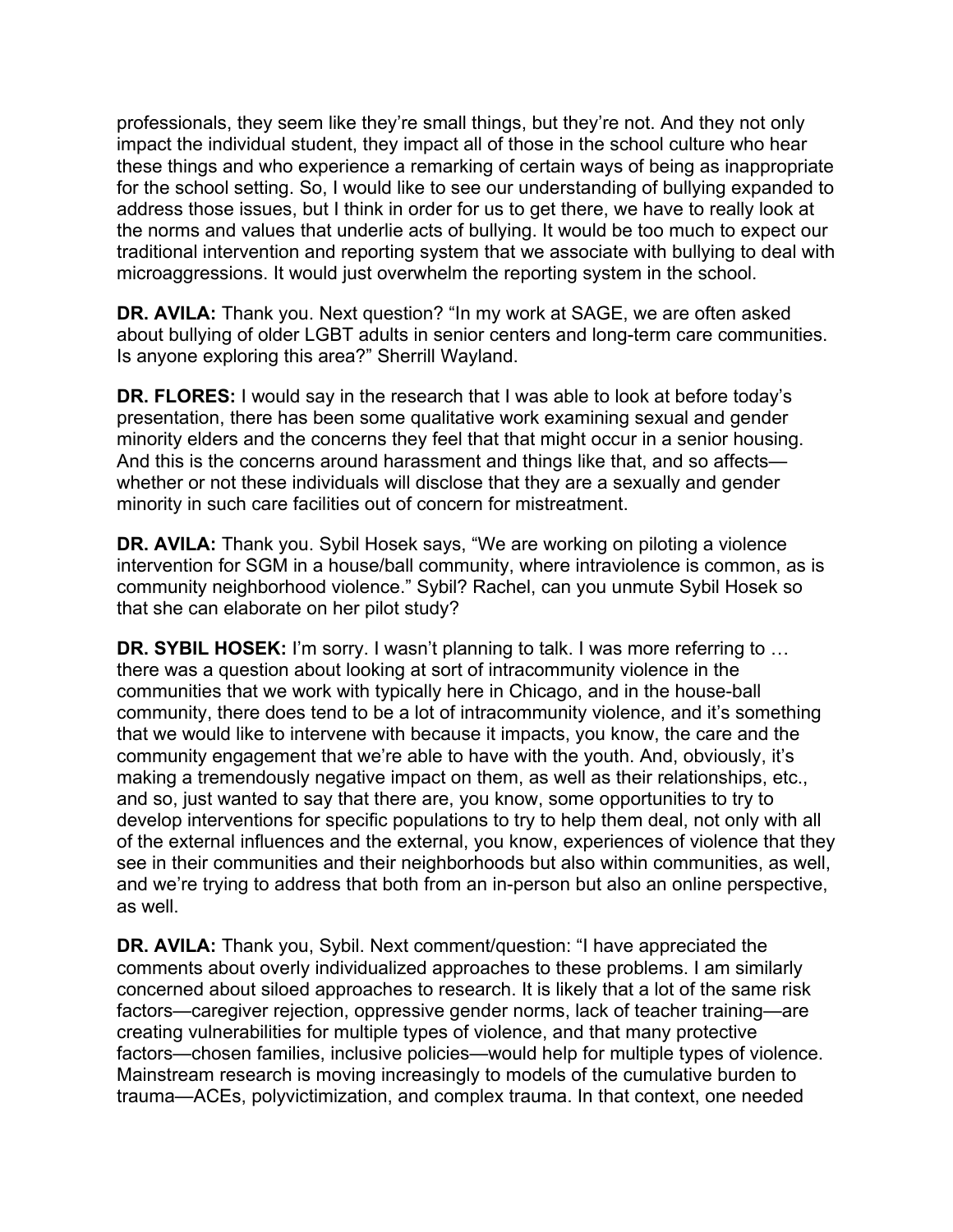area for progress is to systematically include structural racism, microaggressions, etc., in measures of trauma burden and stop rediscovering the same risk and protective factors and research silos. I'd be glad to hear some thoughts about what a more integrated research agenda would look like."

**DR. ESPELAGE:** Yeah, so thank you, Sherry, for that comment. This is Dorothy. I wholeheartedly agree, and it's amazing that your monograph was written in 2014 and we're now in 2021 and you're arguing for the breaking down on the silos to continue. I think it's been slow. I think the funding mechanisms at NIH to support integrated data analysis is at least moving us in that direction. I think there's going to have to be requirements to have some PIs in this country to include measures of structural racism. And certainly, there are scholars of color that are doing some really innovative work on how to measure structural racism. There was just a meta-analysis on different ways in which people have defined structural racism that I think people are starting to pay attention to. I think we still … I think we still get stuck, right? We think about our discipline and the form of violence that we study, and several of us, you know, on this panel today have looked at multiple forms, but have we done it in such an integrative way? So, I think your comment is extremely well taken. I think the language, even within integrated data analysis, doesn't go as far. We still say crossover. We say spillage. So, we have to think about the ways in which we're even framing those studies and the integrated data analysis to see how our interventions are having impacts on multiple outcomes and different types of violence. So, thank you for that, Sherry. And I'll open that up to the other panel in case you have something to add to that.

 **DR. WHITTON:** I'm not on the panel, but I do want to just mention that I love this of violence, and I think because people do their research on one or the other, but really different silos or domains and really be thinking about these questions exactly. How comment, and this is one of the real reasons that we organized today by the domains when we're going to do our working groups, we want to have people from those can we more efficiently and more comprehensively be looking at, sort of, the whole syndemics of different violence experiences that SGM experience? And what are those common risk factors and what are the unique risk factors for certain forms of violence? Thank you for that comment.

**DR. ESPELAGE:** Yeah, it was an excellent comment to end this particular panel, to really think about where we need to go as we continue to do this work.

**DR. ALLISON:** Thank you so much to Dr. Espelage … to Dorothy, I'll say, sorry, and the rest of the panelists. That was a really thought-provoking session, and I know I have, like, so many different sorts of ideas and things that, I think, require more attention. So. So, that was wonderful. So, we're going to turn our attention now to session 3, and I'm pleased to be able to turn the microphone and camera over to Dr. Rob Stephenson. Rob is a professor at the University of Michigan and also a gifted chair of one of the review committees, so I always enjoy listening to him when he chairs. [Laughs] Anyway, Rob, take it away.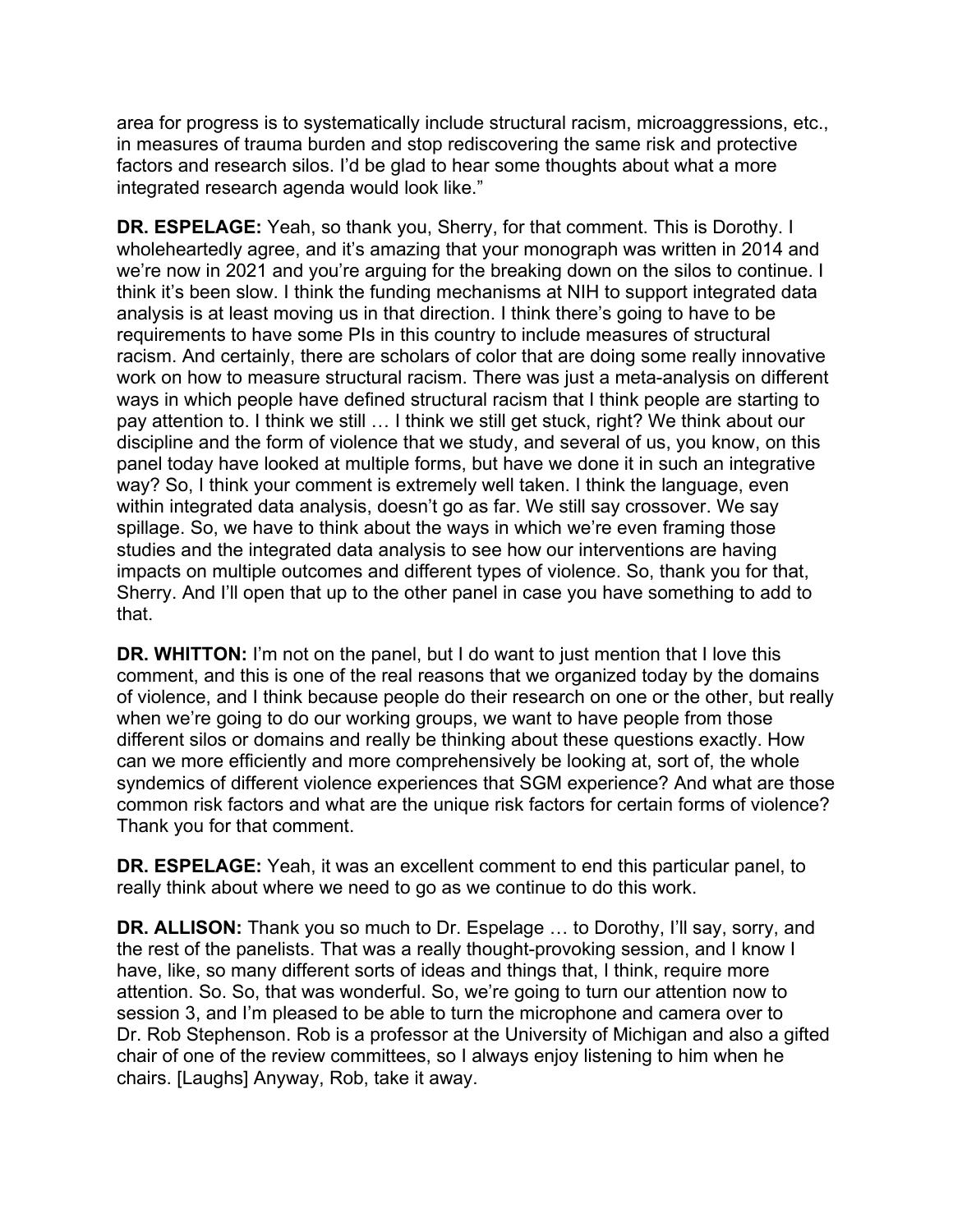## **Session Three: Romantic/Sexual Partner Violence**

**DR. ROB STEPHENSON:** Thank you, Susannah. I wonder what that sentence was about, so. I appreciate it.

**DR. ALLISON:** I could have filled it in with quite a few different things, really because you're gifted in many ways!

**DR. STEPHENSON:** [Laughs] Well, thank you. I appreciate that. Hey, everyone. I'm Rob Stephenson from the University of Michigan, where I direct our Center for Sexuality and Health Disparities, and I'm going to be the moderator for this third session. We're gonna take a slightly different change of direction now, still continuing to talk about violence, but we're going to start to talk about violence within a particular context. And that context is relationships, and these are defined broadly as romantic or sexual partnerships. Just like the previous moderator, I am actually not going to spend a lot of time talking before these talks because we have four exciting presentations to get through. So, I'm going to introduce our speakers, and then I'm going to try and sum up what they say at the end. So, next slide, please? Thank you. So, our four panelists today are going to look at four different dimensions of violence within the context of relationships. Dr. Adam Messinger is going to talk to us about teen-dating violence, Dr. Katie Edwards is going to talk to us about intimate partner violence, Dr. Scheer is going to talk about sexual violence, and then Dr. Guadalupe-Diaz is not going to talk about a specific form of violence but is going to talk around systematic and institutional barriers that shape both violence itself and access to care for those who experience violence. So, with that, I'm going to hand over to my first presenter, Dr. Messinger and then over to you, and I will come back for comments at the end. Thank you.

# *Teen Dating Violence*

**DR. ADAM MESSINGER:** Hi, my name, again, is Adam Messinger. I'm an associate professor at Northeastern Illinois University, and as Rob mentioned, I was going to talk with you today about LGBTQ teen-dating violence. I guess, next slide? Thanks. Just to begin, the research literature on youths is similar to that on adults, which is found that among youths, lesbian, gay, bisexual, and queer individuals are more likely than heterosexual individuals to both be survivors of and perpetrators of dating violence, and the same goes for among trans … among youths, trans individuals are more likely than cis-individuals to experience both perpetration and victimization of dating violence. A couple of longitudinal studies have also found that in cohorts, as well as among specific samples, they found that rates of victimization and perpetration actually have stayed relatively stable or similar over time from early high school through early college, which suggests that perhaps intervention and prevention efforts need to begin prior to high school. Next slide, please? So, as we know, much of the research literature is cross-sectional. Data is gathered at one point in time, and consequently, it's sometimes difficult to ascertain from those studies whether covariates are causes, outcomes, both, or neither of dating violence or IPV, and so here, this slide really just tries to capture what we know is an empirically tested covariate of victimization and perpetration among youths. In particular, research has shown that among youths,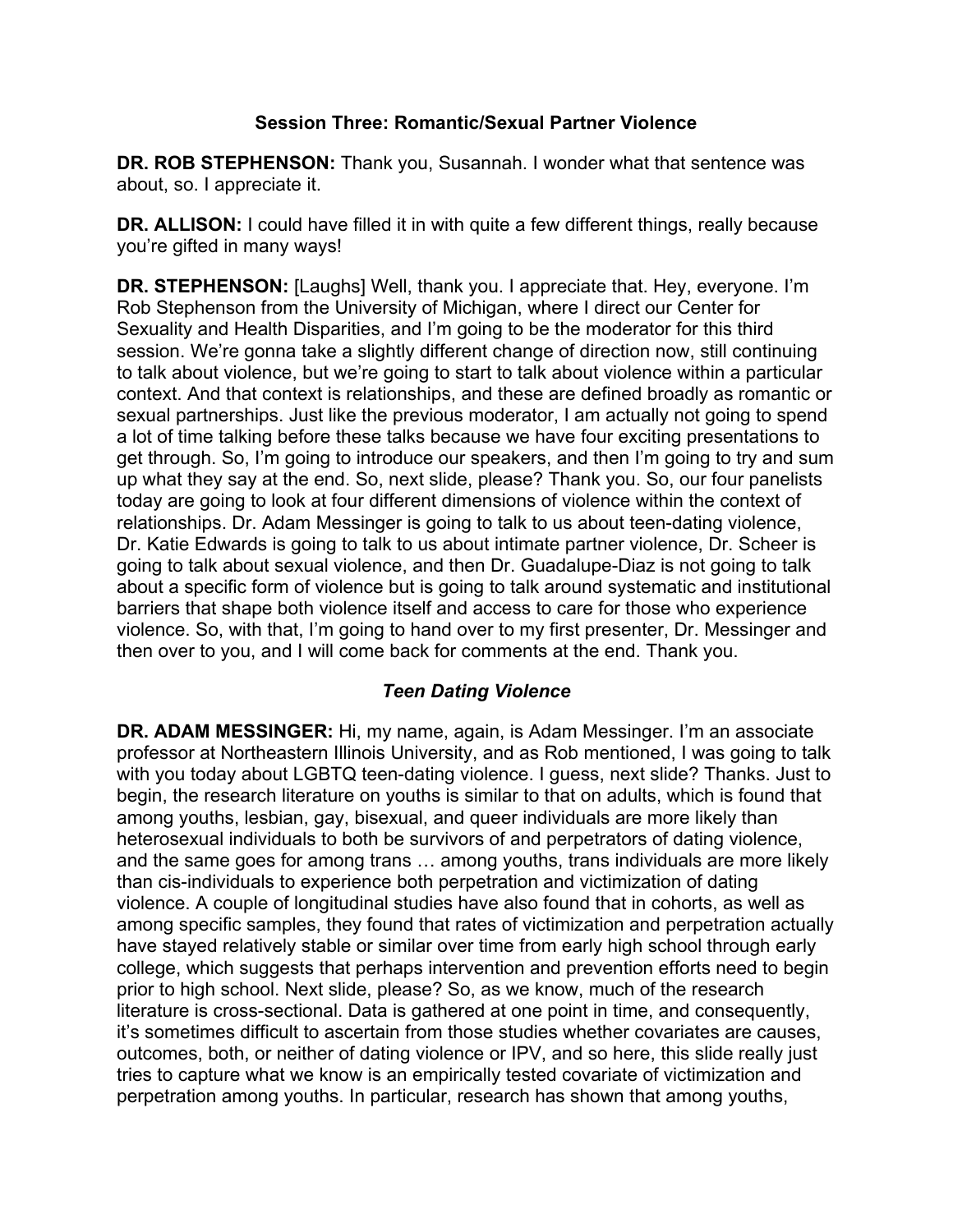victimization risk is higher for LGBTQ individuals; sometimes trans people are included in those samples but are also sexual minority identified. If they've experienced mental health issues—including depression; anxiety; PTSD or suicidal ideation; substance use; sexual risk taking, including unprotected sex; sex work; and housing insecurity—a couple of risk factors that also may indicate a degree of socialization into acceptance or normalization of violence, including child abuse victimization and also associating with peers who have pro-abuse attitudes. And then, lastly, having … being part of an unsupportive or discriminatory social support network in terms of friends, family, and school culture. Among research specifically looking at covariates of victimization among trans youths, there isn't much research, but the research that is there has found both depression as well as sex work and former incarceration to be associated with an increased risk of victimization. Perpetration has not been studied nearly as much and hasn't been studied at all in terms of statistically significant covariates for trans youths, but among LGBTQ … LGBQ youths, in particular, perpetration risk is higher, it's been found, for those who experience depression, PTSD, substance use, and then a couple of factors potentially associated with minority stress, including a lower degree of outness and internalized homophobia. Next slide, please? So, that brings us to what we don't know, which is, unfortunately, a lot. There are a lot of gaps, more broadly speaking, in the LGBTQ IPV literature, but the gaps are even more substantial on youths. In particular, there's a lot less research on teen dating violence among trans individuals; a lot less research looking at risk factors for perpetration, unlike with victimization; little to no research looking at directionality of abuse in regards to LGBTQ youths for those who might be survivors, perpetrators, or both. And the motivations behind that abuse, such as self-defense in some instances, has not really been examined. Within-relationship trajectories into, during, and out of abuse through longitudinal research has been not studied sufficiently; help-seeking processes studied quite a bit among LGBTQ adults, not so much among youths. LGBTQ-specific forms of identity abuse among youths not sufficiently studied; preteenage relationships have been not studied at all among LGBTQ youths and abuse; and then prevention programming and services for youths that are LGBTQ-specific have not been empirically tested yet for the most part. Next slide, please? And that's basically it; I was also just going to highlight if you were looking for additional sources, I've been fortunate enough to be a part of a couple of books that provide a broad overview, not only on teen dating violence but also IPV, more generally, in LGBTQ populations, one of which, *Transgender Intimate Partner Violence*, just came out, I think, last year which I co-edited with another one of the speakers here, Dr. Guadalupe-Diaz—and then the other book, *LGBTQ Intimate Partner Violence*, came out in 2017, and that also … combined with the trans book provide a pretty good overview of the literatures, as well as some evidence-based recommendations for policy and service provision and research. Next slide, I guess, please? Thank you. And that's basically it. Thank you.

**DR. STEPHENSON:** Thank you, Adam. We're now going to move along to our second presenter, Dr. Katie Edwards. Katie, can you unmute and make yourself visible, please?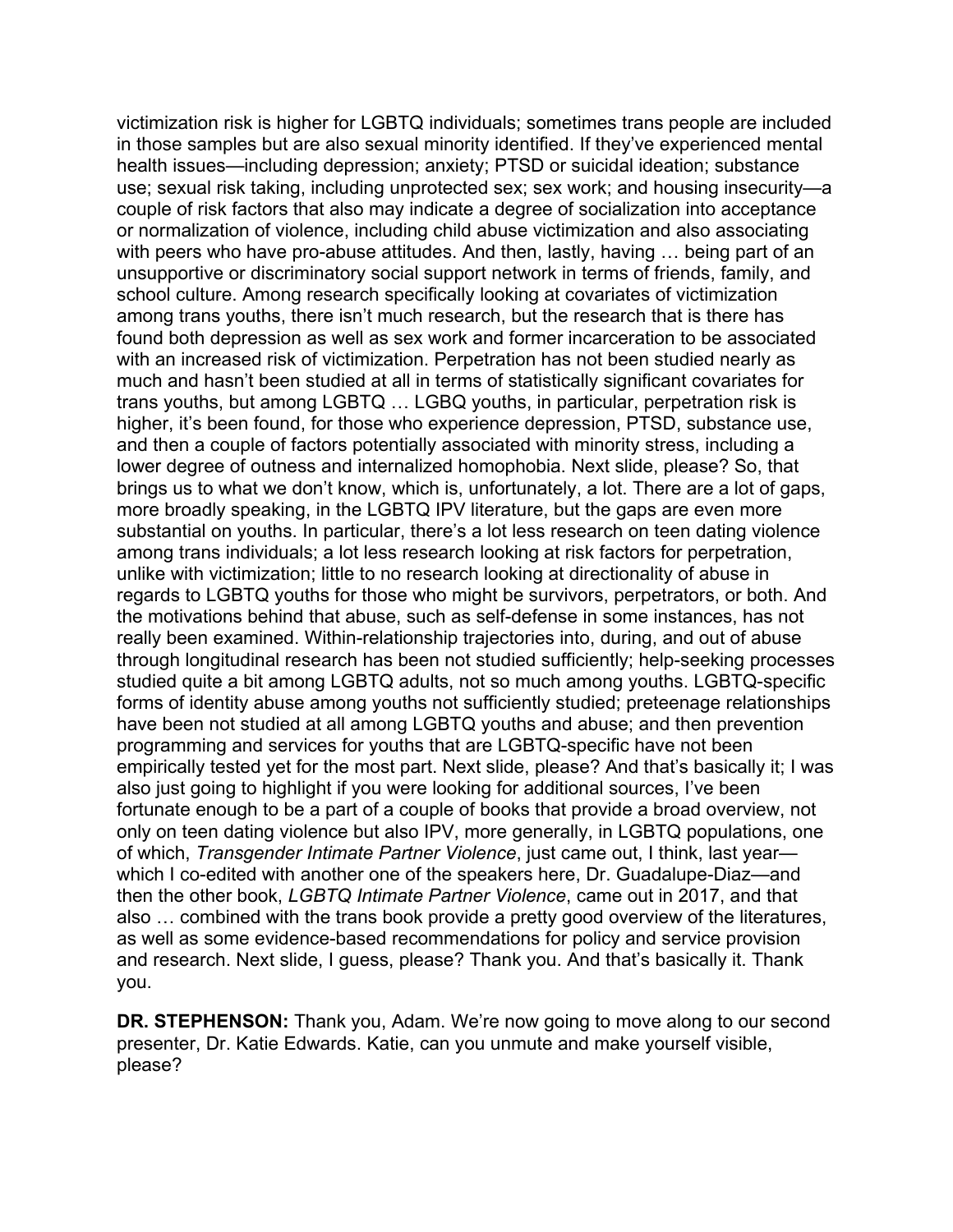## *Intimate Partner Violence*

**DR. KATIE EDWARDS:** I'm here. Thank you. So, thank you all for the opportunity to speak with you today about intimate partner violence among sexual and gender minority adults. And my name is Katie Edwards, and I'm an associate professor at the University of Nebraska–Lincoln and also director of Interpersonal Violence Research Laboratory. Next slide, please? So, research suggests, in general, that sexual and gender minority individuals have disproportionately higher rates of intimate partner violence compared with heterosexual cisgender individuals. And this appears to especially be the case for bisexual individuals, as well as individuals who identify as trans and other gender diversity identities. We also know from research that sexual and gender minorities experience unique forms of intimate partner violence, such as threatening to out one's partner, questioning their sexual orientation, and so forth. Now, until recently, measures of intimate partner violence have been largely heteronormative. It's only recently that IPV instruments have begun to assess unique forms of intimate partner violence experienced by sexual and gender minorities, which has really limited of our ability to do research in this area; and then a final point that I want to just …

**DR. ALLISON:** I'm so sorry to interrupt. Katie?

**DR. EDWARDS:** Yeah?

**DR. ALLISON:** I'm so sorry to interrupt. It's a little hard to hear you. You're kind of coming in and out a little bit. I don't know if you can position yourself closer to your microphone?

**DR. EDWARDS:** Yeah, I'll do that. Is that better?

**DR. ALLISON:** Thank you! That does sound better.

 numerous deleterious outcomes, including intimate partner violence. So, that really **DR. EDWARDS:** Wonderful. So, just the final point I want to make is that we know that intimate partner violence among sexual and gender minorities is often bidirectional. Next slide, please? So, risk and protective factors for intimate partner violence, victimization, and perpetuation exist at all levels of the social ecological model. And many risk and protective factors for intimate partner violence are similar for sexual and gender minority individuals and heterosexual and cisgender individuals. So, for example, we know that alcohol use is a robust predictor of intimate partner violence for sexual and gender minorities, as well as heterosexual and cisgender individuals. However, sexual and gender minorities experience unique risk factors for intimate partner violence, and we use the minority stress framework to understand this. So, we know that distal stressors, such as discrimination and hate-based victimization, leads to proximal stressors, which include internalized homophobia, biphobia, and transphobia, as well as identity concealment; and these proximal stressors lead to helps us to understand why we see higher rates of IPV among sexual and gender minorities. Next slide, please? As you all know, intimate partner violence victimization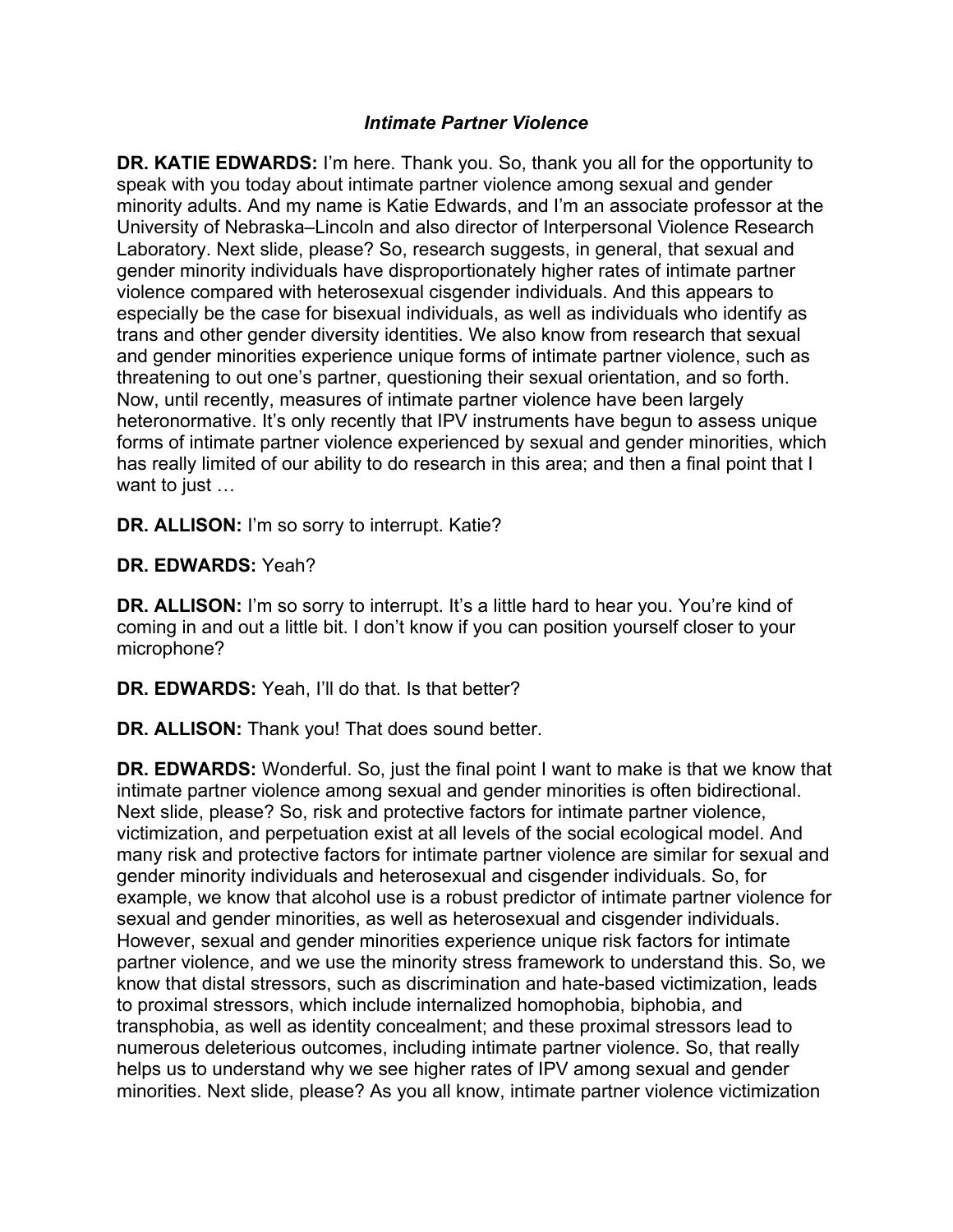leads to numerous negative outcomes, and it appears from some research that sexual and gender minority victims of IPV report more deleterious outcomes than heterosexual cisgender victims of IPV. There's not been a lot of research on this, but some preliminary research suggests that this is due to increased barriers to help seeking. The sexual and gender minority victims of IPV phase; these variants include things such as fear of being outed, concerns about shedding a negative light on the LGBTQ+ community, and fear that services received will not be affirming and culturally grounded. Sexual and gender minority victims of IPV may also be more likely than heterosexual cisgender victims of IPV to perceive negative social reactions when they disclose to others about their experiences. So, negative social reactions are things like being blamed and having others not believe you, and we know from research predominantly with heterosexual cisgender women—that negative social reactions to disclosure predict a number of deleterious self-outcomes. Next slide, please? So, most of the research on IPV today among sexual and gender minorities is cross-sectional; this really limits our ability to understand the ways in which factors, such as minority stress, may be both risk and/or outcomes of intimate partner violence. There's also a dearth of research that's used in intersectional framework to understand the ways in which multiple marginalized identities impact intimate partner violence experiences among diverse sexual and gender minorities. The other thing is we learned a lot over the past 2 decades—especially, I would say, in the last decade—about intimate partner violence among sexual and gender minority individuals, but we've done a rather poor job of actually translating this research into affirming culturally grounded prevention and intervention efforts. And so, I think one of the things that's probably very clear is that we need to address minority stress at all levels of the social ecology, including all forms of depression—again, giving … given that we've really not focused much on intersectionality within this population. We also need to move away from solely focusing on risk factors to help build resiliency among this population, and also moving beyond merely focusing on intimate partner violence and how other forms of violence intersect with IPV among this population. We also know, especially research with youth, that traditional heteronormative intimate partner violence prevention programs do not work for sexual and gender minority youth, even though they may move the needle on reducing violence among heterosexual cisgender youth, and we recently documented this in an article that came out in *Prevention Science*. And so, one possibility for why programs aren't working for this population is that they don't integrate aspects of minority stress, and so, we were fortunate recently to have received an NIH grant to develop and evaluate an online prevention program. It's with sexual and gender minority youth, not adults, so really, that seeks to integrate evidence-based IPV prevention strategies, such as enhancing social, emotional learning skills and bystander intervention skills, with strategies to reduce proximal forms of minority stress and really using a resiliency-based framework. We also need to do a better job of supporting sexual and gender minority survivors of IPV. We need to reduce barriers to help seeking, and this is something that may be especially needed in rural and remote areas of the U.S., where access to affirming and culturally grounded services are limited. And also think about creative methods, such as online support, to help increase access. And finally, we need to do more work around training informal and formal supports on how to respond to sexual and gender minority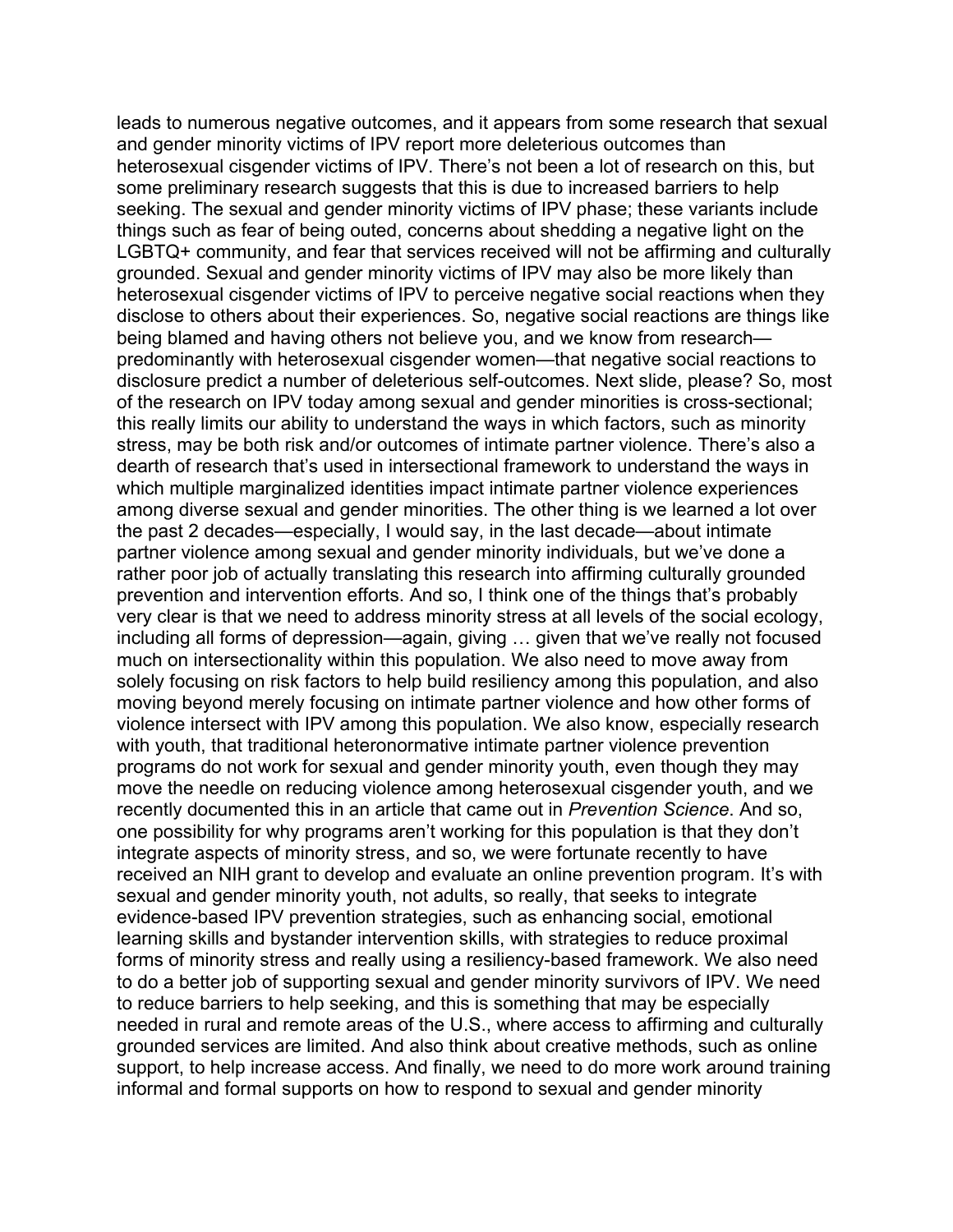survivors of intimate partner violence and ways that will promote healing for our country. Next slide, please? Again, thank you, all so much. My contact information is here, and I look forward to having a discussion with you all here on a bit.

**DR. STEPHENSON:** Thank you, Katie, and I'd now like to introduce my next presenter, Dr. Jillian Scheer, who's going to talk to us about sexual violence, Jillian? Over to you, please.

### *Sexual Violence*

 wanted to start off by talking a little bit about how critical it is to improve sexual assault orientation, sexual assault also have important implications for SGM people's lower their SGM partner as deserving of the abuse, or they may even wish to overcome their there's a conceptual model of the causes and consequences of sexual gender **DR. JILLIAN SCHEER:** Great. Thank you, Rob. Thanks for having me today. So, I just prevention and treatment, especially in identifying the prevalence rates in populations that are disproportionately affected by sexual violence, including SGM people or sexual and gender minorities. A report from the CDC indicates that national rates of sexual violence among cisgender sexual minorities are as high as 46 percent for sexual … for lesbian women, and 85 percent for bisexual women, 40 percent for gay men, and 47 percent for bisexual men compared to 43 percent for heterosexual women and 21 percent for heterosexual men, respectively. And findings also suggest that nearly half of transgender—another gender minority respondent—such as nonbinary individuals, have been sexually assaulted in their lifetime. Trans people also report nearly four times the odds of sexual violence compared to cisgender people, and given that perpetrators target victims who are perceived to be less likely to resist or report victimization, sexual violence estimates are even higher among SGM people who have disability, who are homeless, who have engaged in sex work, or who are immigrants. Because sexual/gender minority people who are exposed to sexual violence victimization are often unwilling to report violence, statistical data often reflect lower rates of incidence than would otherwise be the case, and this often leads to minimal funding for direct services, advocacy, and prevention, particularly for SGM communities. I'm sorry. Next slide? Next slide. Okay. Sexual violence can take on unique forms with sexual and gender minority people, such as when perpetrators justify raping or sexually assaulting bisexual victims by relying on false myths that bisexuals are hypersexual, and along with the more traditional forms of sexual violence, victimization, anti-sexual and gender minority bias can be used as sexual violence tactics against SGM people, such as when perpetrators intentionally sexually assault parts of trans peoples' bodies that had or continue to have gendered meaning, such as genitals. And these types of pervasive beliefs about gender, sexual likelihood of utilizing social support services, following experiences of sexual assault. And specific to SGM perpetrators, those who are internalizing stigma-related beliefs such as homonegativity—may be more likely to use sexual violence because they view own feelings of disempowerment and disenfranchisement. And in addition, we know that some SGM people may justify using violence against their partner to cope with their own experiences of anti-SGM violence. Next slide? So, as you can see here, minority/sexual victimization that I created, and so, in addition to sexual violence, risk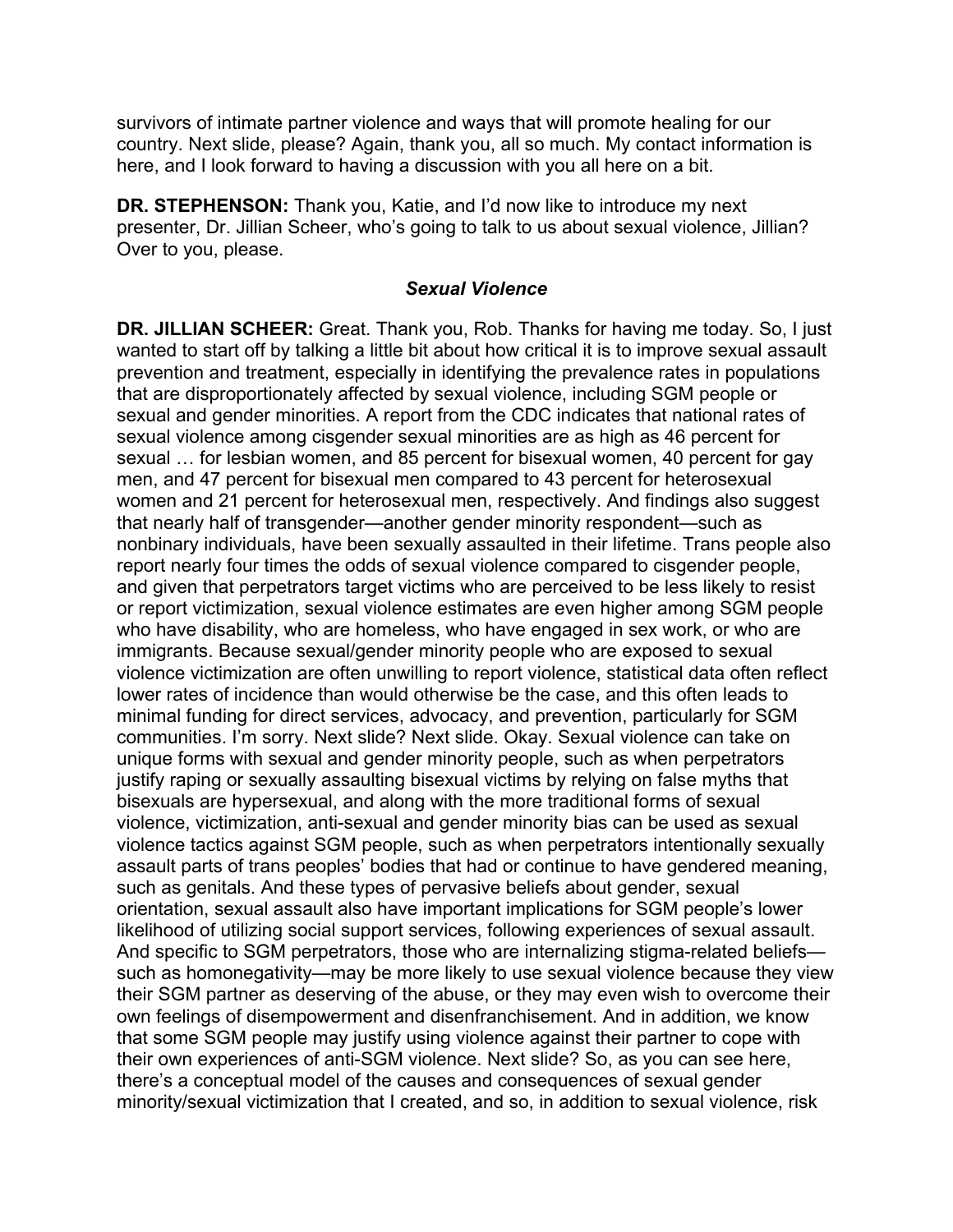factors among cisgender sexual heterosexual individuals, such as hazardous drinking, stress theory suggests that SGM people experience socially based stressors. And as childhood sexual abuse—as was noted earlier in this in this workshop—sexual and gender minority individuals face additional stigma-related stressors, namely minority stress, that may contribute to their elevated sexual violence risk. As we know, minority you can see here, minority stressors also have been shown to elevate people's risk of sexual violence victimization, which can then reinforce minority stress experiences, such as internalized stigma, anticipating bias-based victimization. SGM people also then may participate in unwanted sexual activity due to experiences of internalized stigma and other minority stressors, further increasing their risk for sexual violence. And we know that sexual and gender minority people's stigma and sexual violence exposure produces elevations in this population's stress-sensitive reactions, such as [inaudible]; social isolation; emotion dysregulation; as well as minority-specific stress responses, including shame, producing overwhelming effects on an overall allostatic load. And we also know that psychophysiological stress reactivity and stress-sensitive reactions can confirm … can confer risk for sustained psychosocial health problems and health risk behaviors, including substance use, sexual risk taking, suicidality—all of which research is showing place SGM people at further risk revictimization. Next slide, please? The World Health Organization recognizes sexual violence victimization is a preventable public health issue, which I think is important to keep in mind, and to this end, research underscores the importance of targeted prevention programs for reducing SGM people's risk of sexual violence victimization exposure, such as promoting community education about sexual violence, implementing bystander interventions and policies that foster a zero tolerance attitude toward sexual violence and rape culture in general and along sexual and gender minorities in particular. Additionally, prevention efforts that target SGM people and others who are at risk of perpetrating sexual violence against people are needed, and further, given the widespread health consequences of sexual violence victimization among SGM individuals, prevention and intervention strategies should identify readily available, accessible, culturally competent, and trauma-informed services for this population. We also know that sexual/gender minorities with sexual violence victimization face unique barriers to accessing informal and formal support services, such as feelings of shame related to other experiences of sexual assault or fears of being outed or out by the partner. And all these services are important for recovery and healing from abuse, and these findings together underscore the need to reduce help-seeking barriers among sexual violence–exposed SGM individuals by developing affirmative training and tailoring interventions for SGM people. Next slide? So, overall, research focused on gaining a better understanding of sexual violence victimization, disparities, risk, and protective factors. The underlying causes or associated characteristics of SGM people's victimization experiences are important for primary and secondary prevention on these types of environments. There's also an urgent need to prospectively examine associations between sexual violence victimization health consequences among SGM people currently leading a study using ecological, momentary assessment to kind of tease apart some of the temporal associations. My current lab … and in addition, there is a need to improve the ability to identify those at risk of experiencing or perpetrating sexual violence through effective screening methods. We also need to understand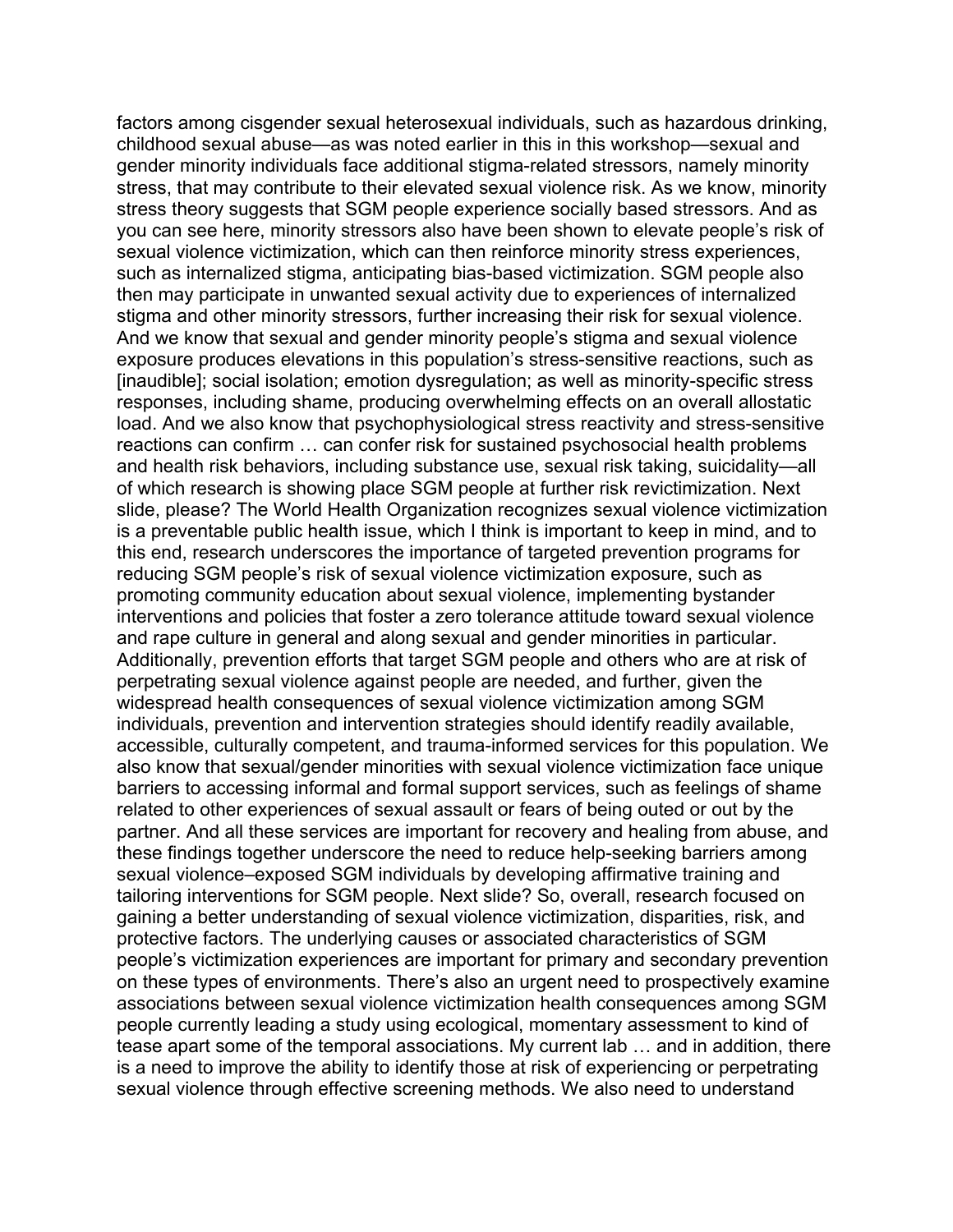slide? Okay, thank you. This is my contact information, as well. developmental contextual, situational, instructional determinants of sexual violence victimization and develop effective interventions across these levels, as folks have mentioned. Studies should also conduct implementation research with existing evidence-based interventions for SGM people with sexual violence exposure and determine for whom prevention and intervention approaches will reduce sexual violence, risk, and related consequences. And finally, we need to evaluate changes in laws and policies that might influence SGM people's risk of sexual violence. And next

**DR. STEPHENSON:** Thank you, Jillian. Now, on to our last speaker. I'd like to invite Dr. Guadalupe-Diaz to unmute and put himself on camera. And … Go ahead; off you go.

## *Systemic and Institutional Barriers*

**DR. XAVIER GUADALUPE-DIAZ:** Awesome. Thank you. Hi, everyone. Good afternoon. Good to be here with you all. I'm going to provide a very quick overview of systemic and institutional barriers in LGBTQ IPV help seeking. Next slide, please? So, first, I want to mention that I'm approaching systemic here to refer to cultural and societal ideologies that are systemic, or at least systematically or systemically upheld, and that I'm talking about systemic barriers as distinct from institutional, which I'll approach as social institutions, like the criminal legal system and shelter services. So, I'll start here with the fact that the literature shows that heteronormative and cisnormative and/or trans- or homophobic myths about IPV don't just influence IPV perpetration, but they also present themselves as barriers to help seeking, as they might prevent victims from really seeing or labeling abuse, or these myths may facilitate the internalization of feelings of deservedness of the violence. And so, some of these myths include ideas like that LGBTQ IPV is rare or less severe, that abusers are always masculine, that it's the same as all other forms of IPV, or that it's just something that shouldn't be discussed because it makes the community look poor or worse or something along those lines. Minority stressors come into play with helpseeking barriers, as well, not just with perpetration risk factors. But they also present themselves as barriers to seeking help. The literature often distinguishes between individual- and interpersonal-level minority stressors. For example, internalized transphobia, internalized homophobia might be experienced more at the individual level, while you might also see, sort of, at the interpersonal level discrimination and help-seeking avenues, which I'll address a little bit later. Next slide, please? So, overall, there seems to be mixed findings in the literature, but overall, we see that SGM survivors of IPV might be less likely than their heterosexual and/or cisgender counterparts to seek help from formal avenues, like shelter services. Some of the mixed findings generally show that there might be a greater reliance on informal avenues—folks like our friends and families, neighbors, or work colleagues. But we need a lot more research to parcel out some of these differences that are emerging in more recent literature, especially when it comes to transgender and gendernonconforming survivors, who might actually be more isolated from friends and family than cisgender SGM and, therefore, might actually be more likely to turn to formal avenues. Next slide, please? So, in terms of institutional barriers, I'll start here with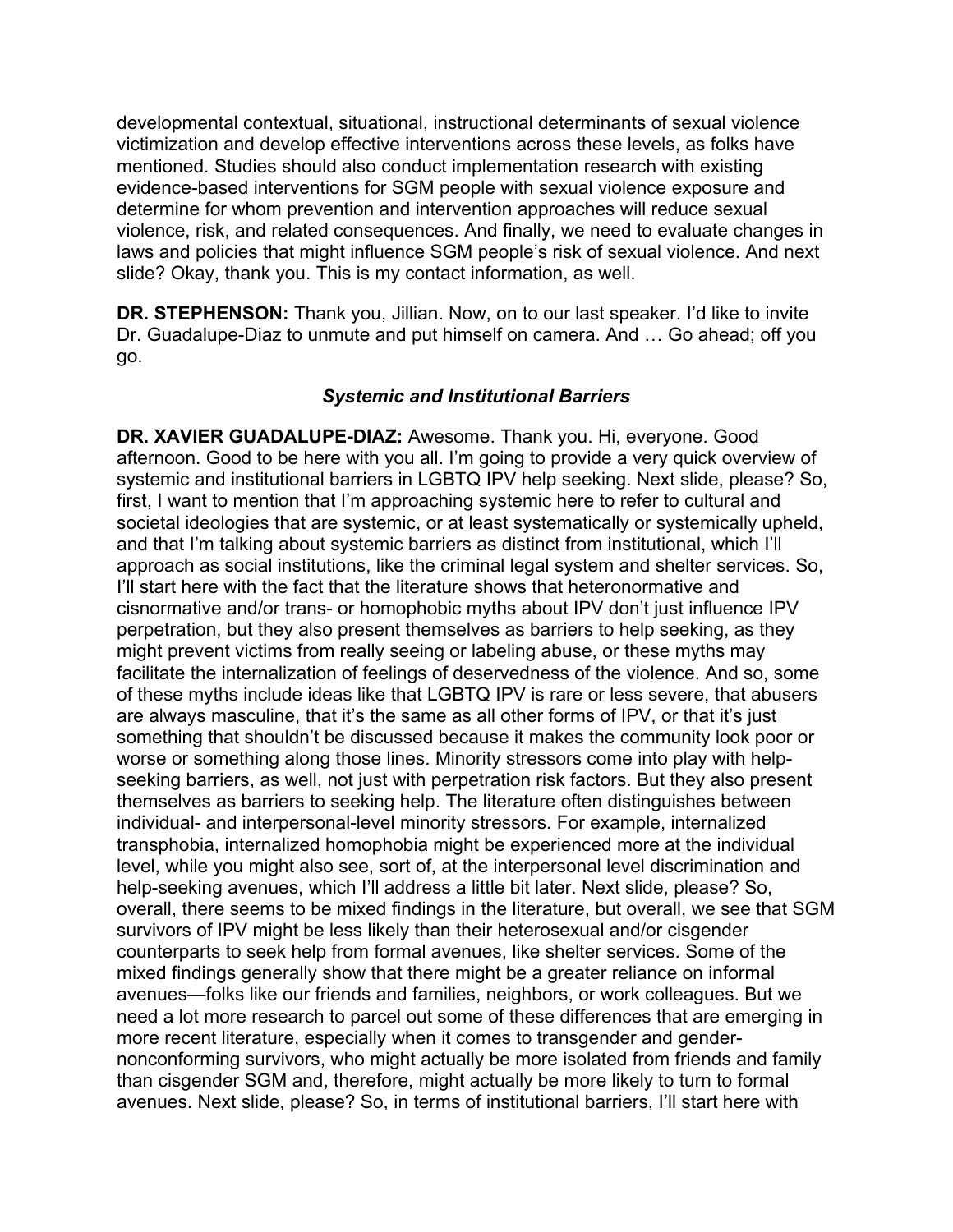literature is pretty robust with cisgender LGB folks, there are more … there's really we found that trans survivors who were women, asexual or bisexual, poorer, younger, institutional barrier category here is policing and the criminal legal system. We have to SGM, that people of color may be less likely to disclose abuse to police when shelter services. The literature shows that factors—like LGBTQ sensitivity and competency among shelter staff; things like stigma, not just from staff but perhaps other residents; and just broader systemic inequities and intersectional factors—all present themselves as barriers to services for LGBTQ survivors. While health-seeking more research needed on these transgender-specific barriers. Some of the more recent literature shows that transphobia, cisnormativity, gender-segregated services and spaces combined with the heightened and compounded vulnerabilities—like housing and employment insecurity—that transgender people face disproportionately might also present themselves as additional barriers to help seeking. I'm shouting out here a recent study or forthcoming study using U.S. transgender survey data looking at factors related to whether survivors utilized formal services, like a shelter service, and undocumented child-free, ever experienced homelessness or transphobia, or reported sexual IPV actually reported greater odds of not seeking help due to fearing transphobic responses from shelter services, so even among just a singular population, like transgender folks, we really need more research on all of these other intersecting factors in such a diverse community. Next slide, please? And so, the last absolutely account for the ongoing legacies of criminalization of LGBTQ people and how that intersects with systems of oppression, like racism and xenophobia and classism. We see in the literature pretty commonly that, at least among cisgender compared to white cisgender SGM. When we look at available data on gender survivors, we might even see, sort of, higher rates of avoidance of the criminal legal system, especially if the police … transgender survivors report heightened hostility from police and courts, things like brutalities, misconduct, misgendering, and other forms of revictimization. Also, plug here a chapter in a book that Dr. Messinger mentioned earlier on *Transgender IPV: A Comprehensive Introduction*; there's a chapter there by Kate Greenberg that reviews best practices and policing related to transgender IPV. This is something that we'd need more of in the literature, and Greenberg just does a great job of not only straddling ideas around training and improving existing services but also more transformative ideas, like questioning our reliance on the police—whether it's absolutely necessary—and respecting survivor rights and decisions when they don't want to involve the criminal legal system. Next slide, please? And that's it for me. Thank you.

**MALE [Unidentified]:** Do you care to go on?

#### *Moderator Overview*

 **DR. STEPHENSON:** I'm just going to take a few minutes to give some of my thoughts on what's been said today, and I'm going to start by summarizing some of the key and we've heard the same thing again and again—and I don't mean that in a negative findings—or the key takeaways, rather—from our four presenters, and then I'm really going to focus on understanding what I think some of the research gaps are and suggesting some of the ways forward. So, in summary, this is our third session today,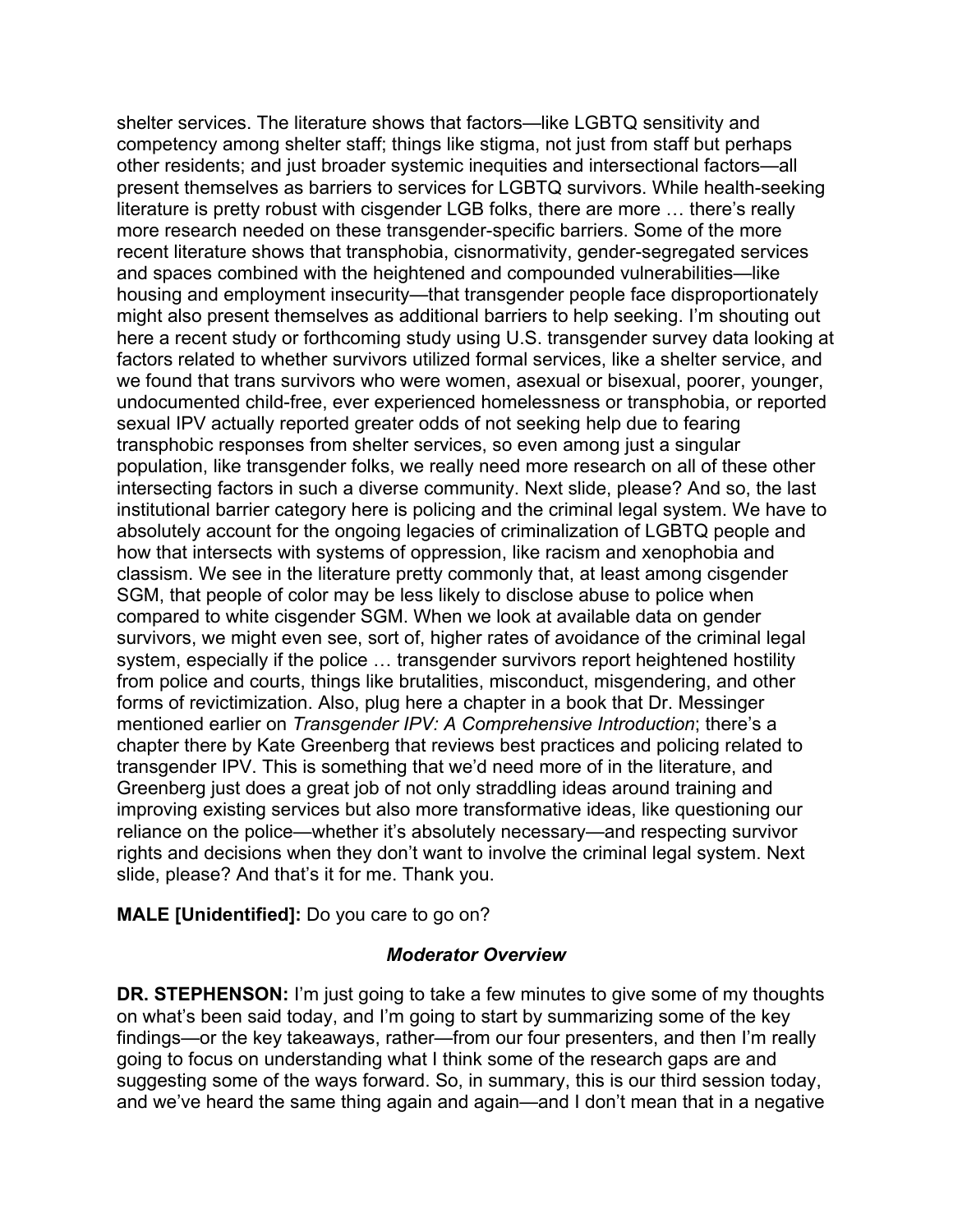way, but we're consistently hearing that sexual and gender minority individuals have high or higher rates of all different forms of violence. So, we see again when we're looking at violence that occurs within relationships—be it sexual and/or romantic relationships—and there's a lot of evidence now that there are very high levels of violence—in particular, IPV—for sexual and gender minority populations, and I'm always … [inaudible] as to why I was surprised by that. A relationship is a relationship. This should really be no reason why the high levels of IPV in opposite-sexual relationships aren't seen in same-sex relationships or relationships for sexual and gender minority populations. But what I think is important is moving beyond the prevalence. I think we've done that now; we understand that as high levels of violence, but you're really having a more nuanced look to explode some of myths around violence that takes place in the relationships for sexual and gender minorities and to really focus in on some of the unique antecedents, because it's only once we understand those that we can have successful pathway to intervention. So, one of the things that I became aware of in several of the presentations is exploding the victimization myths. In all SGM health, we approach it through a lens of structural vulnerabilities, and that's not to say that SGM populations will not experience very high levels of structural [inaudible], but I think what that led us to is really … for a long time, we only focused on violence, with the understanding that members of the SGM community were victims of violence, but as you saw from all of these, it's actually very high levels of perpetration, and we are very much at the … at the early epidemiology stage of that finding. We know that there are high levels of perpetration, just as there are in opposite-sex relationships. We really know very little about unique antecedents of perpetration. The factors that drive violence in the SGM populations really need a lot more work, and as I've said, I agree; I really believe a relationship is a relationship, and there's a lot of common factors—substance use, external stressors, relationship quality, financial stress, whereas over … children or childlessness, those known drivers of violence in opposite-sex relationships exist in all relationships, but there are many identity-specific drivers or antecedents of violence, particularly, IPV, such as experiences of internalized homophobia or experiences of external homophobia. And I think we need to do a lot more nuanced research in understanding the pathways between those and the experience of violence, also the form and function of violence, which I, you know, argue against, you know, separating out populations to look at sexual minorities and gender minority separately when we look at relationship violence, yet the forms and functions of violence are very different. And there's a lot of commonalities here … that's physical and sexual, but the types of emotional, psychological monitoring of controlling abuse that exist for SGM relative to cisgender or—sorry, I missed that—or … between gender and sexual minorities are really quite different, and I think we need to stop trying to use one measure of violence for everyone. Context is everything. You know, in the school environment, that's a huge point of intervention and teaching SGM youth about relationships and how to have relationships—I mean, no one ever teaches that anyway—but understanding how that can be an intervention to prevent violence. And several of our presenters today, you've mentioned minority stress theory, and I think we do need to a better job of unpacking the arrows in the diagram. I think we're doing a very good job of understanding the cross-section of associations, but understanding why and what the mechanistic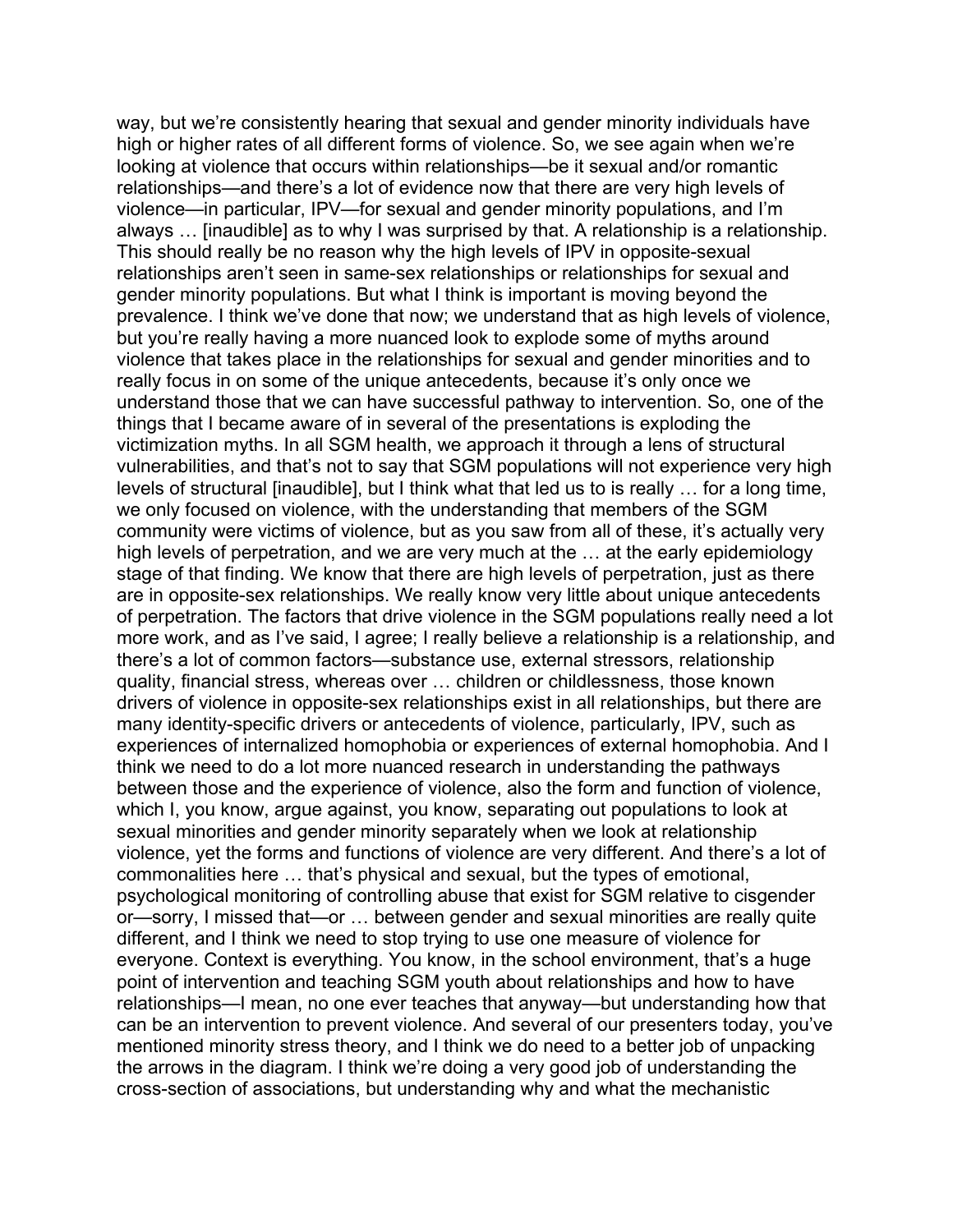pathways are, I think, is missing. Can I go to the next slide, please? Thank you. And so, this is what I think are some of the gaps before we open up the questions. And there's a huge gap in transgender and gender nonbinary populations. And again, we've seen today the very high levels of relationship violence, experienced by transgender and gender-diverse populations, but we need to be better at having more accurate measurements. What are the unique forms of violence in their relationships? What are the specific antecedents to violence? What about perpetration on culturally appropriate interventions? Perpetration is a big one that we really … I think we're playing catch-up perpetration. As I said, this stays at our nascent stage. We understand the basic epidemiology of it, but we need to know a lot more about the perpetration rates and what the antecedents are. If you look back at the history of violence research for SGM, it was traditionally heavily focused on women who have sex with women, and we need to, you know, to to catch up with other SGM populations to look at perpetration. We haven't really explored new models of intervention—well, I don't think we have. A lot seems to be focused on what other problems with current heteronormative intervention models and taking them and trying to adapt them, which is one tactic, but what about building from the ground up? Models are specific to the experience of gender … sexual and gender minority populations. The experience of violence in early relationships is something we know almost nothing about in sexual gender minority groups. I can't find a paper—please tell me if you have one—that looks at the … that has a quantitative understanding of the experience of violence and relationships of SGM under the age of 15. And you know, we all know that relationships exist before that, and I think that's the … what you do in those first early relationships is so important, and I think it's so necessary to understand that experience of violence with very young SGM populations. Screening, you know, we have relativity good measures of IPV for sexual and gender minority groups, but where do we begin to … when are we going to start creating screening tools that are culturally appropriate? And when do we do a screening? When do we screen SGM youth—or SGM in general? Where does that live? Which really brings me onto my second … another area—and it's one that I'm really passionate about—is integrating IPV or relation violence into other services commonly used by sexual and gender minority groups you know, for gay/bisexual men who have sex with men, there's a plethora of work on HIV testing. Yet, it's been 40 years into the epidemic, and I'm still trying to persuade people to include IPV screening as a risk factor in HIV testing and counseling, and it's bizarre that those two things haven't melded together. I'll say that almost everything is cross-sectional. We need myth-busting, evidence-creating cohort studies that need to be national; they need to be diverse; they need to be long ranging—6 months is not at all a study—and they need to challenge heteronormative assumptions about some of these associations. So, last slide, please? When Susannah introduced me, she did not say that one of my skills is art, and so, this is not a great diagram. I just wanted us to actually think about violent … relationship violence for SGM populations has been a syndemic in a largely unknown context. So, I put in the middle of the triangulation of mental health violence and substance use, and with lots of new questions, we have these heteronormative assumptions about what those mechanistic pathways are. I just don't think we've unpacked them fully for sexual and gender minority groups. And then around the edge here's a basic socioecological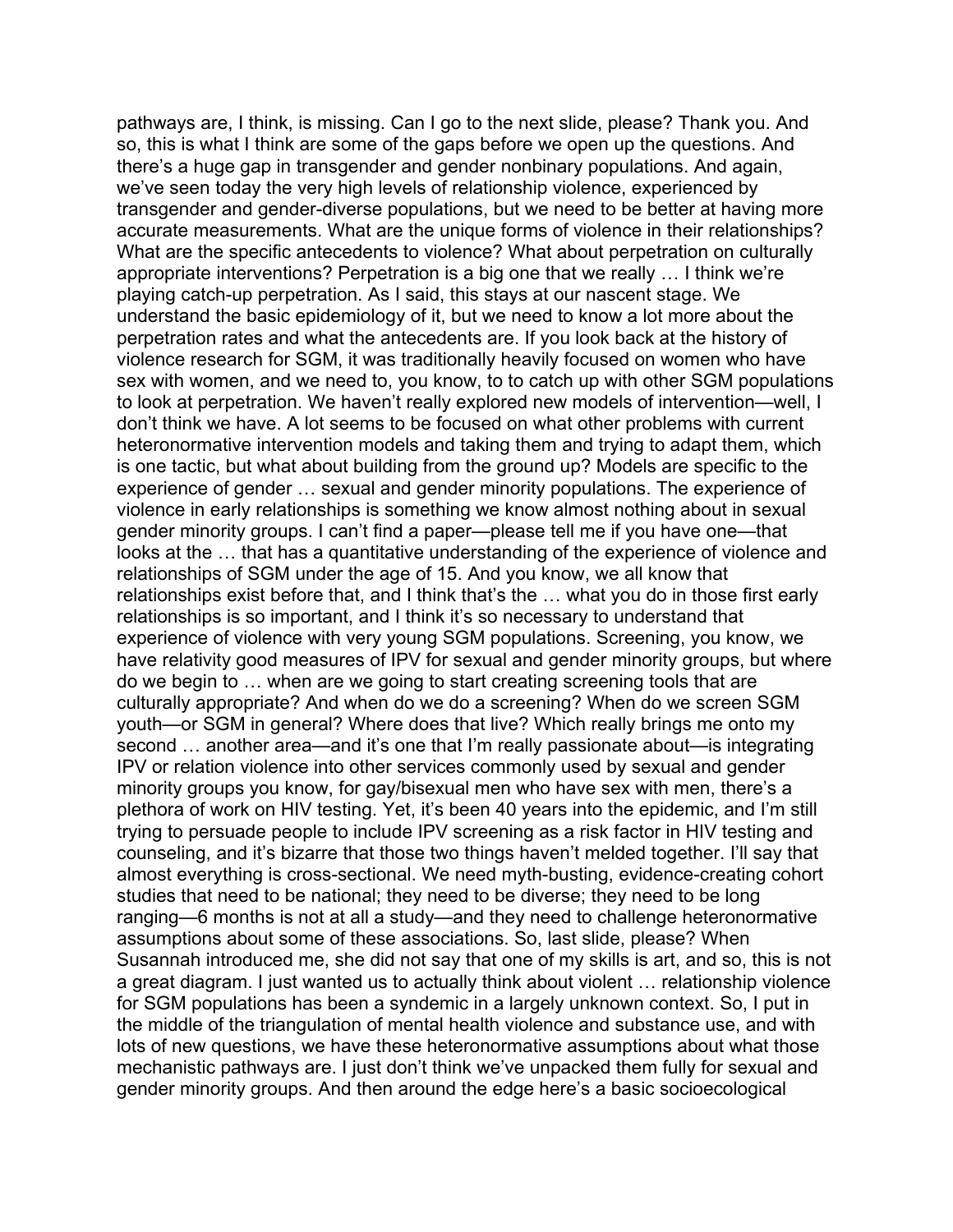model approach. You know, the inner circle, what is the context of this relation violence in school environments or in early relationships, or as the wider context, how is it shaped by state-level policies and environments for the demographic profile of the state if you're the, you know, one of only two sexual and gender minority people in the middle of rural Nebraska—I don't like picking on Nebraska. You know, what's your access to services? How does that heavily heteronormative environment shape your ability or willingness to tolerate relationship violence? And I just think there's a lot more about these macro-level structural factors that we haven't unpacked. I also want to go on about measurement, but I won't right now. I will end there, and I will ask the panelists if they could plug themselves back on camera for now and so we can start answering some questions. Thank you very much. What questions do we have, please?

# *Group Discussion*

 grounded, and structural-level solutions could look like." **DR. AVILA:** Thank you. So, the first one is from Carrie Lippy. It says, "Dr. Hamby's comment also raises for me the overemphasis of individual, discrete RCT-tested curricularized interventions. These interventions are rarely multidisciplinary, culturally responsive, or at any ecological level necessary to lead to the kind of social change that's needed. I'm excited to talk more about what research of complex, community-

**DR. STEPHENSON:** I think that was a question for the … lingering from the previous session, but it's a good question. So, if any of our panelists now want to take a run ahead, please feel free.

 absolutely. I agree. I think we have focused … can you hear me? **DR. EDWARDS:** I may not know. I'll just—this is Katie—I'll just say that, you know,

**DR. STEPHENSON:** Yes. We can hear you now.

**DR. EDWARDS:** Okay. Great.

**DR. AVILA:** Thank you.

**DR. EDWARDS:** Thanks. I just absolutely agree. I mean, I think we focused far too long on these very individual curriculum-based programs, which, you know, move the needle sometimes but often not, and we really don't know the extent to which it worked for sexual and gender minority use. And I think, again, you know, we have to really start thinking about dismantling these larger systems of oppression because, without that, none of our individual-level efforts are going to lead to a sustained change. Thank you.

**DR. AVILA:** Thanks. Okay. Next question: "Dr. Edwards mentioned that most IPV and SGM populations is bidirectional. Can you elaborate? To your knowledge, is there any research that attempts to break findings of bidirectionality down in any way (e.g., how much of this perpetration is retaliation to existing abuse, etc.? What, if any, might be the implications for interventions for SGM populations?"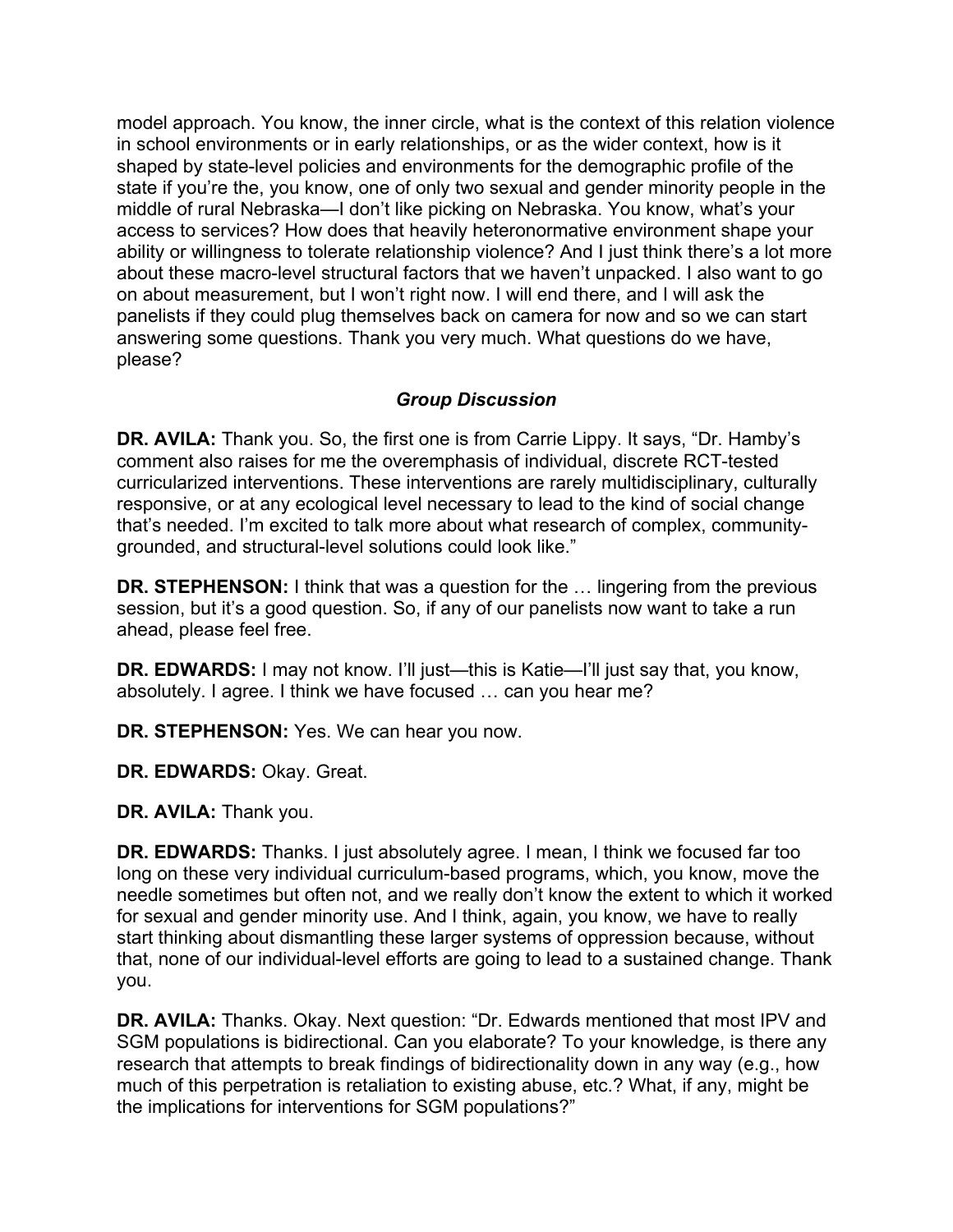Dr. Messinger—who's part of this panel today—we published a paper together where, with the exception of verbal abuse, we actually didn't find bidirectionality. So, again, I think that there's evidence that it exists, but certainly more … more work is done. And traditional programming—particularly that's been … used a more heteronormative **DR. EDWARDS:** Yeah, thank you for that question. I also put in the chat box a literature review we published a few years ago, where a number of studies did find evidence for bidirectionality. The exception to that was with help-seeking survivors. There was less evidence in that. Again, those were largely studies of adults. in terms of what does that mean for prevention? I think we know there are a number of overlapping risks and protective factors. For both victimization and perpetration, a lot of lens—has been developed and, you know, delivered at the same time and shown evidence that you can reduce both victimization and perpetration. Again, those are more individual-level curriculum types of programs, but there is some evidence of that, although, again, we know very little other than from two studies—one of which I just published—that those programs don't work for sexual minorities.

**DR. STEPHENSON:** If I can step in as moderator and also answer that question? So, I … you know, a challenge to that without the bidirectionality of which IPV in SGM is … I think it's a measurement issue that goes on. I think it's a measure issue with all violence, particularly with IPV. So, as researchers, what we do is we give people a scale and didn't say, "Did XYZ happen to you?" And then, we labeled that as IPV. We don't ask them if they will think … feel they were in a violent relationship. So, I think with ... I work mainly with male couples, and one finding was that we had a very high … using simple screening tools with very high levels of bidirectional IPV, like 40 percent. In doing some qualitative work, you know, it became very clear that there might be two men in a relationship. They argue over watching TV, and it revolt … it results in a death, you know, physical fighting. That's a dysfunctional relationship; it's not necessarily an abusive or IPV relationship. That's actually characterized by differential power structures. So, we started adding the question, "Have these things happened to you? Do you feel safe in your relationship?" [inaudible] an abusive relationship, and it brings it down. Bidirectionality falls in the IPV. The other thing that we don't talk about is BDSM—I mean, in research; we might talk about it elsewhere but we also ask people, "Was any of these acts part of the BDSM consensual relationship?" And it actually brought on prevalence down by 11 percent, and so, I think just, you know, we have a tendency to say, this, you know … "X said that if they were slapped in their relationship, therefore, it's abusive," and it might not be. That means that it's contextually specific. Sorry, back to your next question, please.

**DR. MESSINGER:** Can I add one last thing about this?

**DR. STEPHENSON:** Of course, please.

 necessarily both in the same relationship. And then there's also, I think—as **DR. MESSINGER:** Sorry. Getting back to the methodological issues, too, oftentimes what gets labeled as "bidirectionality" is research asking about violence perpetration and victimization in a time frame, not necessarily within the same relationship. So, someone might be a perpetrator in one relationship or survivor in another, not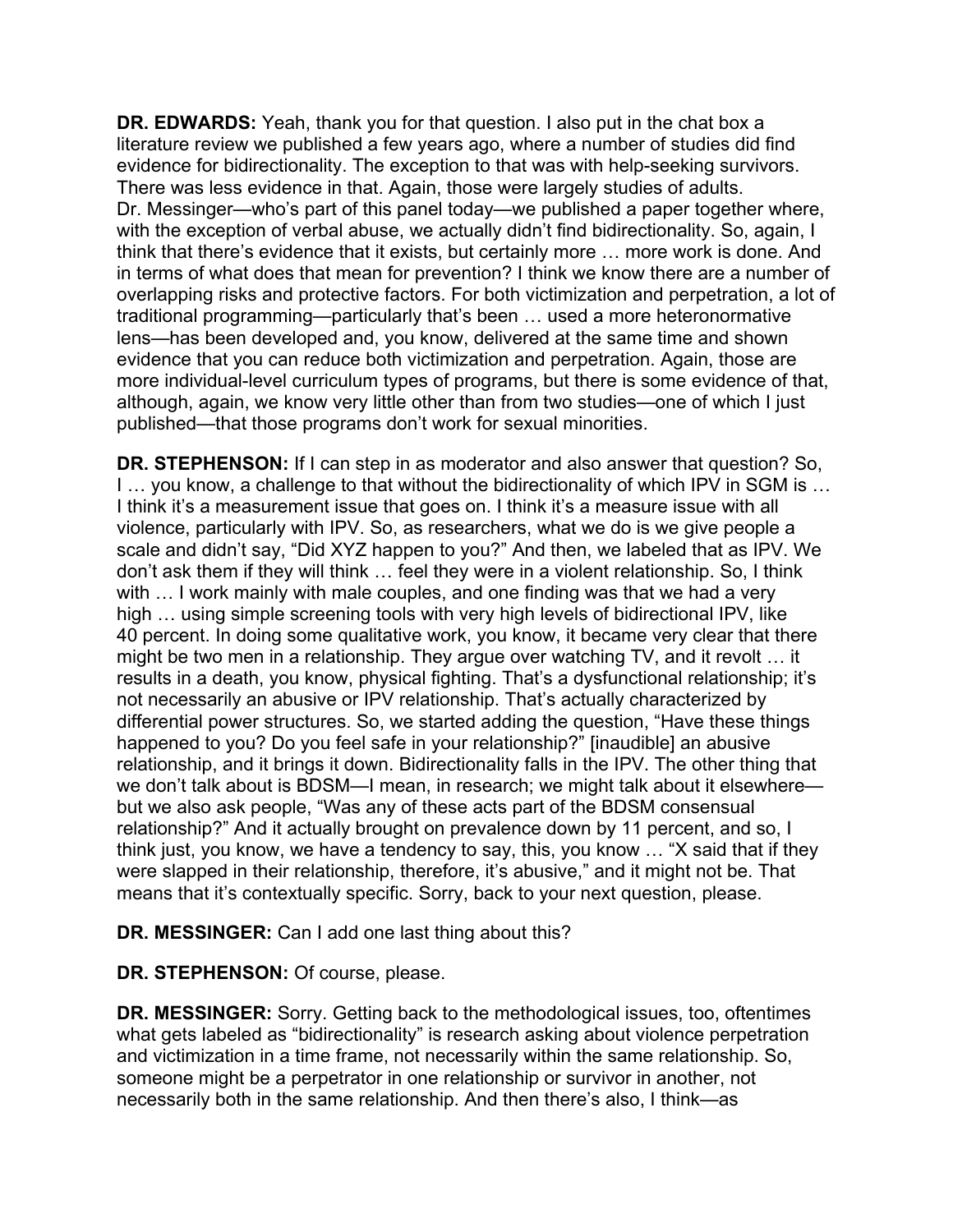Dr. Stephenson was getting to—there's also the question of context and motivation, research in cisgender literature finds that sometimes people who might be identified by, say, the conflict tactic scale as a perpetrator maybe actually used violence in selfdefense. So, those are all important questions that need to be … continued to be unpacked in future research.

**DR. AVILA:** Thank you. Okay, the next question? "Given the incredible burden of sexual violence at 15—bisexual women—I wonder if the panelists can speak to specific intervention strategies that are being studied to remedy this disparity."

**DR. SCHEER:** I can speak to this in that by, you know, the … I'm not sure that there's any specific interventions or prevention strategies that are targeting bisexual folks, in particular—but panelists and others, please correct me if I'm wrong—but certainly there is a need. And I know later on in the chat, there was some discussion about even just documenting these prevalence rates within sexual and gender minorities is a novel kind of area of research that folks are encouraged to do more and more, which requires larger sample size and funding to do that kind of work. And we are seeing consistently that bisexual folks, not particularly bisexual women, are at greater risk of sexual violence and other forms of partner violence, and some research is showing this … a lot of it is theoretical at this point that specific tactics of abuse that target one's bisexual status, like using anti-biphobia against anti-sexual prejudice, like stereotypes like that they're more promiscuous or their identities are invalid or that they need to prove that they're really bisexual, you know, in some form or another. I think that a lot of research is missing some of the nuances in which that preference rates don't certainly uncover. Thank you.

**DR. STEPHENSON:** Thank you. Can we have the next question?

**DR. AVILA:** Sure. I have two comments from the previous question. One, Michele Ybarra said, "Just to emphasize that point, we got several open ends from adolescents who said the same thing, that sometimes their experiences were consensual within a BDSM context," and the second comment … oops, apologies. "I 100 percent agree about bidirectionality as a measurement issue. Conflict-tactic, scale-type instruments are known to be unable to measure the hallmark of IPV, which is a pattern of a powerand-control relationship. This discussion really underscores the need for greater clarity of the definition of IPV in our research."

 the things I'm interested in is that how people not only conceptualize but choose to male couples. It's unusual to have IPV data from both members [inaudible] simple like, "We are all men; that's what we do. We hit each other," even though, you know, the victimization was under-reported. So, there's so many measurement issues that we **DR. STEPHENSON:** Do you want to add to that? I mean, I will say, you know, one of report violence in relationships is highly gendered. So, we did some work recently on [inaudible] statistics, we show … we show that [inaudible] over-reported youth in … with heterosexual man, who vastly under a perpetration, and then, you know, followed work, a lot of it was like this … basically, a toxic way of trying to confirm a masculinity,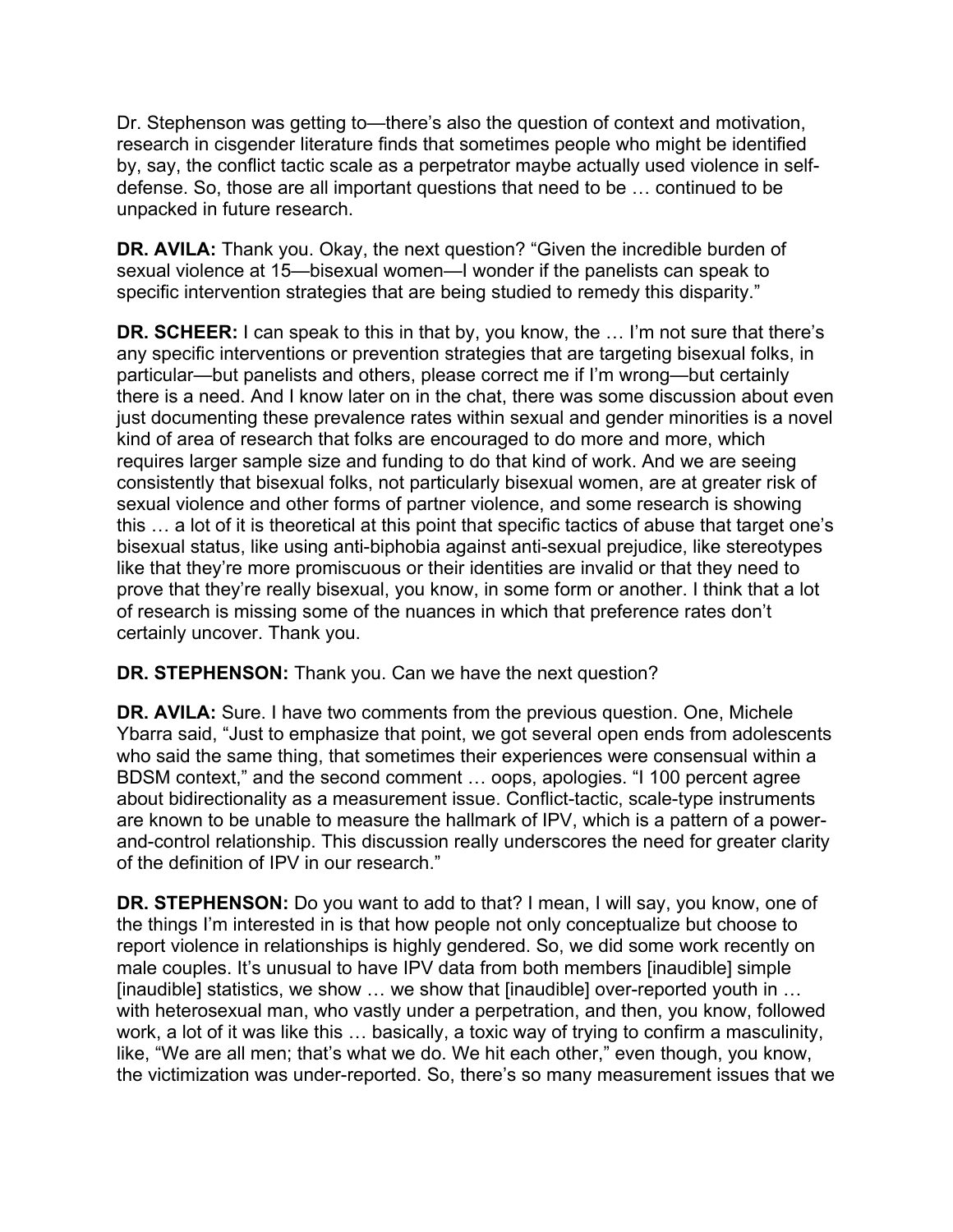just haven't got a big handle on. I'm talking too much. Sorry? Anyone on the panel want to answer that?

 **DR. SCHEER:** I will just jump in, too. I think, you know, something Dr. Edwards and I have lots of conversations about kind of the dose response. You're thinking about victimization? I think oftentimes people … I think, depending on how people are categorizing IPV—whether it's one item from the conflict-tactic scale or multiple or some score or some kind of composite demonstrating consequences and risk factors resulting from those variables … I think can yield quite large variability in our research, so I think there should … we should work to have some better consensus for how to treat even these variables.

 **DR. MESSINGER:** I can add one more thing. I don't know if we have time, but … and maybe someone here in the panel can speak more to this than I can, but I just know that is oftentimes an ethical question in researching both partners in the same relationship because of the increased risk of retaliation by the abuser, so, although these are really important questions, and it would just be simple if we could sit down for a few hours with both partners, sometimes the most ethical thing to do is to not do that, to only talk to one partner.

**DR. AVILA:** Okay. This has several questions. "How much of disproportionate burden of sexual violence among bisexual women can be attributed to violence that occurs in the context of sex work? Has there been work to look at this? Are there any specific interventions developed that focus on LGBTQ perpetrators of IPV or/and bidirectional focus interventions?"

**DR. EDWARDS:** Sure. Can you just repeat the … the question does have multiple parts. Can you just repeat that for me?

**DR. AVILA:** Sure. "How much of a disproportionate burden of sexual violence among bisexual women can be attributed to violence that occurs in the context of sex work? Has there been work to look at this?" And I guess the second question may be just a little different. "Are there any specific interventions developed that focus on LGBTQ perpetrators of IPV or/and bidirectional focused interventions?"

**DR. EDWARDS:** Well, I can just briefly. Oh, sorry.

**DR. STEPHENSON:** No, go ahead. I was going to ask if you wanted to take it.

**DR. EDWARDS:** I'm just going to say, you know, I think—and I see the comment here, too, as well from Michelle Johns—just the way that were … the way that we can frame some of these issues in the context with which they're occurring can inadvertently reinforce some stereotypes about promiscuity and engagement and sex work, although I do agree that that's a specific context that is worth exploring and certainly destigmatizing, particularly in the SGM community, given the ways that folks have used sex work to survive because of, you know, structural and interpersonal victimization. So, I think it's an important question and not a literature based I'm deeply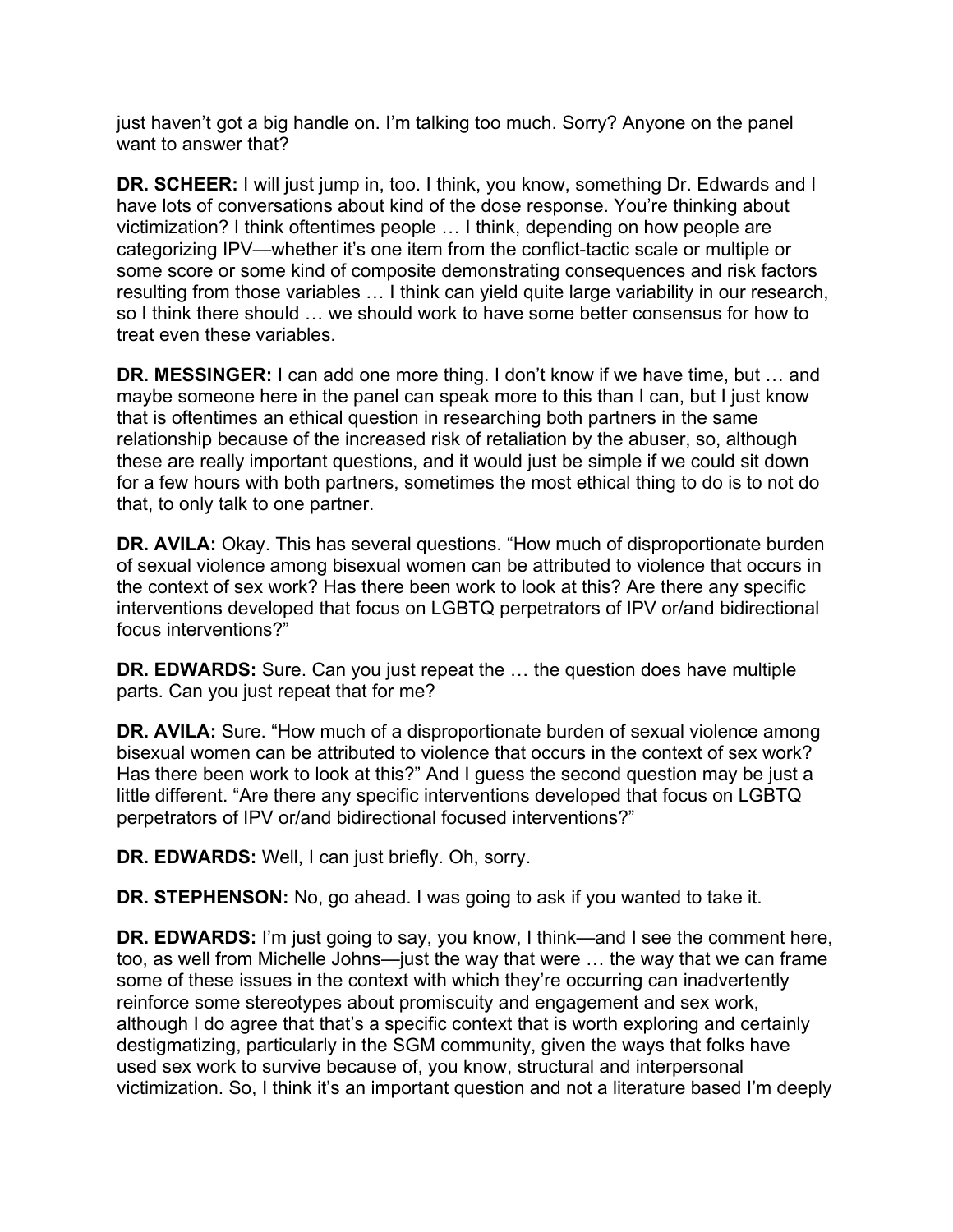familiar with … and I also think that there's a real dearth of literature on interventions for perpetrators. Rob, I think you're going to speak to that, too.

**DR. STEPHENSON:** There's really little out there on perpetration and the unique antecedents. It's interesting that one of the universal—universal findings is like five papers—but one of the things that keeps coming up is that men who experience gay/bisexual women and bisexual men who experience homophobia or internal struggles with their sexuality have very high rates of perpetration, which kind of makes sense if you think about these internal struggles manifesting as violence, and that's malleable, and it's an intervention area that we haven't really focused on, and I think that should an area that the field could really focused on.

**DR. MESSINGER:** And also, just to add. I believe it was NISVS, the National Intimate Partner and Sexual Violence Survey, among many other studies as we've been talking, but bisexual individuals are at elevated risk of experiencing IPV, and that was a national probability sample. So, although, obviously, sex work can be a risk factor, I think that that just … my understanding … so, that would just be one small increased risk factor, rather than something that explains an elevated risk of IPV in an entire population.

**DR. EDWARDS:** I can say something to the last question that was more around programing for perpetrators—sexual and gender minority perpetrators. I don't know, you know, in terms of, like, the intervention literature, you know, I am not familiar, but other people might be in terms of … most of my work is with adolescents, and in terms of, you know, primary prevention, I'm not aware of any program that specifically targets preventing perpetration among sexual and gender minority youth. I know that two studies, including one I mentioned—mine—we've looked at how sexual minority status moderates program outcomes finding did not work for sexual minor youth, which Ann Coker also found in her evaluation of brain death. Again, the only thing I … I'm sure there's other things that are happening, of course, but in terms of what's been evaluated, and as I mentioned previously, we have a new NIH grant to do an online intervention for dating … dating violence among sexual and gender minority youth.

# **DR. AVILA:** Thank you.

**DR. MESSINGER:** Yeah, I know this has been … I mean, that's been one of the recurring questions I've noticed in the chat about interventions and prevention programs and services, and there really isn't a lot. I think most … most research that has looked at intervention—evaluating intervention programs—with queer populations has predominantly looked at how heteronormative/cisnormative programs to the extent to which they're effective and SGM populations, rather than programs that have been tailored specifically. And same thing for perpetration. So, for example, research that's looked at the effects of batter intervention programs that have been court mandated. Really, they're not changing the program. They're just asking the question of, "If we don't have to change the programs, can we just use what we already do for … already used for heterosexual, cisgender abusers?" But they're not really asking the next harder question, which is, "What if we tried to tailor interventions and prevention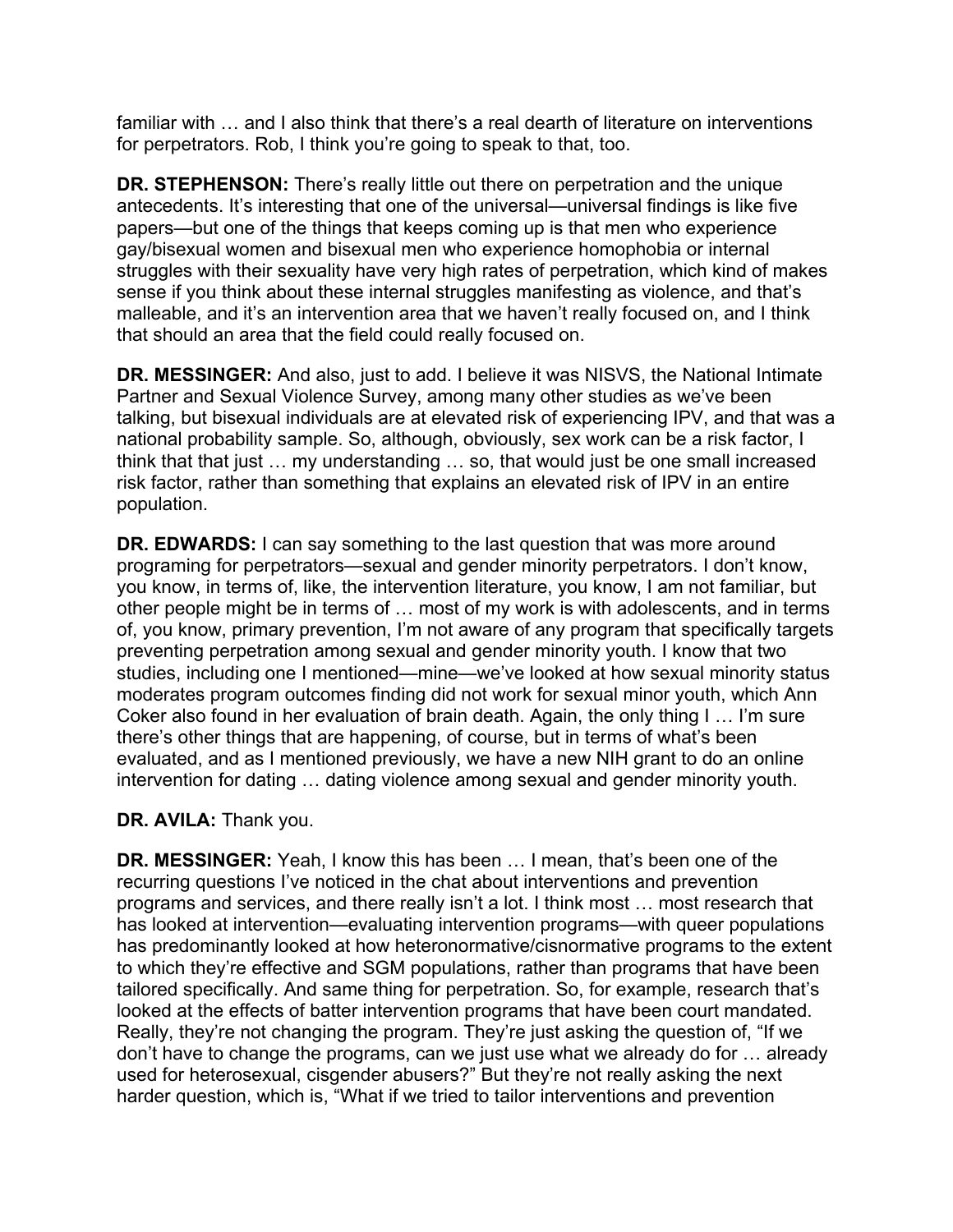programs?" Those might be more effective, but they're … the ones that are out there haven't really been empirically evaluated, for the most part.

 **DR. EDWARDS:** And I just want to add one more thing. So, there is a study that was recently published—and I know Ryan Shorey was on it—that looking at adapting safe dates for sexual and gender minority youth, and I think they just said some kind of basic feasibility. All right, I'll put the link here in the chat box in a second.

**DR. MESSINGER:** I was actually just … kind of just complete a side note related to Safe Dates. I was thinking about that as we were talking about the context—the multiple levels of society and relationships and at the individual level—and how it impacts the likelihood of experiencing IPV or perpetrating it. And I was just thinking about how I remember correctly Safe Dates, one of the things that set it apart from other prevention programs was that it wasn't just focused on changing attitudes of the individual and the school but also changing the culture of the school and the norms around the school and the role of families in some cases and socializing children, and so that that made me wonder. And I don't know the answer to this, whether anyone's trying to create or evaluate a program like that that not only addresses changing attitudes regarding LGBTQ partner violence but also reshaping homophobic, biphobic, and transphobic attitudes in the school as an indirect way to reduce the risk of IPV again, thinking about that broader cultural school context and how that can actually, really have a powerful role in reducing IPV risk following that Safe Dates model. That's more of a question. Not really an answer. Sorry.

**DR. STEPHENSON:** I think we have time for one more question. I want to make sure we keep this on time and be respectful for the next session. Do you want to choose the last question?

**DR. AVILA:** Okay, it looks like Jamie Small has a raised hand. Rachel, can you unmute Jamie Small?

**DR. JAMIE SMALL:** Hello, this is Jamie Small. I'm a sociologist in at the U.S. Agency for International Development. My raised hand was actually from an earlier session, but I think I can pose the same question now. Some … a lot of my work … I'm a gender-based violence adviser, and a lot of my work is focused internationally. And a lot of conversations and research has focused here in the U.S. and Canada, I think Any thoughts on how to translate this … these findings and concepts in other cultural national contexts?

**DR. STEPHENSON:** Do you want to take a stab at that?

**DR. EDWARDS:** Was that a question? Was that me?

**DR. STEPHENSON:** It's for anybody who ... anyone. Any thoughts on taking this global?

 **DR. EDWARDS:** Yeah, I think I'll let someone … if someone else has thoughts, I'll defer.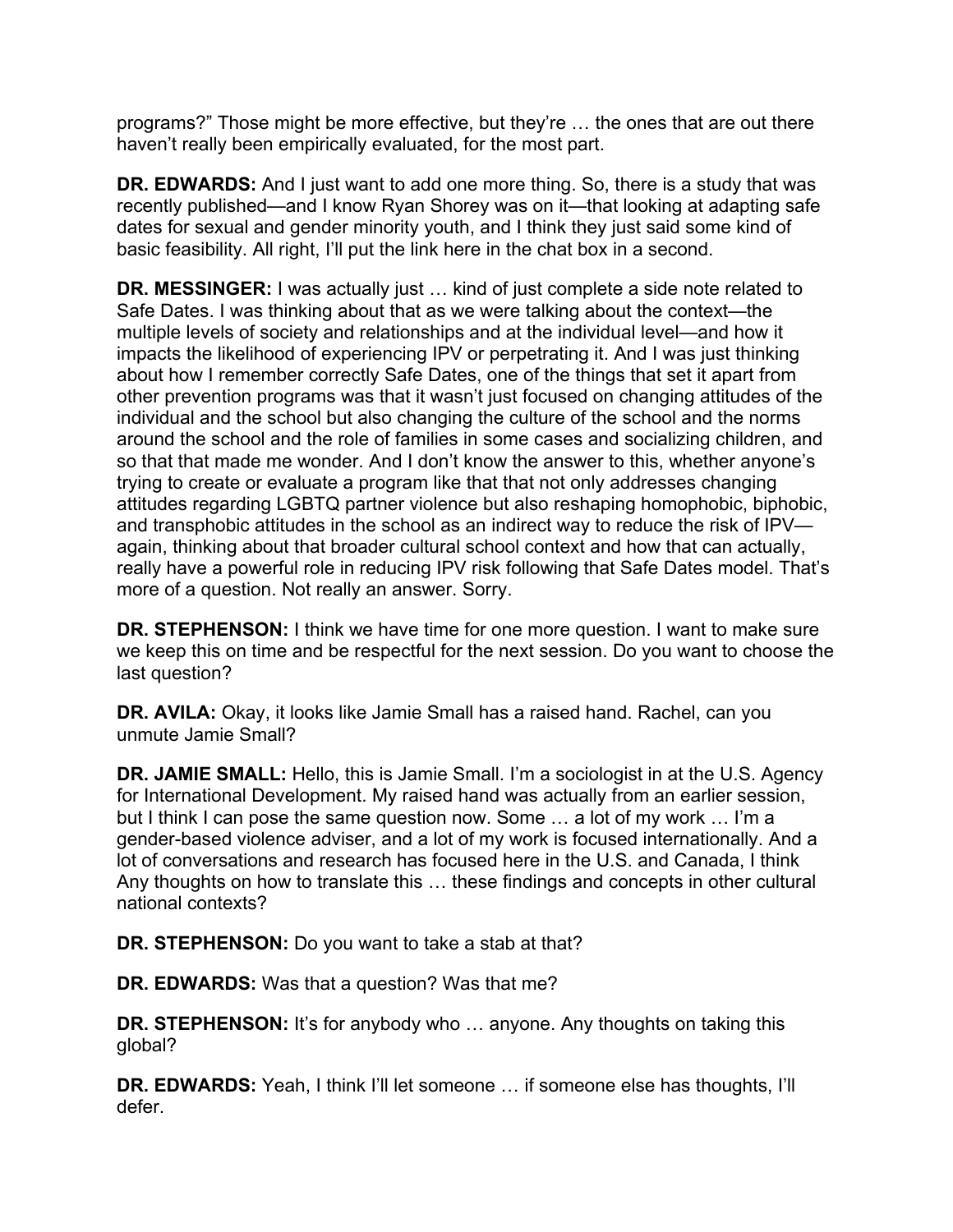And the high rates of IPV we found—like, 40 percent—with strong suggestions that it's **DR. STEPHENSON:** I will say [cross-talk] Jamie that it's an area that's vastly understudied, and we recently completed a study of male couples in South Africa and Namibia, and it's very unusual to do a study on same-sex couples in African settings. just shaped by living in homes that are very conservative, often criminal … criminalized environments, the same interventions are not going to work. They need a lot more structural-level interventions. You know, decriminalizing homosexuality is, you know, an IPV intervention, and it's not couched in that way, and so I think we need to do a lot more of understanding of context in, especially, middle- and low-income countries and how it puts people at risk of violence. I should not have the last word as moderator. Any panelist wants to speak before we finish?

 intersectionality, as well, in terms of immigrant status and low income status, and I think that's a piece of the ways that that heterosexism can sometimes … sometimes be weaponized as through misogyny and sexist structures and systems, and so I'm happy to continue that conversation if that's of interest. **DR. SCHEER:** I'll just jump in there, but I don't know if it's the last word. I recently published a study looking at 42,000 women across 20 different countries using population-based data in Europe, and we found that sexual minority women, despite being a small percentage of the entire sample, reported disproportionate levels of intimate partner violence. This might not be surprising, but one thing we looked at was whether structural gender inequality could help explain not only the IPV rates from current and previous partners but also worrying about future experiences of violence and also reporting behaviors, and I can send that if folks are interested. We looked at

**DR. MESSINGER:** One slightly related point, but just that's … I sometimes wonder what I'm missing in the global research literature because of my own language limitations. When I was working on my last book in 2017 and I was trying to canvas the entire literature, I was painfully aware that I don't speak Japanese, and I had to use Google Translate to understand some of the articles and that my university didn't have the rights and access to some journals that are in another languages. I don't speak German, and so, that that also makes me wonder—there might be a whole other rich literature that I'm missing out on because I don't … I can't afford translation services.

**DR. STEPHENSON:** I think we're out of time now. I just want to thank all of our panelists for really great presentations and everyone for a really interesting discussion, and I hope we can continue this. Thank you so much.

**DR. AVILA:** Thank you, everyone in Session 3, and I know there was a lot of questions that we didn't get to, so we're going to be sure to compile all of those and share it with everyone when we send out the working group materials. And we'll now move onto our last session on community violence, and I have the pleasure to introduce Dr. Karina Walters from the University of Washington.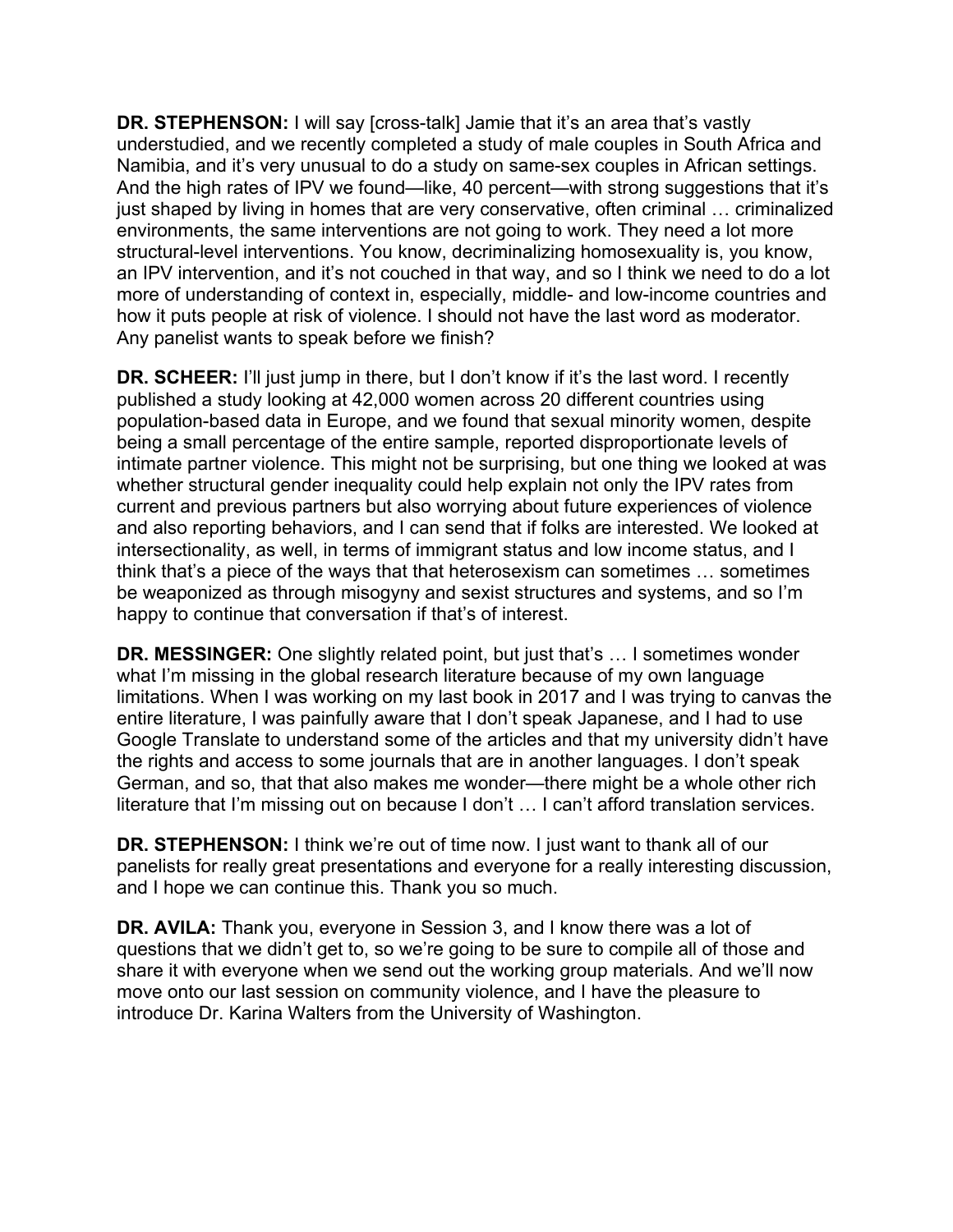#### **Session Four: Community Violence**

 lands all of you are on. It's my pleasure to be the moderator for the last session of the day—Community Violence—and without much further ado, we're going jump on in in the community psychology program at Wilfrid Laurier University. Take it away. Ellis. **DR. KARINA WALTERS:** Good afternoon. [Greetings in a Choctaw language] Good afternoon, everybody. My name is Karina Walters. I'm enrolled in the Choctaw Nation of Oklahoma. It's an honor and privilege to be here with all of you. And I greeted everybody and also acknowledged the traditional lands I'm in here, which is the Snohomish people and the Duwamish people, but also acknowledged all the traditional because I am going to reserve my comments for the end of the session. And I will be keeping track of time, just like everybody else. So, I would like to introduce our first speaker. Ellis Furman, who is a community-engaged researcher and Ph.D. candidate Thank you.

#### *Gender-based Violence*

**ELLIS FURMAN:** Hi, everyone. Thank you so much, Karina. I'm still kind of shocked that I'm presenting at this event, but I'm really, really grateful to share some reflections with you on some of my work. So, this past semester, I taught Advanced Behavioral Statistics on Zoom to 28 psychology masters students, and yeah, it was a total nightmare. Long story short, some students complained about my content because it wasn't relevant to them, and they even reported it to my boss. For example, I spoke to my students about the origin of statistical tests and gave them some context, and I used RuPaul's drag race to explain linear regression models, which I guessed was a "no-no." So, at face value, that's small; no big deal, right? But I was totally triggered. I felt like I was a kid again—powerless, scared, and I would be getting into trouble if I behaved in ways that went against what was expected of me. Next slide, please? So, my brother and I grew up with very loving parents and extended family, and we had a lot of fun during our childhood, but loving families can also be full of lots of drama, conflict, yelling, name calling, threats, and erratic behavior. And as an adult, I know that hurt people hurt people, and that any kind of emotional hurt that I experienced and witnessed growing up from my parents and my family was only happening because that's what they knew how to do it at the time and it's what they learned from their families. Harm is complicated. So, I learned that being good man meant absorbing other people's hurt and pain along with my own and pushing it all away so that I could stay strong and that my parents could feel okay. So, gender was not relevant to me, because I was only really making decisions based on what I thought would keep the peace at home. For example, I used to feel really distressed when I had to wear dresses or skirts, but over time, I realized that if I broke down, then people would be mad at me, and they would just make the problem worse so I decided, "I'll just be quiet and suck it up, take it in, push it away, and not a big deal." Next slide, please? So, during my childhood and teenage years, I was busy managing lots of other people's feelings, and I was not really thinking about my identity. And when I tell you that I didn't realize that I was trans until I was 21, my only explanation's that I did not think about my gender because I was too busy worrying about my parents fighting, their divorce, and then navigating going back and forth between my parents and my dad and his new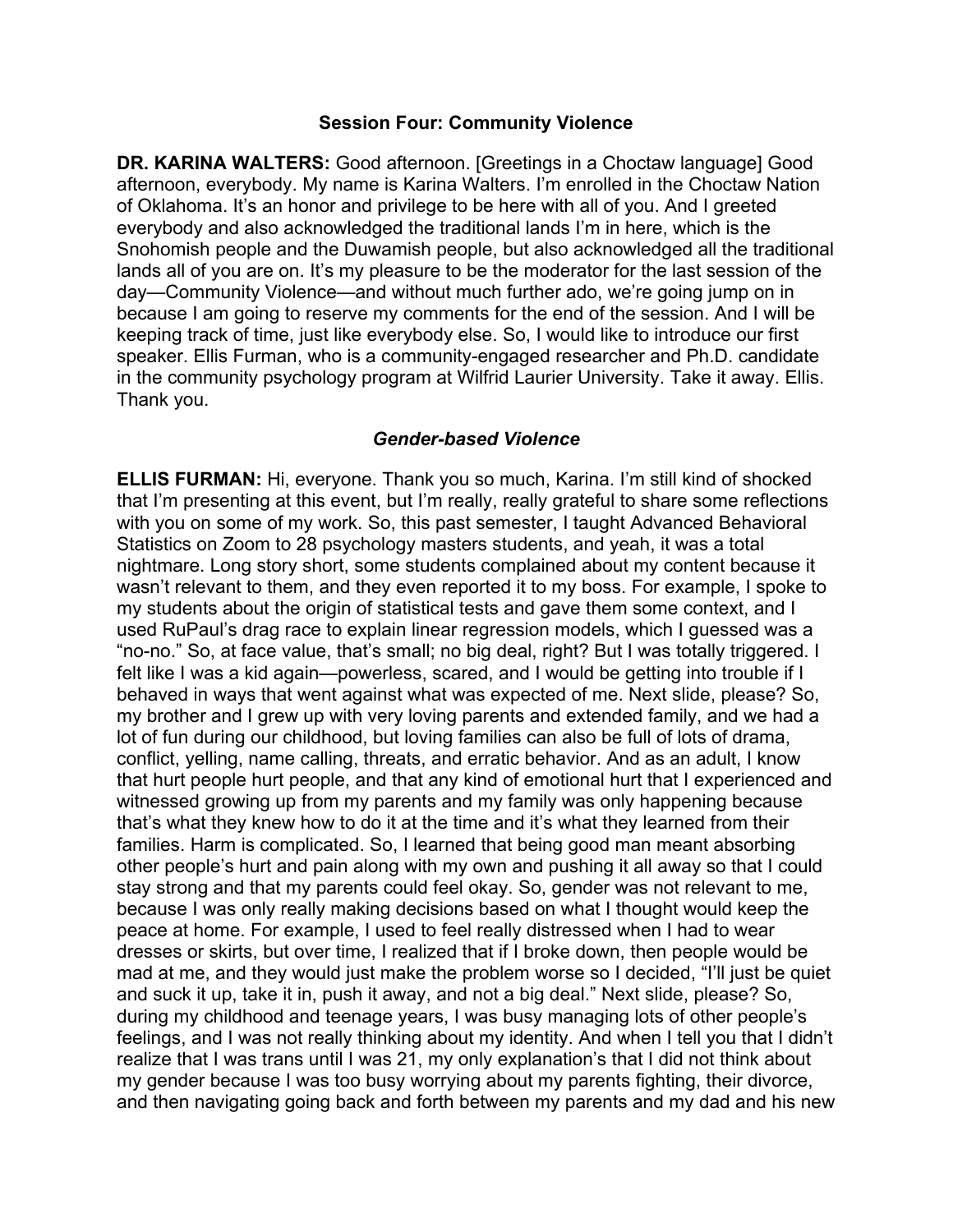partner. And when we push these parts of ourselves down, we end up behaving in ways that really don't reflect how we think or feel, and that makes us feel really uncomfortable. And these hurt feelings can go unprocessed or unresolved, and they continue to build and build and eventually begin to slowly pour out at times when we feel at risk of being hurt. So, gender-based violence involves situations where people are harmed, abused, or neglected based on their gender identity or expression by individuals, groups, or systems that are structured by gender bias, patriarchy, and power and privilege. So, based on this—and maybe this is an oversimplification—but I've noticed that when people harm others because of their gender, the perpetrators tend to have very strong and often unresolved feelings that are also related to gender. So, how can we really address gender-based violence without people doing the work of confronting and managing their own feelings and thoughts about gender and sexuality? Next slide, please? So, regardless of the form, a common thread seems to be an attachment to patriarchy, masculinity, and power. So, this idea has come up through some of my research, as well, and so in 2018, I conducted queer and trans inclusion audits with five violence-against-women agencies in the greater Toronto area. I used surveys, focus groups, and interviews to talk to staff managers and board members to really understand what the barriers and facilitators were to queer and transgender inclusion. And I found that fear and discomfort were the major barriers because we couldn't really go and embark on a process of organizational change until people actually dealt with their personal feelings about gender. We couldn't even begin talking about policy change before we got into a common language of how to even talk about these things. And in 2019, I did a content analysis of an online discussion board for trans masculine individuals looking at posts where they talked about masculinity, and I found that transmasculine … people who shared … who shared online that they had taken time to grapple with their feelings about masculinity and patriarchy in some way seemed to be living happier lives, for the most part, compared to the comments made by people who talked about avoiding or failing to engage with their feelings of masculinity or patriarchy. Next slide, please? So, these findings, honestly, really stress me out because I don't know how to convince people to take violence against queer and trans people seriously. When I feel like I don't know what to do, even about my work, the only thing I can really do is call my brother, because, even though he is a cisgender, heterosexual, man, he's still my best friend and usually has something smart to say, so I called him in preparation for this presentation. And I was, like, "Jamie, what do the people need to know about gender-based violence?" And he's, like, "Okay." He knew I was serious, so he was, like, "Hold on." He pauses and then he's, like … okay, the first thing is having a connection to a queer and trans person automatically is a thing that made him aware of these issues, so he said, "Of course, you just need to know someone," which is a very simple answer. And then the second thing he said is that "Once you, obviously, know that these things exist, you can't not do something about it." So, he said he started to feel a sense of responsibility that if he identified harm and was able to recognize it and if it was in his control to do something about it, he's like, "I have to do it; that's the thing." So, my brother's big insights on gender-based violence for everyone here is that you have to figure out what that means for yourself and then figure out how you can support others in addressing that. And I was, like, "Wow! That's so insightful. I'm so proud." But what makes it even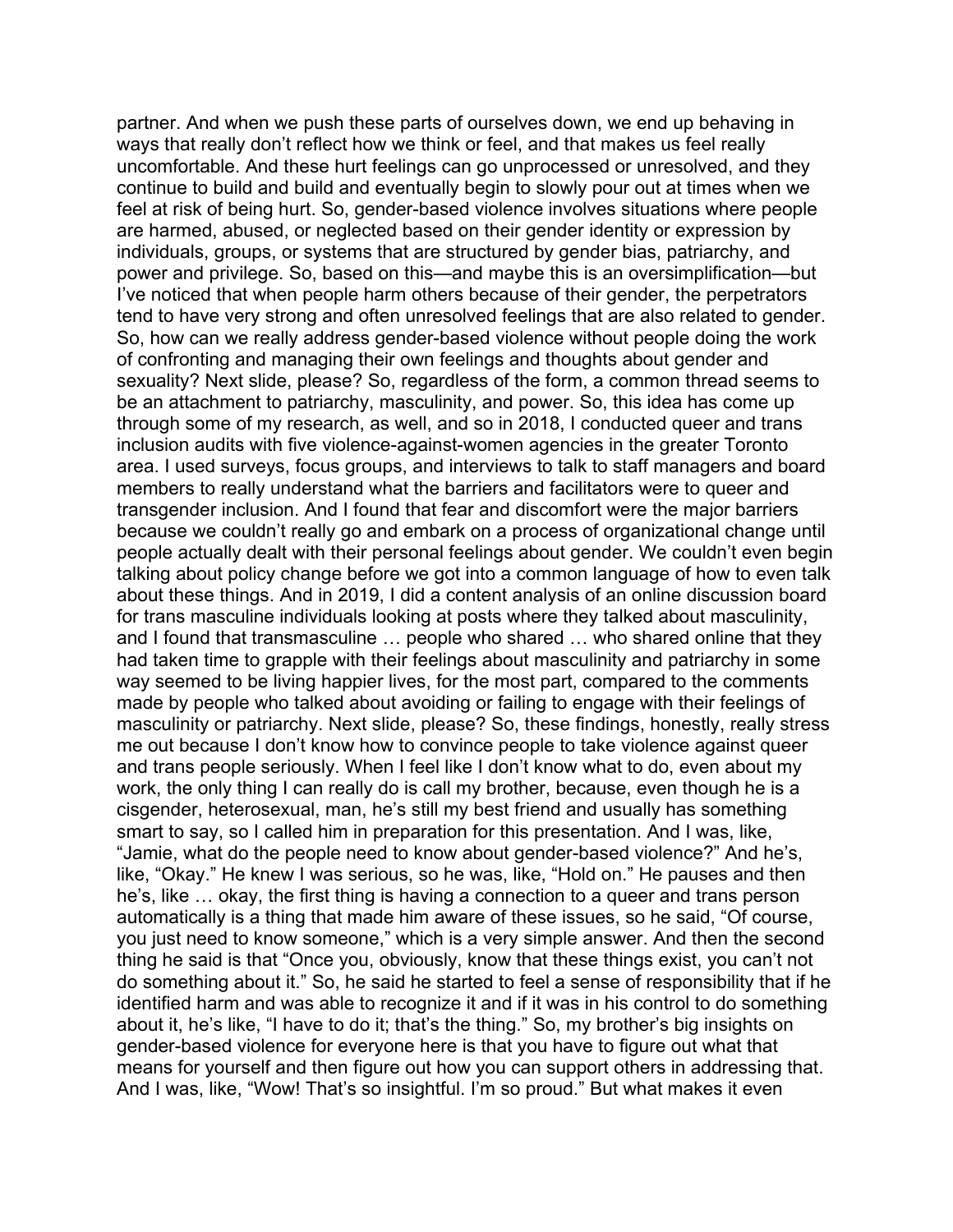better is that my wholesome brother somehow managed to summarize the findings that came from our queer and trans inclusion audits and then instead of continuing to research more about queer and trans people's experience of harm, like we already know and the lack of training and education funding, I'm really trying to take all of that stuff and use what we know and combine it … combine research and evaluation, art and design, and meaningful engagement to actually make some creative knowledge mobilization outputs that can actually make people feel something and connect to these very relatable issues and gender pressures faced by all of us. But now we can actually try and envision some kind of change that can be possible once we divest from patriarchy and start choosing ourselves instead. Thank you.

**DR. WALTERS:** Perfect timing. Thank you, El. Thank you so much, Ellis. Next, we have Phyllis Gerstenfeld, who is a professor of criminal justice at Stanislaus State, where she focuses scholarship on hate crimes.

### *Hate Crimes*

**DR. PHYLLIS GERSTENFELD:** Thank you so much. I'm delighted to be here. Several other people have touched on hate crimes in their presentation, but I'm going to just give kind of a broad overview of some of the issues, particularly as they relate to SGM people. So, I'm going to start with a definition of a hate crime—a criminal act that's motivated by the victim's group or perceived group—so, if the perpetrators mistake about the group, it still counts as a hate crime. And that's important because it's distinguished from hate speech. And the thing that distinguishes it is the presence of some underlying criminal act. So, if somebody punches somebody or vandalizes their property, that's a hate crime. If they call them a name, if they publish material that's disparaging, if they display signs that are disparaging, that would be hate speech. And although hate speech can certainly be damaging to the people that it's targeted at, it's not … it can't be punished under the criminal law because of constitutional protections. So, that's important. Some things kind of … .there's a kind of a fine line between … sometimes between a crime and hate speech. For example, when threats are involved, that tends to cross over that line into crime. Each jurisdiction has its own hate crime law, and they vary quite a bit. There … there are four jurisdictions currently that don't have one at all in the United States. Forty-six states do have some kind of hate crime law, as per the federal government, but what's really interesting from our perspective is that, of those 46 states, only 34 of them include sexual orientation as a protected category, and even fewer include gender—gender identity—as a protected category. So, in fewer than half the states would a crime against someone because of their gender or gender identity be considered a hate crime, and that decision wasn't an accident; that's not just an oversight on the part of states. Next slide, please? Looking at victims, we can draw some conclusions if we look at the data overall, depending on when we look and where we look. Sexual orientation is generally either the second or third most common motive that … for people to commit hate crimes, at least according to the reports. And that "reported" word in there is really important because, as I'll talk about in a minute, a lot of hate crimes are not reported; in fact, the majority aren't reported. But if we look at the official data from … for example, from the FBI, they have to do an annual audit. People's sexual orientation is the second most common or third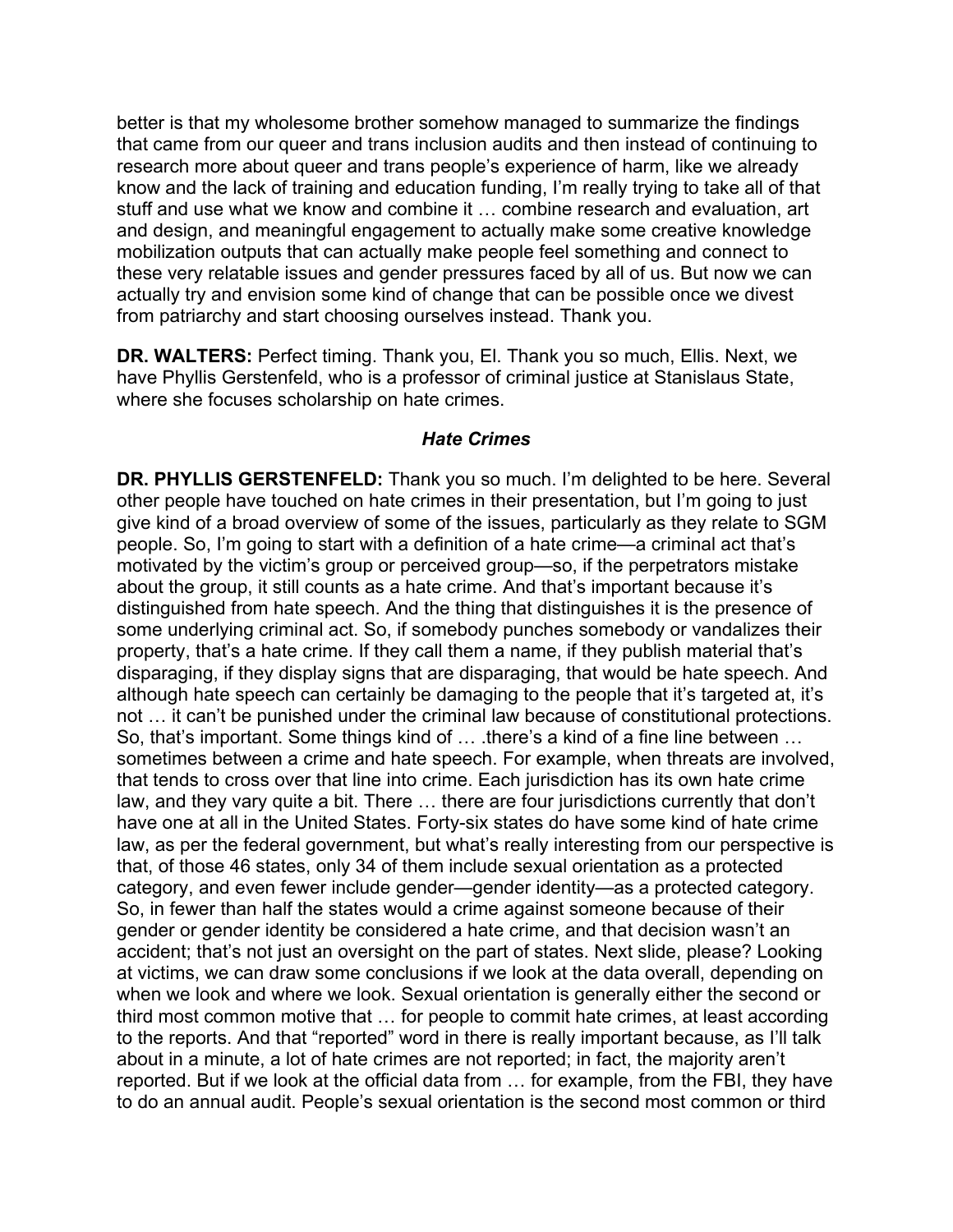most common motive. Gender identity is far less oftenly reported as a motive, which doesn't mean it's not happening; it just means, for various reasons, it's not getting reported or recorded by different jurisdictions. We do know, however, that when those crimes do occur, they're more likely to be violent or deadly. We also know that SGM people who are people of color are at increased risk of victimization, as well. So, there's … there is some intersectionality going on there. When we look … because the data are so problematic, it's sometimes better to look at other sources for victimization rates, and most of those estimates put … the victim's … victimization rates are very high among SGM people. [Cleared throat] Excuse me. One recent study put the … estimated it at 28 percent among … that was among young people and those … which is about where a lot of the studies go. It's difficult because people's own conceptions of victimization may be different from the legal conceptions, and so forth. But in any case, it's certainly troubling. Next slide, please? There are a wide variety of problems with hate crime laws and their implementation. One of them is that the reporting rates are very low. Estimates are that fewer than one third of hate crimes get reported to police, and that's overall; chances are that those rates are much lower among certain groups of victims and especially groups of victims who have poor relationships with local law enforcement or who have reason to fear revictimization in various formats. And that may be particularly true for SGM people. So those report … we really have to take the official data with a grain of salt because they're not … they're giving us only a tiny little hint there into the real picture of what's going on. Even once crimes get reported to police, police recording of hate crimes is very inconsistent. It's inconsistent between officers in the same agencies. It's widely, wildly inconsistent between agencies, even adjacent agencies in the same area. So, again, it's really hard to tell what's really going on. And things like individual philosophies of the law enforcement agencies make a difference, and a lot of other factors, so that's another problem of interpreting what's going on. And once cases get beyond the police to the … and land on the prosecutor's desk, they tend to die. We know there are very few prosecutions and convictions for hate crime. So, California, in an average year, may have about a couple of thousand or so reported hate crimes. In 2018, the most recent year that we have data for, there were only 228 prosecutions and only 67 convictions in the entire state of California. The primary reason for that is that you have to … the prosecutor has to prove motive beyond a reasonable doubt, and that's often a really difficult thing to do, so they frequently don't even try. Next slide, please? When it comes to researching hate crimes, I've been researching them for 30 years, and it … sometimes it's a little frustrating, because it feels like we don't know much more now than we did 30 years ago, but some of the things we don't know are what the victimization rates truly are in general and among specific groups. Another really important unanswered question is: What is the impact on victims? Obviously, being a victim of a crime, that's harmful, period, but how does the impact vary, depending on which … the victim's group? How does … how does being a victim of a hate crime differ to being a victim of an ordinary crime? How does it impact victims' future behavior? How does it impact the way that they interact with others? We really don't know that the answers to any of these.

**DR. WALTERS:** Hi, Phyllis, we have a few more seconds.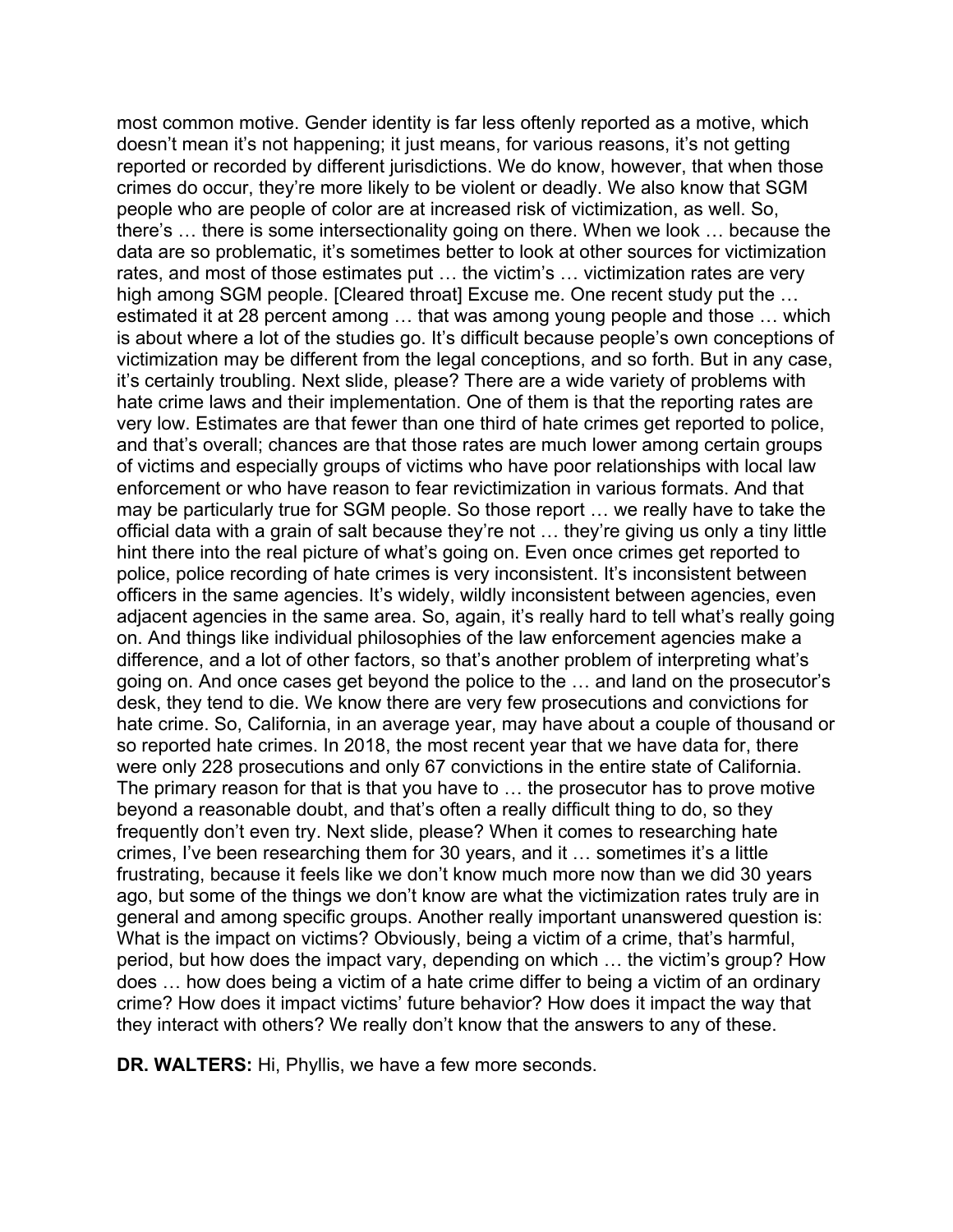**DR. GERSTENFELD:** Okay. Thank you. We also don't really know why offenders know that—and then related to that, we don't know what prevention methods might be commit these crimes. The vast majority do not belong to organized hate groups—we effective, and so we're still really struggling with what to do to treat offenders and to stop the crimes from happening. And thank you so much.

**DR. WALTERS:** Thank you so much, Phyllis. We really appreciate that. Next, we are going to turn to Paz Galupo, who's a professor of psychology and director of LGBT studies at Towson University in Baltimore, Maryland.

## *Workplace Violence*

**DR. PAZ GALUPO:** Hello, can you hear me? We're good? Okay. Thank you so much. I think we can go ahead and advance that slide. I'm going to be talking about workplace violence, and as you know, the Supreme Court ruled in June of 2020 that LGBT workers are protected from discrimination under the Civil Rights Act of 1964. This is important because prior to this, 27 states had no protections for discrimination in the workplace, and this patchwork of legal protections across national, state, and regional locales really drove the approach for a lot of the research and workplace discrimination. I've included to the left the response from the Human Rights Campaign to the Supreme Court ruling, because it really provides an understanding of how the general public, including LGBT advocacy organizations, think about the workplace. The HRC states that while the Supreme Court ruling was an advancement, additional work needs to focus on inclusive policies and practices that are essential for business, and in response, they highlight tools to rate corporate equality, and we see much of the existing research emphasizing these stay … these same understandings of the workplace. If you could advance the slide, please? I want to consider some of the basic statistics that highlight that workplace discrimination is best understood in an intersectional context. So, while one in five LGBT Americans report discrimination when applying for jobs, for Black, Indigenous, and people of color, that number is one in three. Similar numbers applied to equal pay and promotion. When thinking about trans individuals, 90 percent report workplace discrimination, but even more important, the unemployment rates for trans individuals are 15 percent. Of those trans individuals who are undocumented, the rates are even higher at 49 percent. For those with a disability, it's 24 percent, and those who are BIPOCs, it's 23 percent. Next slide, please? Overall, workplace discrimination research has been framed within the context of policy and procedures, and those findings have consistently shown that there's less discrimination when nondiscrimination policies are in place. Other policies that have been studied have focused on benefits, workplace climate, and gender-neutral restrooms. When considering the impact of policy, the emphasis has been … has really focused on milestones with regard to career trajectory—so, hiring, firing, promotion—but very little on, like, nuanced experiences within the workplace, and now that we have federal nondiscrimination protections, more research is really needed in these everyday experiences of discrimination and violence. Next slide, please? With regard to more daily or subtle experiences in the workplace, research has highlighted that identity disclosure and outness are main factors in the experience of LGBT discrimination. This research is also focused on behaviors by LGBT workers to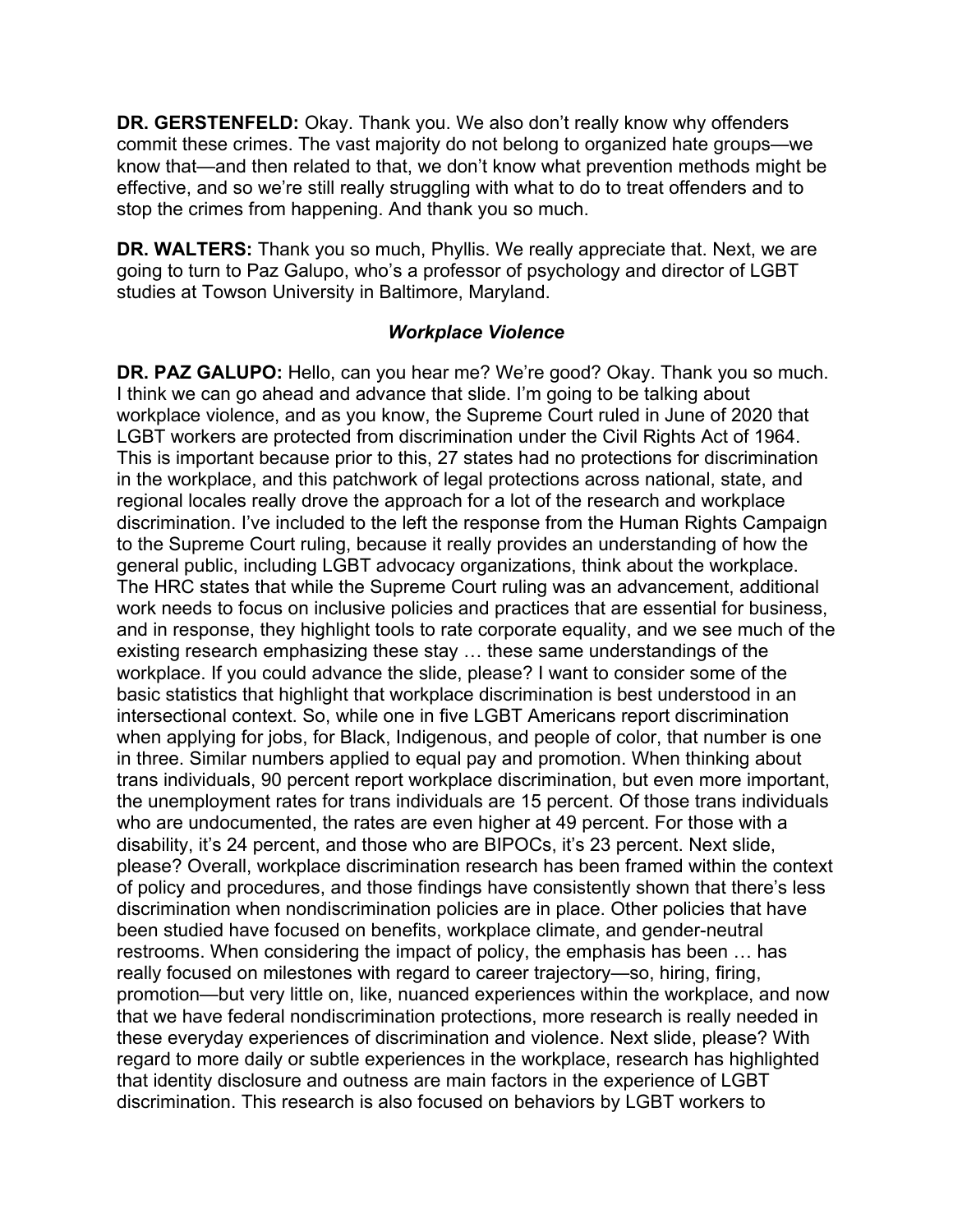mitigate that discrimination, such as hiding their identity, delaying transition, and other factors that really compromise the mental health of sexual and gender minorities. One area of research that we focused on in my lab has been on LGBT microaggressions in the workplace. Microaggressions are brief daily verbal, behavioral, or environmental indignities. These can be either intentional or unintentional. I know other people have brought up microaggressions earlier today, and these communicate hostility and convey harm to LGBT workers. When we've studied this in the workplace, we can really understand microaggressions, in some ways, as a way of measuring workplace climate. They're impacted also by the power and the hierarchy that are embedded in the organizational structure, so that really impacts the severity or how pronounced the impact is for microaggressions. And they're also emphasized as being below policy, and so, they're really hard to address. And so, in that way, what's really difficult is most of the research is focused on policy, but microaggressions and a lot of the discrimination and violence is happening under policy. Next slide, please? So, limitations in the workplace literature is the predominant focus on corporate America. Workplace discrimination is framed as an understanding of those who are the most privileged among us, so those are white, gay/lesbian middle- and upper-class workers. There's a really need to understand BIPOC, trans, and nonbinary to address biinvisibility. Understanding working class and working poor and to really frame an understanding of workplace and violence is happening in the underground economy and so, that's work that is currently criminalized, such a sex work and drug sales. Next please … slide, please? So, from my last slide, I just wanted to highlight the hidden experiences of workplace violence, specifically among trans and nonbinary folks, and this is … these are findings based on the U.S. Trans Survey: 12 percent of respondents have done sex work for income, and nearly half of those are living in poverty; the lifetime experiences of violence among trans and nonbinary individuals who have engaged in income-based sex work ... it's very high—so, 72 percent had been sexually assaulted in their lifetime; 77 have experienced intimate partner violence. On the right-hand side, I just wanted to note that violent interactions with police among trans and nonbinary individuals who are engaged in sex work or who police have assumed are engaged in sex work—and that's a huge stereotype. That violence … there's 69 percent of those individuals report being misgendered by police, 65 being verbally harassed by police, 27 being sexually assaulted, 18 percent being physically assaulted by officers, and 14 percent being forced to have sex with officers. So, for me, this really speaks to the need to understand violence associated with sex work as a type of workplace violence and as an important way to kind of flip the research paradigm to focus on those who are the most vulnerable among sexual and gender minority individuals, and I think the work to decriminalized sex work also might impact the way in which we conceptualize workplace violence in the future. Thank you.

**DR. WALTERS:** Perfect timing. Thank you so much. I'd like to introduce our next speaker, Naomi Goldberg, who is a deputy director and LGBTQ program director of the Movement Advancement Project Map, an independent think tank. Take it away, Naomi.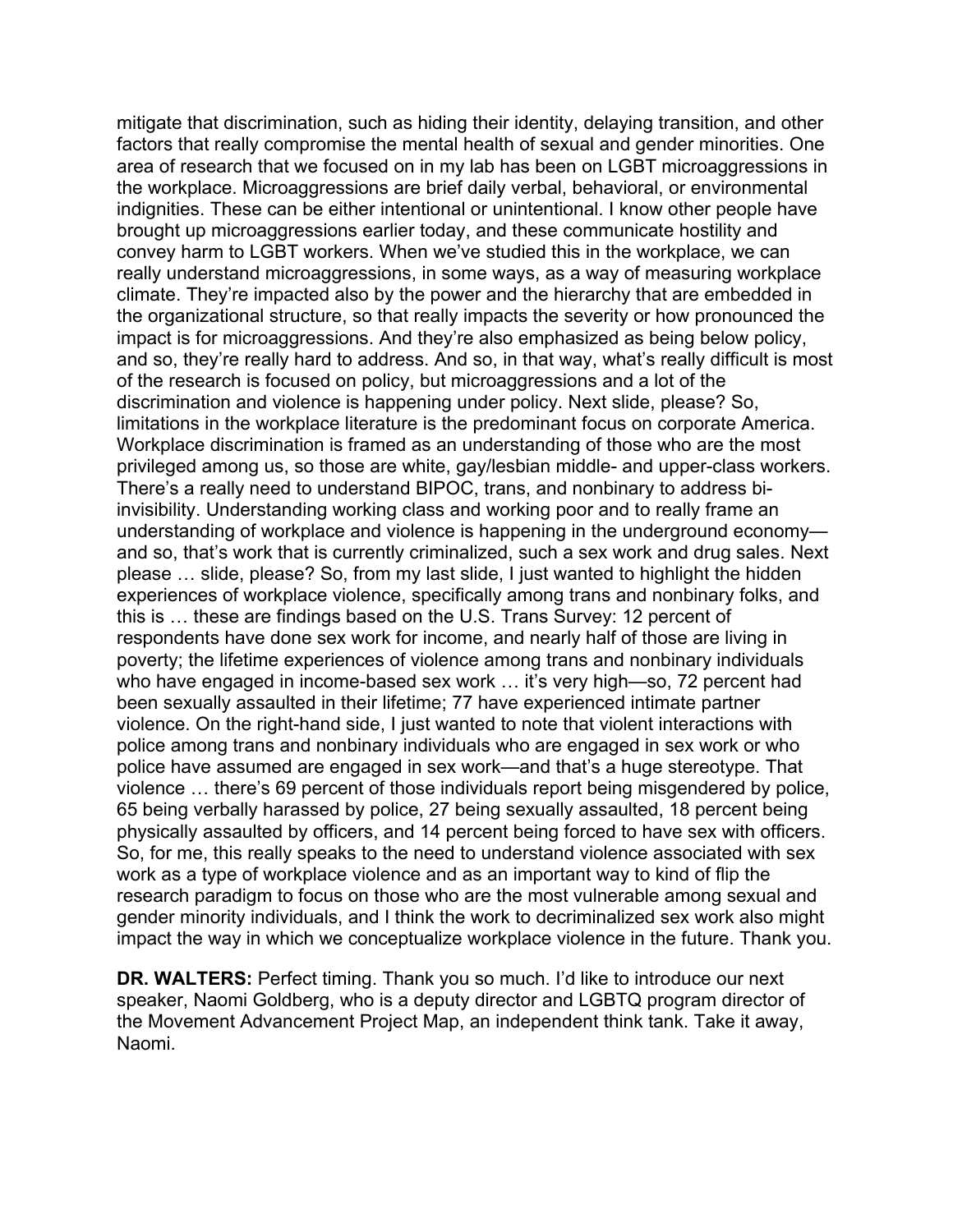## *Police Violence, etc.) Systemic and Institutional Barriers (Neighborhood Violence,*

**NAOMI GOLDBERG:** Hi, everyone. It's fitting that I am the very last speaker today, aside from Karina, who is going to be moderating. I would like to focus on what happens when LGBTQ people experience violence, including the various types of violence we've been talking about today. Next slide, please? So, the general story is that LGBTQ people seem to be less likely to want to report violence to law enforcement or go to seek out social services or other support services when violence happens. Certainly, as we just heard, when we look at experiences of hate violence, in particular, we know that there's this big gap between incidents reported to law enforcement through the FBI database compared to the rates of hate crimes reported to the National Crime Victim Victimization Survey, though that data isn't often broken out in terms of the … to be able to compare the two data sets based on sexual orientation and gender identity. I do want to flag two papers that recently came out and were conducted by several people on today's call—including Andrew Flores and Jody Herman—that did analyze the National Crime Victimization Survey, and what they found is that actually LGB people and trans people are no less likely to report to police when they experience violence. I think those are really interesting findings, and I am super-intrigued to sort of dig into that data and see whether that holds. That said, I would like to highlight a couple of reasons why LGBTQ people may be less likely or more hesitant to report violence, both to law enforcement or to seek out communitybased services. And I want to say that throughout today, many of you have raised some of these issues and challenges, and so this may be somewhat repetitive, but that's the joy of going last, I suppose. So, first, we know that there's this long history of mistreating … mistreatment of LGBTQ people by law enforcement and other systems that are designed to respond when violence happens in communities. This includes profiling and entrapment, particularly of gay men, and now we see trans woman discrimination/harassment by police; ignoring victimization, even when police are called to intervene; and, certainly, some of this is indicative of the discrimination and exclusion from actual law enforcement ranks, over time, of queer people. Second, we know that people may be concerned about outing themselves if they report violence that may even be tangentially related to their gender identity or sexual orientation, and that this can be even more true in some communities than in others, including in rural or close-knit or religious communities, or when they may fear that they have to share more details about themselves or even their family members through the course of an investigation. Third, while we know that there are LGBTQ-focused and LGBTQinclusive antiviolence programs in many large cities and some statewide organizations, the vast majority of LGBTQ people do not live near one of these or even near a LGBTQ community center. So, the services that they may seek out, whether victim services or advocacy services or legal aid, they may not be fully LGBTQ inclusive or even competent. And the fear of discrimination, even if it isn't realized, is real. We know that from the survey from the Center for American Progress that one in four LGBTQ people reported experiencing discrimination in the last year. Finally, I want to flag that, as our society is certainly becoming increasingly aware, and white Americans are particularly becoming aware of the police violence against Black and brown people. We're also learning more about the experiences of LGBTQ people, particularly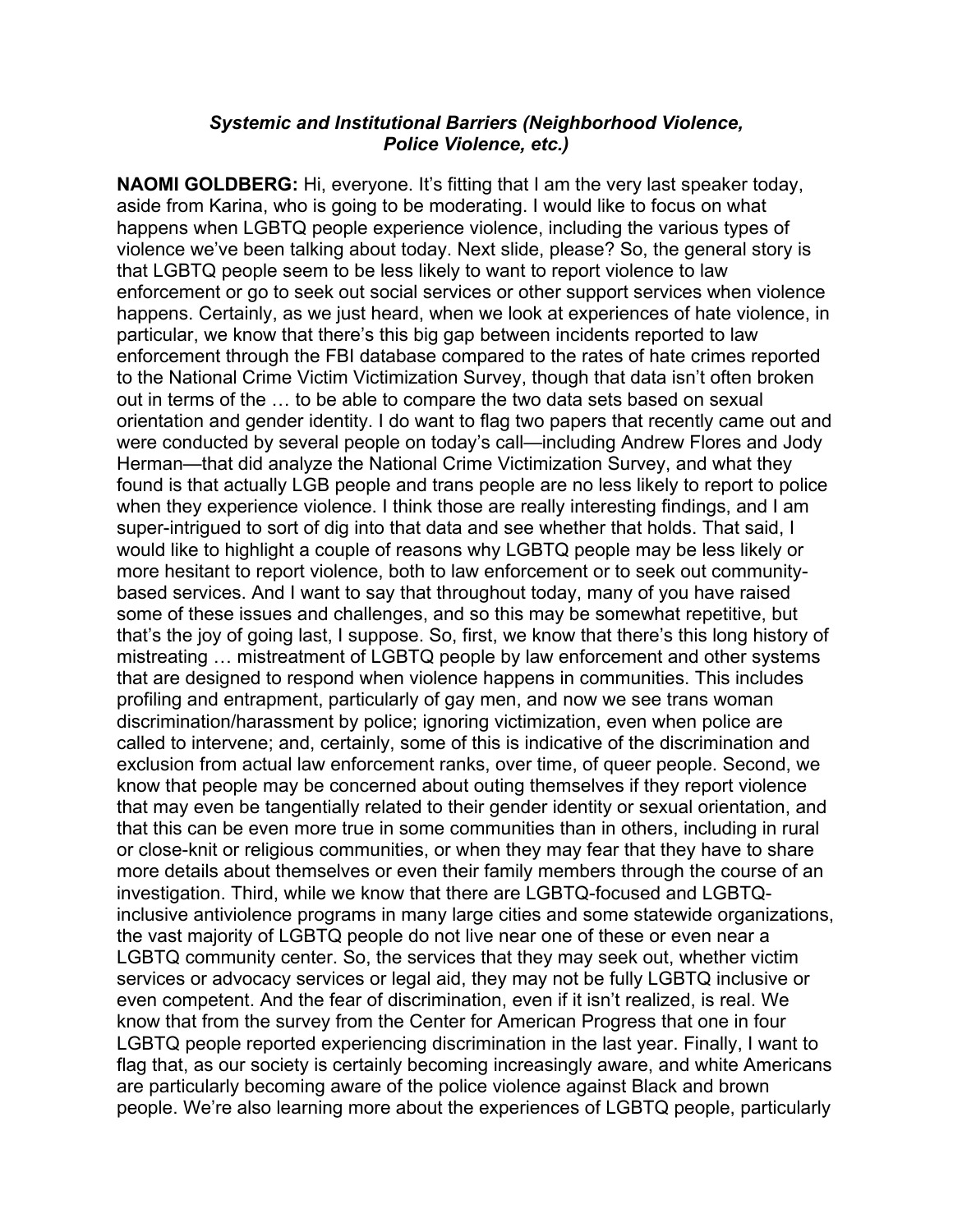LGBTQ people of color and trans women of color, and their experiences with police where they're often mistreated, harassed, sexual assault … and sexually assaulted. Next slide, please? So, to give a little bit of context to these broader themes, the data reported to the National Coalition of Anti-Violence Programs—which is the coalition of organizations across the country—they find that LGBTQ people who experience hate violence, when they do go seek out law enforcement, they themselves then have poor experiences with the police. And you can see here this reports … this includes indifference and hostility. There are even reports of victims themselves being arrested. I would like to share the case of Asia Love, a Black trans woman in Chicago who was accosted at a police station … or sorry, at a gas station, with anti-trans slurs. She and her friend were then chased, and she got in her car. She hit one of the men with her car in an attempt to get away, and instead of investigating the incident as a hate violence incident, the police actually charged her with an attempted murder. She spent 3 years and 9 months in jail—in a men's jail, which, as we know, is where trans women experience incredibly high rates of sexual violence. Before she accepted a plea deal of aggregated battery. Now, she has a criminal record and has been unable to legally update her name. Next slide, please? If we look at beyond hate crimes to policing more broadly and that the previous speaker highlighted some of this, we know that, particularly, trans people have really horrible experiences with police. So, in New Orleans, on the left from BreakOUT!, which is a youth-of-color–led organization, 59 percent of trans youth had been asked for sexual favors by police. And on the right, we see in New York state, one in three trans people of color had been sexually or physically assaulted by police. Next slide? Before I close, I want to bring us to the policy landscape, as I am a policy advocate. I cannot … we cannot think about improving the avenues for LGBTQ people who experience violence without addressing the broader policy landscape, which still permits discrimination and fails to advance safety. This includes the lack of explicit SOGI protections in federal law, particularly when it comes to federally funded programs like state and local law enforcement and federally funded programs like Legal Aid, and also in places of public accommodation, like restaurants and banks. I do want to flag that the Violence Against Women Act does contain SOGI protections, but that those protections don't span nearly all of the federally funded programs that are designed to support people at risk. As others have flagged, hate crime laws, state nondiscrimination laws, and others don't include LGBTQ people as an enumerated class. We also know that same-sex couples can marry nationwide and access family protections but that many queer families still lack family recognition. So, when they do seek out or are worried about seeking out assistance, they may worry about their families not being recognized. This means someone might stay in a violent relationship because they fear the lack of formal relationship recognition between a parent and child means that they might lose custody. Finally, we cannot ignore, especially after the past 4 years of harmful rhetoric from the highest levels of government and the more than 50 anti-trans state bills active in state legislatures as we speak, including many targeting trans youth, but the policy climate not only fails to address discrimination—including violence—but it can actually contribute to the dehumanizing and vulnerability of LGBTQ people, particularly trans people of color.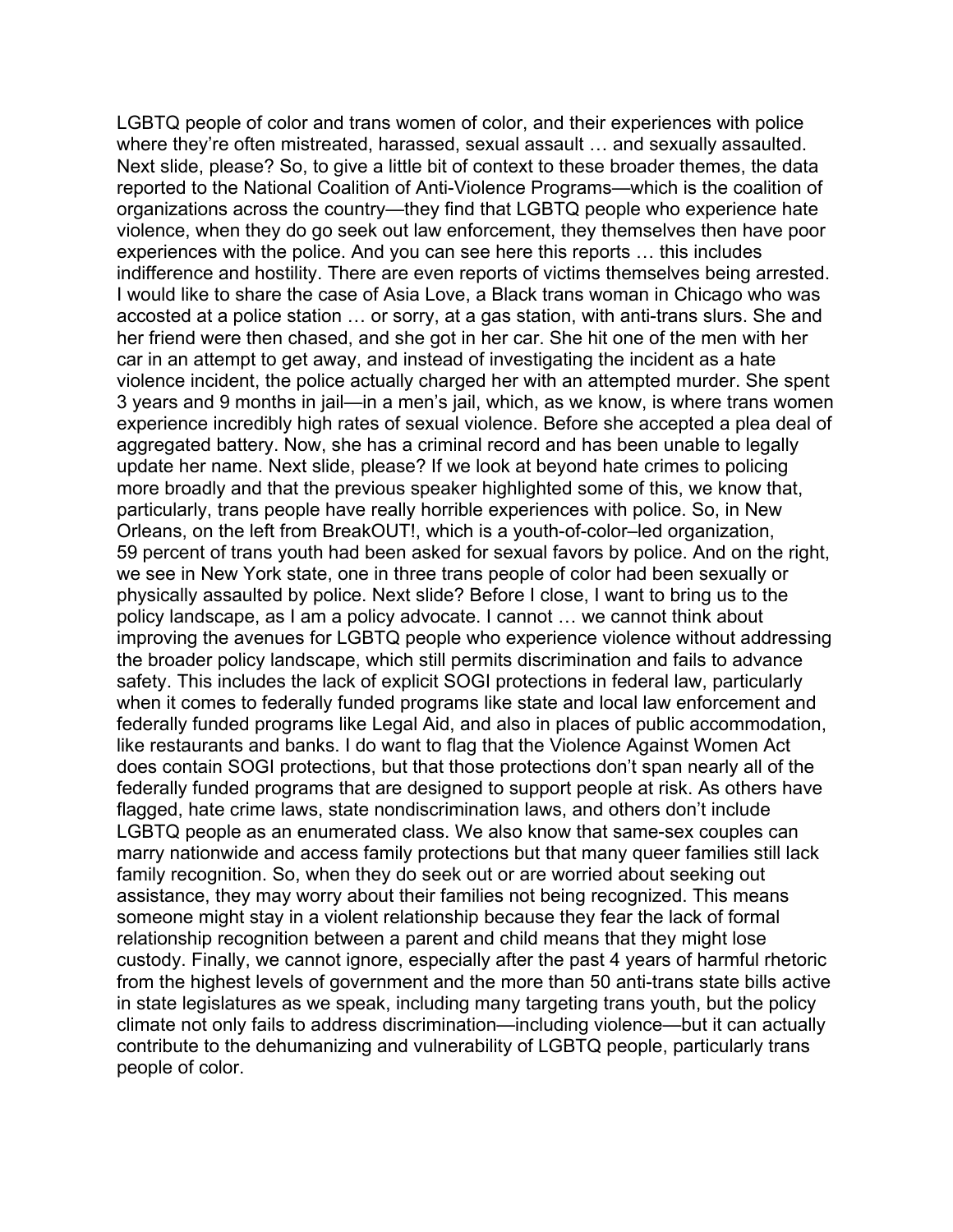#### *Moderator Overview*

**DR. WALTERS:** Great. Thank you, Naomi. Beautiful. I'm going to close with a couple of comments and some areas of thought, as well, for this issue and try to pull together some of the insights based on our speakers today. Could you please forward it to my closing slide? All right, so one of the things that I feel like that just needs to be brought into the community violence conversation and thinking about our research agenda is looking at the role of historical trauma and microaggressions—and we've talked a lot about that today, so I'm not going to belabor that point—but also, really, the intersection with racism and lateral violence within LGBTQ communities towards LGBT folks of color. And so, let me just start a little bit with a couple of comments about historical trauma and some of my thinking about this. I've done a lot of research on historical trauma in American Indian communities, and specifically with LGBT Two-Spirit populations, and when I talk about historical trauma, what I'm talking about are events that are designed by human beings, targeting a particular group based on identity or nationality or other characteristics, but in this case, this would be targeting LGBT populations, with the intent to kill, really commit genocide or get rid of that population. We think about Nazi Germany, for example, with respect to the concentration camps for where LGBT people were also part of, and it also has to do with the systematic destruction of [inaudible] to really specifically focus on that and also the systematic destruction of thought ways—how we think and the knowledge generated potentially by LGBT communities. What makes this a bit of a challenge in terms of research is: How do we think about historical trauma with respect to people who are queer in LGBTQ and Two-Spirit and then, you know, being attacked for being gay or lesbian? A good example of, I think, more contemporary—what I would call historically traumatic events—is the Orlando massacre that happened in Florida and the 1970s … the New Orleans massacre where gay bars were set on fire, and in terms of seeking more about the systematic destruction of culture and lifeways, as well, the targeting of gay persons in the 1970s and earlier in the 1940s and 1950s, in particular, of … for removal and … placement into institutional settings where a medical experimentation occurred, especially places like … Atascadero State Hospital, where community members were given drugs that simulated something like water boarding; they were forcibly sterilized or castrated, and ice-pick lobotomies were performed on people. Famous [inaudible] performed well over 5,000 lobotomies; he estimated that at least 40 percent were done on what, quote, he called "homosexuals" at places like Atascadero. These are not … these don't fall under hate crimes; these fall under a state-sanctioned, targeted events that target people for the destruction of a people or culture and lifeways. So, I think we have to do more theorizing around that with respect to LGBT populations. And then within American Indian/Alaska native populations, where a lot of this work has been centered, you know, we basically have found that chronic historically traumatic events that were targeted for being Native, not necessarily being LGBT, but LGBT people express distress around these historically traumatic events tied to their indigeneity that has been transmitted even intergenerationally. So, for example, people who had chronic exposure across generations of … if historically traumatic events, such as for horse-sporting school and things like that in their families, basically, after controlling for their own their own experience or their own personal violence and their own sexual trauma and their own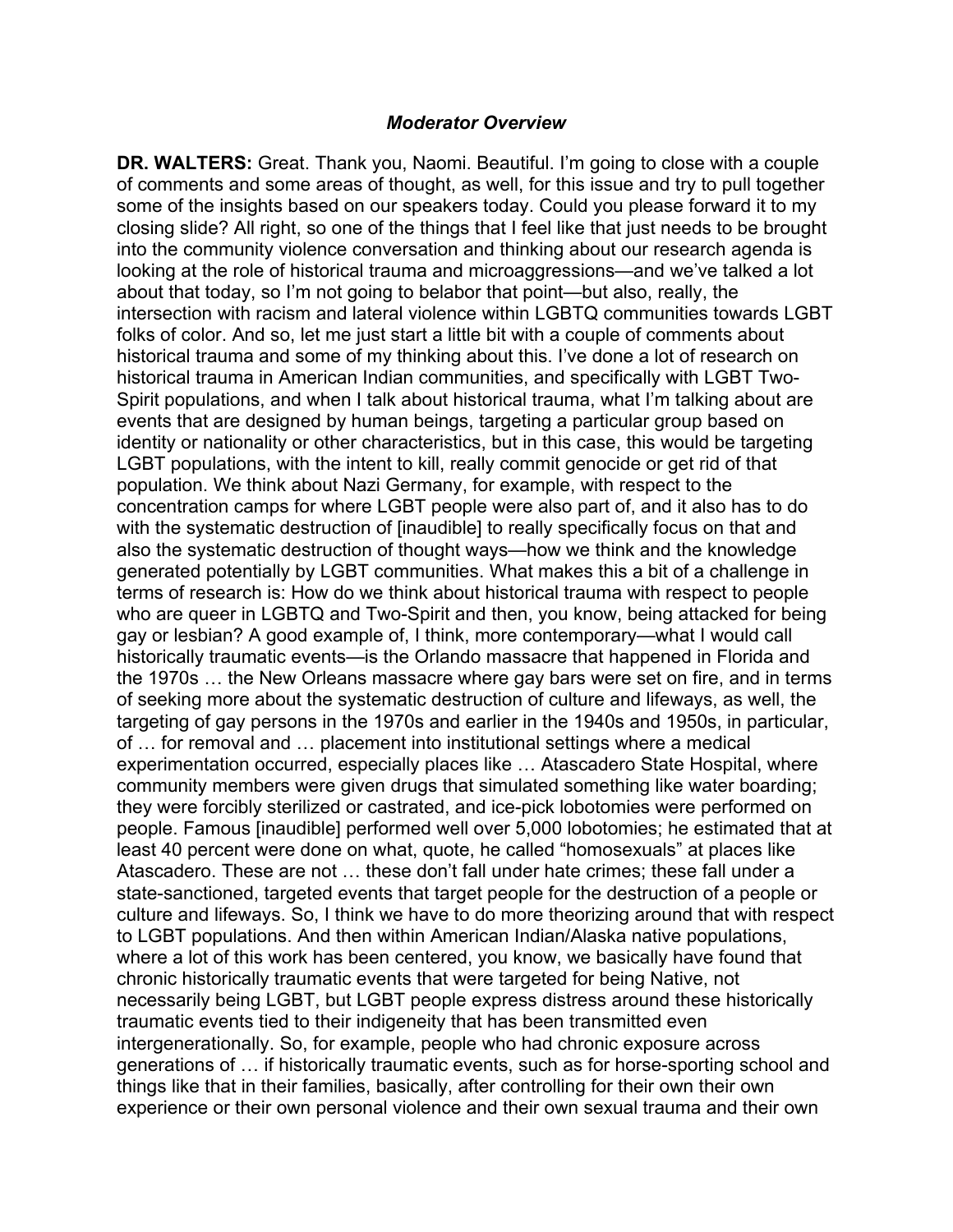physical traumas, even after controlling for those things, there was still … we're still able to see the impact of historically traumatic event exposure, and previous subsequent generations in their family on their contemporary PTSD and substance use, so there's something going on there, too, with respect to the intersection of Tribal identity, Tribal experience, and intergenerational aspects of these historically traumatic events. So, I think we have a lot more work to do with … in deepening or theorizing in these areas. I do think part of that work is we talk about decolonizing, and I'll give you an example of the importance of decolonizing in terms of language. You know, in my own Tribe, if you open up the dictionary and you look up … you try to look up something that looks like something about being queer or gay or lesbian or vice versa, well, you won't really find it. You will find a term called hoobuk, and I've heard even native activist sometimes to get excited because we're trying to revitalize culture through language. And I heard one activist say, "Well, you know, there was a word in Choctaw for it, and it was hoobuk." Well, hoobuk means, literally, "castrated male." So, part of the decolonizing work is even decolonizing our languages, because if we understand that, we understand that a priest took that language, took that experience how they wanted to define it, and they framed it around this word "hoobuk" instead of really capturing what our status—our role—was in our community historically. When I talked to Marcus Briggs-Cloud, a linguist—a Creek linguist scholar—he described … he said, "No, the real word is the two places where the two parts of the cloth of the medicine bag, where it comes together—the very special stitch that brings two medicines together." That was the term that was used for Two-Spirit people. So, part of the work is literally even decolonizing language and thinking about that. And then, finally, this all is said within the context of settler, colonial … settler colonialism, and that's another element to think about. How do we understand to LGBT Two-Spirit, queer experience, especially among people of color in the context … within the context of settler colonialism? And this is where, I think, this ties really well to what Ellis started us off with, which is the heteropatriarchy. Toxic masculine entities and heteropatriarchy and Christianity are the three elements that come together to form settler colonialism, and a good example of that—and I just want to say and acknowledge—that part of settler colonialism literally targeted LGBT people. I have a picture here above all those dogs attacking a group of Two-Spirit people in Panama, and that was well documented as part of the genocide of the Americas was actually targeting Two-Spirit people. Boarding school experience was about eradicating and erasing indigeneity, and part of that was erasing sexuality and gender expression and matriarchy and replacing that with Christian-based heteropatriarchy. So, we need to think about: How does settler colonialism, how does historical trauma, how do these two processes impact contemporary LGBT Two-Spirit experience, especially for BIPOC communities? So, I just wanted to share some of my thoughts on that. I'm going to … let's go ahead and open it up to … oh, one last thing I wanted to say is the issue of looking more closely at lateral violence with both in terms of microaggressions, looking at racism as it impacts us within LGBT settings for people of color. We need to really understand that more and as part of community violence. And then finally, some of the solutions—I talked about the colonizing language, looking at … and I think our speakers spoke very well to some of the potential difficulties—but solutions around policies addressing workplace violence and hate crimes and issues directly related to reporting violence.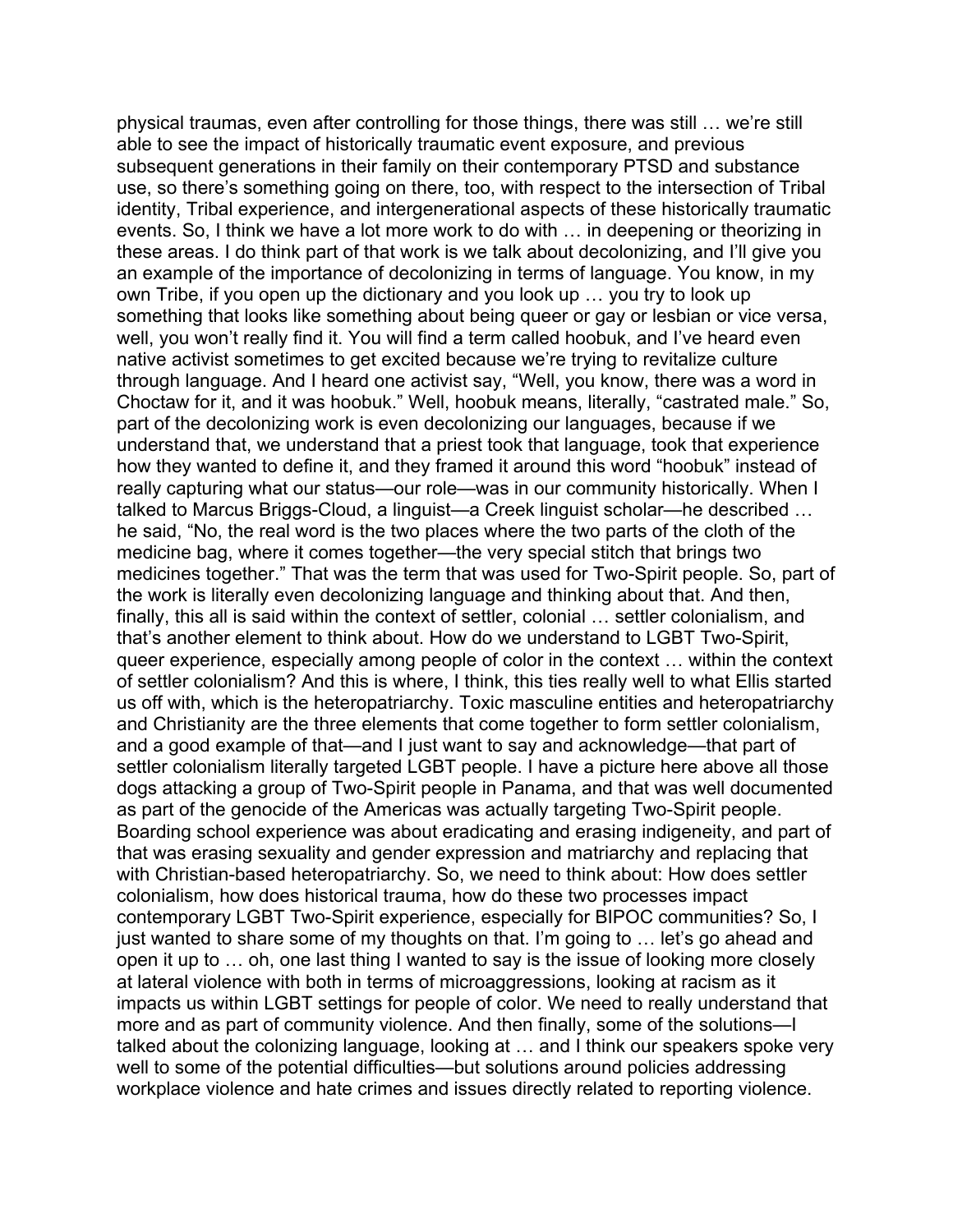and healing, so I'm not critiquing behavioral health interventions, because we do them live, pray—there's some great opportunities there to really address more population feeling quite fatigued, and so, let's open it up for discussion. But the one piece that I wanted to highlight—and that goes back to earlier discussions today—was the role of population health. You know, when we focus on individualized interventions, I know that they are critical, and they are important for people's health ourselves, but if we really want to look at what's driving health inequities in indigenous … I mean, I'm sorry, in Two-Spirit and LGBT communities, we need to start thinking about where these health inequities and racism … racism and health inequities, historical trauma, settler colonialism, and all of these other kinds of collective violence in our communities take root and grow. And so that means working more closely and looking at settings and working in settings where we get an opportunity to create interventions and settings based where people work, play, and health–level change and trying to identify sustainable changes, not just focusing only on individual level, because we just are not going to get to the population-level health issues that we're talking about today. Okay, I have to stop there. I'm sure we're all

## *Group Discussion*

 that examine the role of healing justice frameworks?" **DR. AVILA:** Thank you, Dr. Walters. Walter Bockting says, "Thank you, Karina, for bringing in the historical trauma, which also includes the AIDS crisis and the stigma that came with that and continues. Connecting these dots can inform approaches to healing." Liz Miller: "Really appreciate all these presentations. Can we also consider the limitations of carceral responses to violence and explore research opportunities

**DR. WALTERS:** Who would like to take that?

 **DR. GERSTENFELD:** I could talk briefly about that. I think that's a really good point, because our … our automatic … I guess, our instinct when we see something we don't the most racist, divided institutions we have in our in our country, and it tends to only want is to make a law against it and then throw people in jail, and when it comes to hate crime, we know that if you take someone and … that prisons and jails are some of make those people … the offenders' beliefs more solidified [inaudible] might not've even really held all that that consciously before being sent to prison. So, I think … thinking about better approaches, restorative justice has had a really promising success, at least some research on success on restorative justice with hate-crime offenders, which is nice because it gets offenders or victims involved, as well and educational attempts, and, again, prevention rather than waiting for people to offend and then just throwing them in jail, because that doesn't really solve any problems.

**DR. AVILA:** Thank you, Phyllis. Erik Storholm: "Fantastic presentations today! Special thanks to Ellis for adding the personal touch. Agree fully with Dr. Miller. Perhaps a focus on interventions that foster resilience within the context of healing relationships, rather than on stigma and criminalization."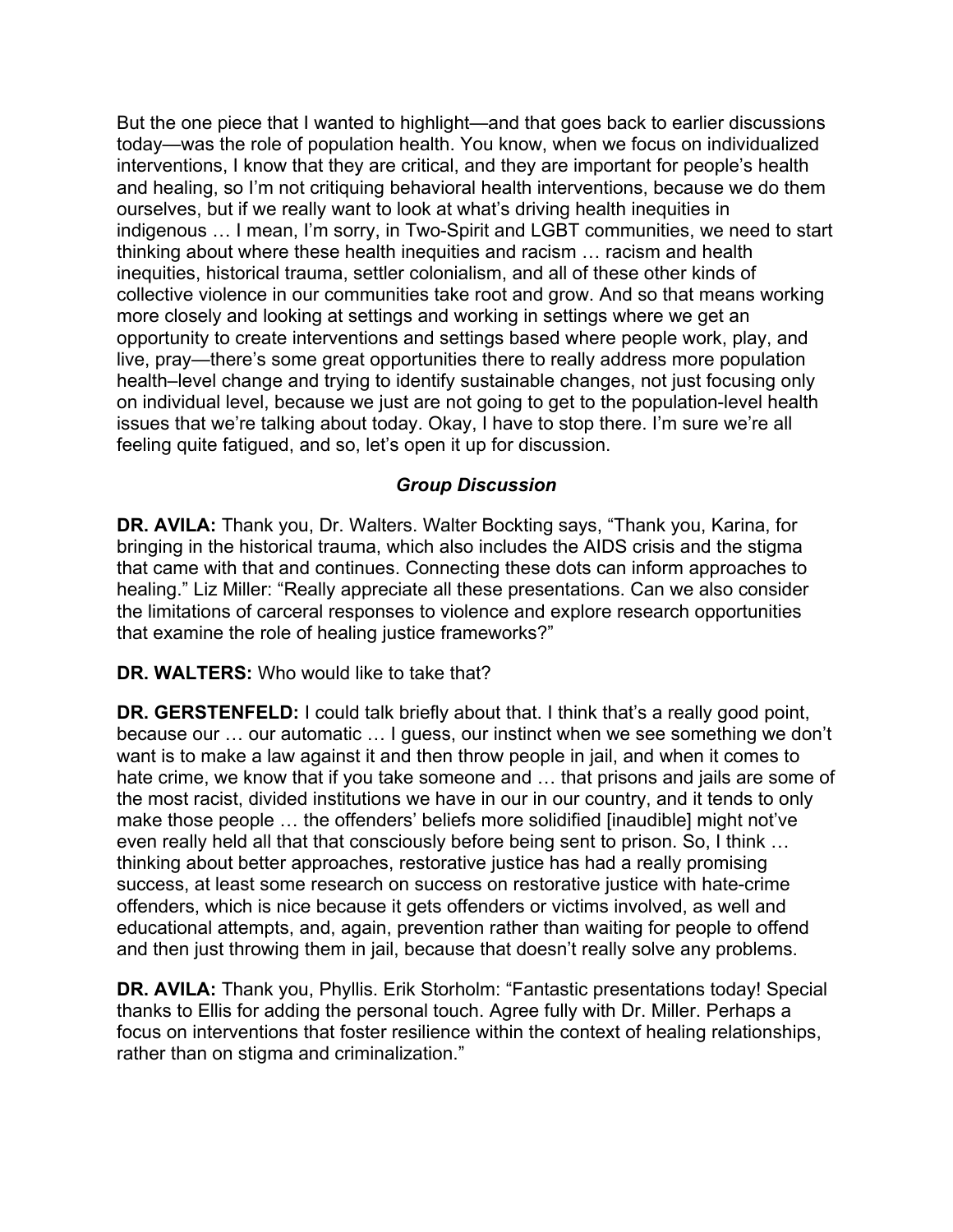**NAOMI GOLDBERG:** This is Naomi. I would just say that, you know, I think part of the problem is that we, as Bill said, so frequently do look to a law, or we look to sort of ban something, and I think this comes up in hate crimes, and it comes up in school nondiscrimination and anti-bullying state laws and that, sort of, the way in which as a movement—as a queer movement—we have been thinking about sort of using those tools to eradicate the problems that we face. And I think that, in many ways, we have to figure out: How do we engage our own communities in that and buying into the restorative practice? I was talking to someone at the National Coalition of Anti-Violence Projects who said that, on an organizational level, they're very pro-restorative practice and are actually really trying to be anti-criminal justice system, given the racism inherent in that system, but if an individual victim says, or survivor says, "I do want to have this prosecuted," they also try to support, and so, I think it's: How do we do that education at the high level but also have an individualized response, recognizing that people fall all along that spectrum? But I think it's also understanding: How do queer people think about justice and restorative practice in our own kind of community buyin? And how can we message to talk to get people to more to that place of, "Let's not also put someone in prison for 35 years," in the kind of climate that Phyllis is talking about that's actually not going to result in a better place for anyone really or the kind of healing that people are actually looking for?

**ELLIS FURMAN:** That was really good. I'm sorry, I just wanted to jump in because what you're saying, Naomi, really had me thinking about disability justice frameworks and what I've learned from disability justice. Specifically, I think Mia Mingus said something like, how can we even talk about violence or harm when people can't even interact with each other in a way that feels okay? And … how can we feel anything when our basic interactions just don't work? So, I agree with the idea that, like, prevention is our really best chance of getting past any of this, because we have no infrastructure to even do any restorative justice practice. Really, I was supposed to do transformative justice work exploring that for my dissertation work, and it's already changed five times because the answer is that you have to be care … you have to care and you have to have compassion, but a lot of people don't have that. So, good luck, you know? Sorry.

**DR. WALTERS:** Other questions? I just wanted to … I realized that we are running a little tight on time, so I want to be respectful of our process, and we have time for a few more questions.

**DR. AVILA:** I am waiting for some more questions to come in. Is there anything ... any of you would like to add that you felt like you forgot to say in your presentations?

**NAOMI GOLDBERG:** This is Naomi, again. I think something we didn't talk about, really, the whole day—although I think Andrew flagged it a little bit—is the violence that occurs within sort of state institutions, like prisons and jails, and federal institutions, like prisons and jails, and, you know, we are getting better data now, thanks to the prison inmate survey, but I think that's a place where we have so little and that PREA has just not proven … it's not enforced. we know that it's not happening, and so, I don't know to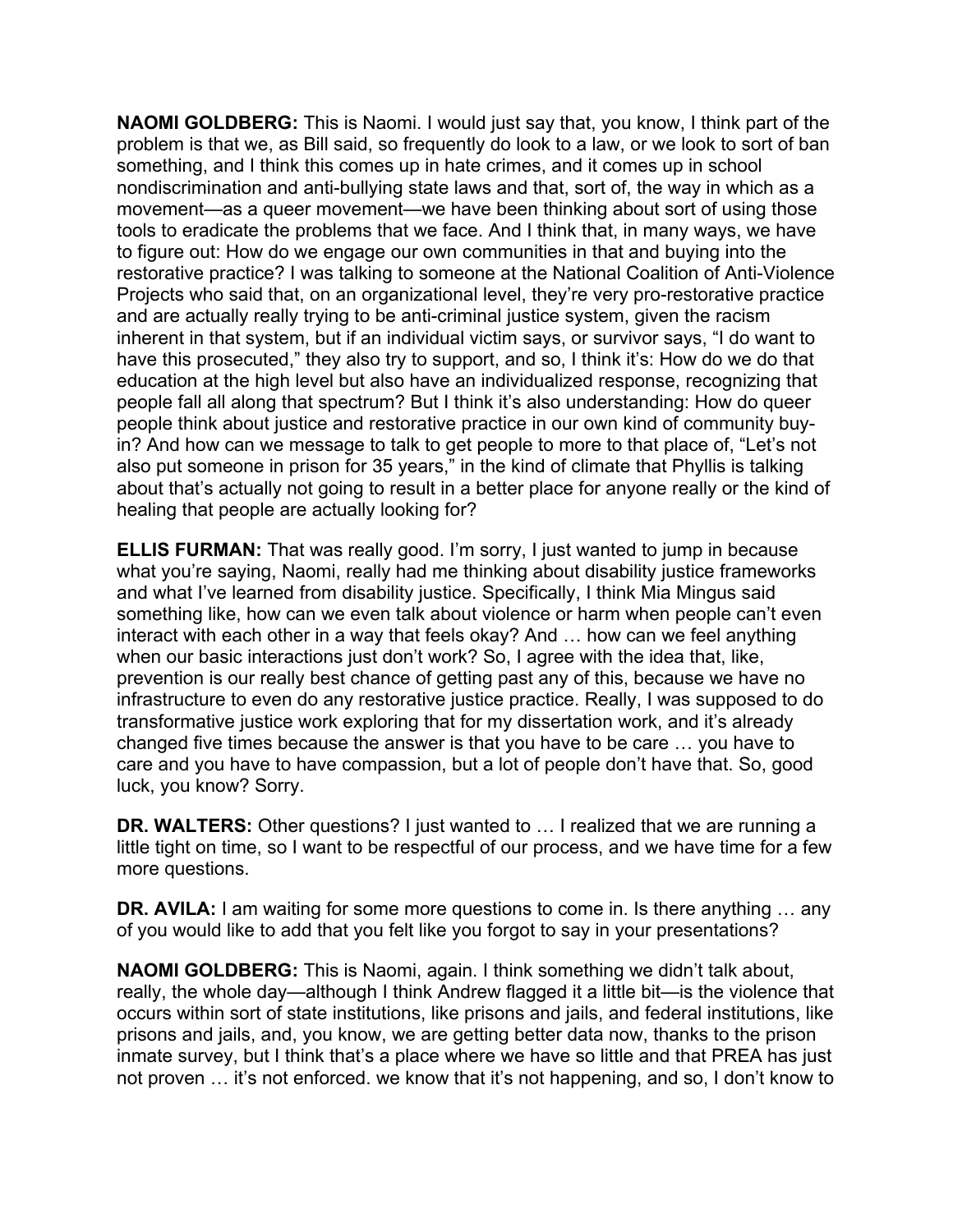what extent like that topic fits into the work that's happening in this group, but I do think it's something we need to be cognitive … cognizant of.

**DR. GERSTENFELD:** If I could add just a little bit to that, too. Relying on biased institutions to get rid of bias doesn't work, and I think examining bias—as several other people mentioned this—where examining how bias within institutions support the kinds of behavior … these kinds of violence is really important, because otherwise the solutions are useless.

 **DR. WALTERS:** And I would just add that, I think, for me, I've been thinking about the role of state violence and state-based violence and how it's expressed, and then how trauma work focuses on how a system attacks a collective, but I've been thinking about you know, such as a massacre of some sort? A lot of people look at that as an individual, or they might consider certain aspects of hate crimes, but I'm thinking about does that connect to historical trauma versus … so, for example, a lot of the historical well, what if a person sees themselves as supported through a state- or religiousbased organization that feels that they feel empowered to committed a heinous crime, that as: How does that impact the collective? How does that part of state-sanctioned violence? We need to … we need to think about connecting those dots, I think, more clearly.

**DR. AVILA:** Okay. I have a few comments to share. Clare Cannon: "Adding to what Ellis is saying: Mia Mingus wrote about dreaming accountability and the importance to addition to compassion is also accountability, and it's important to justice." And she shared a link. Liz Miller: "Just sending you a lot of love for that last comment, Ellis, acknowledging history speaking truth working to repair." Juno Obedin-Maliver: "Can you speak to violence within medical systems? The systems that are ostensibly our goto for the healing have also enacted harm—restricted notions of normalcy/conformity."

**NAOMI GOLDBERG:** I mean, I think this is the perfect place to bring in the experience of intersex people, particularly sort of the violence that happens to them often at the hands of doctors who would tell parents what should happen, and so, I think that's the first piece I would raise, but then, obviously, just the history that exists within the medical—particularly the psychological—community, sort of the years and years and years of the work that, you know, Karina flagged, but I think, to me, the violence surrounds intersex people is something that that's a really important thing to raise.

 health—good psychological health—and encountering a system where that is the way cause harm and impact why people leave or not or don't come in to getting some help **DR. WALTERS:** And I would just also add, even within psychological systems, sometimes things that … because research tends to be not as reflective of BIPOC experience that … you know, for example, in our own work, the idea that coming out or being … disclosing one's sexual orientation is, for example, a sign of good mental that is expected that you should express your mental health may be direct conflict with cultural assumptions and cultural practices, such as drawing attention to oneself is not valued, but there might be other ways people become who they're meant to be and disclose that are nonverbal or other kinds of ways. Even those kinds of systems can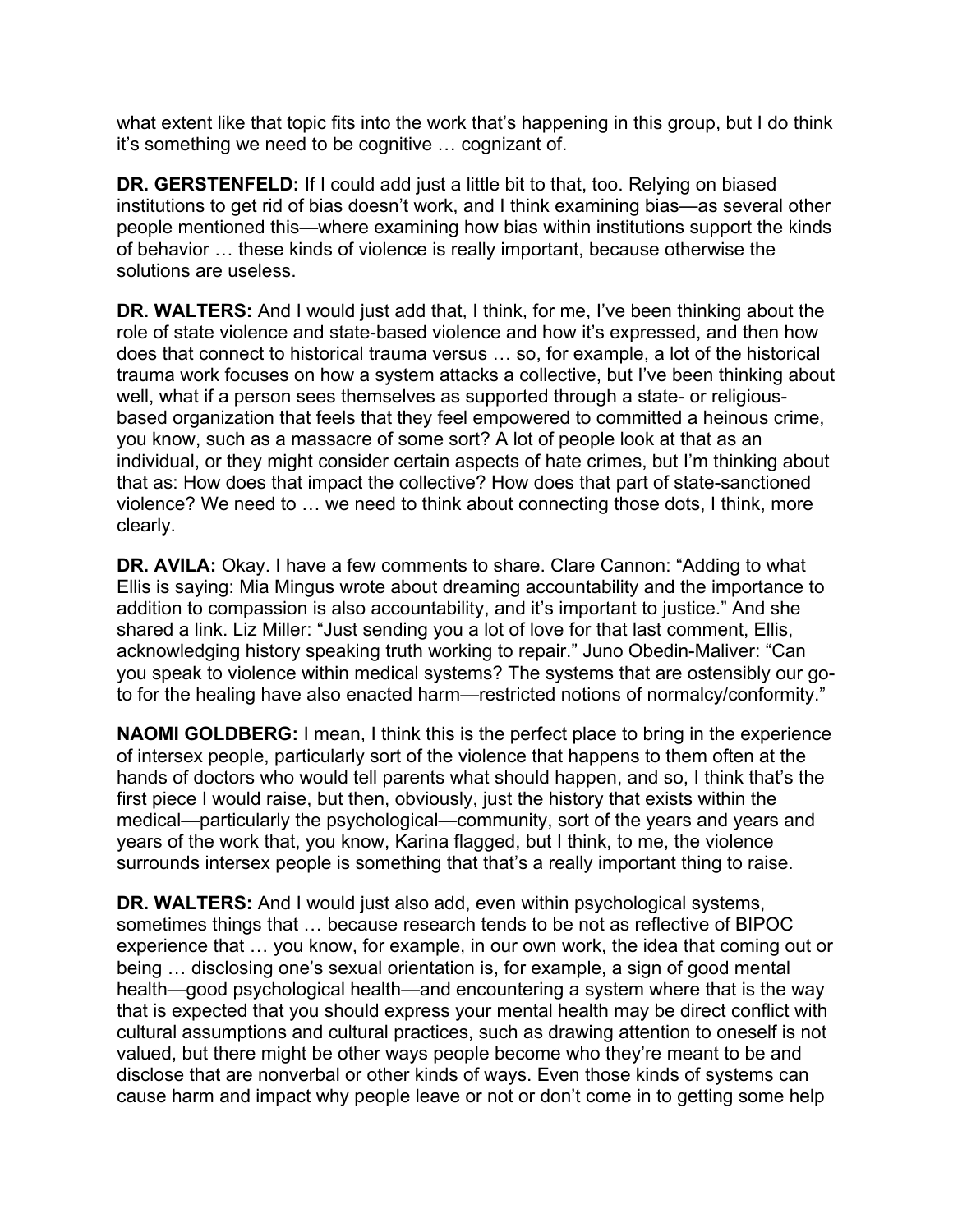that everybody that is deserved or people have a right to be able to access. I'm developing some of the work, thinking about developing culturally safer spaces and what does that really look like. Decolonizing spaces is another way, another approach that some people have been taking. And then last, I would just like to say that we might consider very creative ways. I'm getting out of buildings and into land—land-based healing approaches work … have been working really well with indigenous communities. I don't see why we can't think about very creative community-based interventions. That could be very helpful to our communities—reconnecting to land and environment.

**DR. AVILA:** Thank you, and it looks like we have one last question from Sherry Hamby: "With the focus and the discussion on prevention, restorative justice, etc., I am noticing that the next steps includes no role for identifying protective factors. I'd also like to see an emphasis on string-space approaches for prevention and intervention."

[Overlapping voices]

## **ELLIS FURMAN:** Sorry.

**DR. WALTERS:** Go for it, Ellis.

**ELLIS FURMAN:** Okay. Sorry. Yeah, we only … with the limited time, I wanted to present the sexiest findings, which were the weaknesses, but with my work with domestic violence shelters, that's really where we're seeing all the strengths. So, my colleagues and I are trying to work with communities who are already really caring and compassionate about these issues to try and do all the transformative work, which is why somehow I've been able to be allowed into the shelter system—like doing random lunch and learns and my creating Tik-Tok videos—because they trust me, so because of these strengths, because they care so much, and they're doing amazing work, that's where we're able to do those interventions. So going back to, I think it was Karina who brought up the contexts, finding different environments and contexts where it can actually exercise these things and practice them in a way that's meaningful, I feel like that's kind of how we're bringing the strength-based component into it, at least in my area of work.

 communities, what we've done is focusing on growing interventions from our original **DR. WALTERS:** And I would just say, for the work that we're doing with Two-Spirit instructions, which is definitely strength based, restoring relational ways of being in the world to oneself, and that includes one's sexual and gender identity expression. Yeah, and looking at narrative transformative strategies, you know, decolonizing, like I said, our languages. So, I think all of those center and street-spaced approaches, and I agree with you. I think that is a very important place for us to go.

**DR. AVILA:** And it's something we can explore further in our working groups. Thank you, Dara, for pointing that out to me.

**DR. WALTERS:** And I think we're ... I think we're ... our time is up for our group and want to allow time for the closure of the session.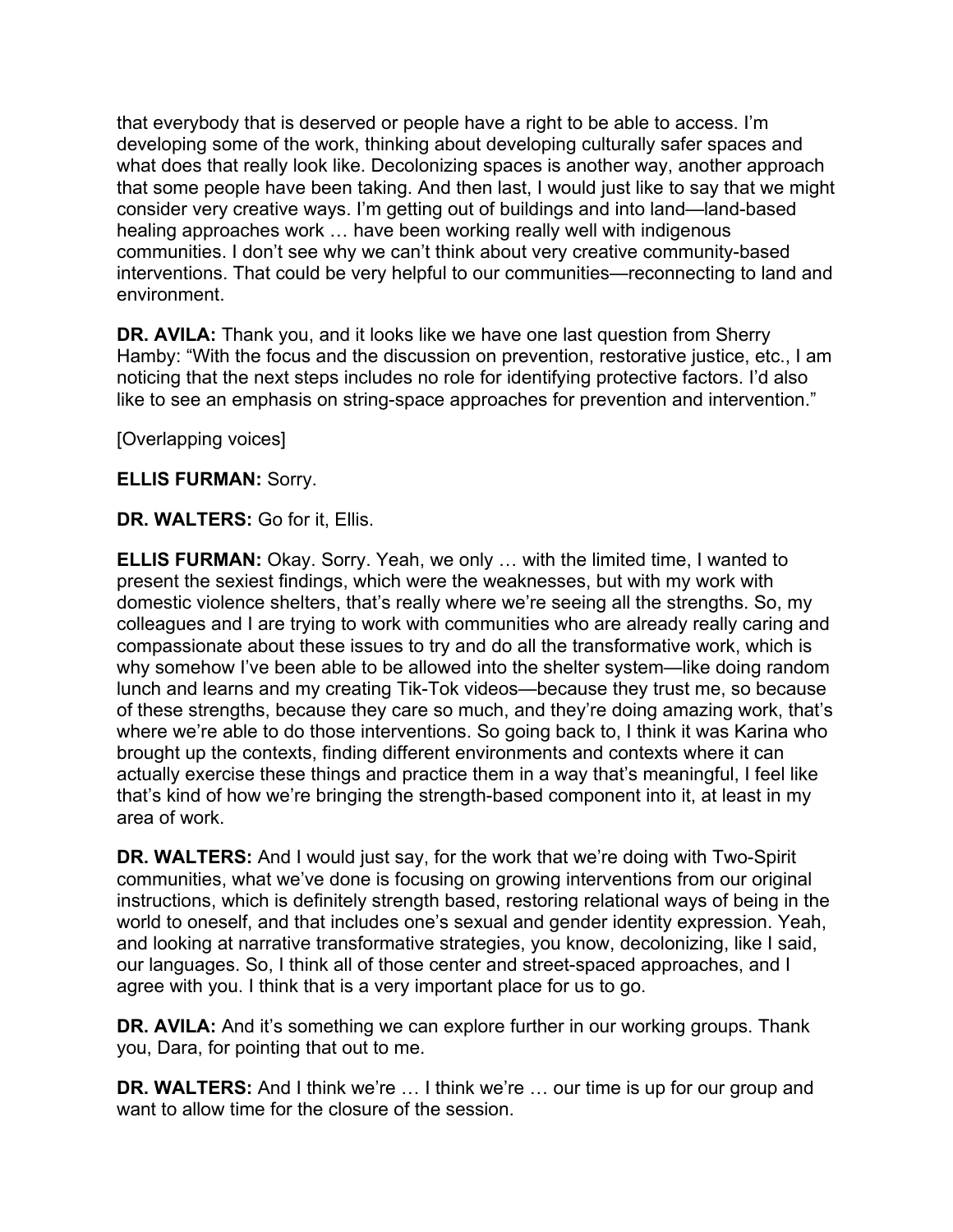participating today. We'll now move on to closing remarks with Dr. Bara … sorry, **DR. AVILA:** Thank you, everyone, in Session 4, and thank you, everyone, for Dr. Dara Blachman-Demner from the Office of Behavioral and Social Sciences [Research].

### **Closing Remarks**

**DR. BLACHMAN-DEMNER:** Great. Thank you, Irene. Can everyone hear me okay? Okay. So, I know it's been a really long afternoon, and we're actually a few minutes ahead of schedule. So, I will hopefully keep us moving along. So, I do have the difficult job of trying to pull together a few key themes and really bringing this amazing afternoon of really just incredibly inspiring discussion to a close. And I want to just thank all of you for continuing to stay engaged. We know that these virtual meetings that last several hours can be a challenge, but it has continued to be engaging right until the end. I want to just first, again, thank all of the presenters, the moderators, the planning committee for really bringing all of you here today—some of the leading thinkers in this space—and this is going to be enormously helpful in moving us forward in this important work. As Dr. Allison noted earlier to start us off, NIH does have a longstanding commitment to supporting research to advance the health of sexual and gender minority populations, and the act … in an active coordinating committee that really does work tirelessly to advance the development of additional research and training initiatives at NIH. As has been identified earlier, the goal of this overall effort is really to improve our understanding of the role that violence plays in the health of SGM individuals and to identify future opportunities to expand research in this space. And so, before we close, I just wanted to take a minute to place this important work within the larger context of an overall violence research agenda at the NIH. As mentioned, I work at the Office of Behavior and Social Sciences Research, and we are what we call a sister coordinating Office to our colleagues at the SGMRO. We are also part of the Office of the Director, and our role is to coordinate behavioral and social sciences research conducted or supported by the NIH and to integrate these sciences within the larger NIH research enterprise. As many of you know—and I see a lot of former colleagues and grantees on here today, which has been wonderful—but many of you know that violence research doesn't necessarily have a natural home within the NIH system. We've heard today about the silos that exist in our in our funding streams, whether at NIH, is by disease or by developmental stage, and we know that much of this work—in part because of that siloing—is really focused on the type of violence or the victim, be it child maltreatment, IPV, elder abuse, etc. And we really recognize this challenge and really wanted here at the NIH to think about identifying innovative ways that we could advance these efforts, try to identify gaps that are cross-cutting, and really moving us towards this integrated view that Dr. Hamby and others mentioned earlier, and I think we all agree is ... is really what's needed. So, to advance that, a small working group of relevant staff from across NIH is co-led by myself and Dr. Valerie Maholmes from NICHD, and Dr. Avila has been a part of that group, which has been really important having her there. We've conducted … we've been meeting for about a year, a year and a half, and we've been conducting analyses of the existing violence research portfolio and are in the process of identifying gaps and potential next steps. And I really see this workshop and the results of these working groups that are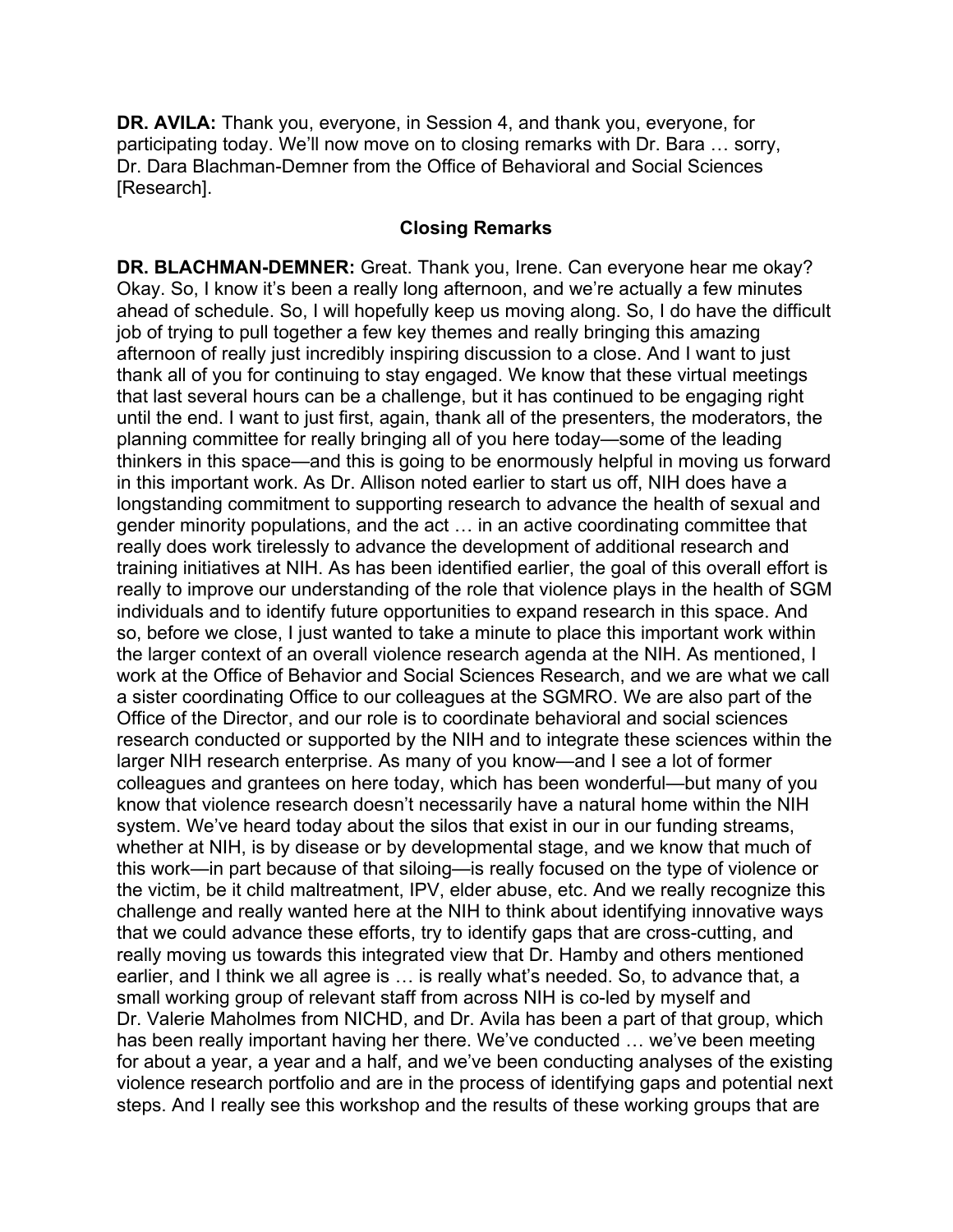coming are going to play a critical role in informing these larger efforts. Many of the key with that, I want to just once again thank everyone for your participation and your themes that were identified today—including the importance of social context, structural racism, resilience, a life-force perspective, measurement challenges—some of them may also be applicable to these broader research efforts, and we'll really make sure that we work with our colleagues at SGMRO to ensure that they're integrated. So, continued engagement in this important effort, and I believe that I'm going to turn it over to both of our co-chairs, but first to Dr. Whitton, who I want … I believe wants to make a few comments before we close out the afternoon. Thank you.

**DR. WHITTON:** Thank you, Dara. Thanks to everyone for sticking with this all afternoon. I am just so pleased with how this has gone. All the speakers were so well prepared, and the moderators did a great job running their sessions. So, well done, and I said at the beginning of today that one of the things I was hopeful for was that we might see some themes start to emerge across the different domains of violence. And I think that that's certainly happened. You know, just listing off a few resilience and strength-based approaches came up a lot; the idea of listening to young SGM through advisory boards and other methods as we design our research and think about the topics and approaches we use, again, the attention to structural factors, addressing policies, systemic racism, heterosexism, and transphobia rather than just really focusing in on individual and family factors, which I think is a great theme to have emerged from this, and as part of that more attention to microaggressions, which are kind of those subtle expressions of those cultures. Also, we really heard this idea of the need for multidisciplinary, integrated work. The SGM experiences don't happen in silos, and so our research shouldn't, and also, importantly, our interventions probably shouldn't either. Finally, I just want to note, there's a lot of mention of the need for prevention and intervention and to really look at what the best approach for that would be for SGM violence, including questions about when it's most appropriate to adapt evidence-based interventions and when it might be best to just build something fresh from the ground up. So, thank you for all of your discussions, and that was not an exhaustive list. We'll be working on more synthesizing and summarizing things more comprehensively soon, but I do just want to say, I think it's a sign of the success of this workshop that those were stood out so much. So, again, thank you. I look forward to all of the work that happens in the working group soon over the summer, and I'm going to hand the floor over to Irene to finish up.

## **Wrap-up and Next Steps**

 speakers into the moderators. A big special thank you, again, to Sarah for stepping up **DR. AVILA:** Thank you, Sarah, thank you, all—everyone who participated, all the with Karen out, as well as Drs. Susannah Allison and Dara Blachman-Demner and the SGMRO team for also supporting me to help ensure that this went smoothly without Karen present. She is so looking forward to watching this next week when she returns, and our plan is to hopefully post this recording, along with the meeting summary at the end, once we get through Phase 3 of the working groups, and then Phase 4, the open session, so we are working to finalize kind of the guiding questions and our expectations and goals for each of the working group, and since Karen is coming back